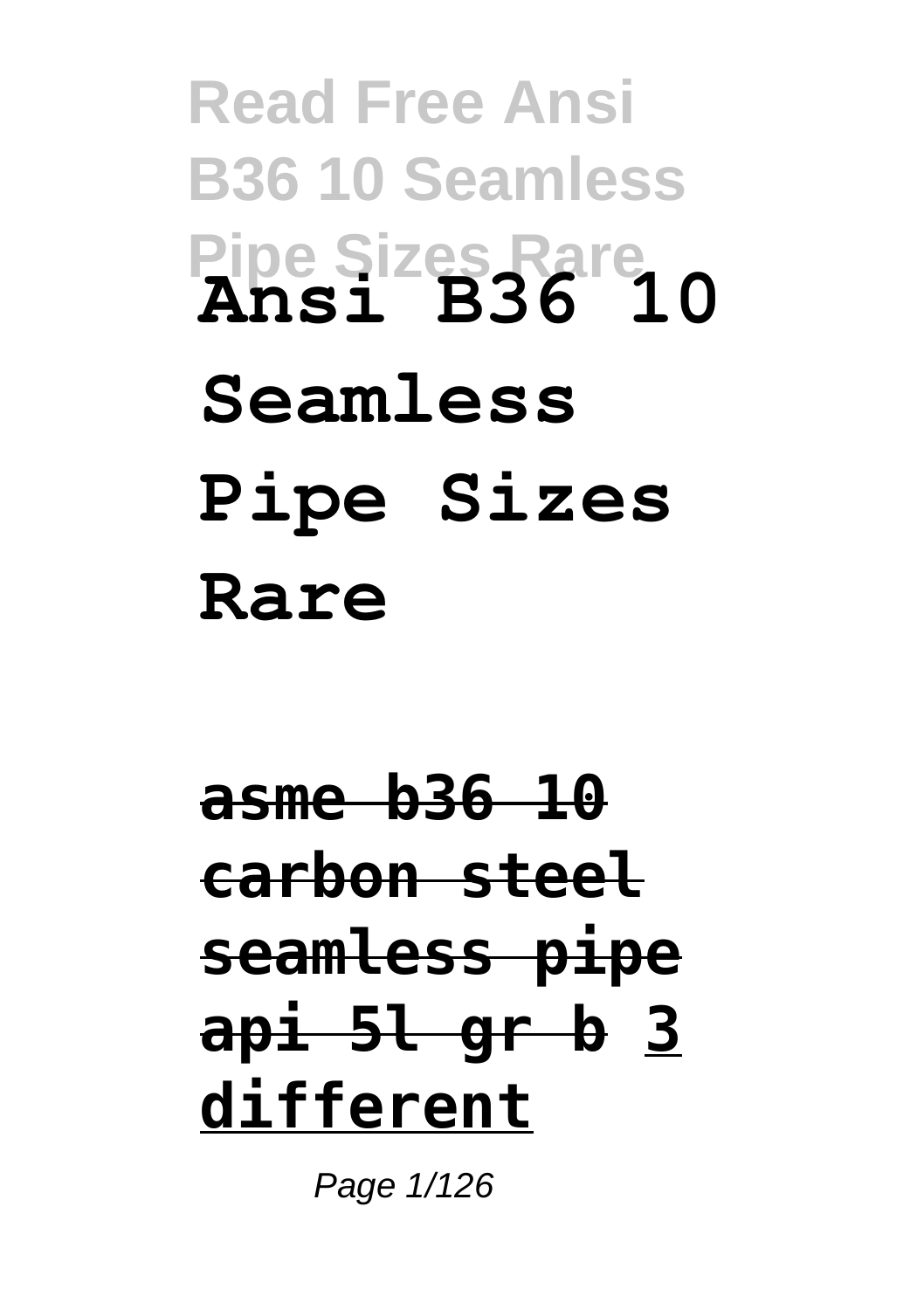**Read Free Ansi B36 10 Seamless Pipe Sizes Rare methods to determine pipe wall thickness with reference to ASME B36.10 PIPING CODES \u0026 STANDARDS # ASME - OIL\u0026 GAS PROFESSIONAL** *seamless steel* Page 2/126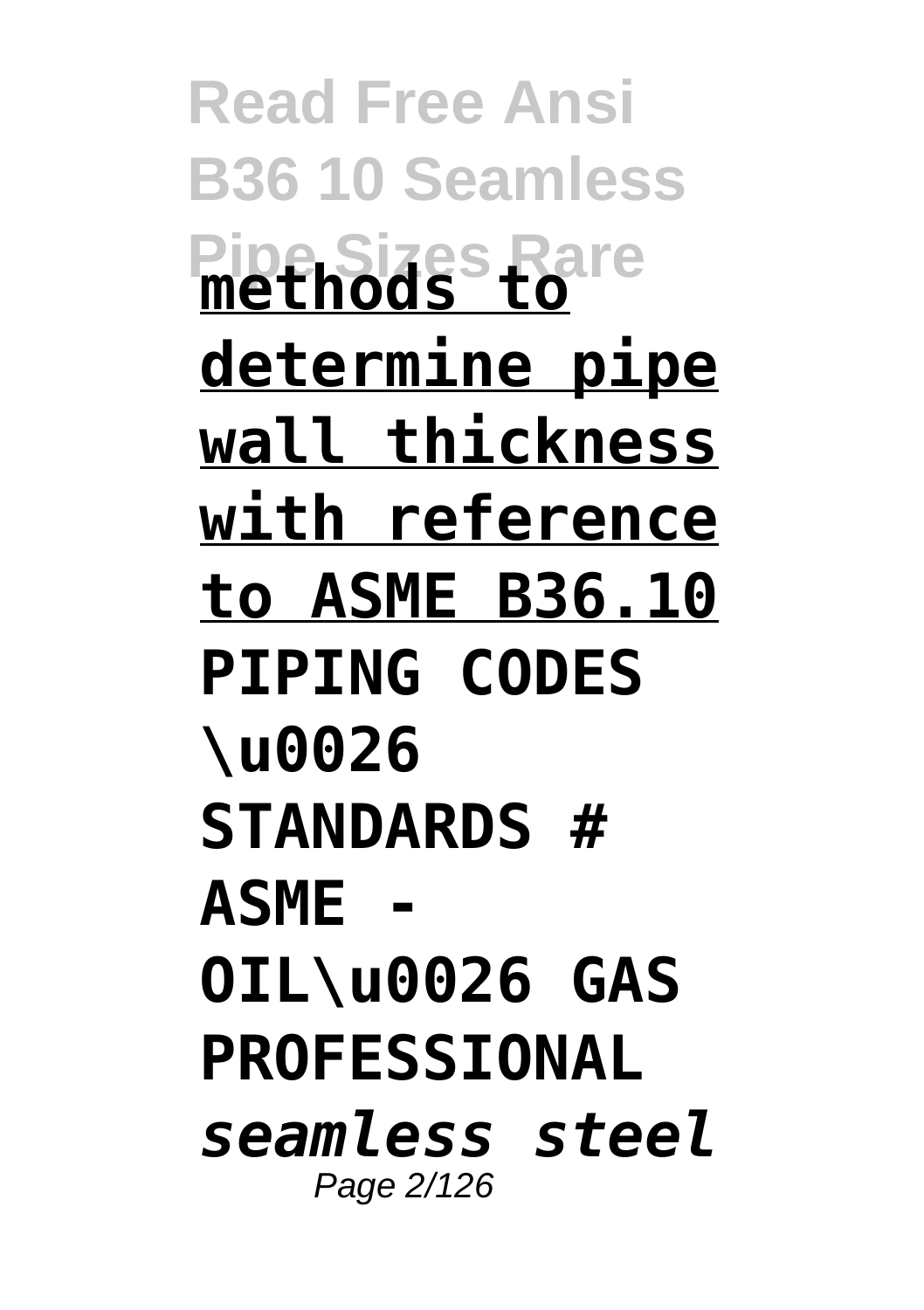**Read Free Ansi B36 10 Seamless Pipe Sizes Rare** *pipe Fundamental of Pipe (Pipeline) for Oil \u0026 Gas Engineer - Revised* **Pipe Wall thickness II PT Rating II ASME 31.3 II ASME 36.10 \u002619 II** Page 3/126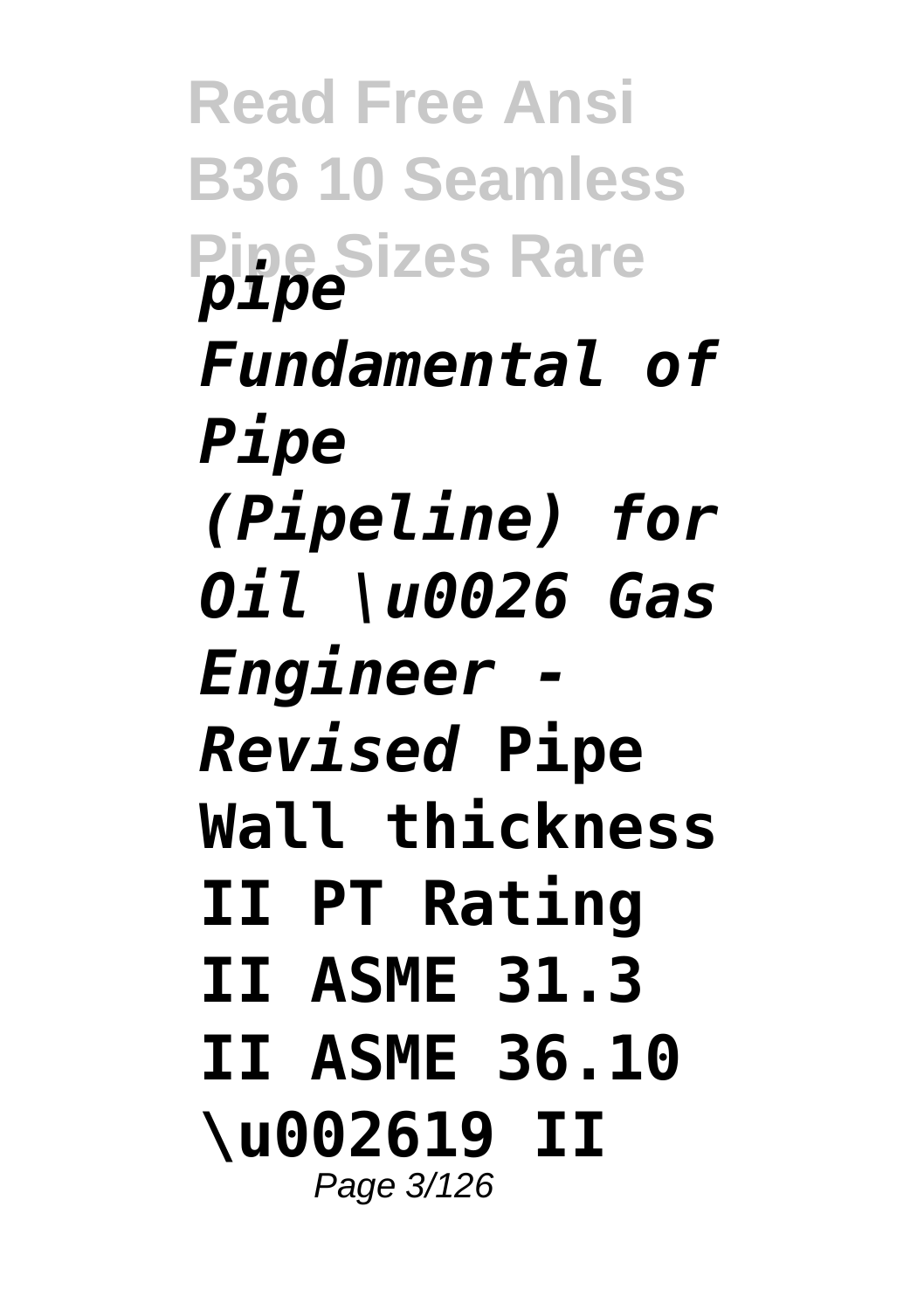**Read Free Ansi B36 10 Seamless Pipe Sizes Rare Allowable stress II Fluid List II**  *Allowable stress II ASME B31.3 II Stress Strain Curve II Tensile \u0026 Yield Stress II Factor of Safety* **what is** Page 4/126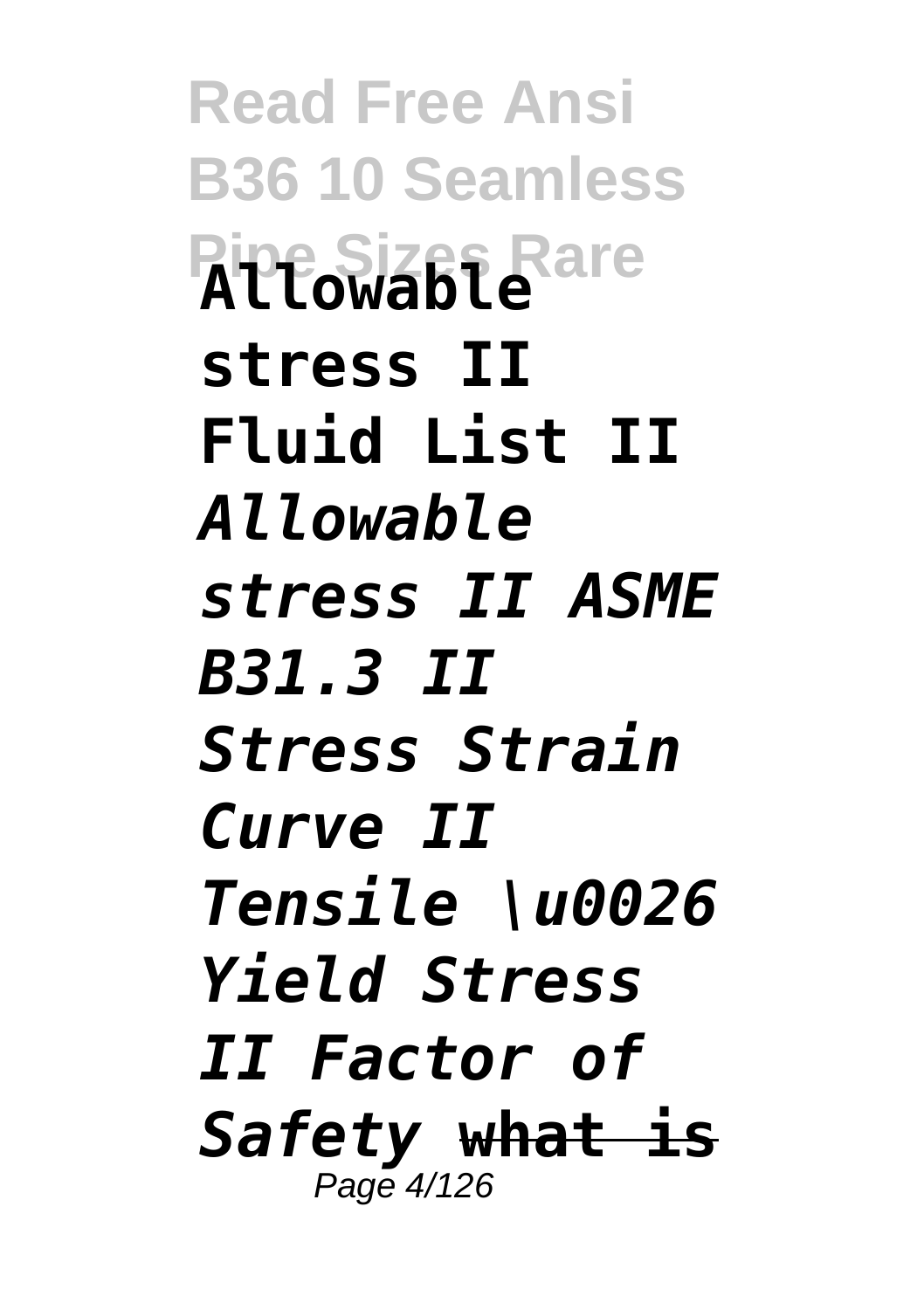**Read Free Ansi B36 10 Seamless Pipe Sizes Rare the dimensional standard for pipe? Pipe Sizes and Pipe Schedule - A Complete Guide For Piping Professional TenarisBayCity seamless pipe manufacturing** Page 5/126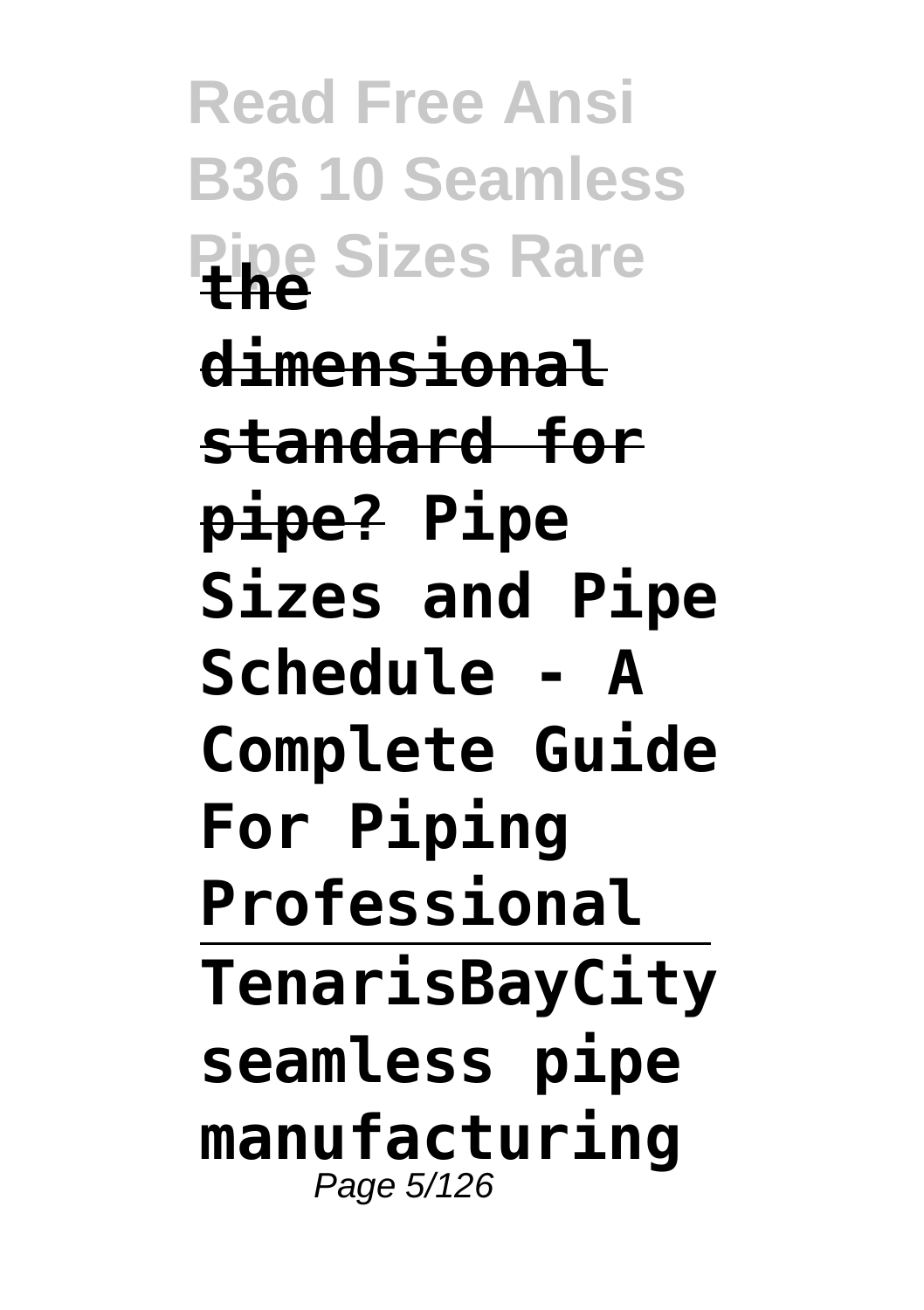**Read Free Ansi B36 10 Seamless Pipe Sizes Rare process PIPE WALL THICKNESS CALCULATION | ASME B 31.3 | EXAMPLE | PIPING MANTRA | Pipe Standards | Size | Schedule | Ratings | Thickness |** Page 6/126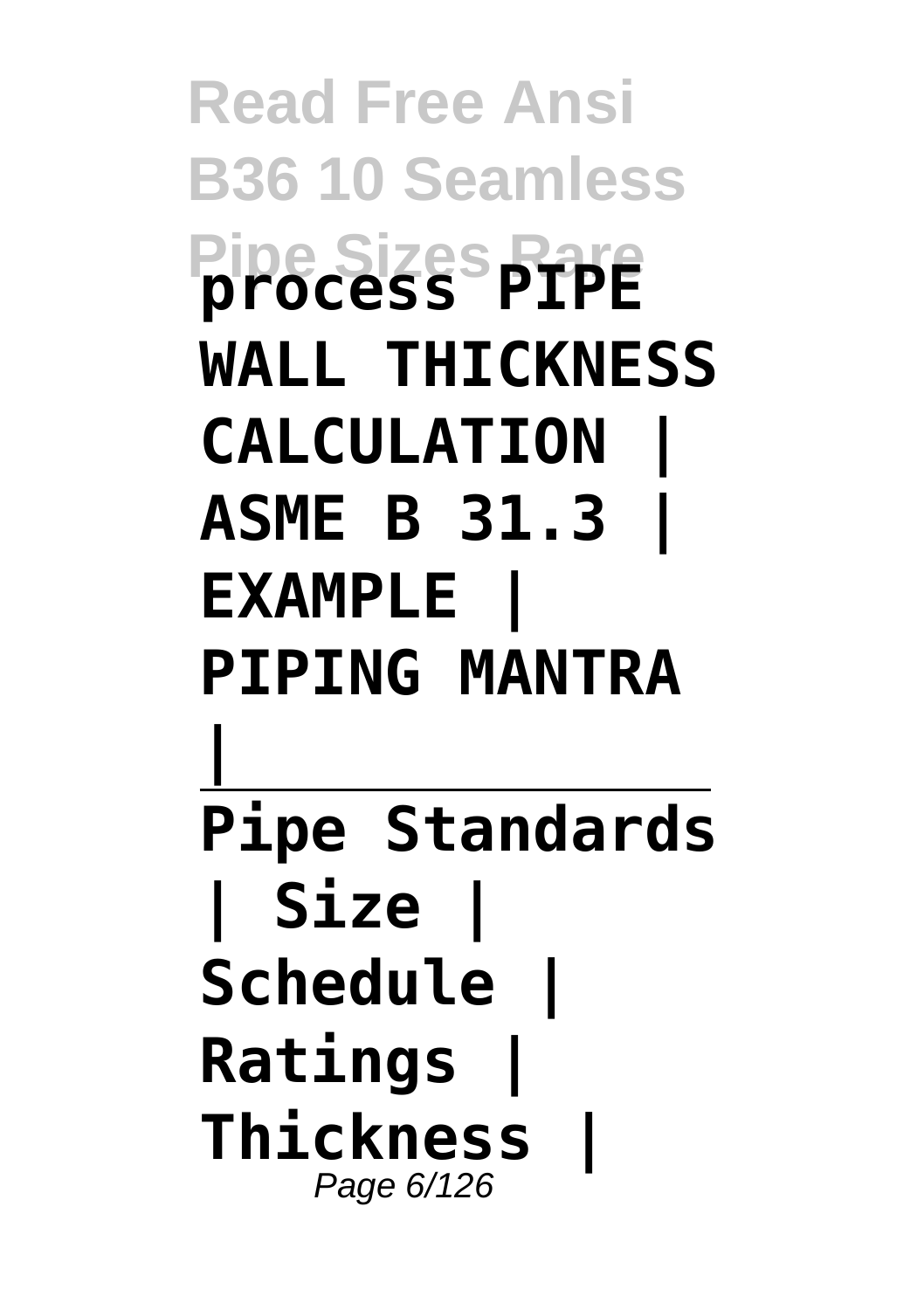**Read Free Ansi B36 10 Seamless Pipe Sizes Rare Piping Analysis Pipe schedule chart od \u0026 cf kaise nikale , pipe chart schedule pdf download 2019 Minimum Required Thickness** Page 7/126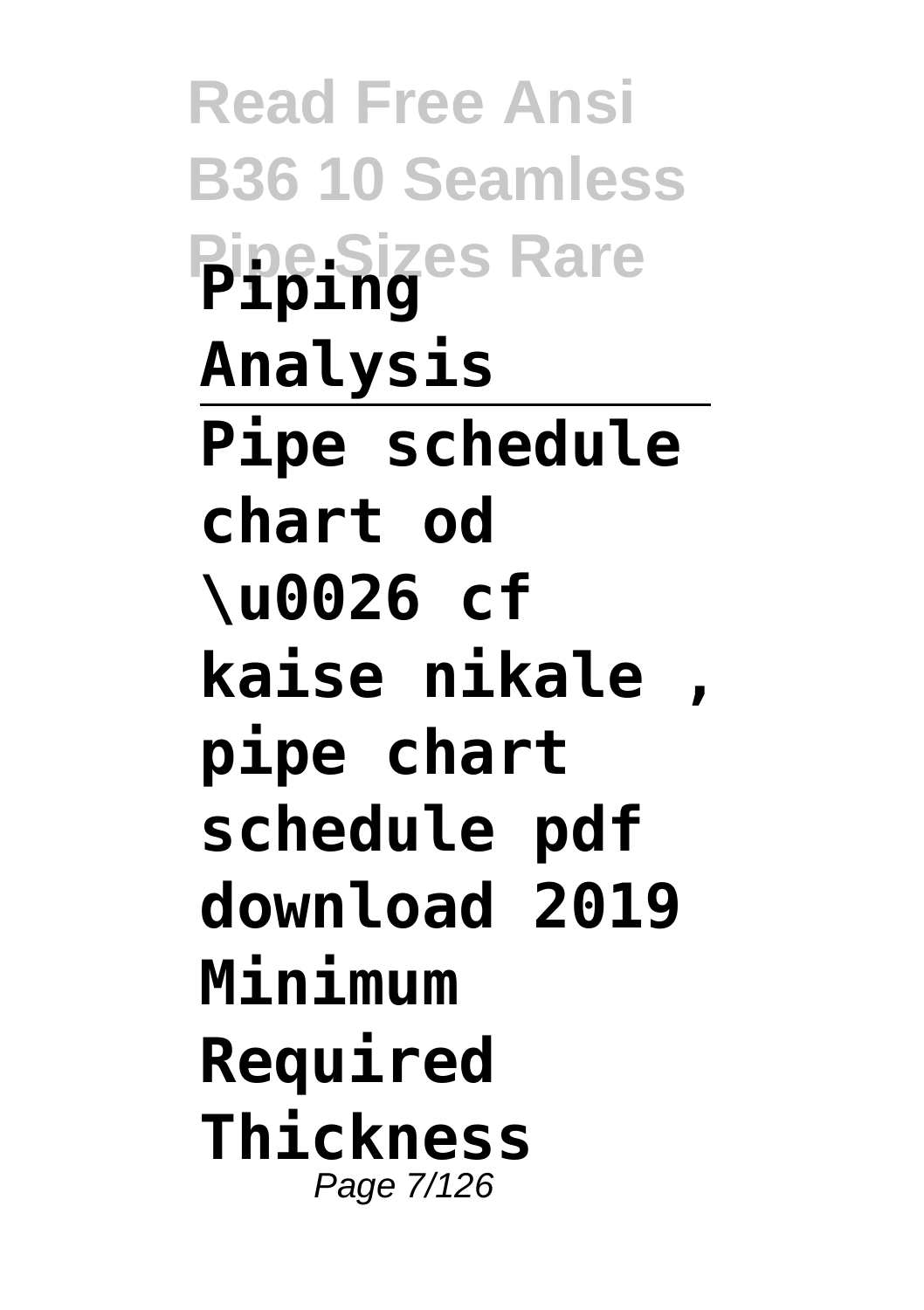**Read Free Ansi B36 10 Seamless Pipe Sizes Rare Calculation \u0026 Determine Pipe Schedule on ASME B31.3 - API 570 Exam Seamless Pipe Manufacturing** *Seamless steel pipe manufacturing process* Page 8/126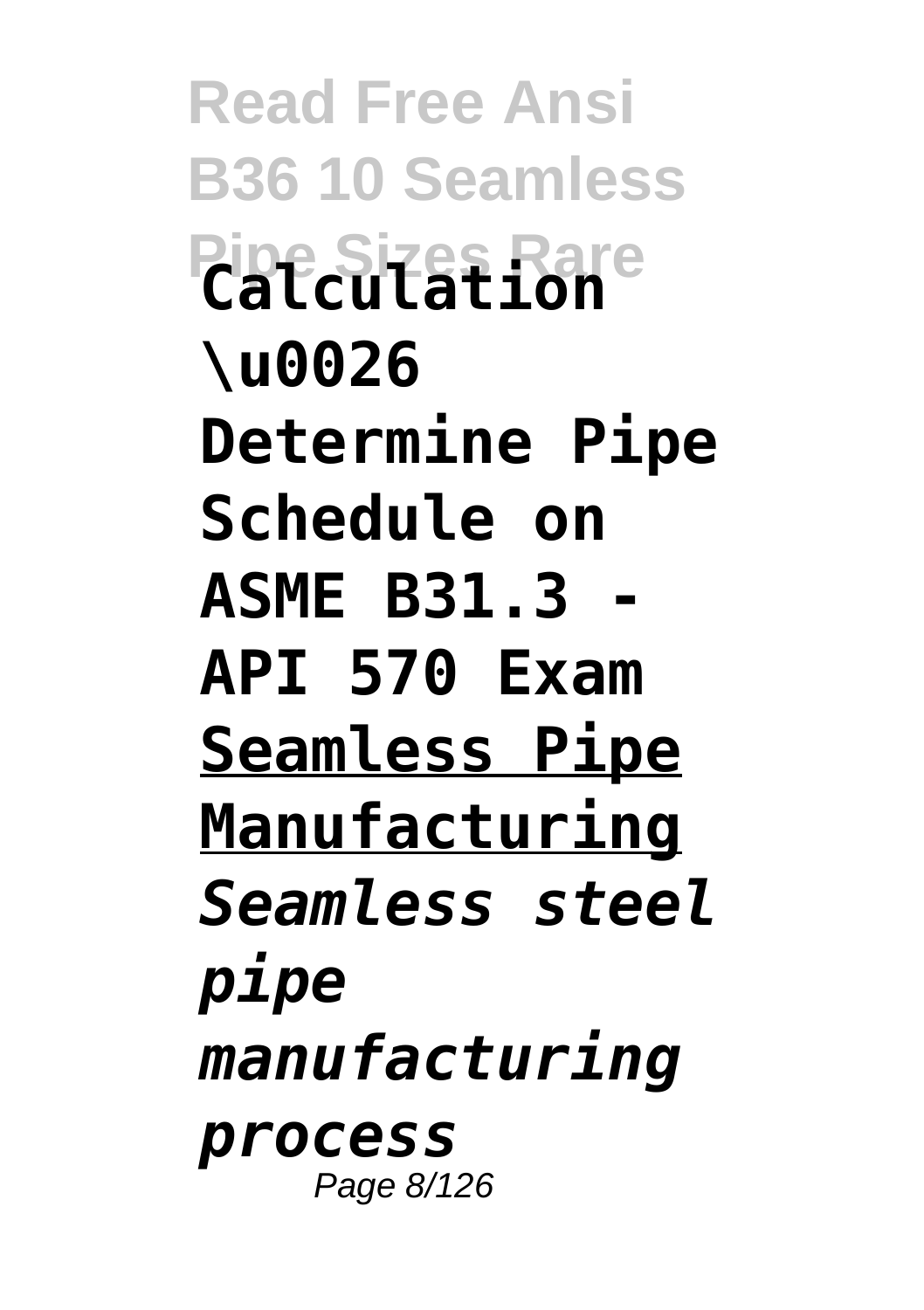**Read Free Ansi B36 10 Seamless Pipe Sizes Rare SEAMLESS STEEL PIPE MANUFACTURING PROCESS** *What is difference between Seamless Pipe and ERW pipe in Hindi / English* **How to read and understand** Page 9/126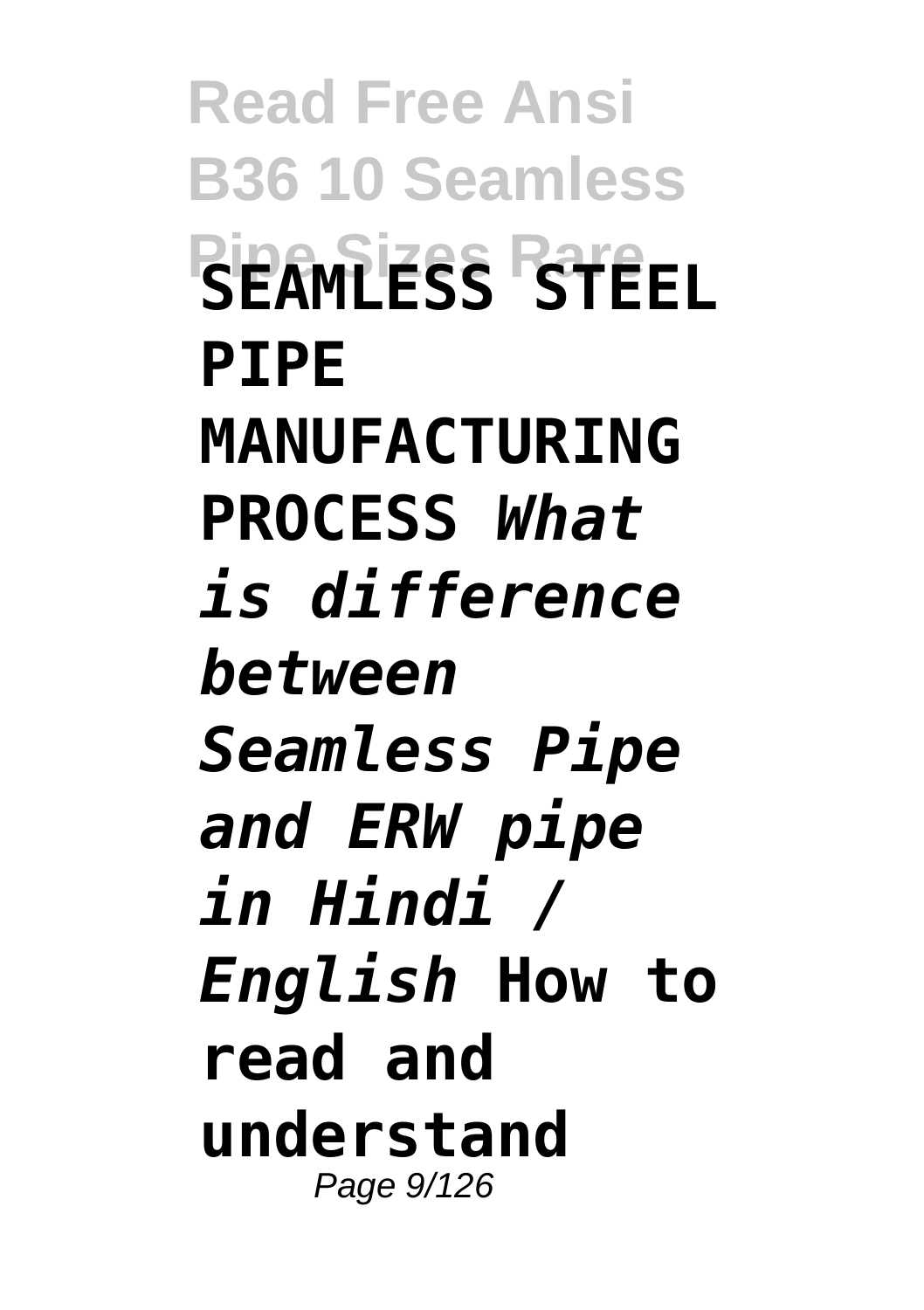**Read Free Ansi B36 10 Seamless Pipe Sizes Rare flanges on welded pipe! What Do Pipe Schedules Mean? | Metal Supermarkets** *Seamless Pipe Mill.wmv Types of Pipes used in Oil \u0026 Gas - Seamless, ERW,* Page 10/126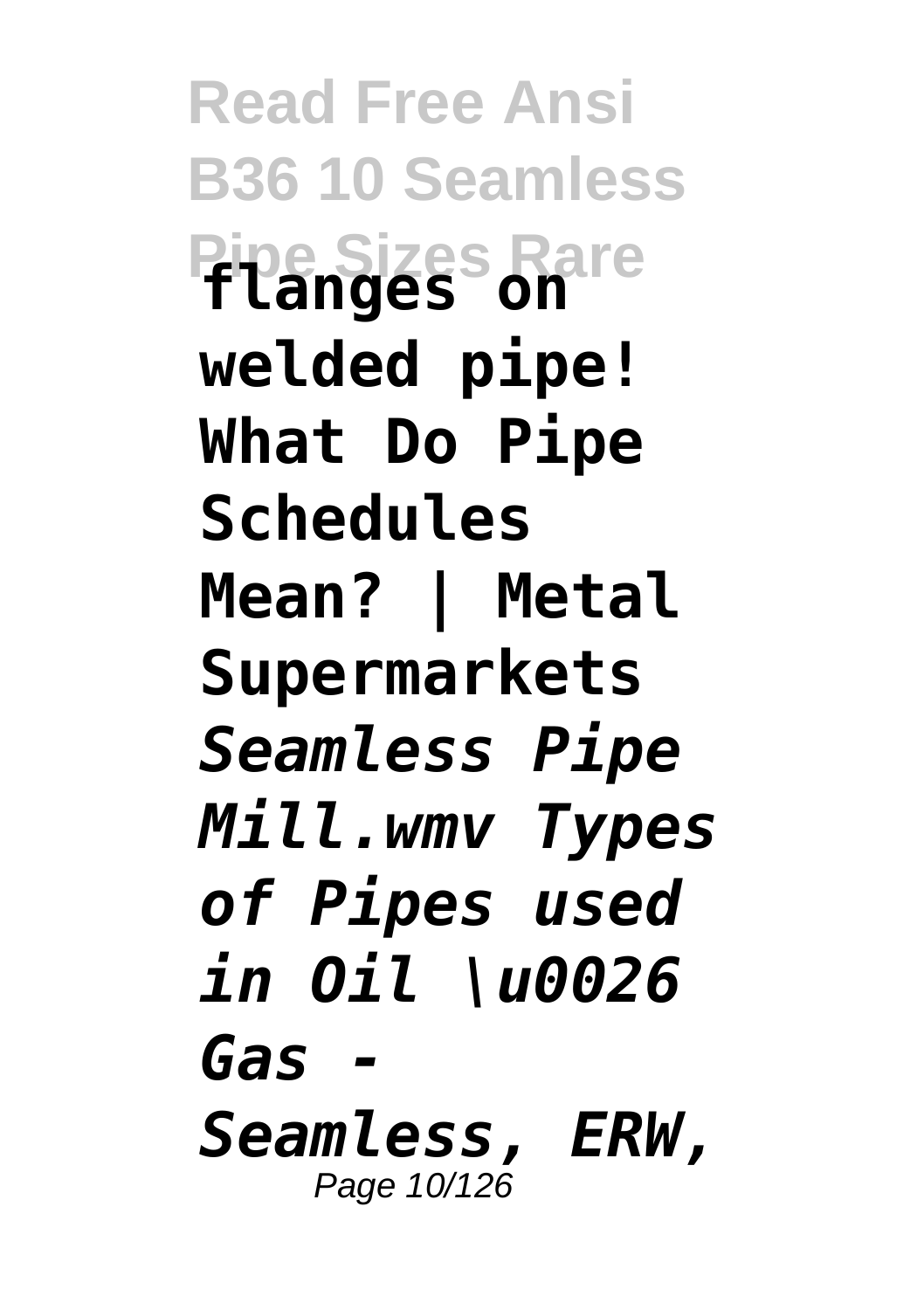**Read Free Ansi B36 10 Seamless**  $L$ *SAW*, *<sup>2</sup>DSAW*<sup>re</sup> **Steel Pipes Sizes ASME B36.10 and ASME B36.19 - PIpe NPS (ID), Schedule, SRL vs. DRL Definisi Pipa (Pipe Definition) Part 2** Page 11/126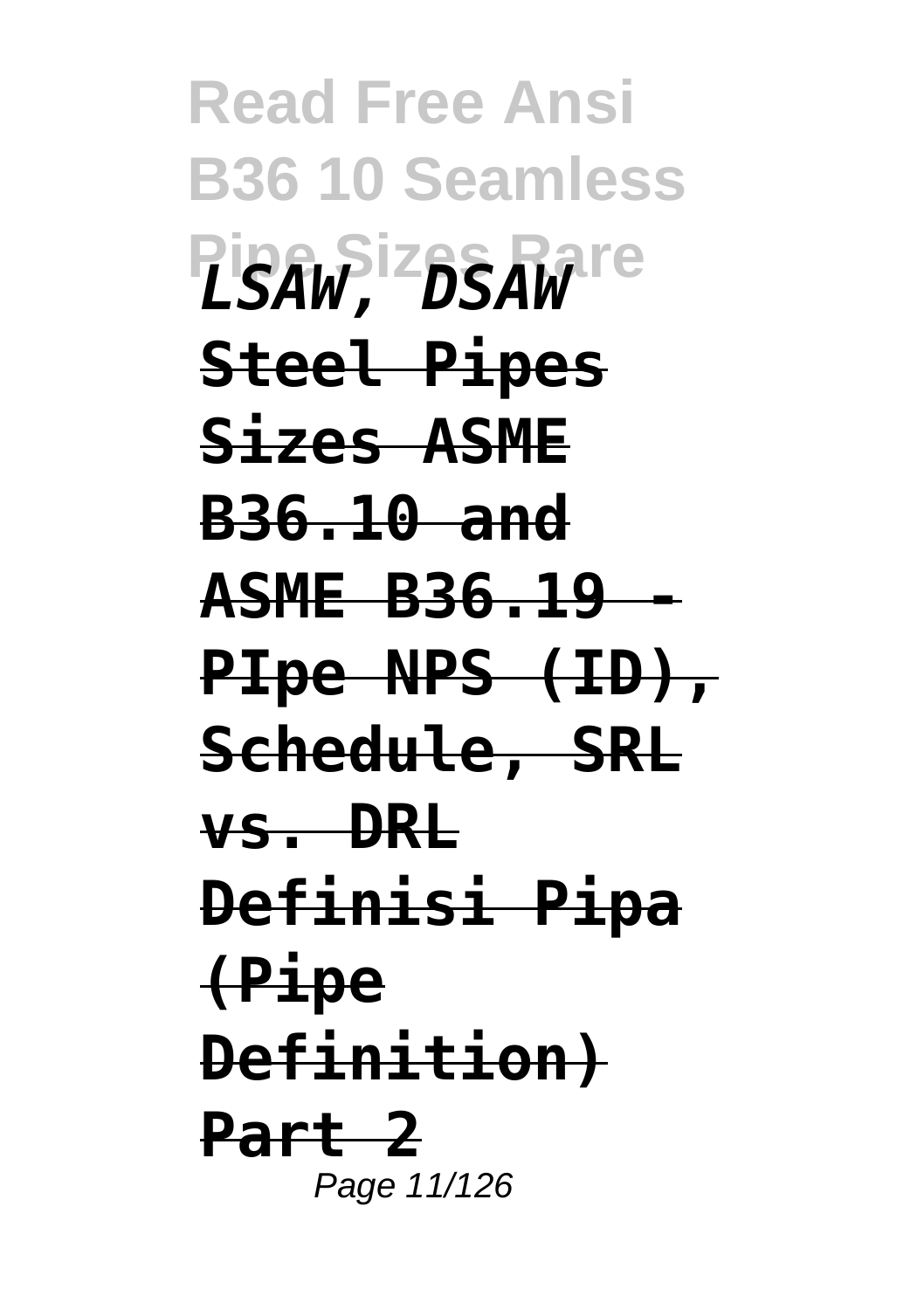**Read Free Ansi B36 10 Seamless Pipe Sizes Rare Autodesk Plant 3D\_Tip 01 SS 904L Tubes Manufacturer in India STAINLESS STEEL SEAMLESS PIPE 304,316,3 17,321,347,904 Ansi B36 10 Seamless Pipe ANSI B36.10** Page 12/126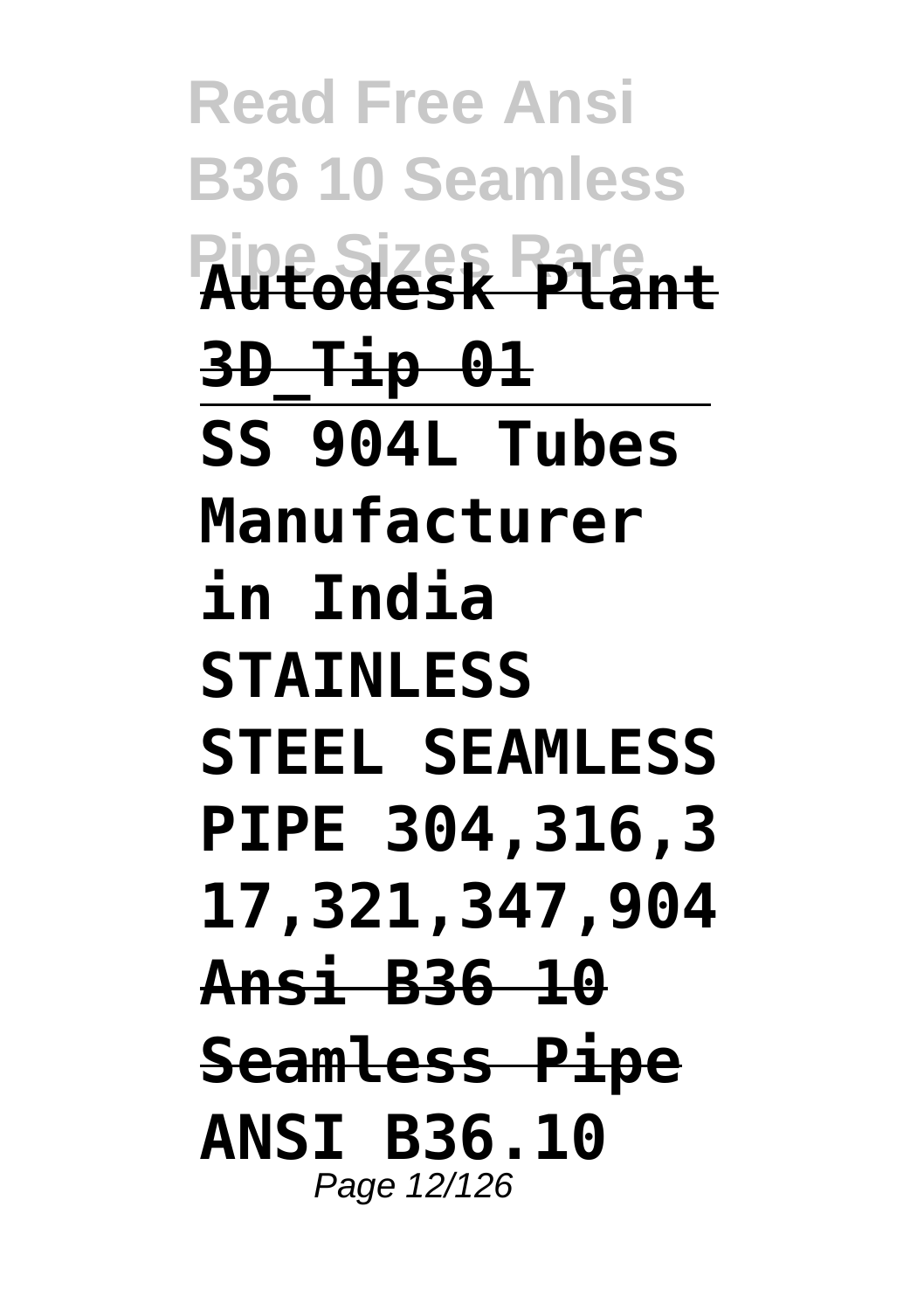**Read Free Ansi B36 10 Seamless Pipe Sizes Rare SEAMLESS PIPE SIZES. DEL TVERY PROGRAMME. SABS/SANS 719 Welded Low pressure application for Water & Mining Industries As per spec** Page 13/126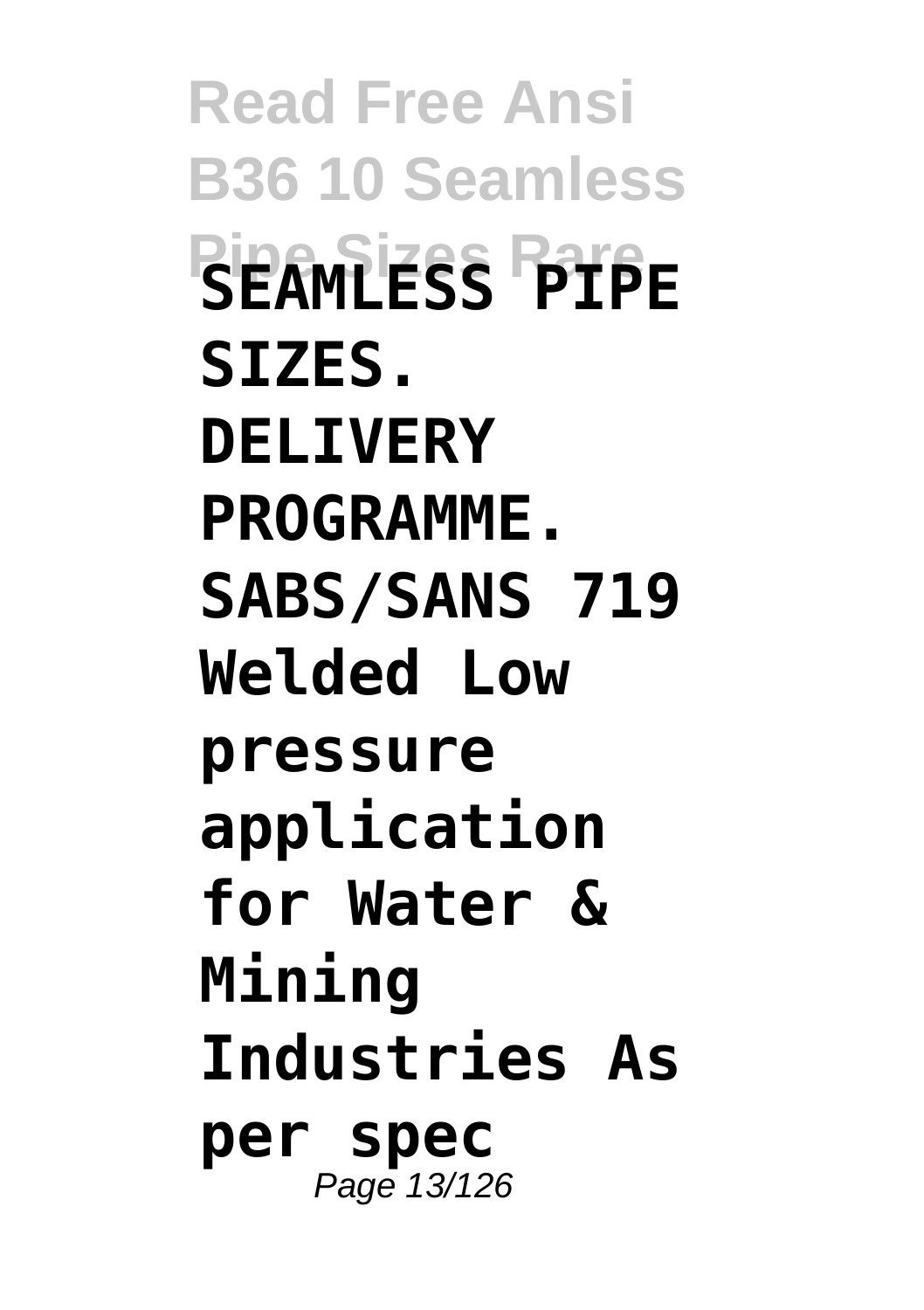**Read Free Ansi B36 10 Seamless Pipe Sizes Rare SABS/SANS 62 Welded Low pressure application for Water, General & Irrigation As per spec API 5L Seamless or Welded For conveyance of Gas, Oil and** Page 14/126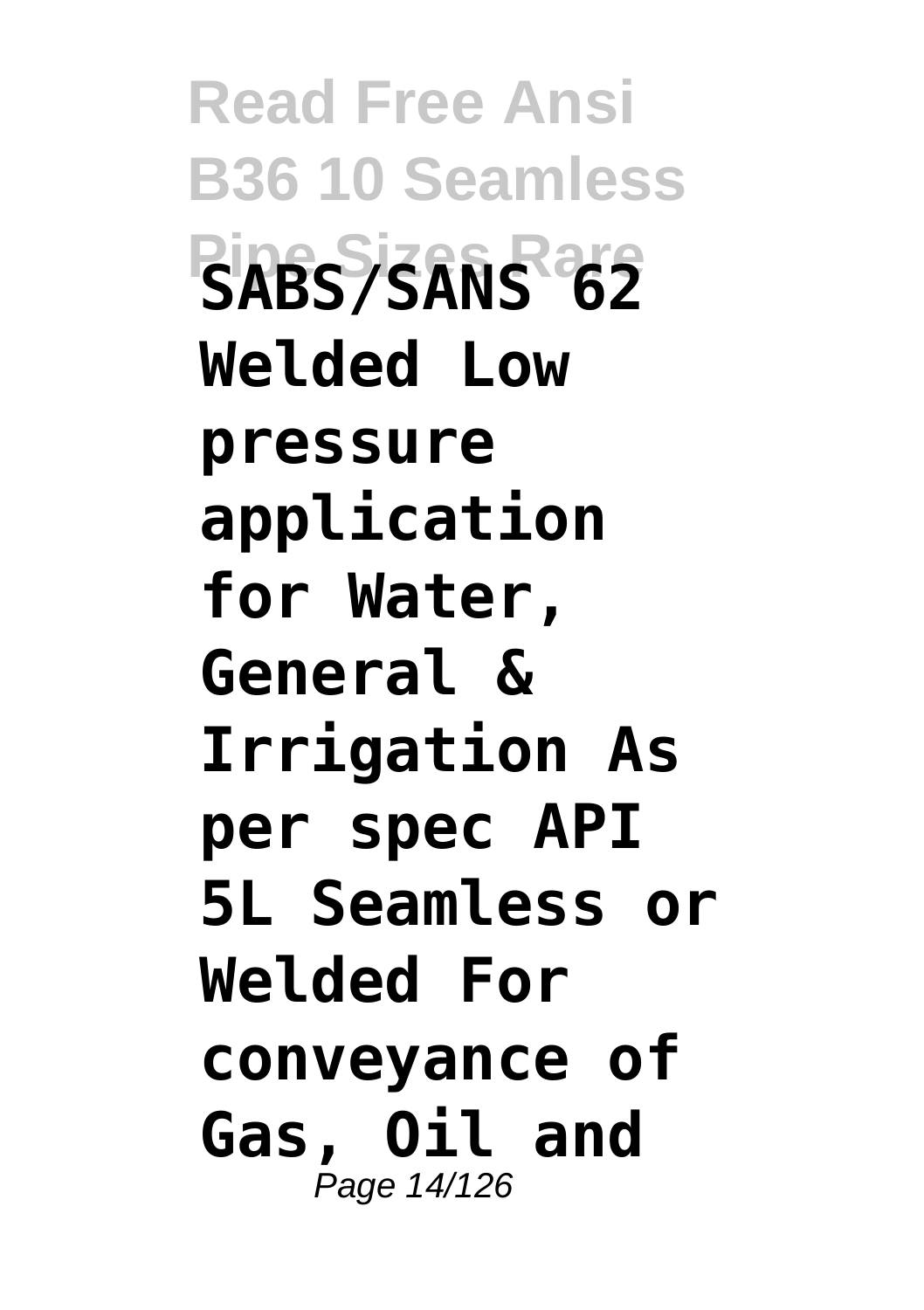**Read Free Ansi B36 10 Seamless Pipe Sizes Rare Water in Mining & Petroleum Industries ASME/ANSI B36.10 ASTM/ASME A/SA 106 Seamless Used as Boiler & Fluid transportation in Mining,** Page 15/126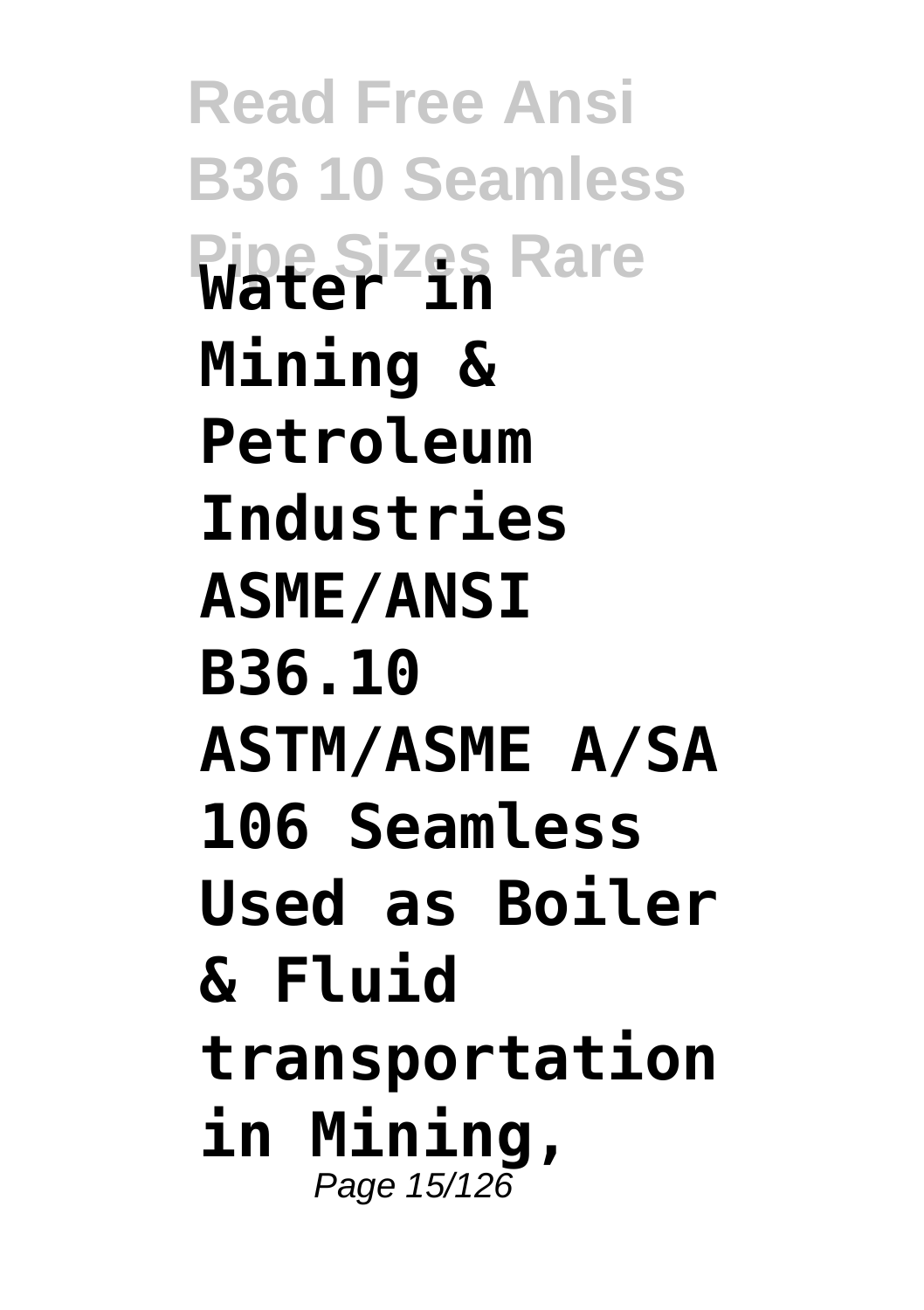**Read Free Ansi B36 10 Seamless Pipe Sizes Rare Petroleum & Natural Gas ASME/ANSI B36.10 ASTM/ASME A/SA 333 Seamless Low ...**

**ANSI B36.10 SEAMLESS PIPE SIZES - RARE ASME B36.10M** Page 16/126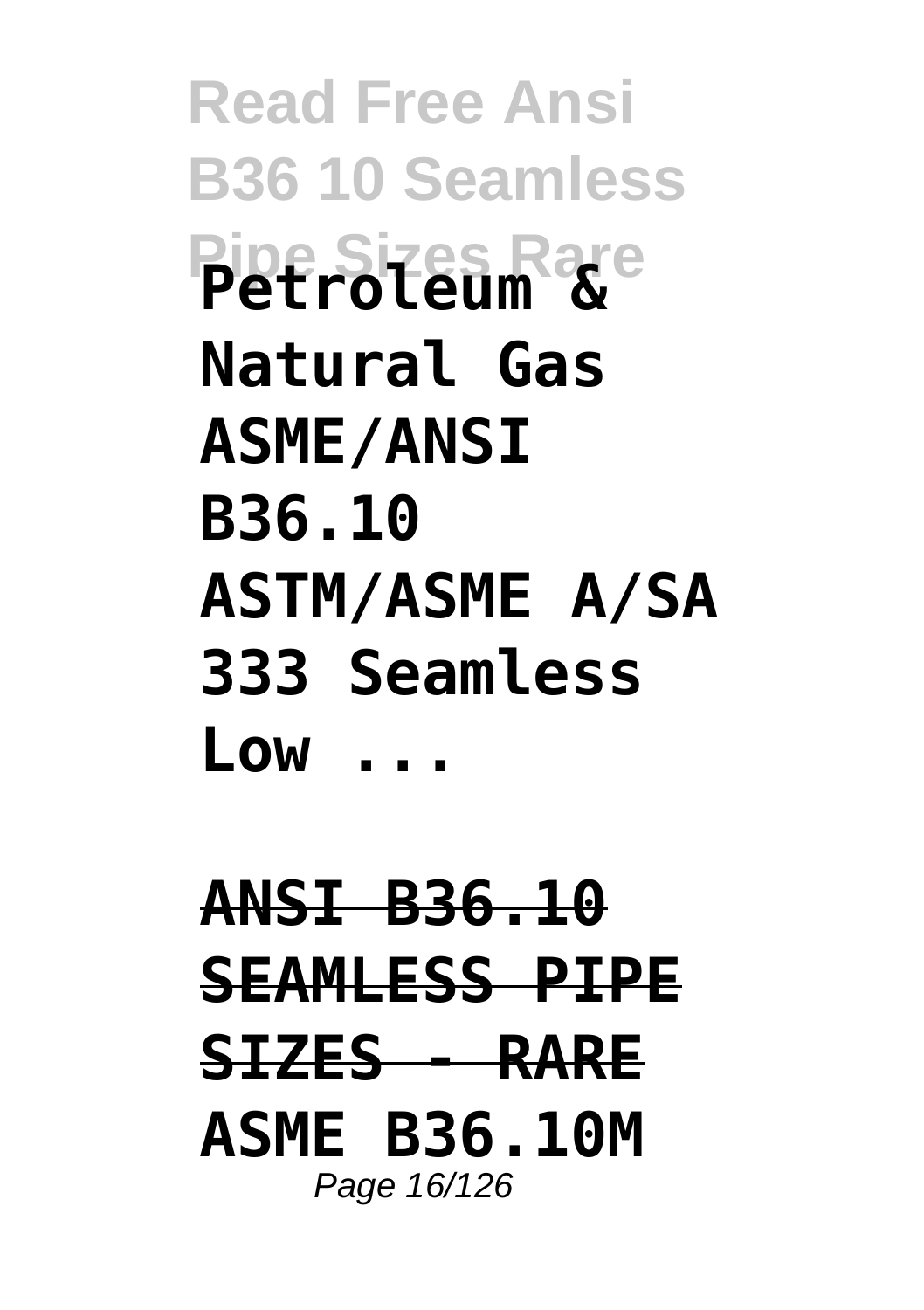**Read Free Ansi B36 10 Seamless Pipe Sizes Rare standard specification for welded and seamless wrought steel pipes which are used for high or low temperatures and pressures. This standard** Page 17/126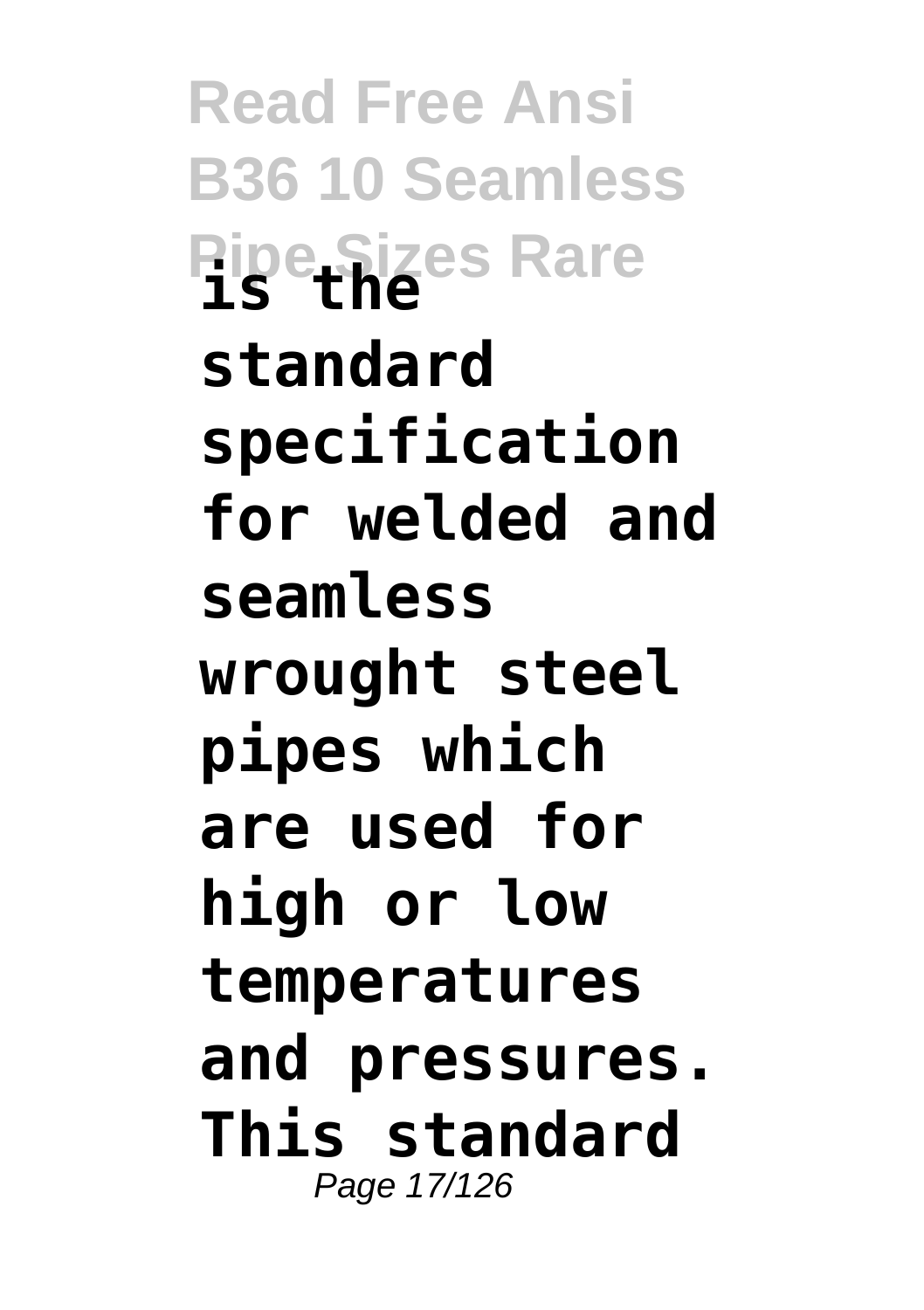**Read Free Ansi B36 10 Seamless Pipe Sizes Rare extensively used for welded and seamless pipes made from other ferrous and nonferrous alloys such as stainless steel, nickel,** Page 18/126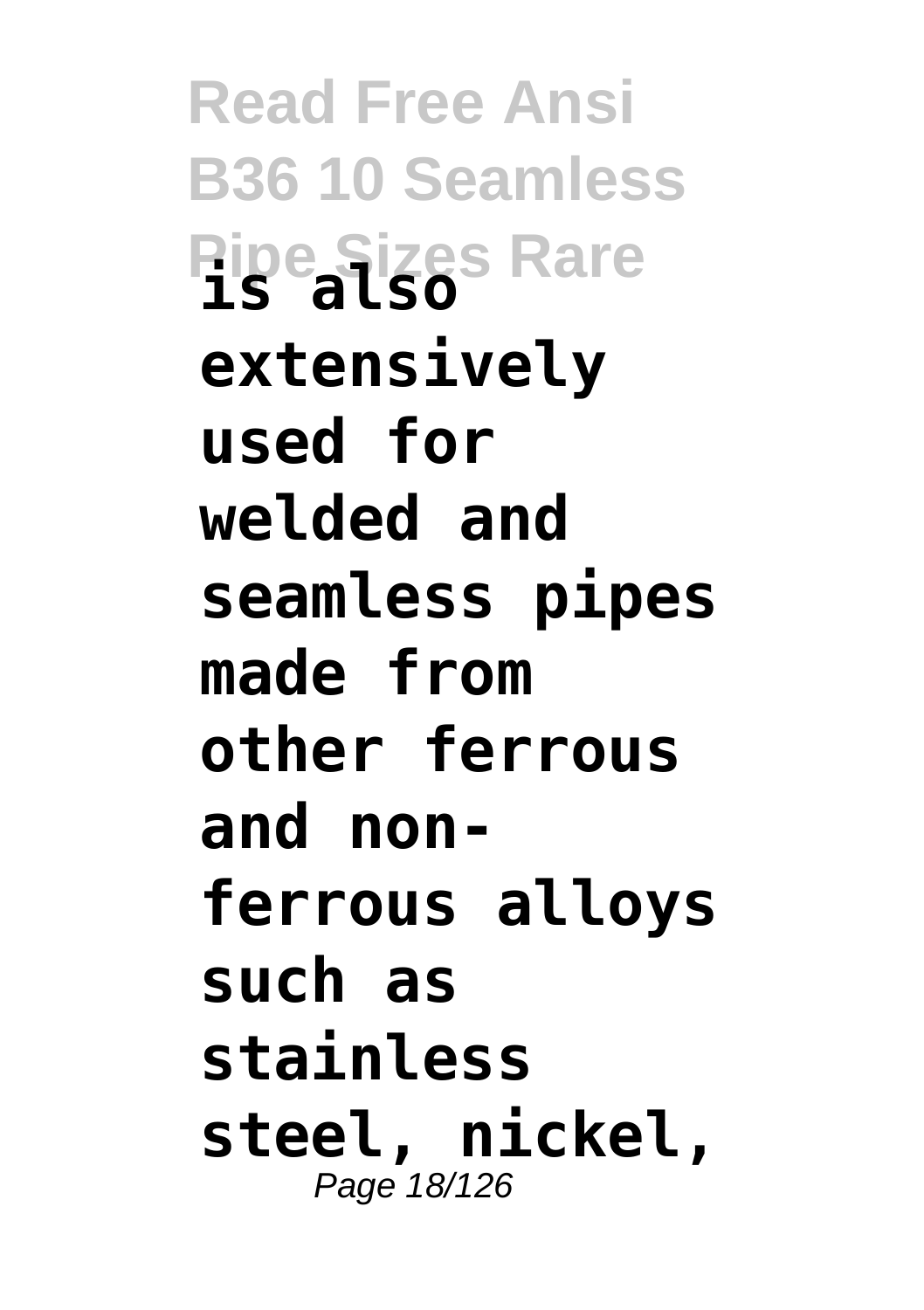**Read Free Ansi B36 10 Seamless Pipe Sizes Rare titanium zirco nium,tantalum, aluminum and copper, etc. All materials shall be covered in corresponding ASTM or ASME s pecifications.**

## **ASME B36.10M** Page 19/126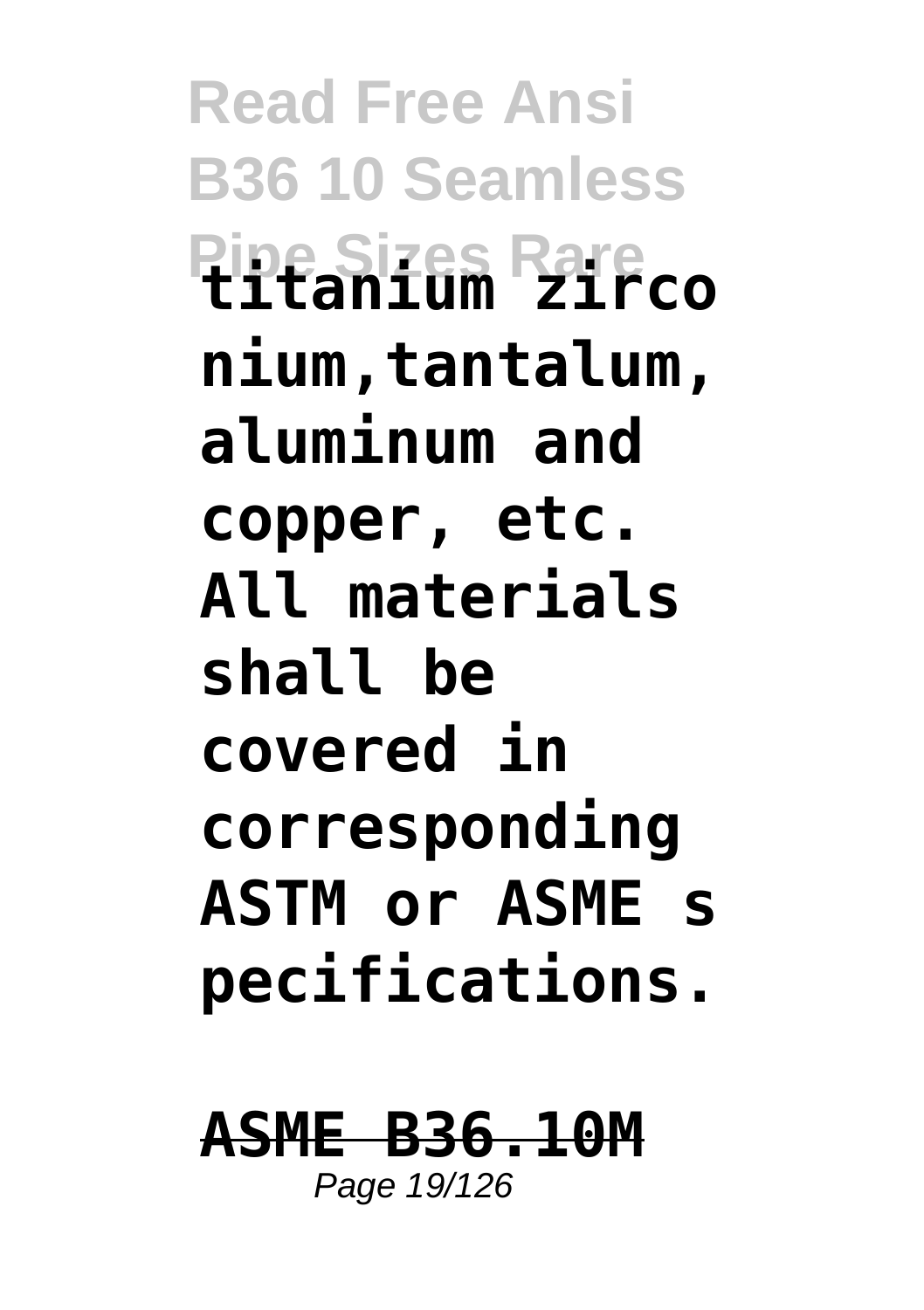**Read Free Ansi B36 10 Seamless Pipe Sizes Rare Welded and Seamless Steel Pipe Carbon Steel Seamless Pipe Dimensions, ANSI B36.10 pipesfactory 2 020-04-02T23:0 6:20+00:00 ANSI B36.10 Carbon Steel** Page 20/126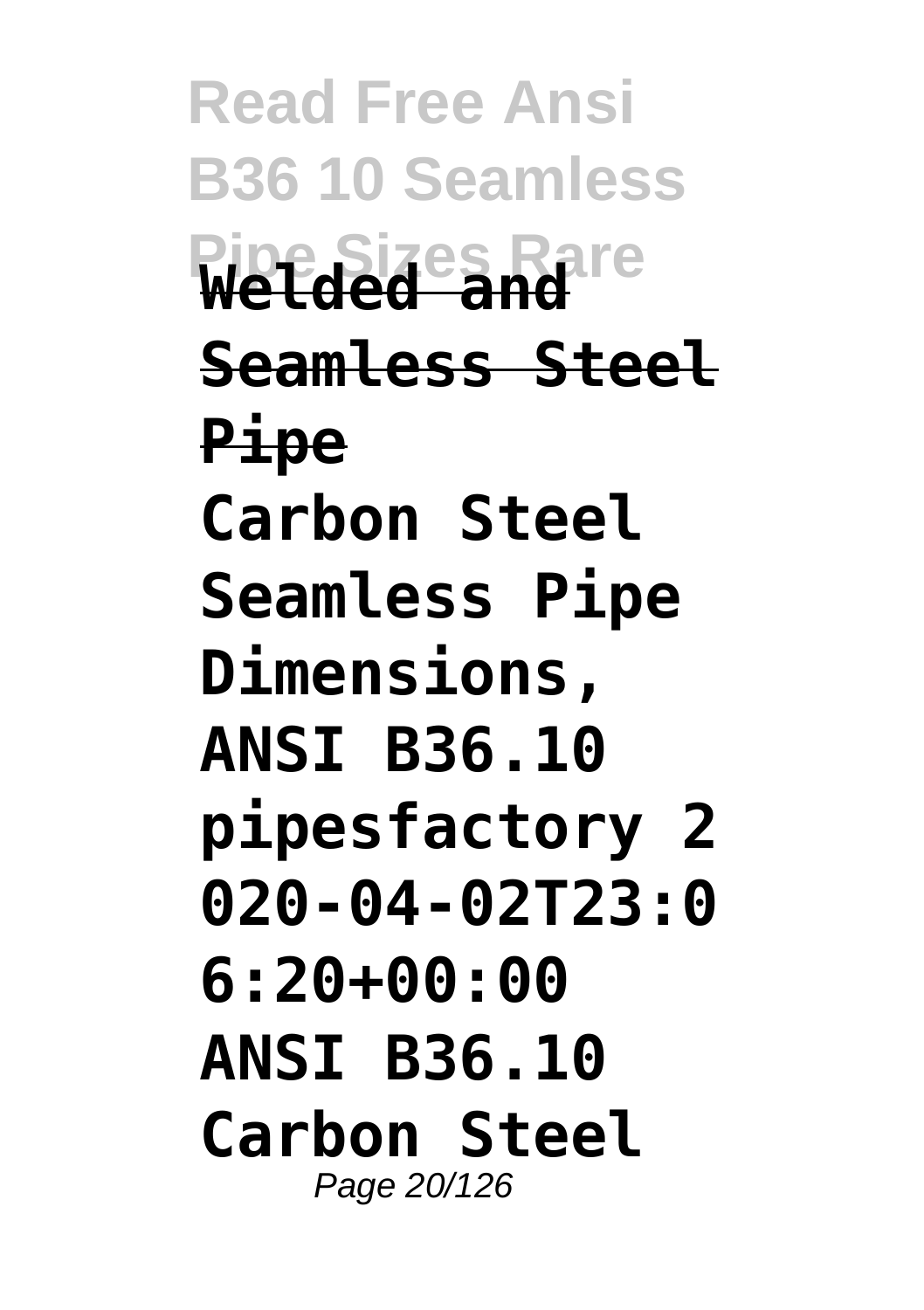**Read Free Ansi B36 10 Seamless Pipe Sizes Rare Seamless Pipes Weight in KG/MTR ASTM PIPE SCHEDULE – Wall = Wall Thickness Millimeter – Weights in Kg.**

## **ASME/ANSI B36.10 Carbon & Alloy Steel** Page 21/126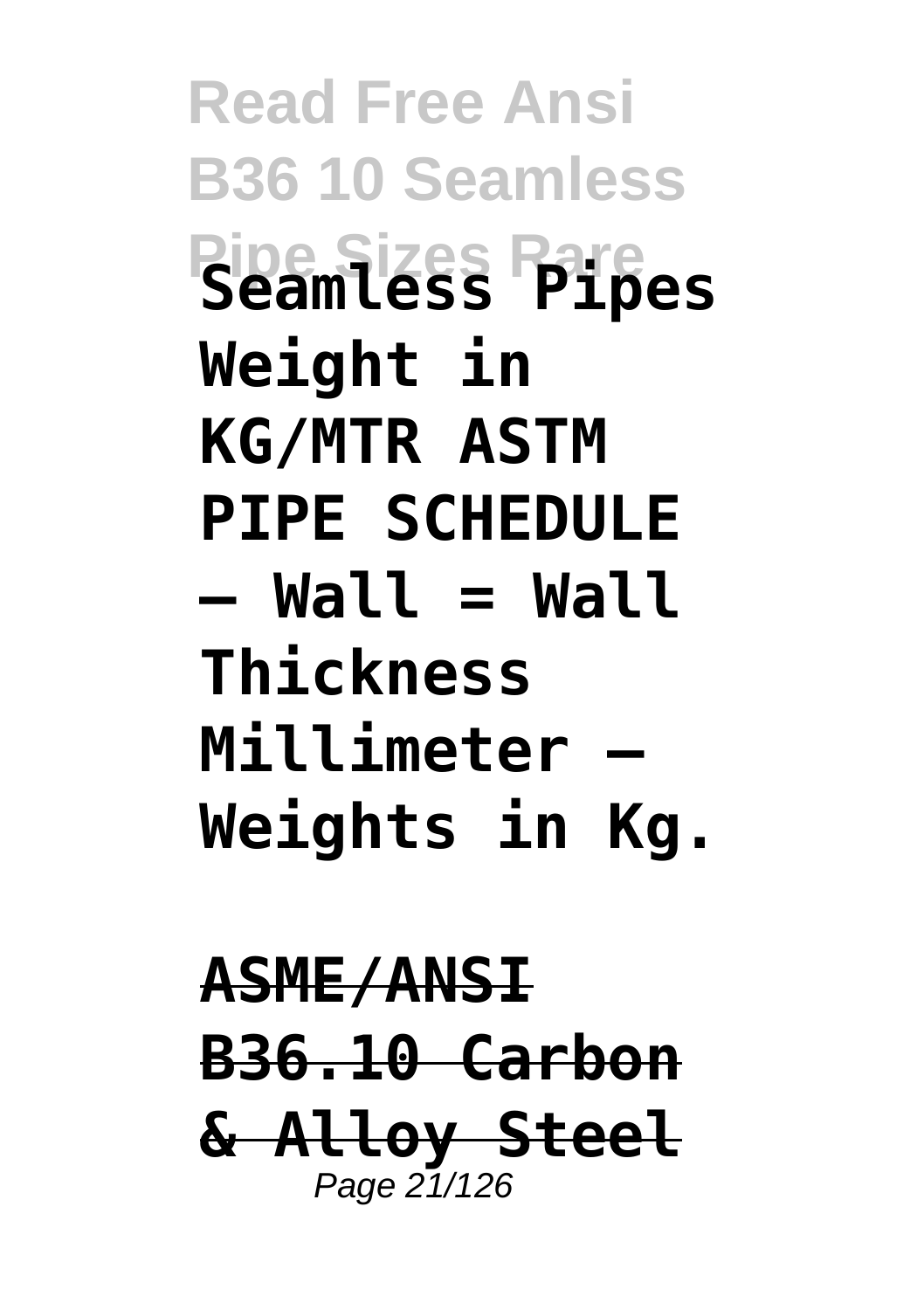**Read Free Ansi B36 10 Seamless Pipe Sizes Rare Pipe & Tube Dimension The ASME B36.10 and ASME B36.19 specifications cover the dimensions of seamless and welded steel pipes for high and low-**Page 22/126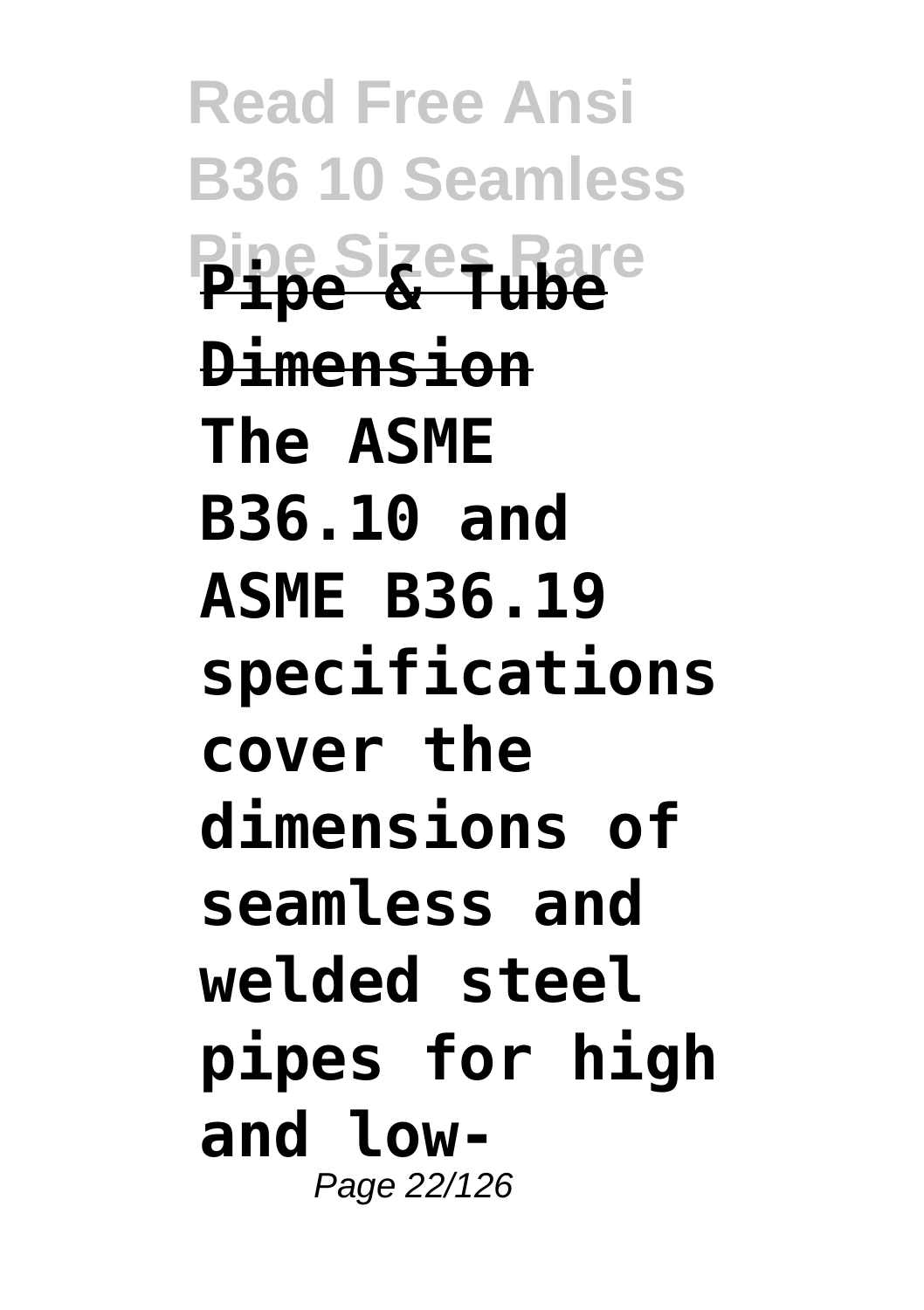**Read Free Ansi B36 10 Seamless Pipe Sizes Rare temperature service, providing combinations of pipe outside and inside diameter (OD, ID), pipe thickness (WT, designated in "schedule")** Page 23/126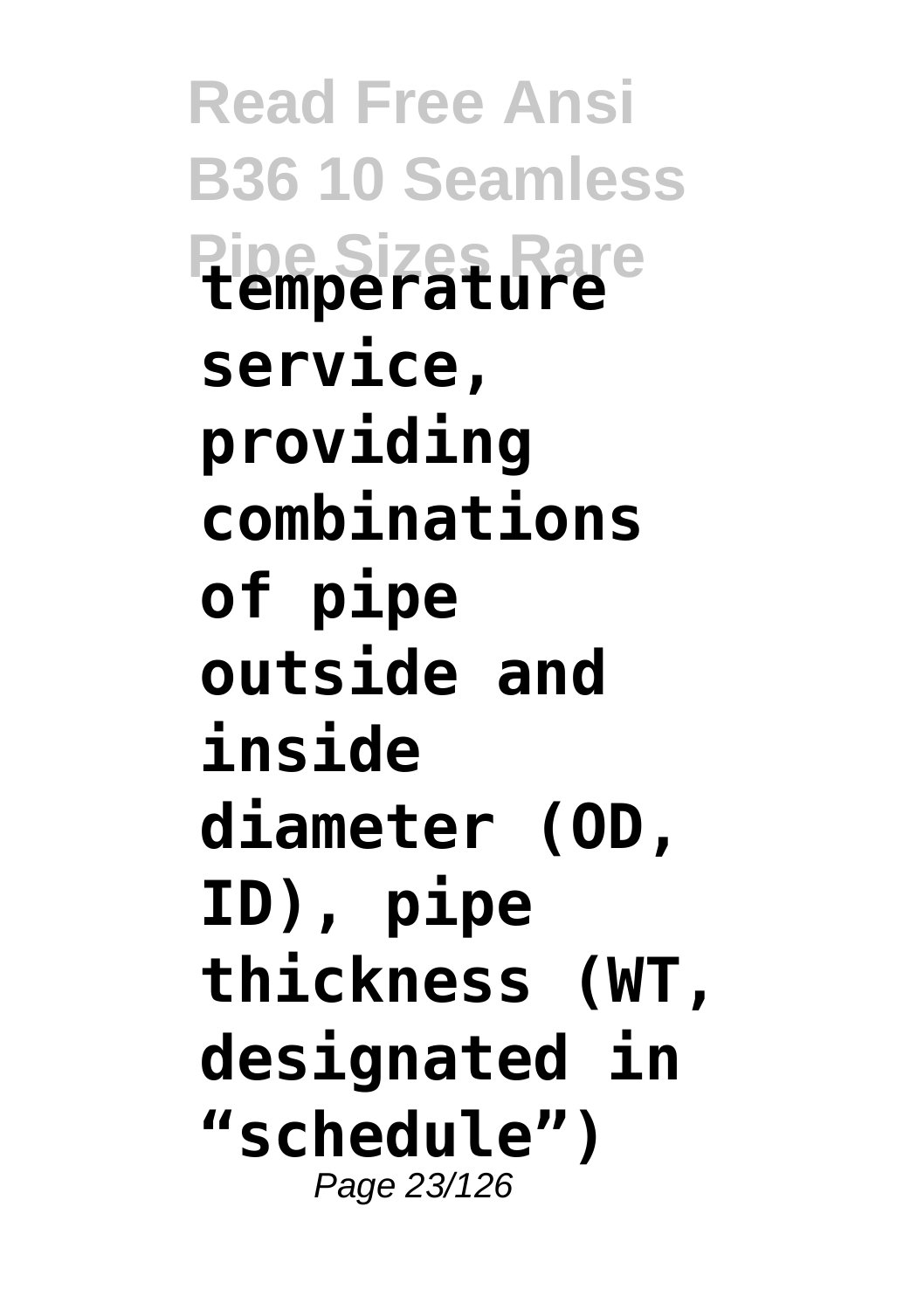**Read Free Ansi B36 10 Seamless Pipe Sizes Rare and pipes theoretical weights (in pounds per foot and kilogram per meter). ASME B36.10 applies to carbon and alloy steel pipes (example A53, A106,** Page 24/126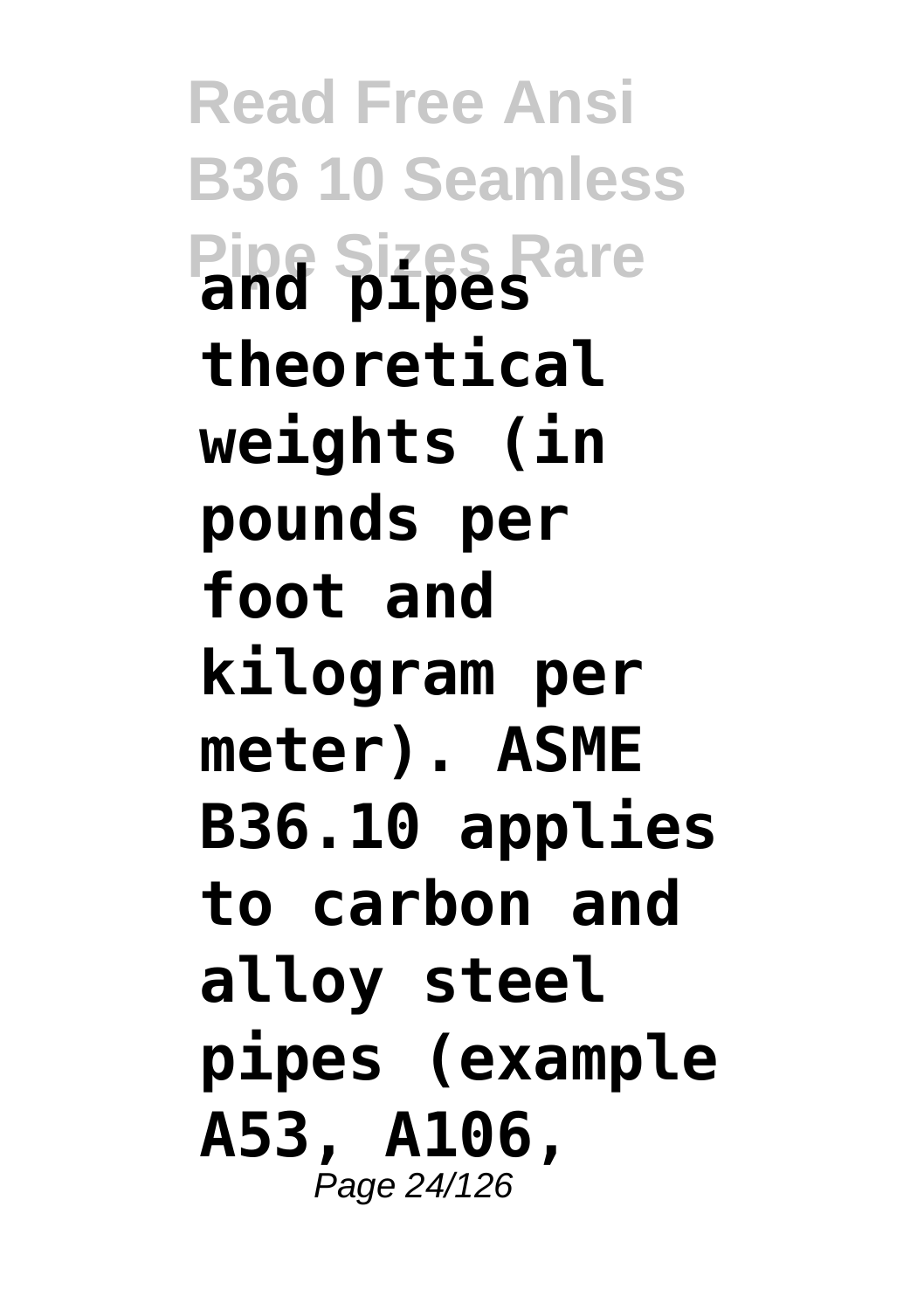**Read Free Ansi B36 10 Seamless Pipe Sizes Rare A333, A335); ASME B36.19 applies to stainless steel, duplex, and nickel alloy pipes (like ...**

**ASME B36.10/36.19 Pipe** Page 25/126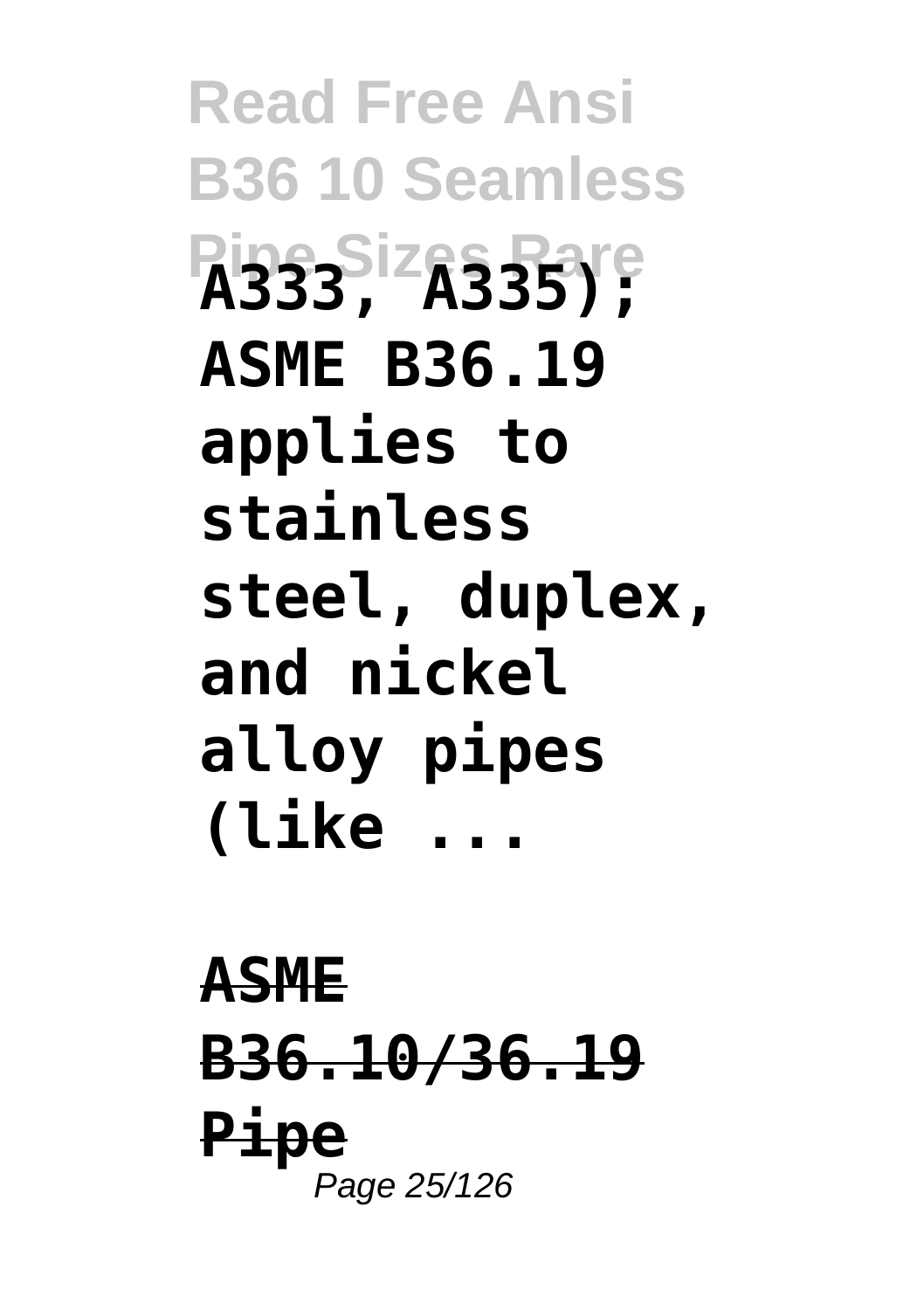**Read Free Ansi B36 10 Seamless Pipe Sizes Rare Dimensions Charts - Proje ctmaterials The standardiz ation of dimensions of welded and seamless wrought steel pipe for high or low temperatures &** Page 26/126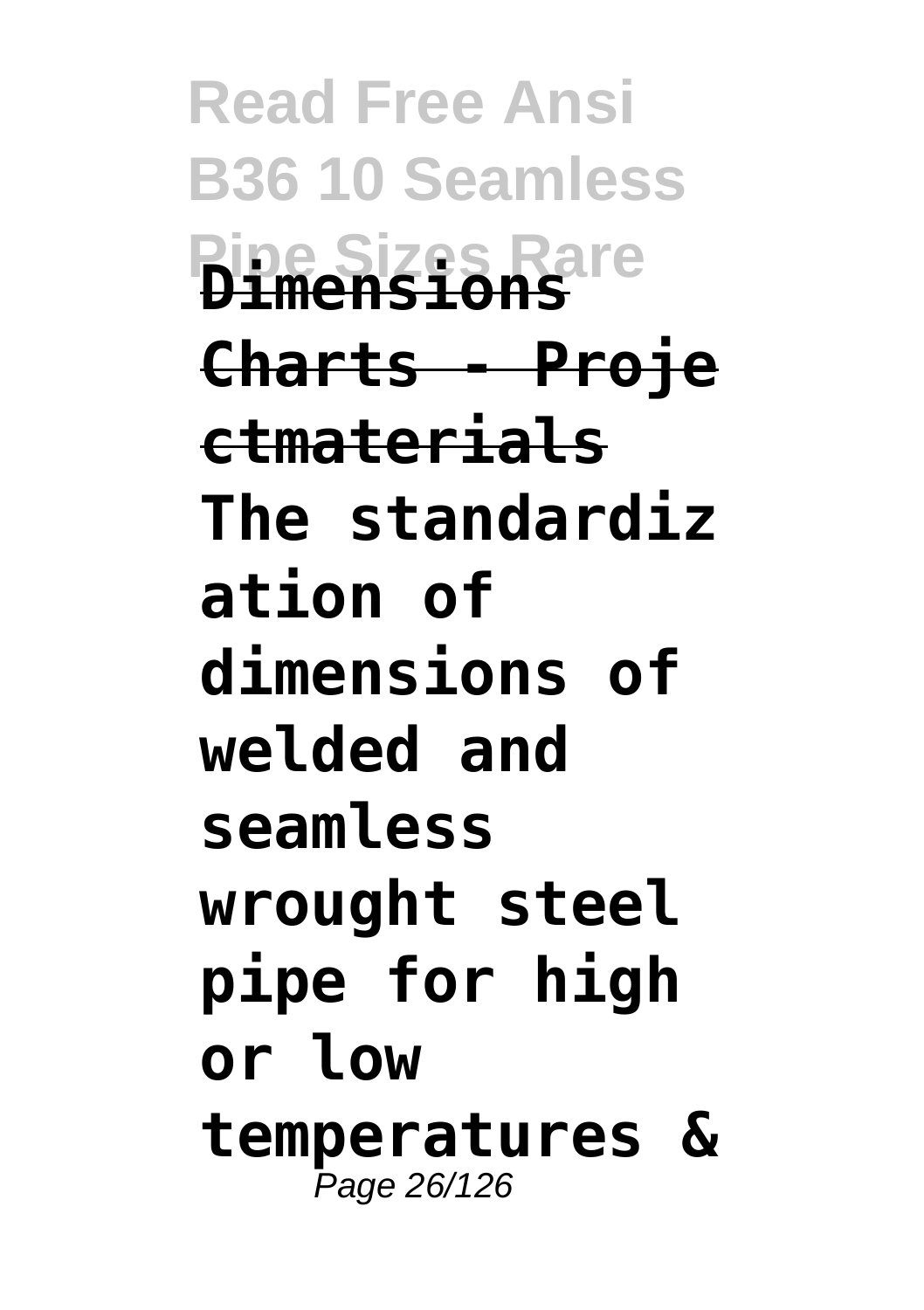**Read Free Ansi B36 10 Seamless Pipe Sizes Rare pressures are covered in B36.10M.**

**B36.10M - Welded & Seamless Wrought Steel Pipe - ASME The steel pipe data chart below can be** Page 27/126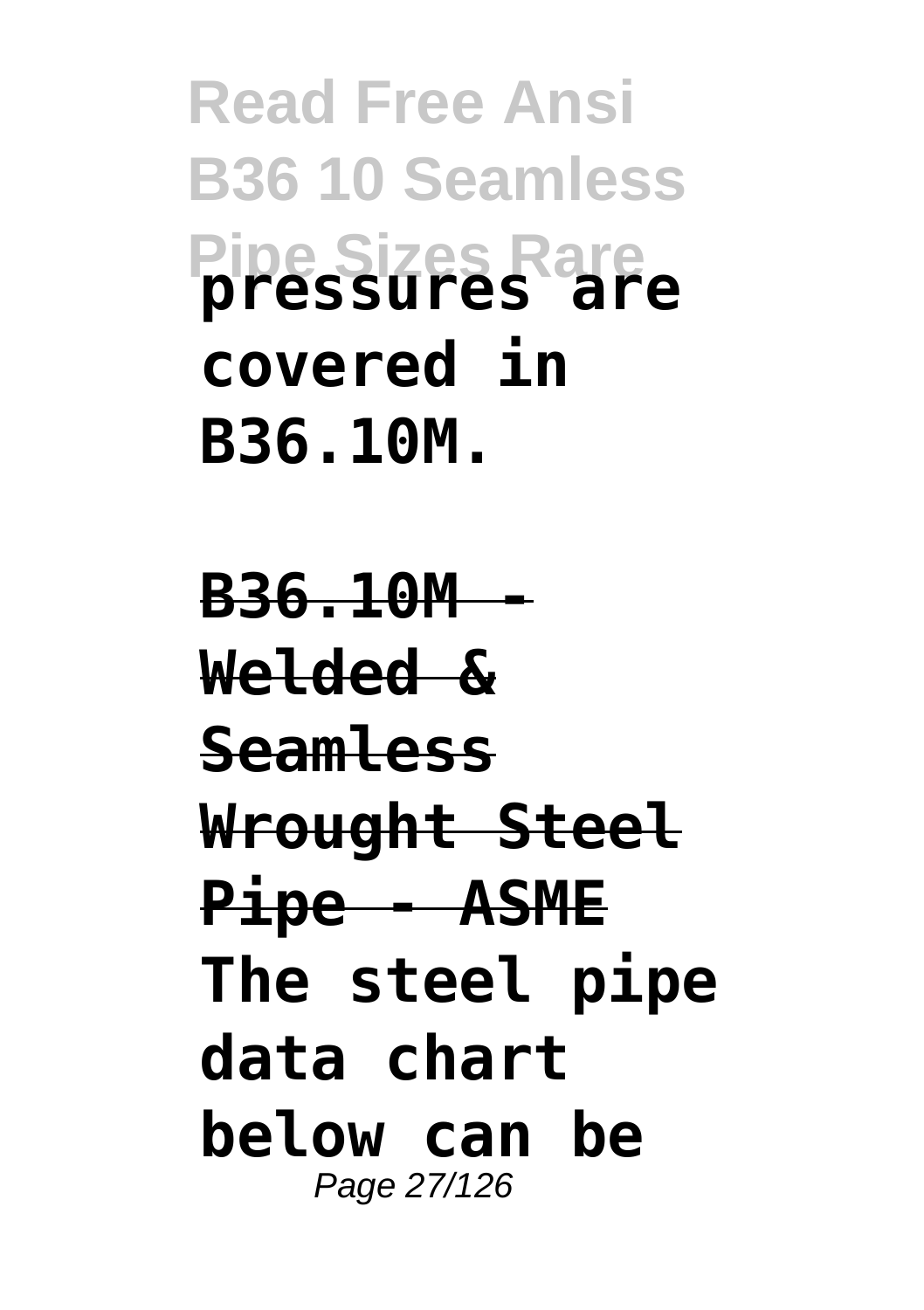**Read Free Ansi B36 10 Seamless Pipe Sizes Rare used to find pipe sizes, diameters, wall thickness, working pressures and more The chart is based on ASME/ANSI B 36.10 Welded and Seamless** Page 28/126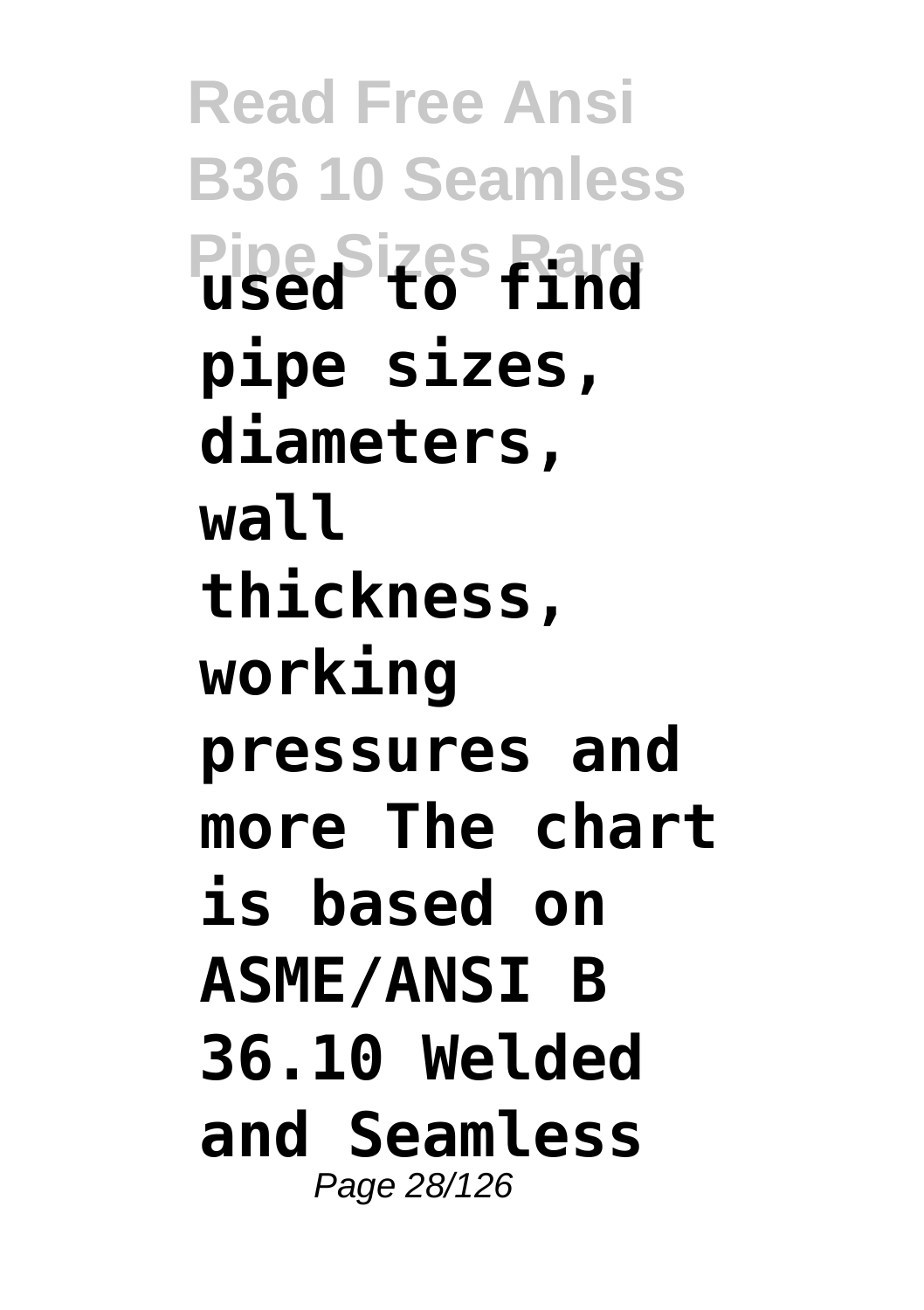**Read Free Ansi B36 10 Seamless Pipe Sizes Rare Wrought Steel Pipe and ASME/ANSI B36.19 Stainless Steel Pipe. Regardless of schedule number, pipes of a particular size all have** Page 29/126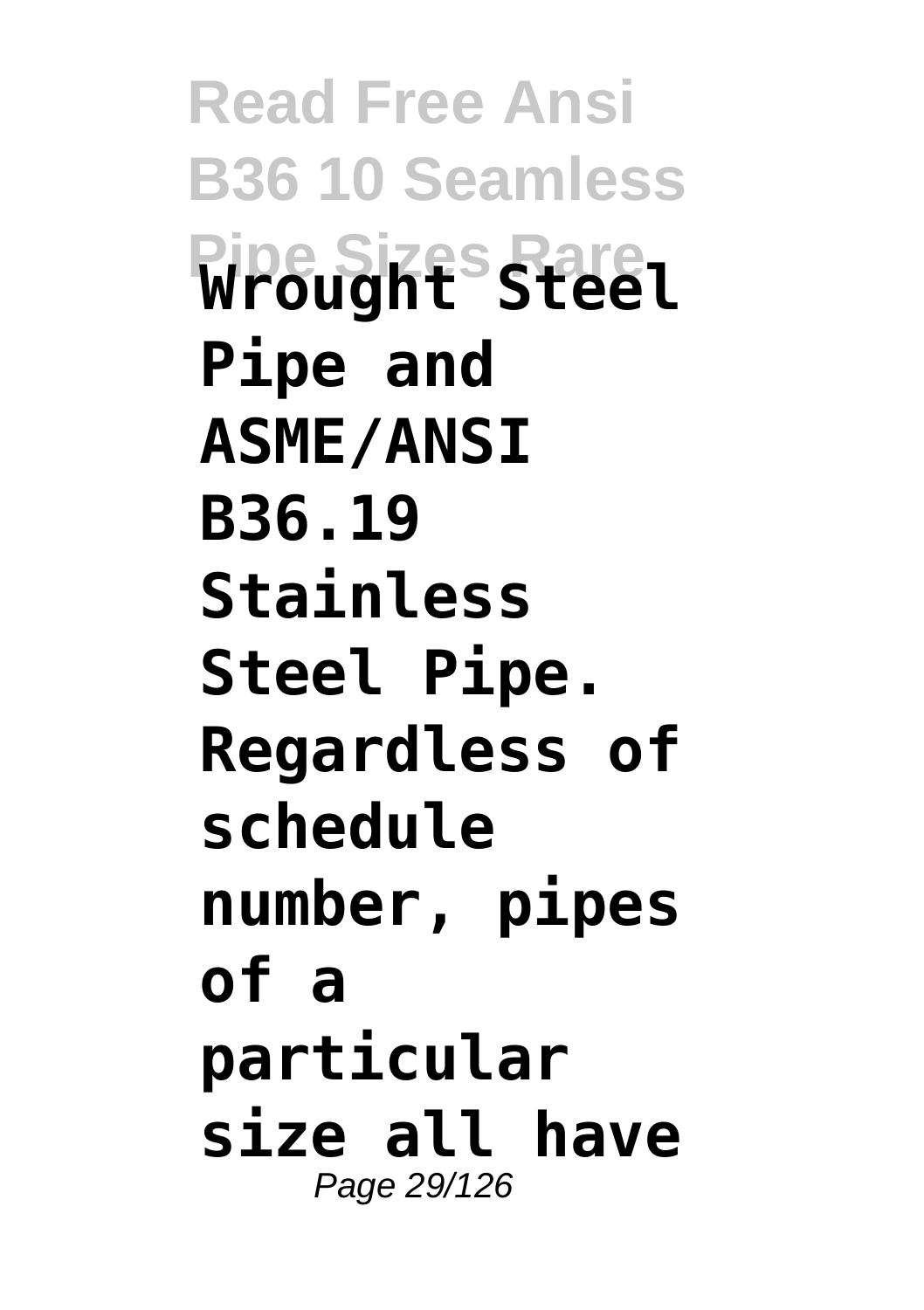**Read Free Ansi B36 10 Seamless Pipe Sizes Rare the same outside diameter (not withstanding manufacturing tolerances).**

**ASME/ANSI B36.10/19 - Carbon, Alloy and Stainless Steel ...** Page 30/126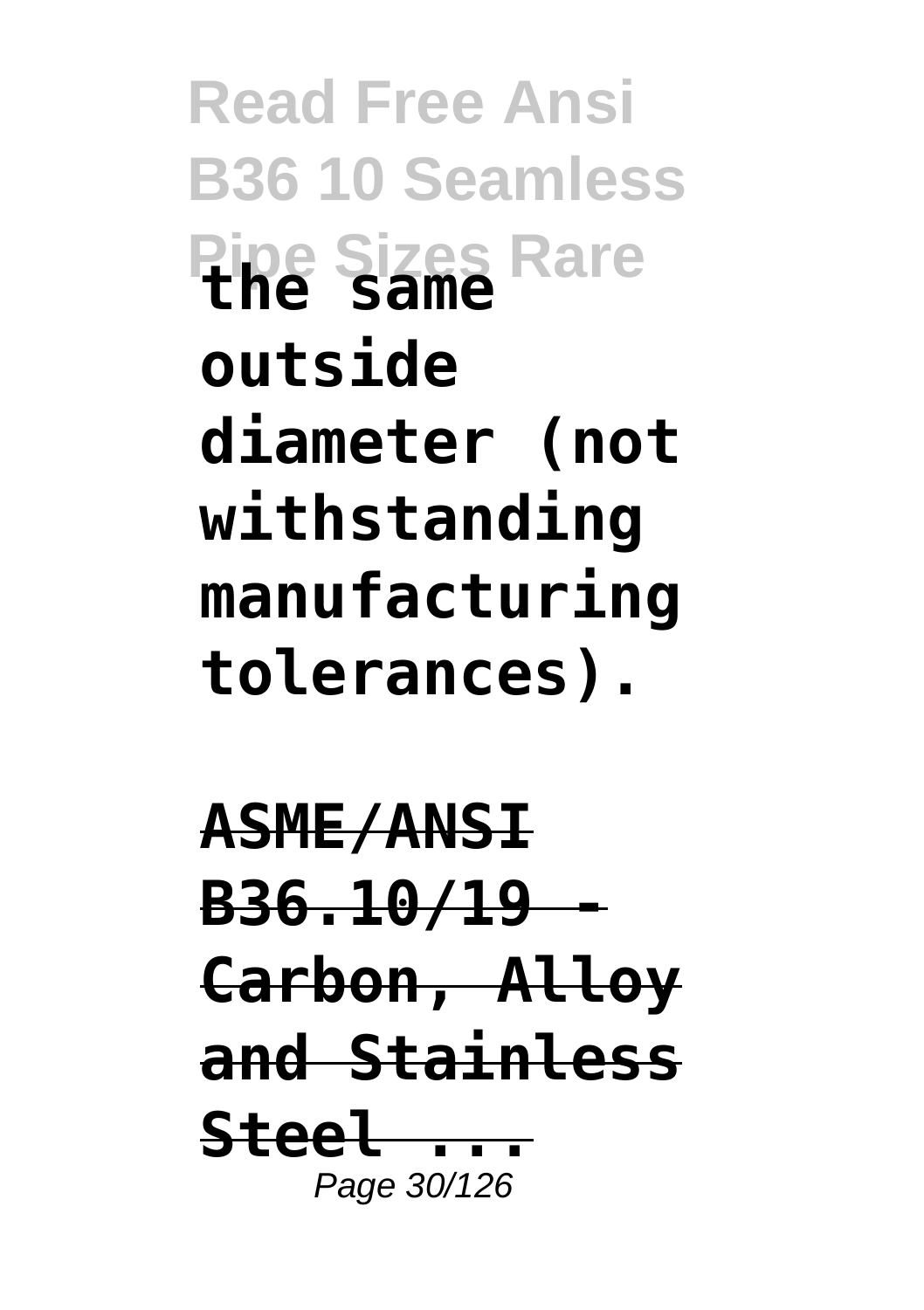**Read Free Ansi B36 10 Seamless Pipe Sizes Rare B36.10M-2015 [Revision of ASME B36.10M-2004 (R2010)] Weldedand Seamless WroughtSteel Pipe AN AMERICAN NATIONAL** Page 31/126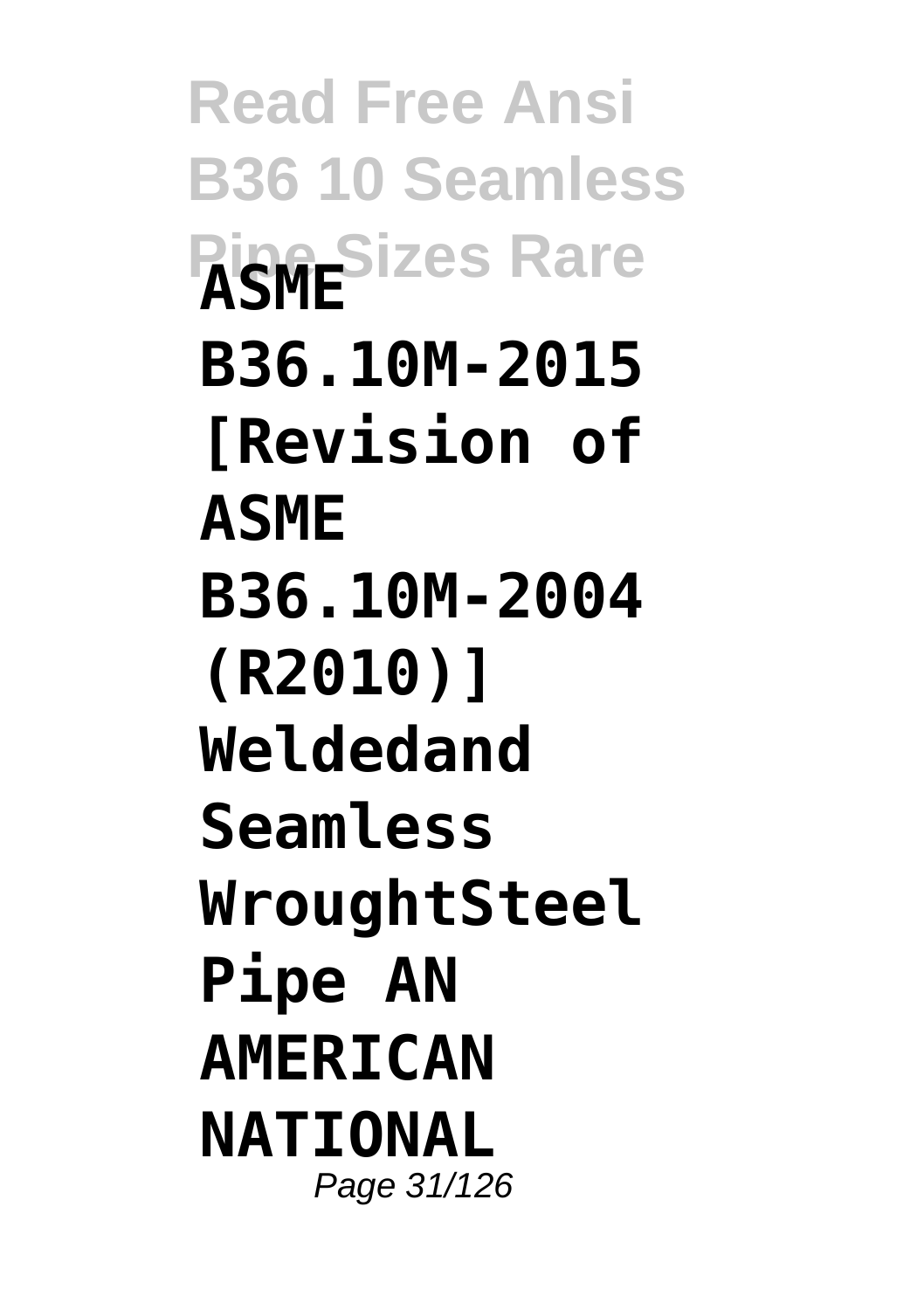**Read Free Ansi B36 10 Seamless Pipe Sizes Rare STANDARD Two Park Avenue • New York, NY • 10016 USA**

**Welded and Seamless Wrought Steel Pipe ASME/ANSI B36.10/19. ASME/ANSI** Page 32/126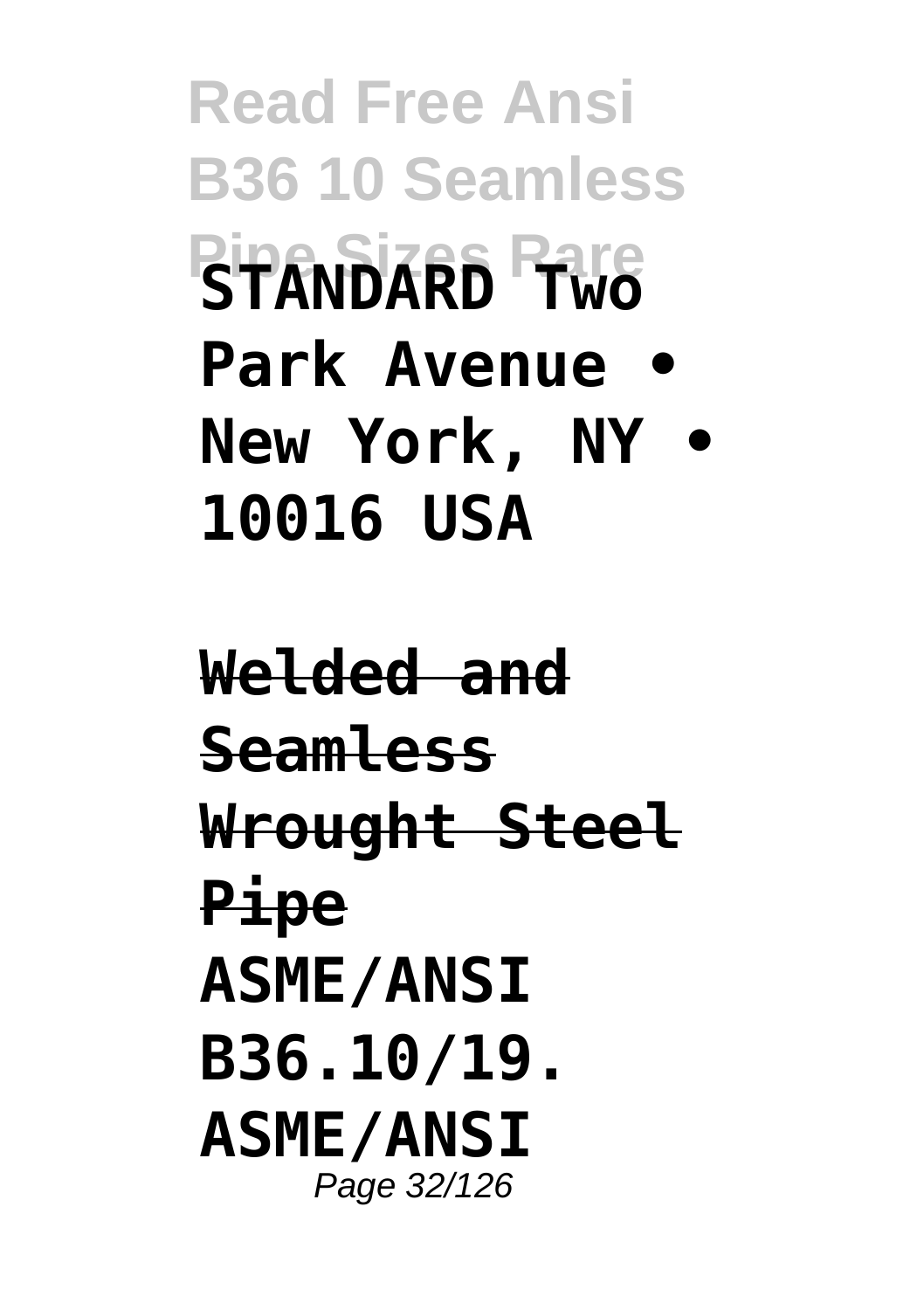**Read Free Ansi B36 10 Seamless Pipe Sizes Rare B36.10/19. The steel pipe data chart below can be used to find pipe sizes, diameters, wall thickness, working pressures and more. The** Page 33/126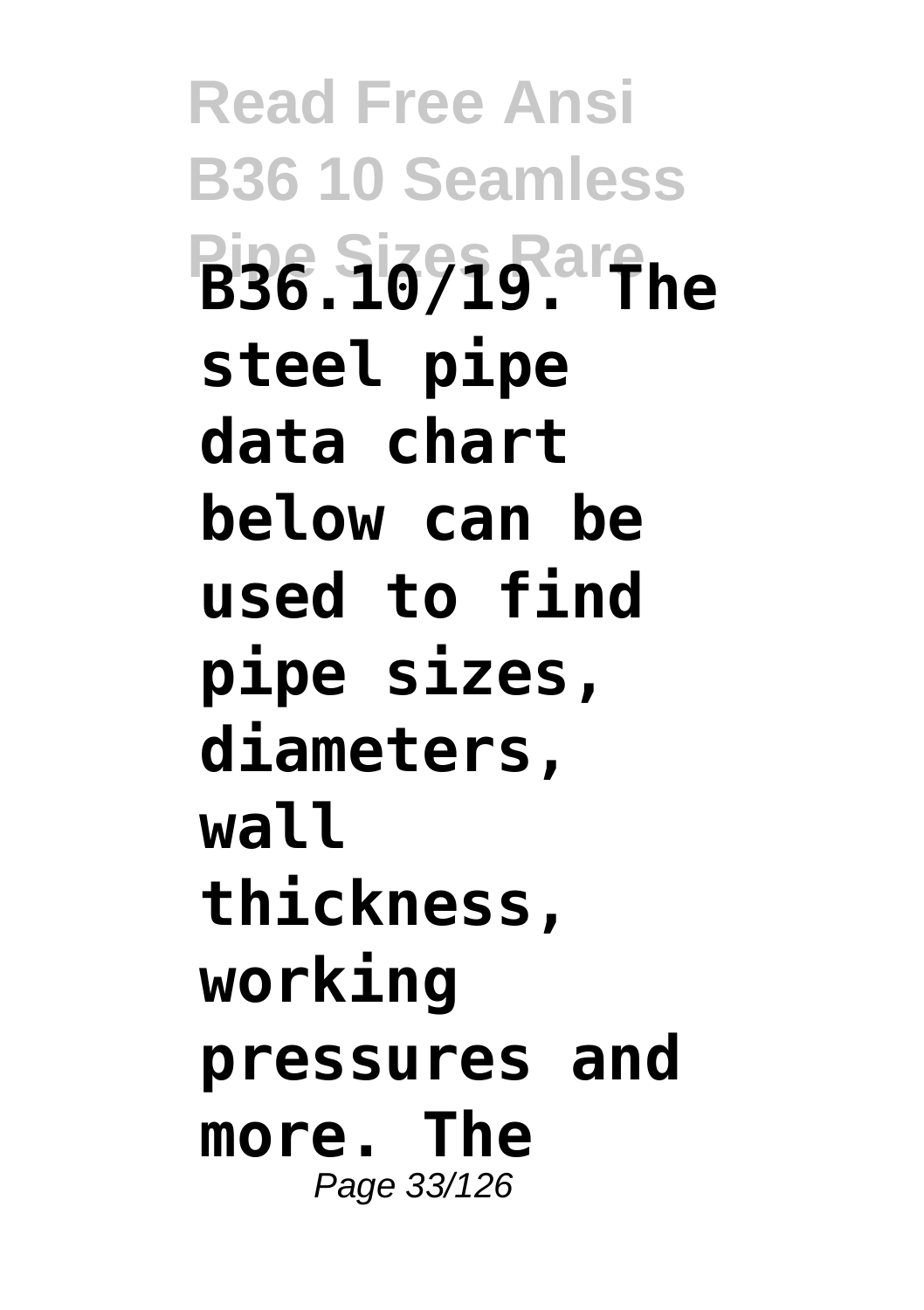**Read Free Ansi B36 10 Seamless Pipe Sizes Rare chart is based on ASME/ANSI B 36.10 Welded and Seamless Wrought Steel Pipe and ASME/ANSI B36.19 Stainless Steel Pipe. Regardless of schedule** Page 34/126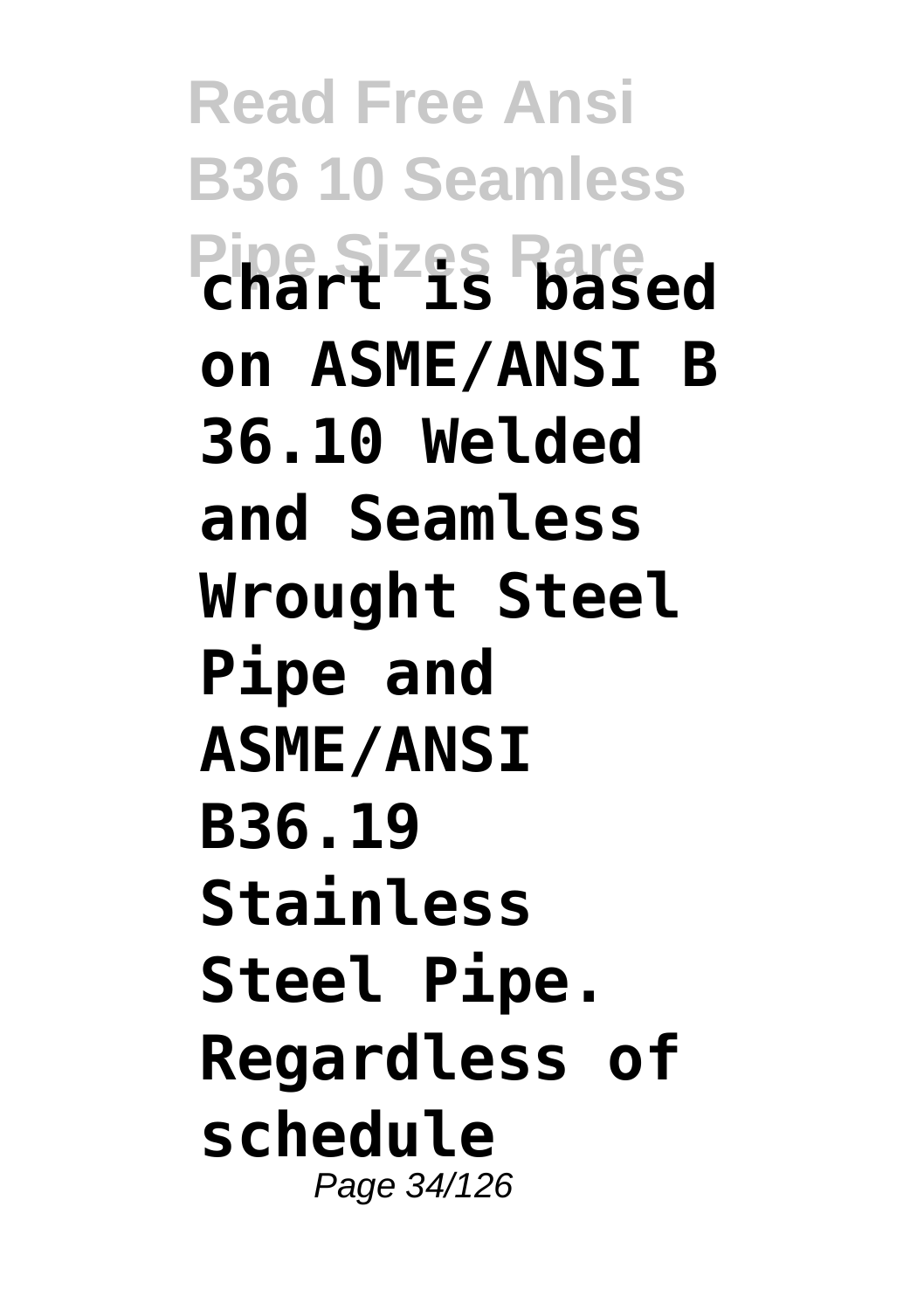**Read Free Ansi B36 10 Seamless Pipe Sizes Rare number, pipes of a particular size all have the same outside diameter (not withstanding manufacturing tolerances).**

## **ASME/ANSI** Page 35/126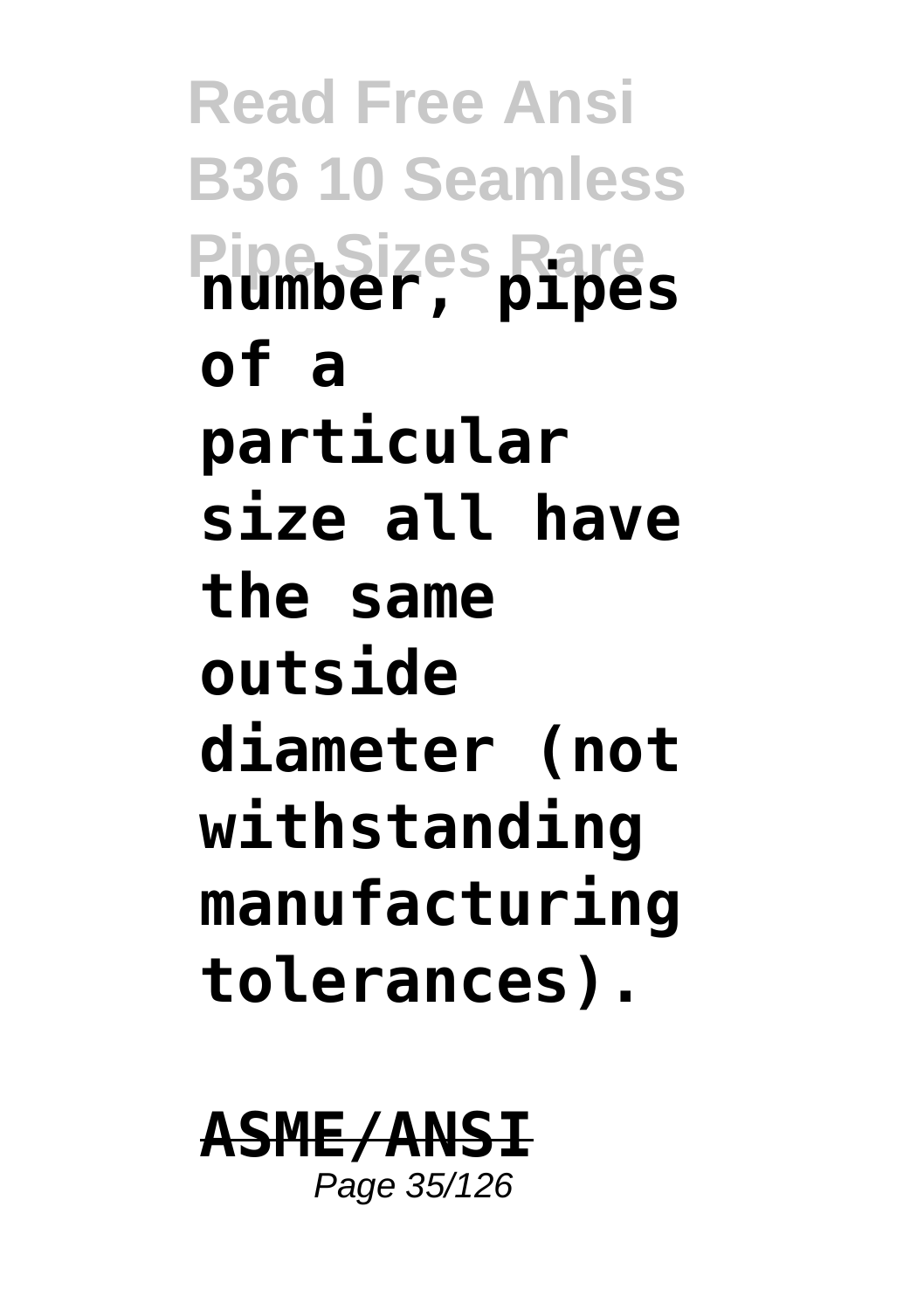**Read Free Ansi B36 10 Seamless Pipe Sizes Rare B36.10/19 - Lawrence Berkeley National Laboratory The steel pipe data chart below can be used to find pipe sizes, diameters, wall** Page 36/126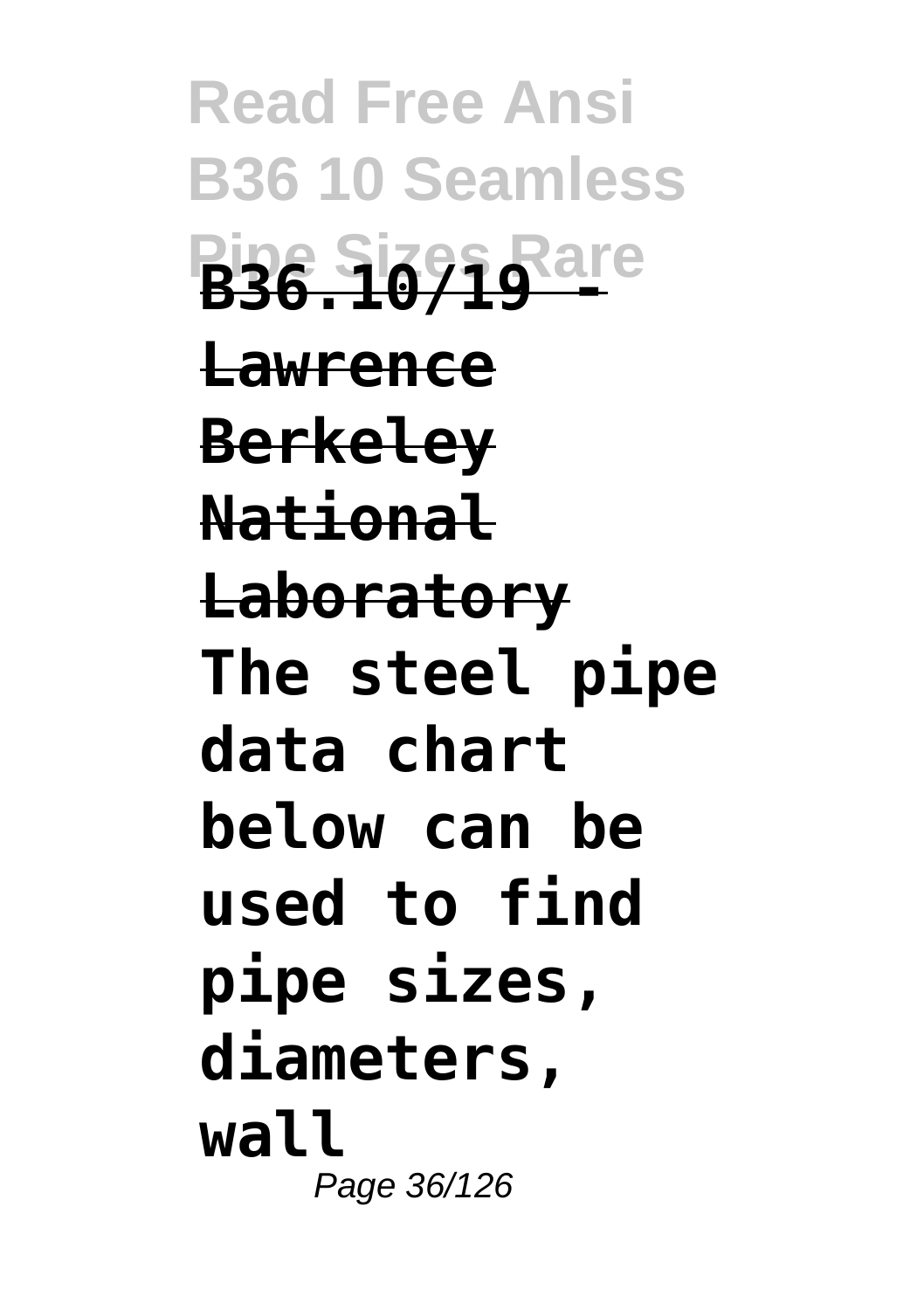**Read Free Ansi B36 10 Seamless Pipe Sizes Rare thickness, working pressures and more The chart is based on ASME/ANSI B 36.10 Welded and Seamless Wrought Steel Pipe and ASME/ANSI B36.19** Page 37/126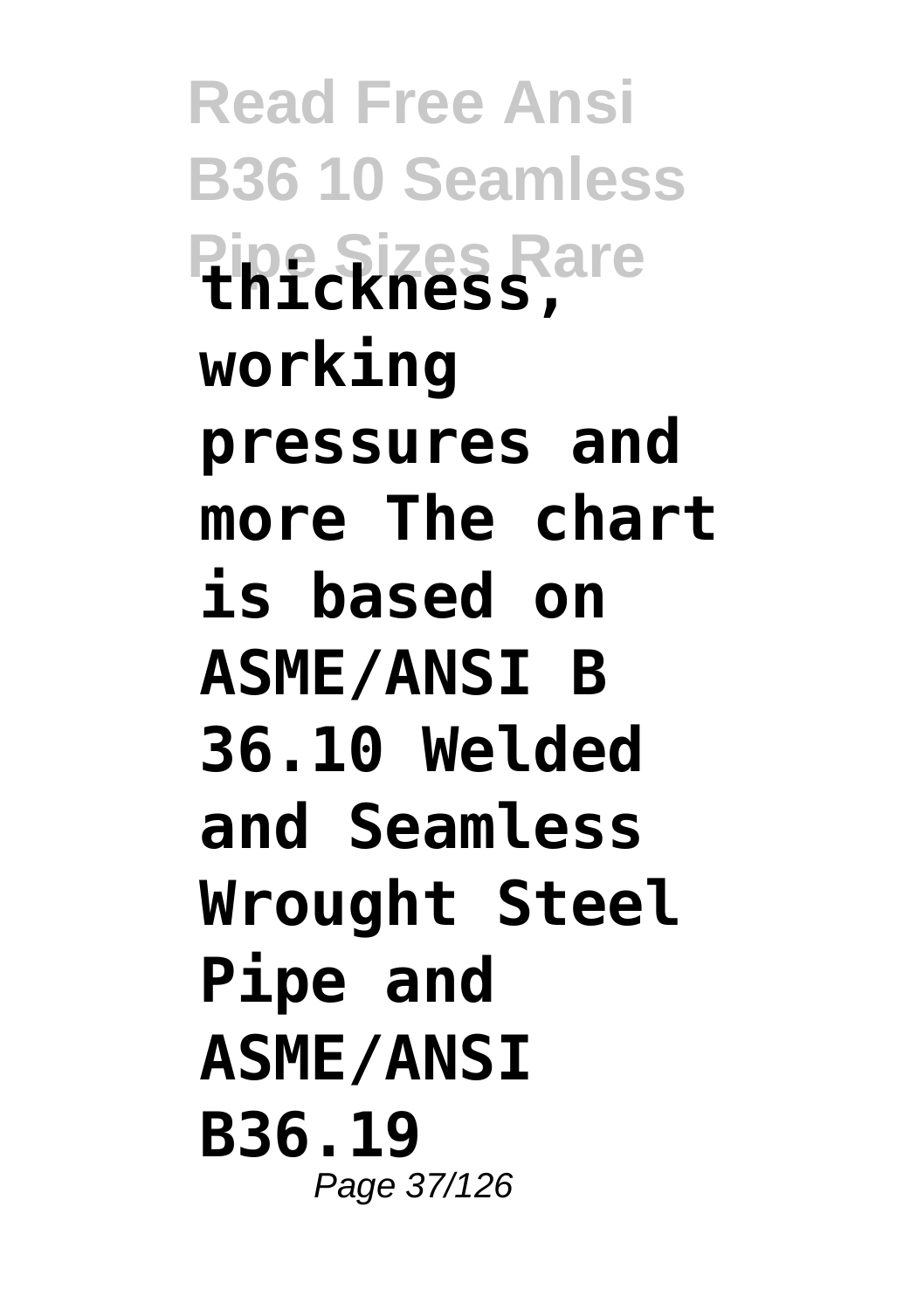## **Read Free Ansi B36 10 Seamless Pipe Sizes Rare Stainless Steel Pipe.**

**ASME/ANSI B36.10/19 - Carbon, Alloy and Stainless Steel ... Asme B36.10 And B36.19 Pipe Sizes, Schedule and** Page 38/126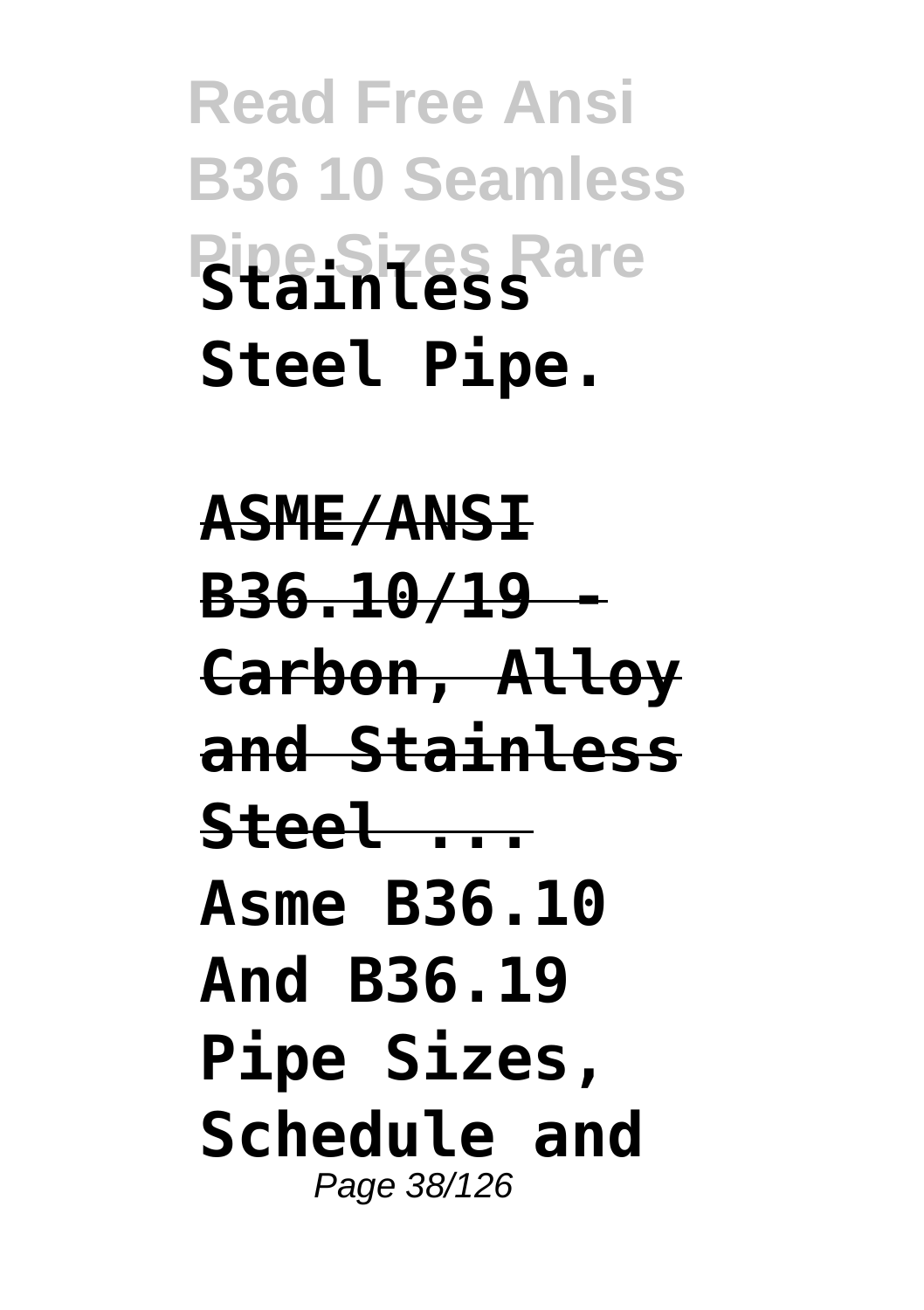**Read Free Ansi B36 10 Seamless Pipe Sizes Rare Dimensions Asme B36.10 Tolerance, Asme B36.10 Material Properties, Asme B36 19m, Asme B36.19 Stainless Steel Pipe. We manufacture Asme B36.19** Page 39/126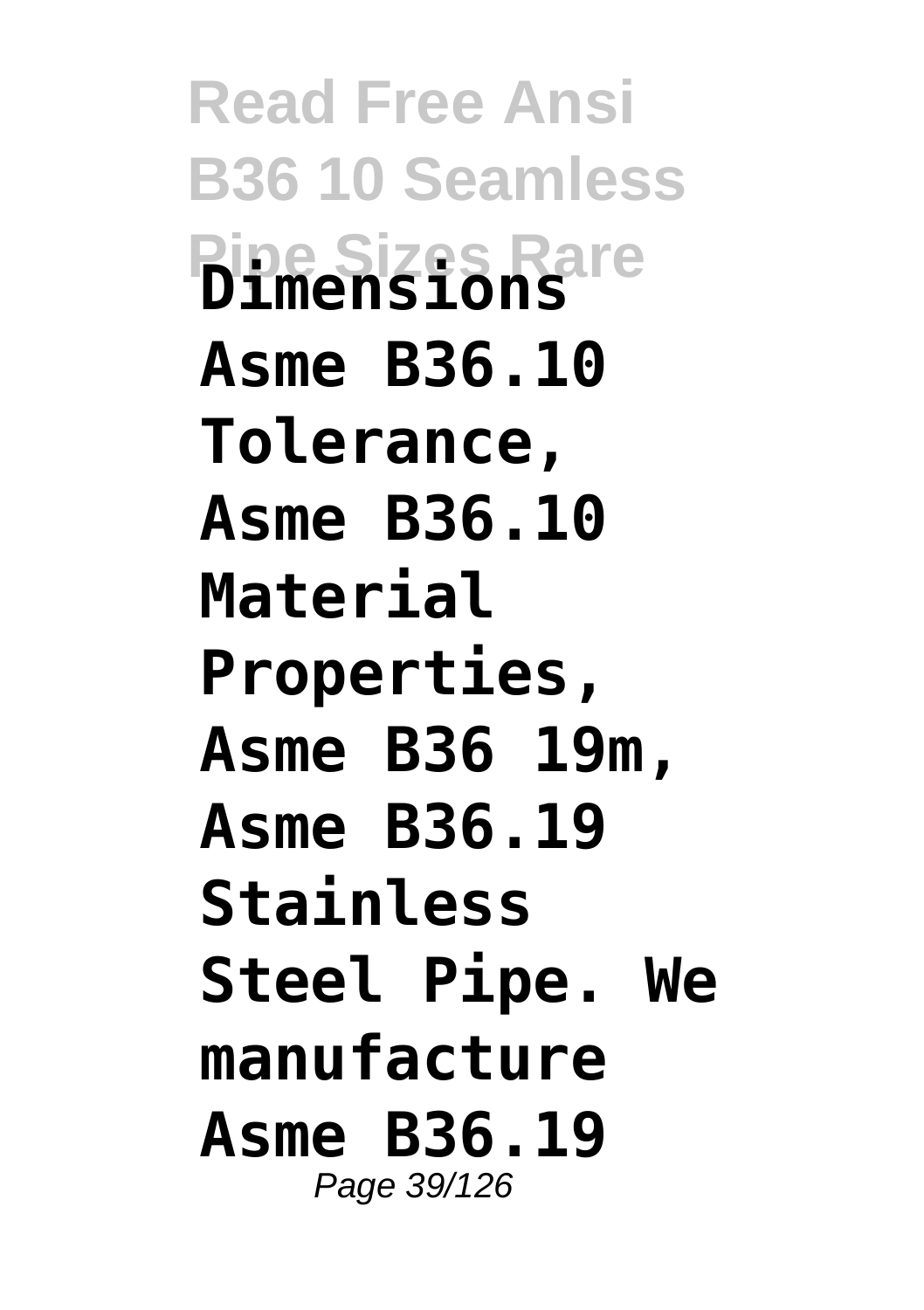**Read Free Ansi B36 10 Seamless Pipe Sizes Rare Stainless Steel Pipe & ASME B36.10 Carbon Steel Pipe in India for export all around the world. Home Products Pipe ASME B36.10 Carbon Steel Pipes** Page 40/126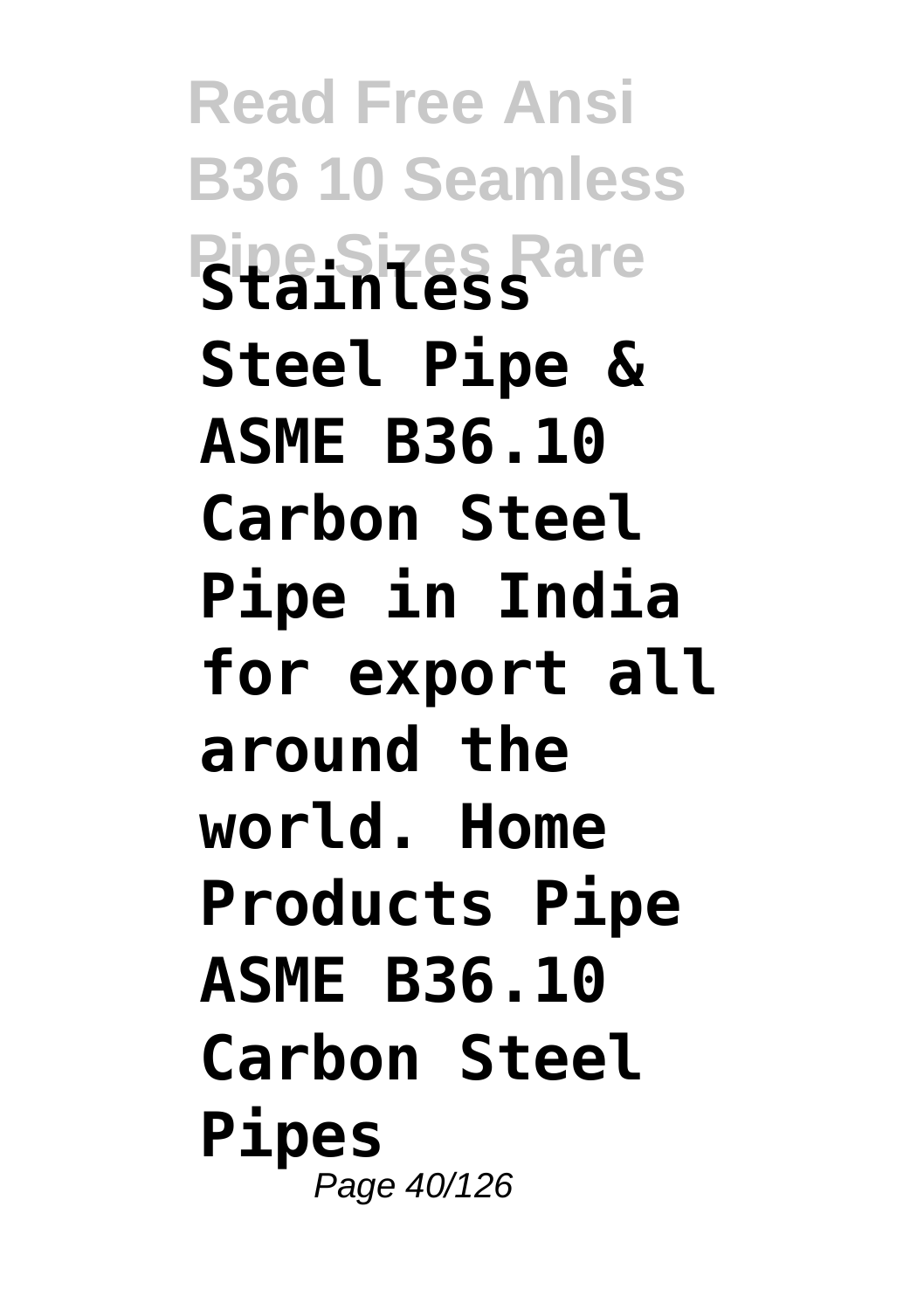**Read Free Ansi B36 10 Seamless Pipe Sizes Rare**

**ASME B36.10 Carbon Steel Pipes Dimensions and Weights ANSI/ASME B36.10M-2000 Welded and Seamless Wrought Steel Pipe. Covers** Page 41/126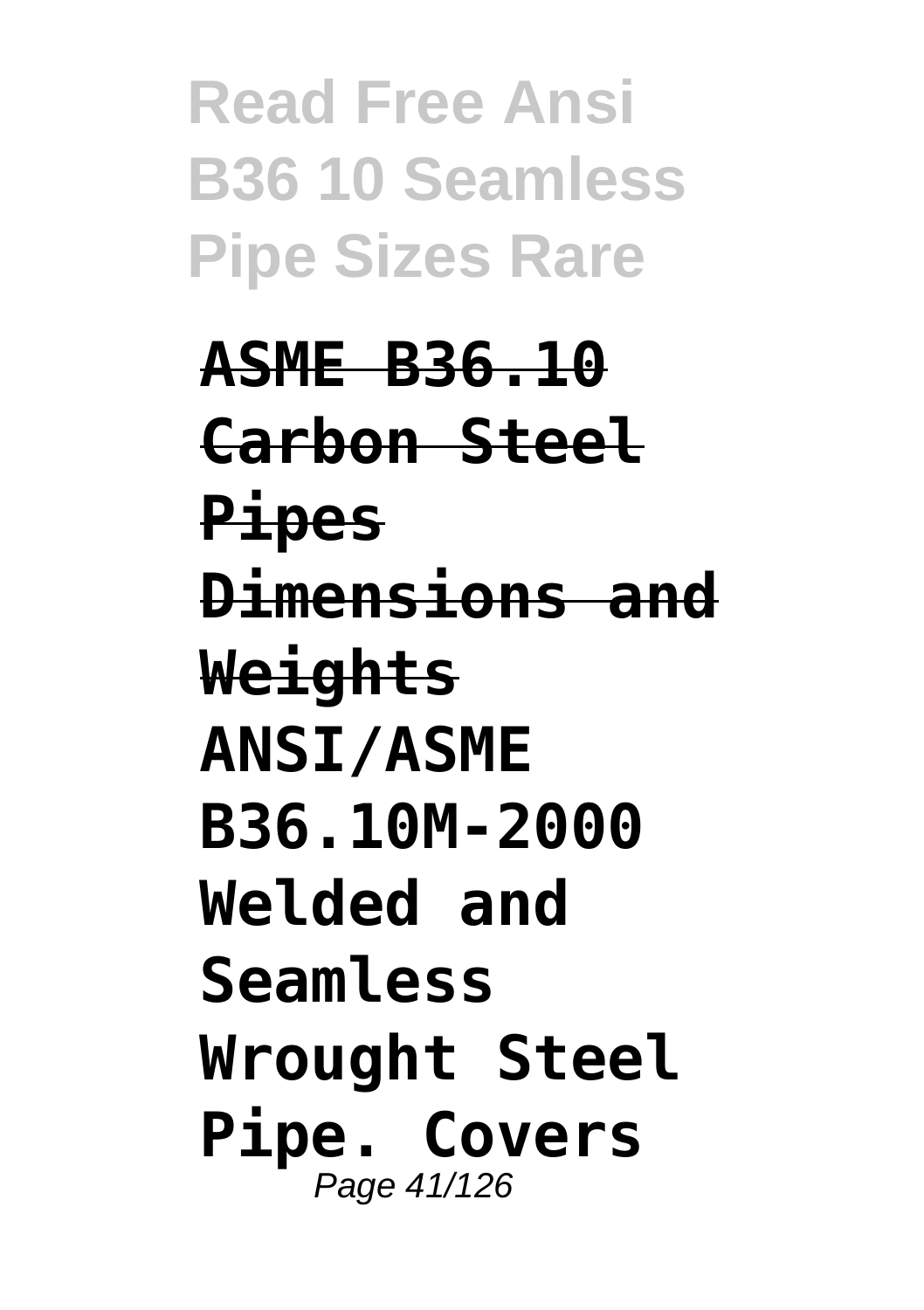**Read Free Ansi B36 10 Seamless Pipe Sizes Rare the standardiz ation of dimensions of welded and seamless wrought steel pipe for high or low temperatures and pressures. Single copy price: \$10.00** Page 42/126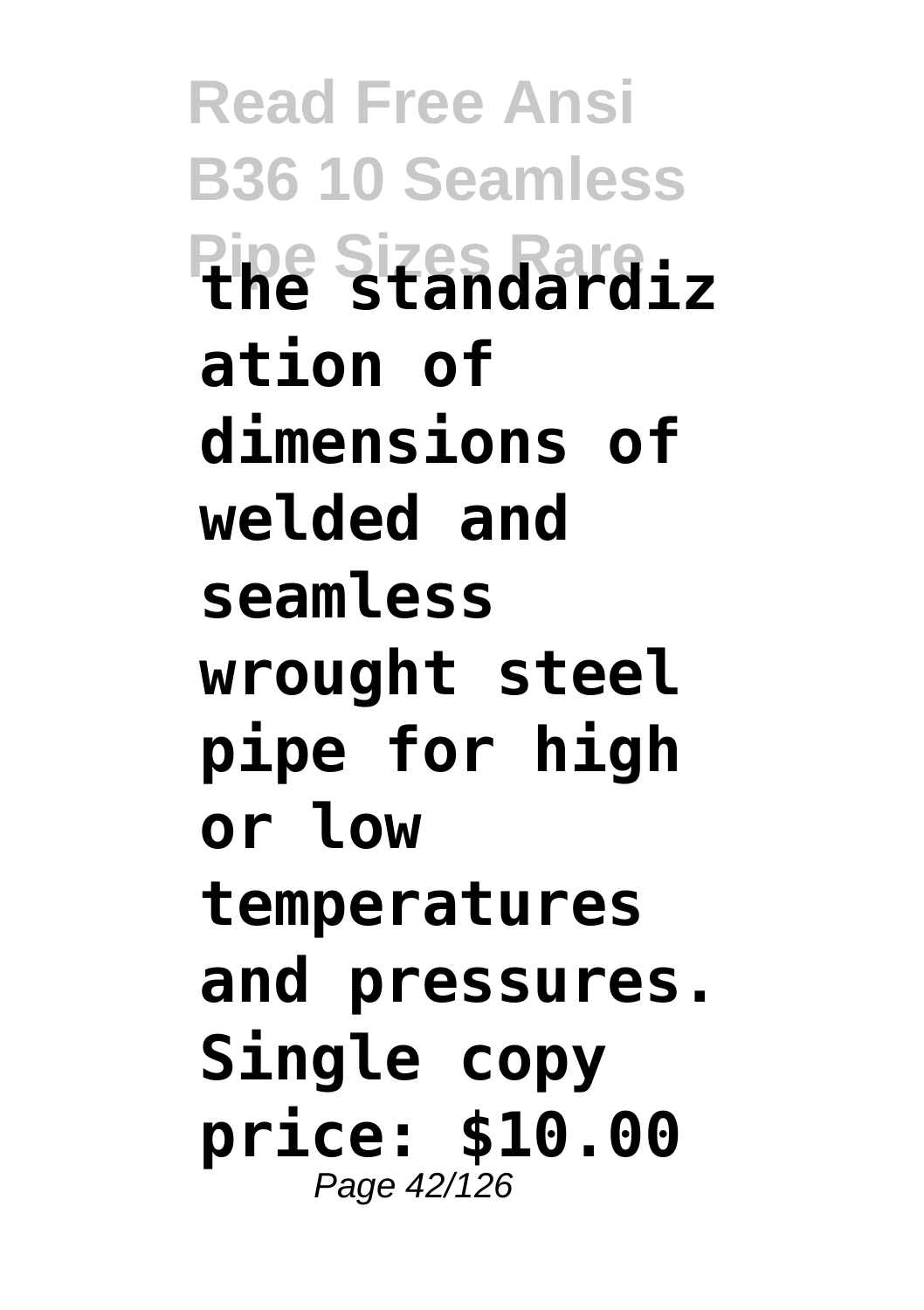**Read Free Ansi B36 10 Seamless Pipe Sizes Rare Order from: Silvana Rodrig uez-Bhatti, ASME Send comments (with copy to BSR) to: James Bird, M/S 20S2, ASME**

## **ANSI/ASME B36.10M-2000** Page 43/126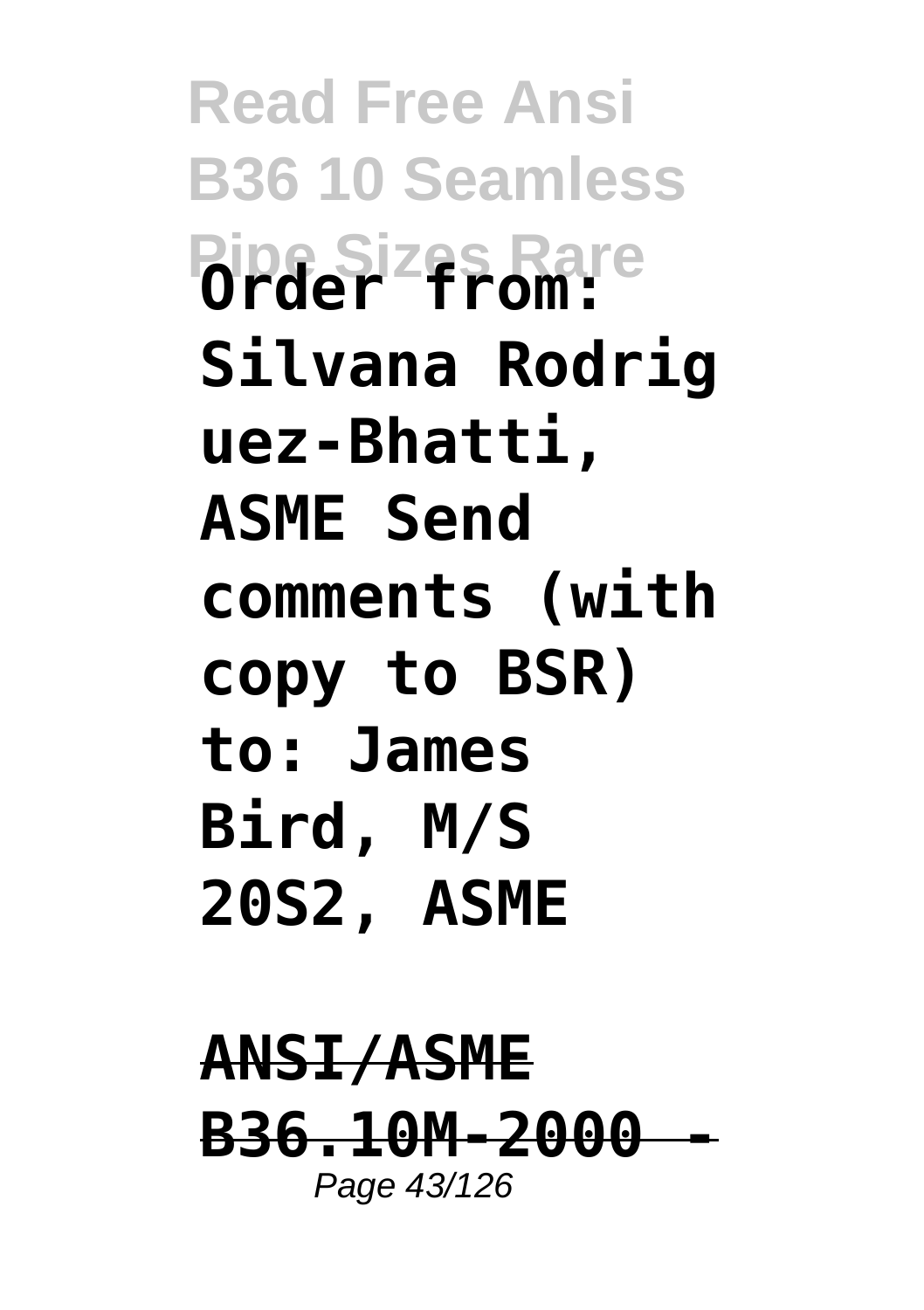**Read Free Ansi B36 10 Seamless Pipe Sizes Rare Welded and Seamless Wrought Steel ... A wide variety of ansi b36.10 seamless pipe options are available to you, such as astm, jis, and api. You can** Page 44/126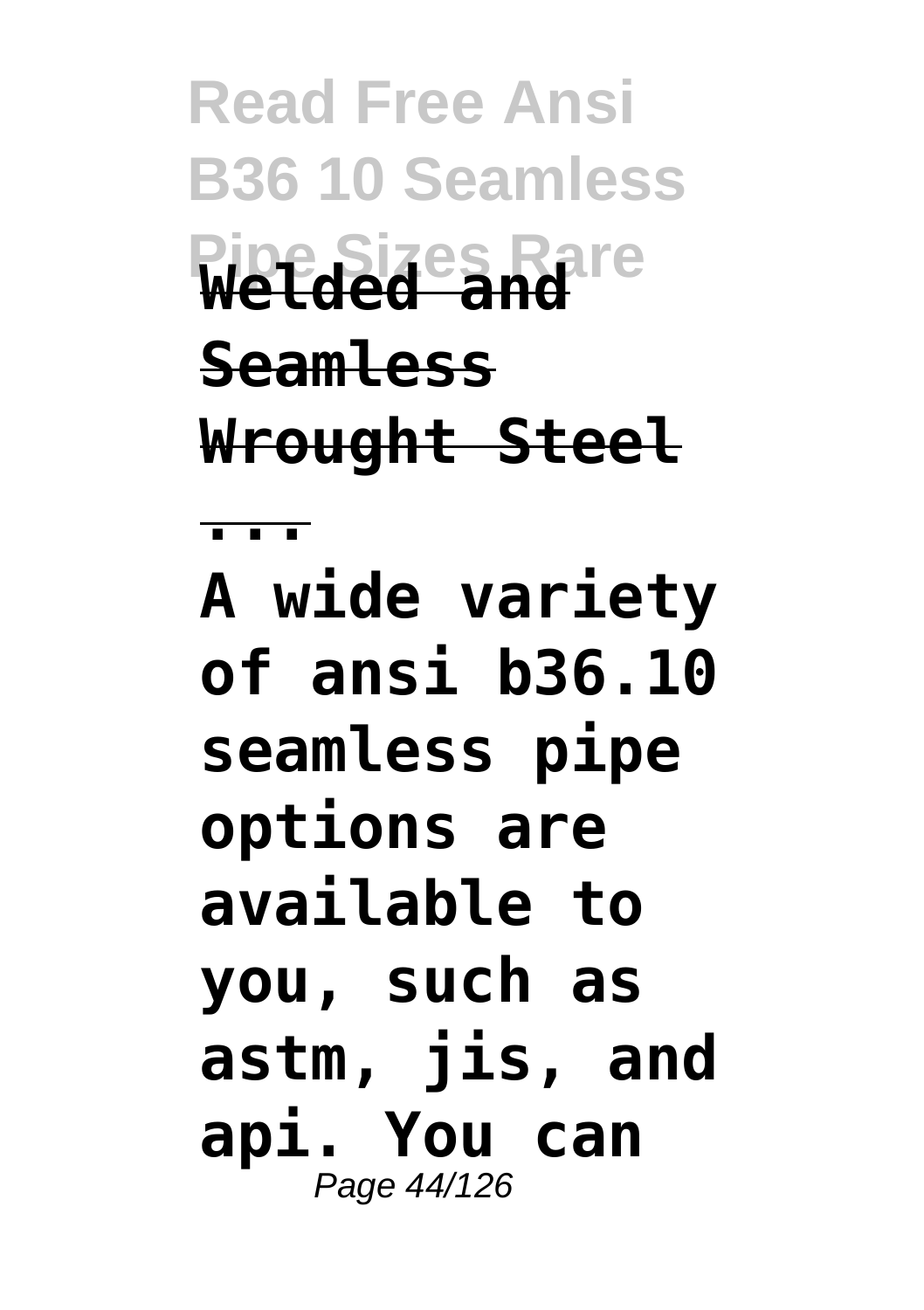**Read Free Ansi B36 10 Seamless Pipe Sizes Rare also choose from cr-mo alloy, 10#-45#, and a53-a369 ansi b36.10 seamless pipe, as well as from structure pipe, oil pipe, and boiler pipe** Page 45/126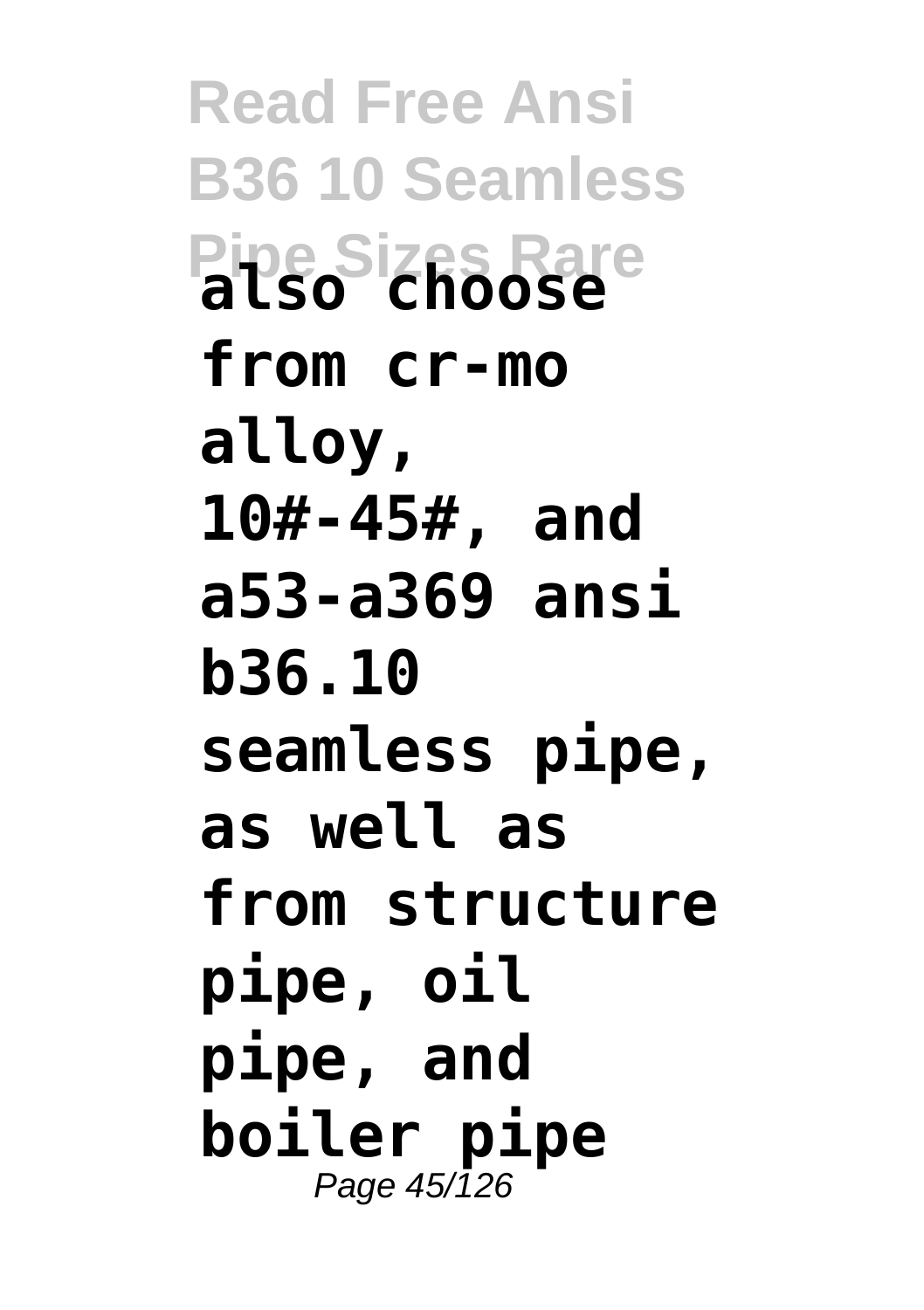**Read Free Ansi B36 10 Seamless Pipe Sizes Rare ansi b36.10 seamless pipe, and whether ansi b36.10 seamless pipe is round, or square.**

**ansi b36.10 seamless pipe, ansi b36.10 seamless pipe** Page 46/126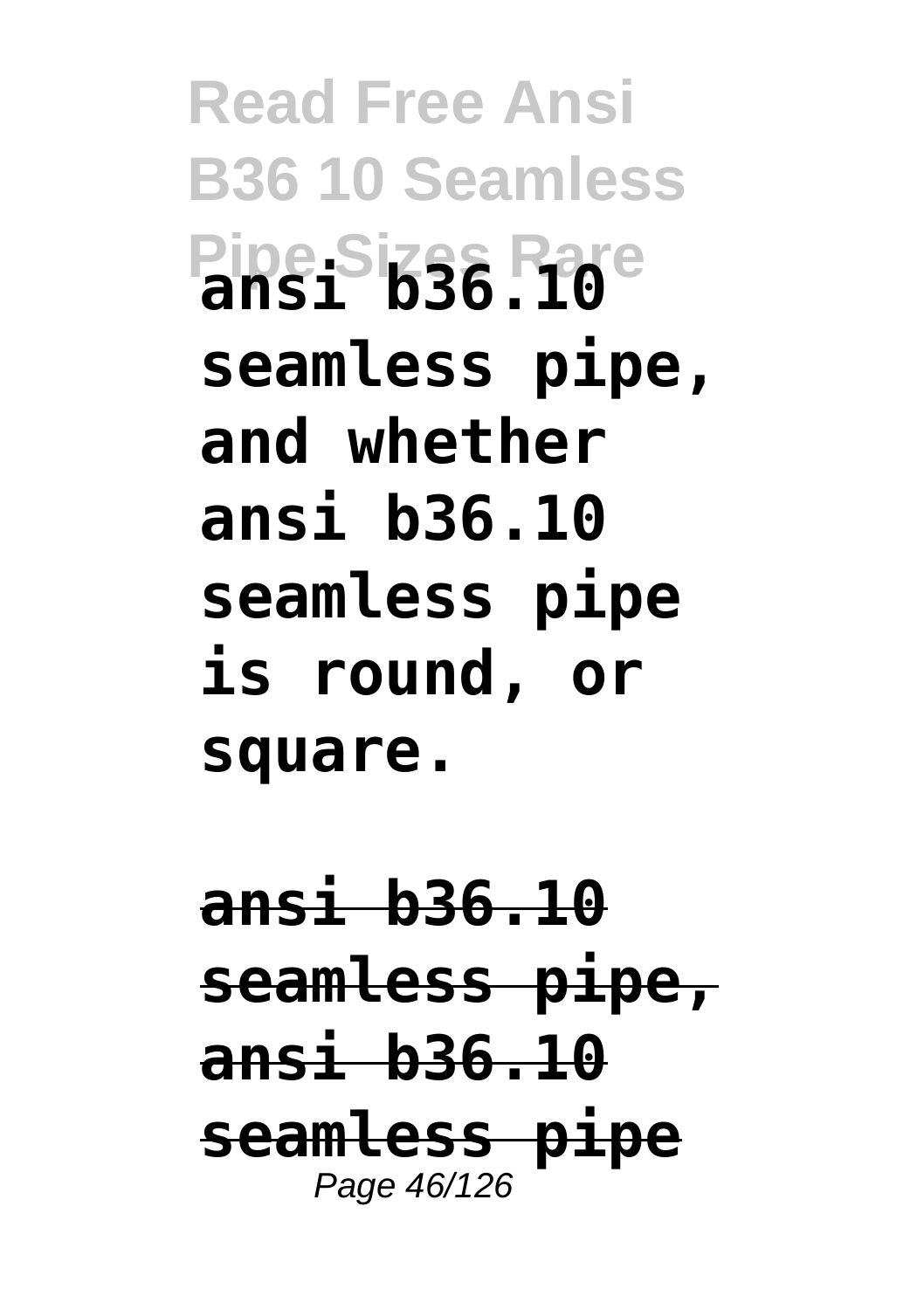**Read Free Ansi B36 10 Seamless Pipe Sizes Rare ... ASME B36.10M (edition 2018) Dimensions and Weights Welded and Seamless Wrought Steel Pipe NPS 12-14 Dimensions and Weights Welded and Seamless Wrought Steel** Page 47/126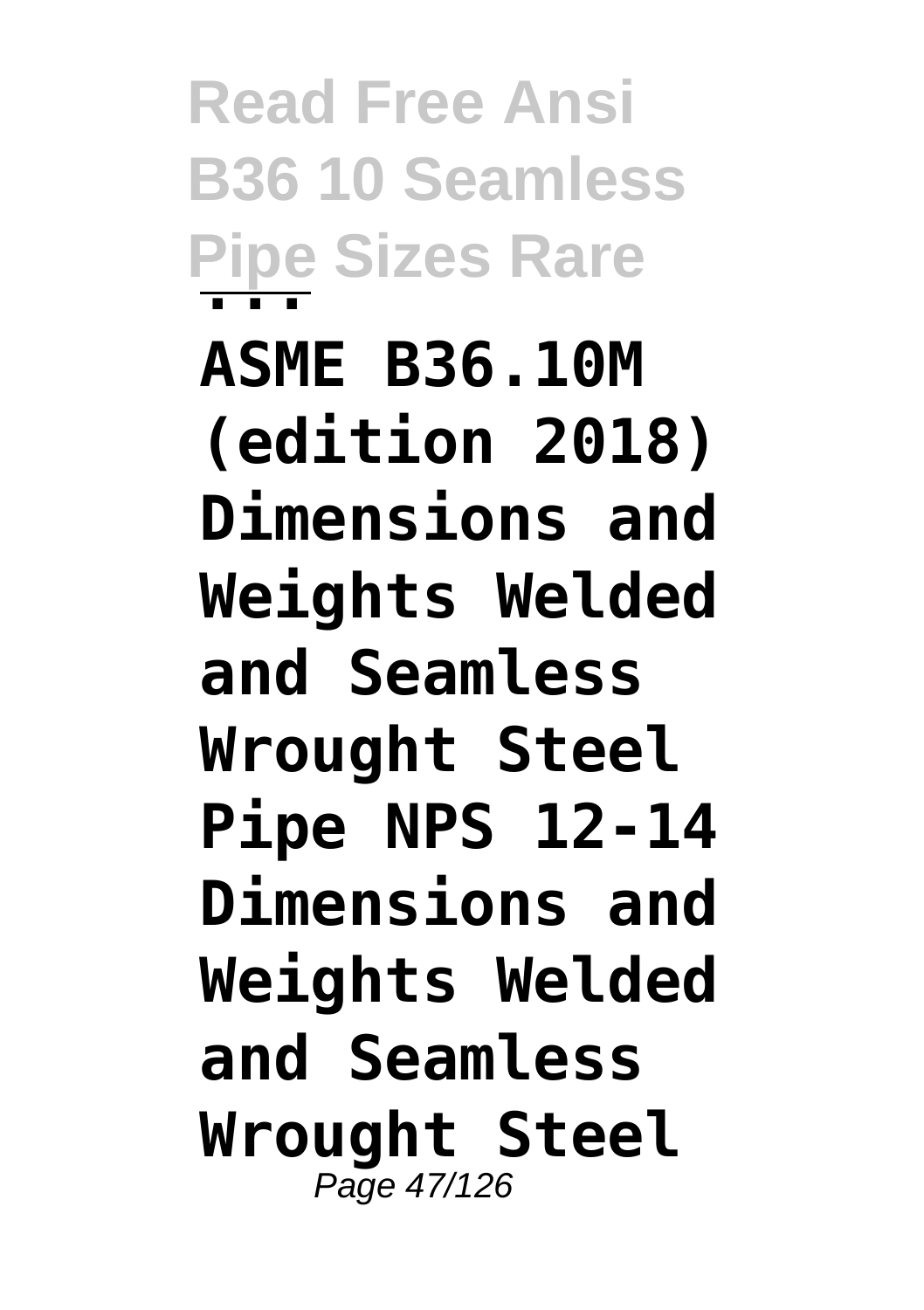**Read Free Ansi B36 10 Seamless Pipe Sizes Rare Pipe according to ASME B36.10 part D EXPLORE the WORLD of PIPING**

**Dimensions and Weights Welded and Seamless Wrought Steel ... Dimensions and**

Page 48/126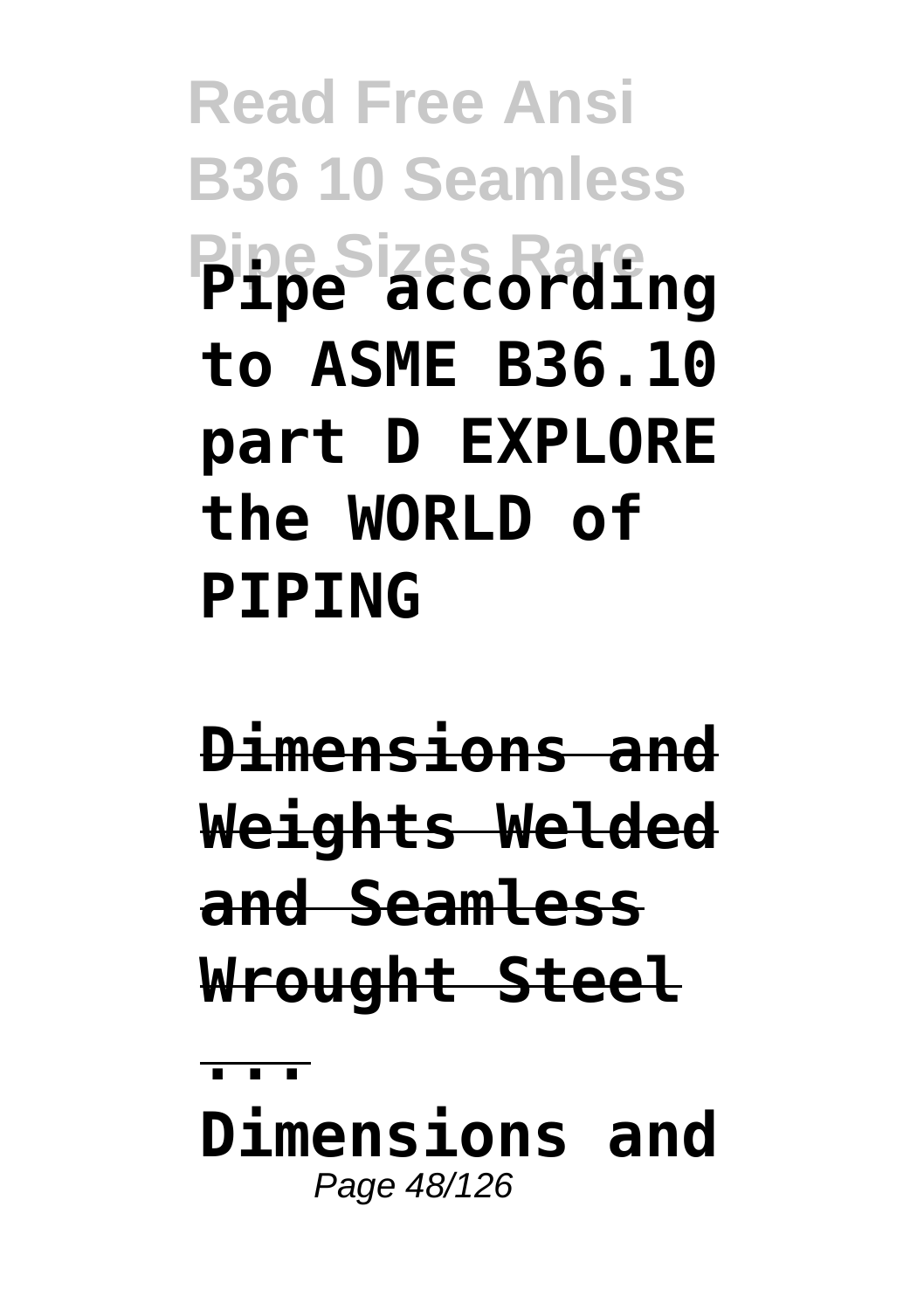**Read Free Ansi B36 10 Seamless Pipe Sizes Rare Weights (full) ASME B36.10 Pipes (11 pages) NPS 1/8 - NPS 80; Dimensions and Weights (full) ASME B36.19 Pipes. NPS 1/8 - NPS 30; Dimensions and Weights of** Page 49/126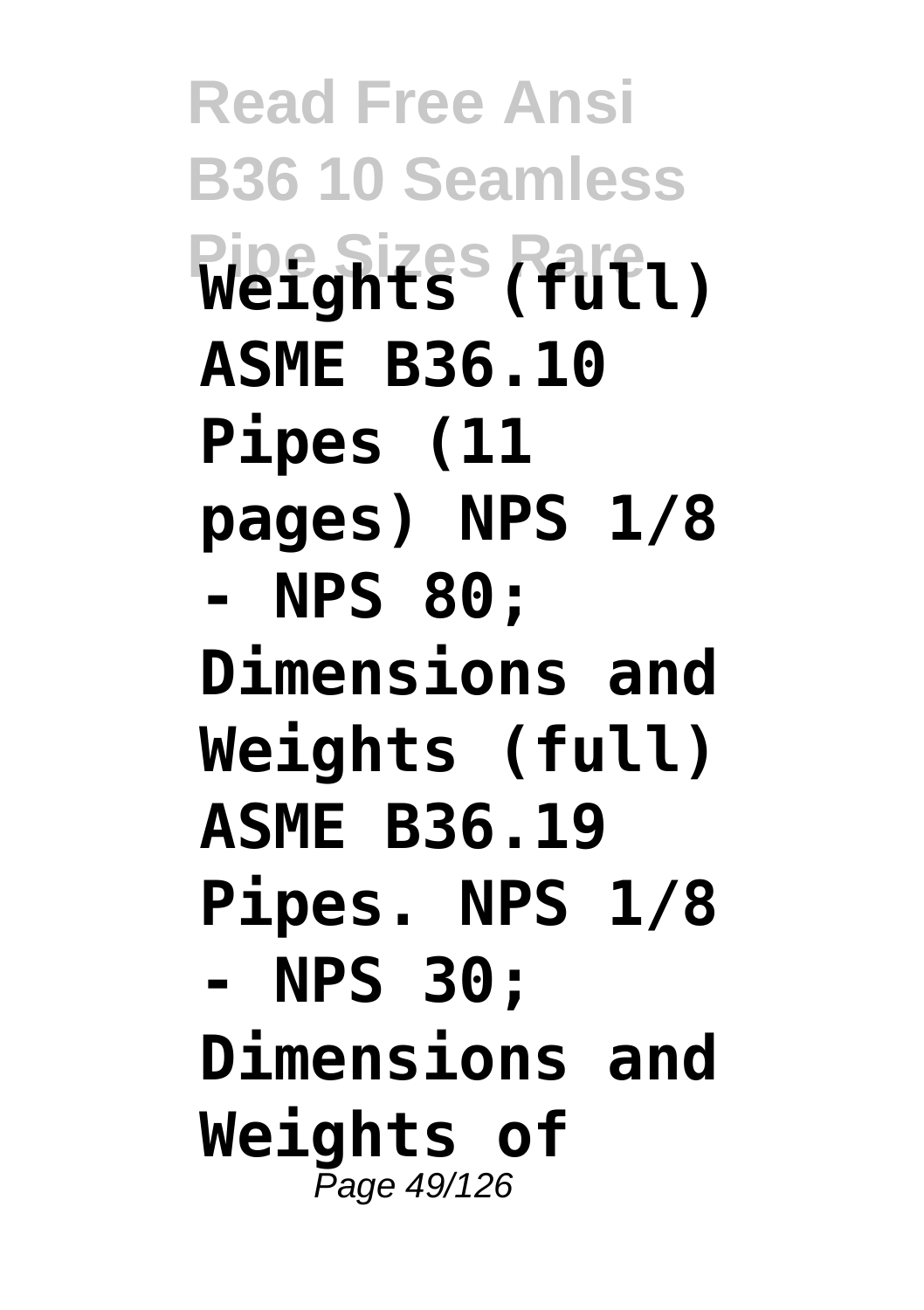**Read Free Ansi B36 10 Seamless Pipe Sizes Rare Pipes ASTM A53/A53M. NPS 1/8 - NPS 26**

**Dimensions of Welded and Seamless Stainless Steel Pipe ... 1,179 ansi b36.10 seamless steel** Page 50/126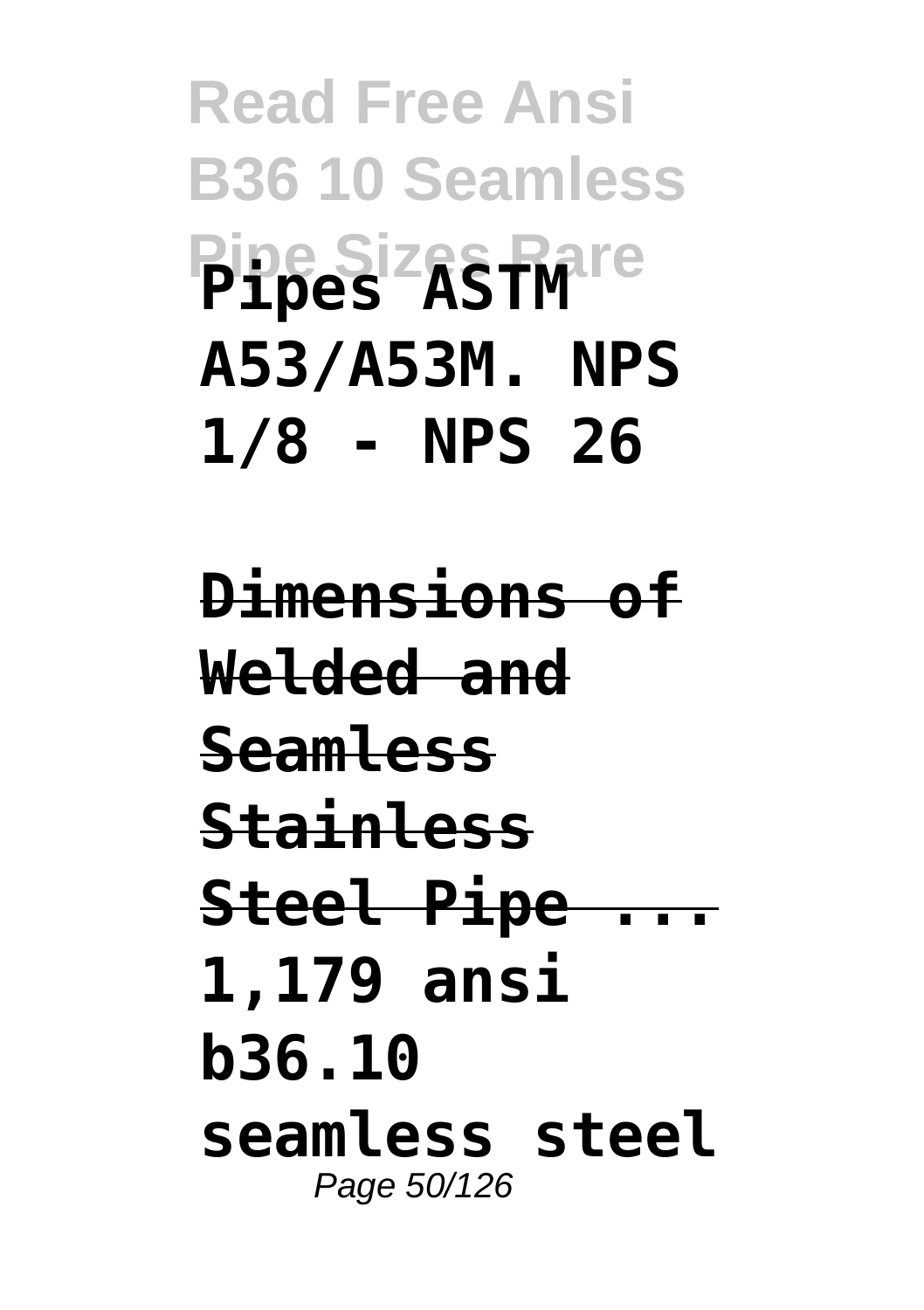**Read Free Ansi B36 10 Seamless Pipe Sizes Rare pipe products are offered for sale by suppliers on Alibaba.com, of which steel pipes accounts for 30%, stainless steel pipes accounts for 1%, and pipe** Page 51/126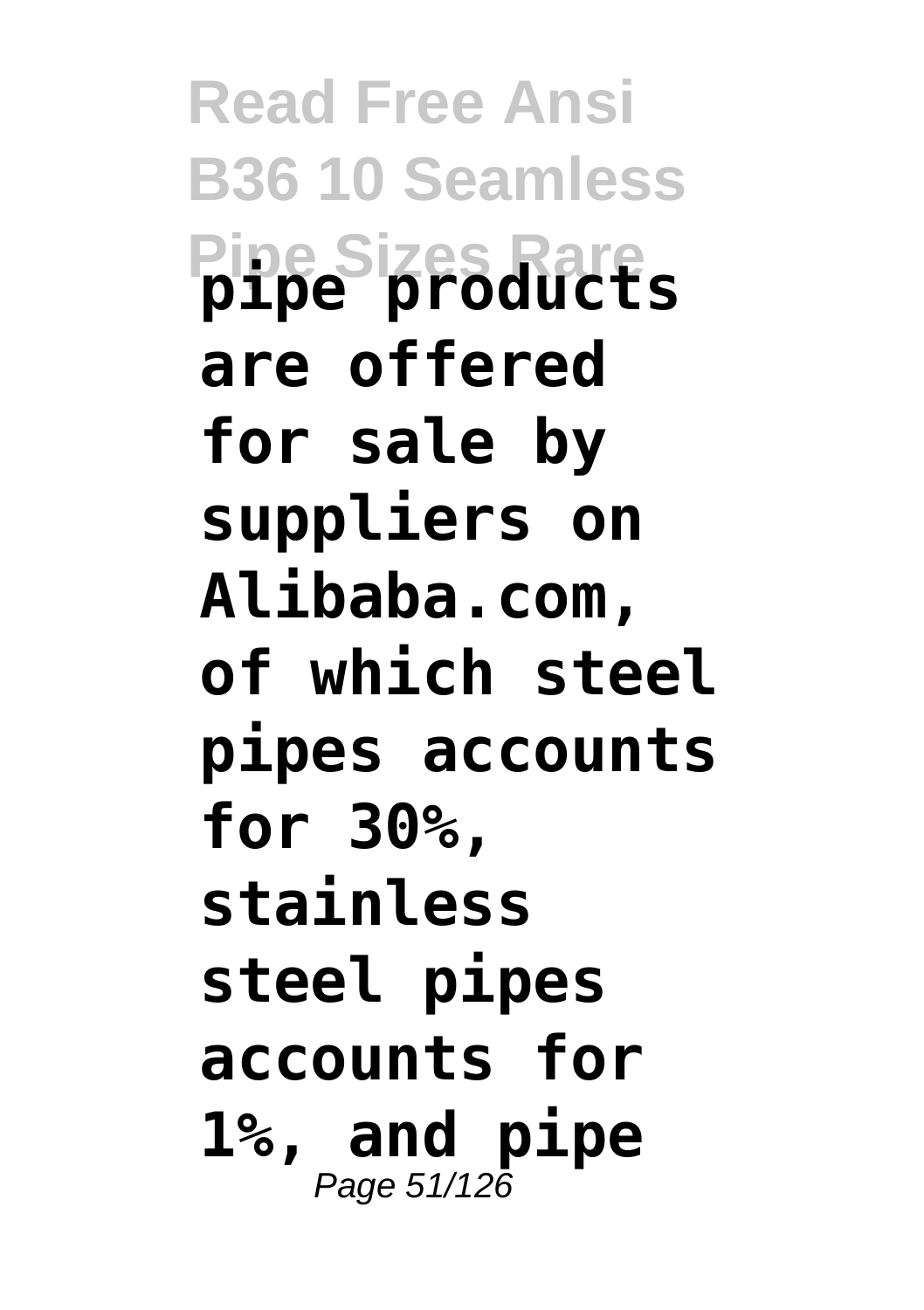**Read Free Ansi B36 10 Seamless Pipe Sizes Rare fittings accounts for 1%. A wide variety of ansi b36.10 seamless steel pipe options are available to you, such as hot rolled, erw, and cold drawn.** Page 52/126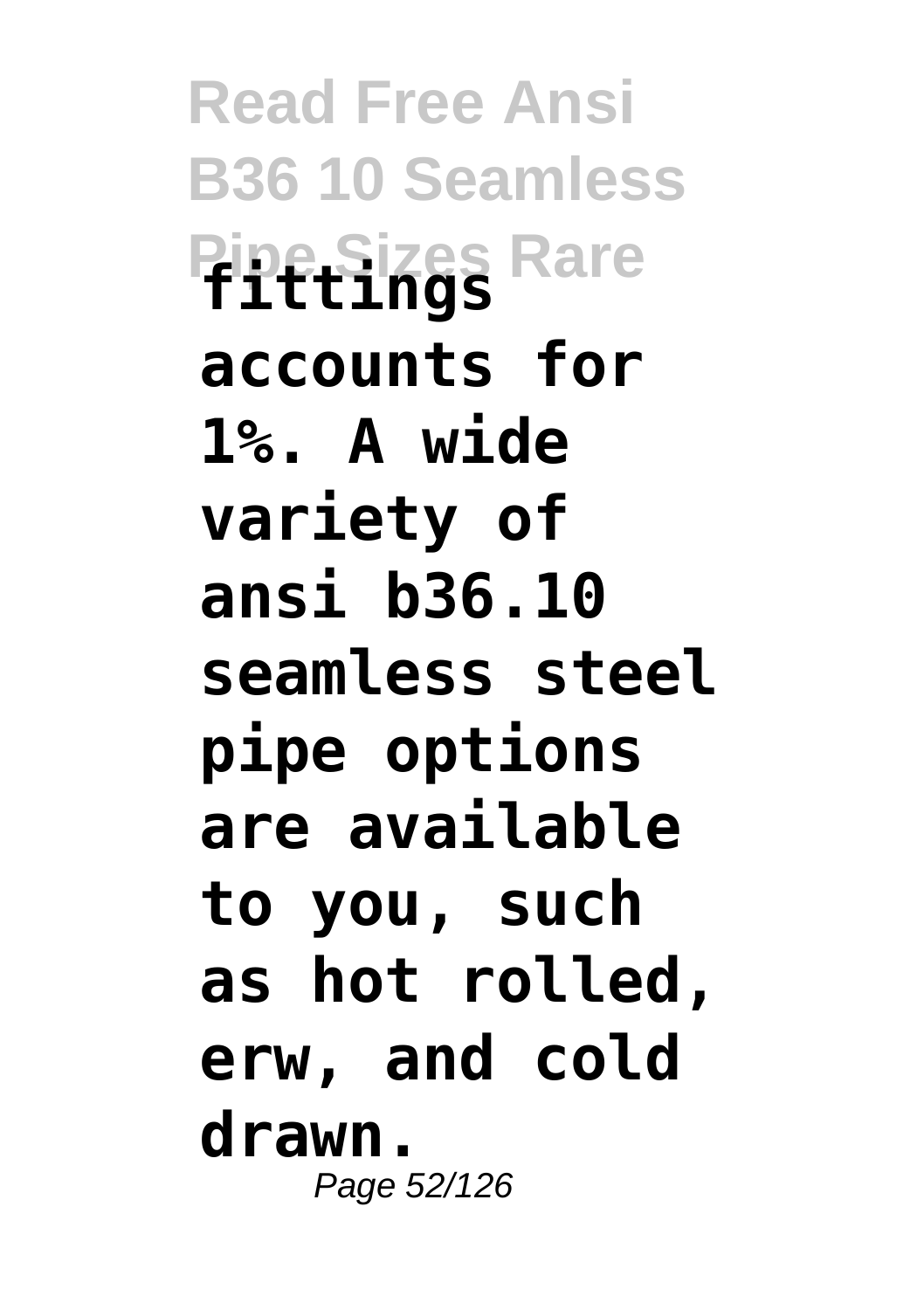**Read Free Ansi B36 10 Seamless Pipe Sizes Rare**

**ansi b36.10 seamless steel pipe, ansi b36.10 seamless ... The Sandvik program of ANSI/ASME seamless pipe includes austenitic** Page 53/126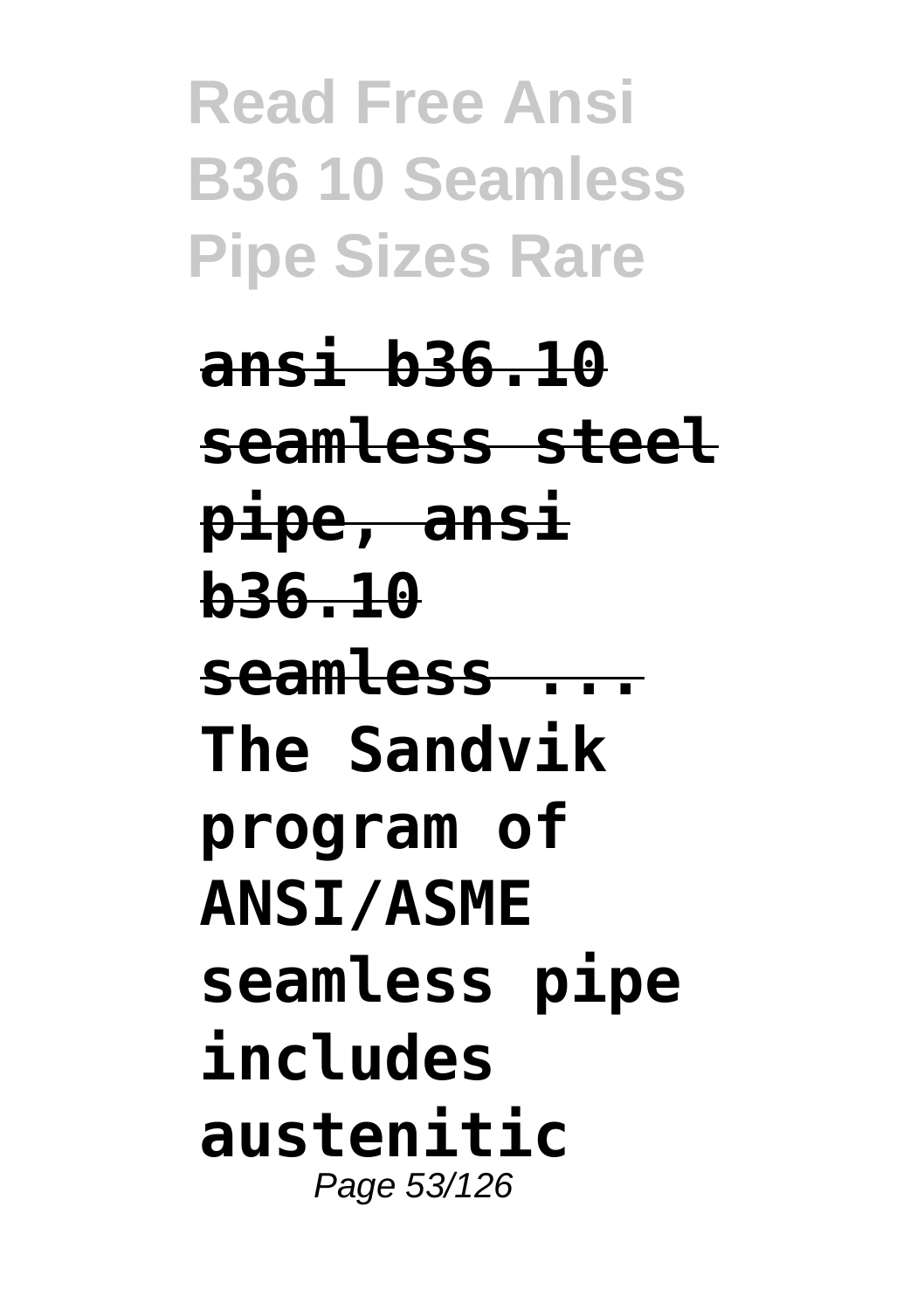**Read Free Ansi B36 10 Seamless Pipe Sizes Rare stainless steels, duplex and superduplex stainless steels and a high-alloy austenitic stainless steel. ... Pipe is stocked** Page 54/126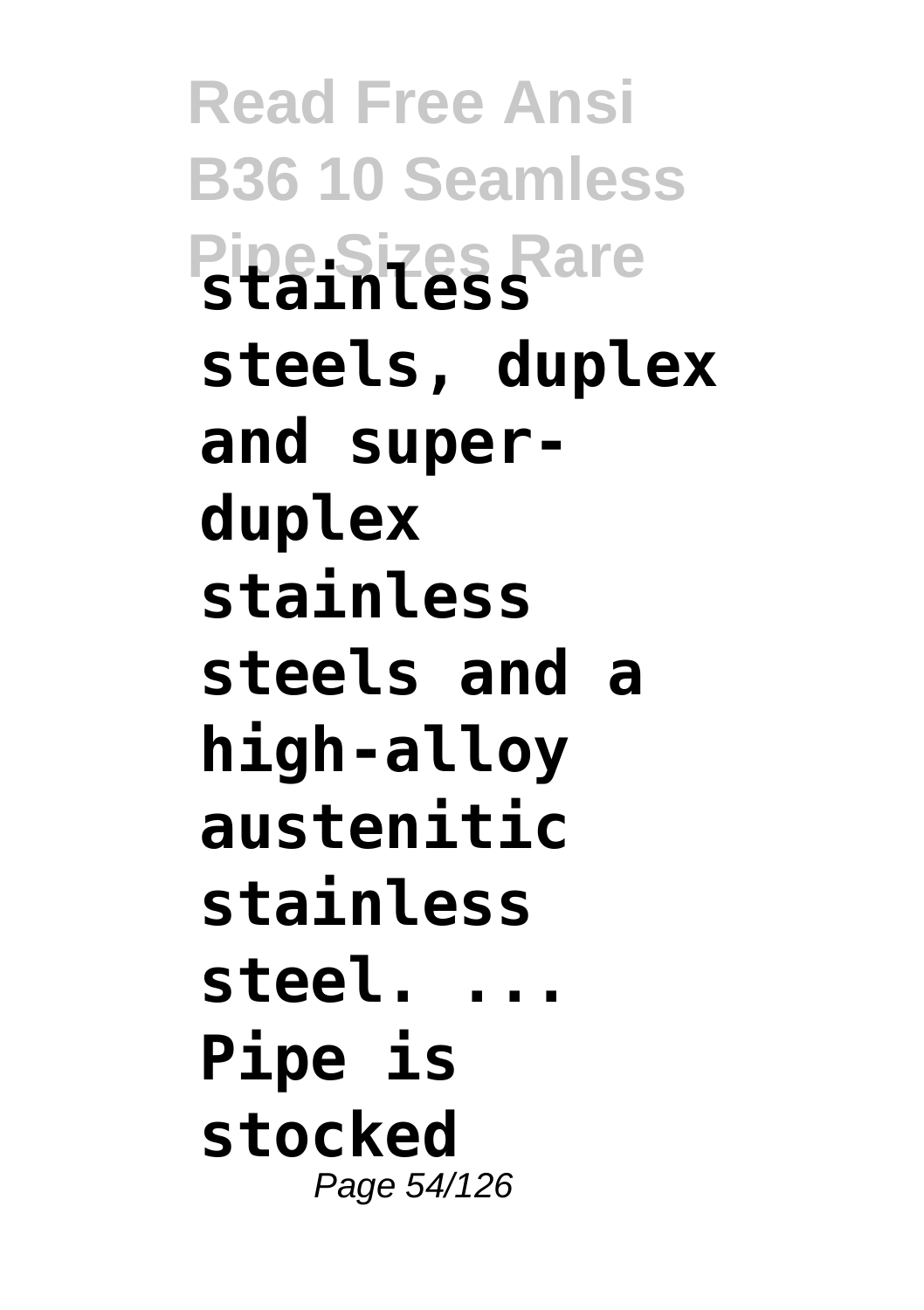**Read Free Ansi B36 10 Seamless Pipe Sizes Rare according to ANSI/ASME B36.19. OD = outside diameter, WT = wall thickness. Stock standard items: C = Central warehouse (Europe), U =** Page 55/126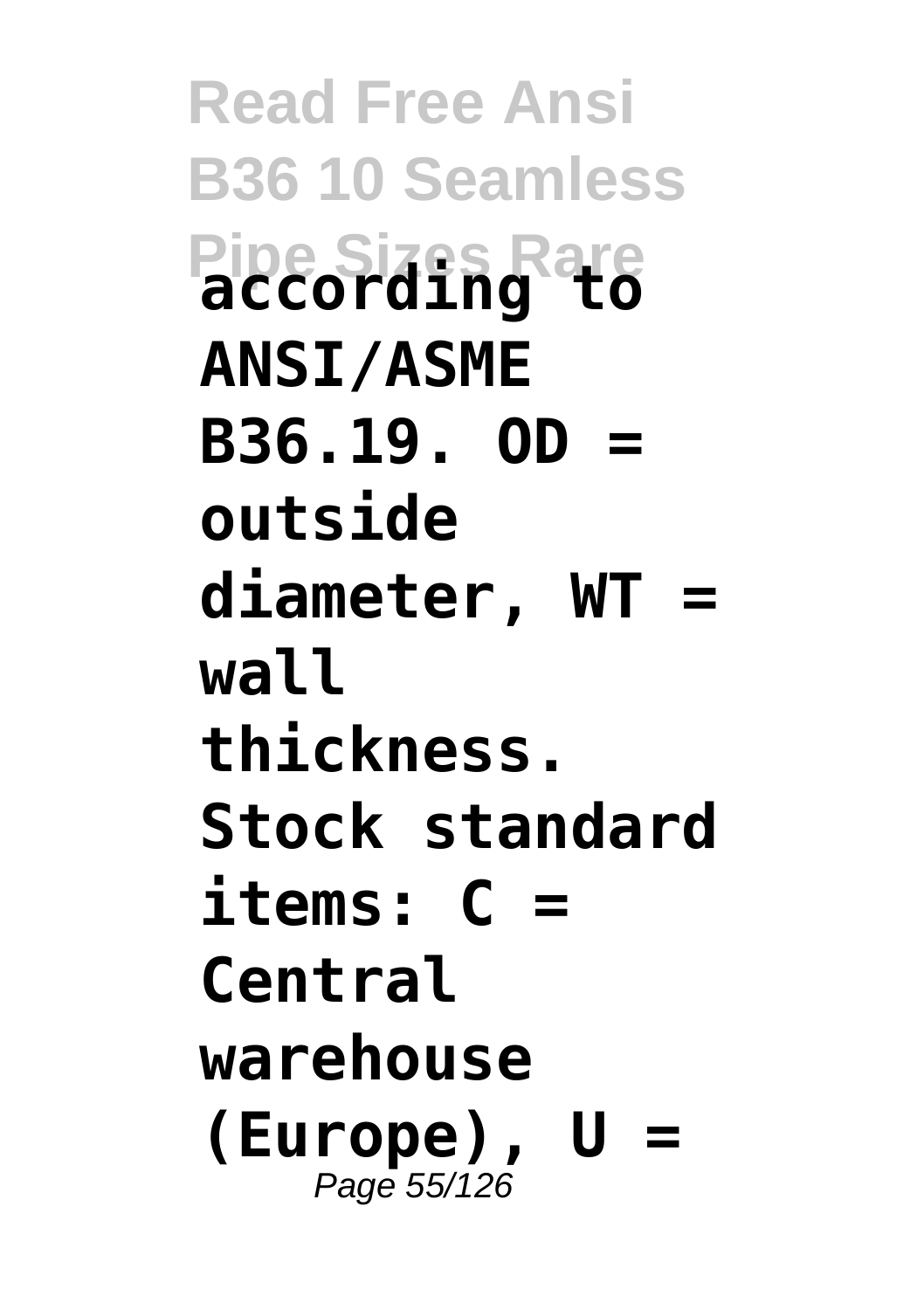**Read Free Ansi B36 10 Seamless Pipe Sizes Rare United States. OD mm ...**

**Seamless pipe in sizes acc. to ANSI/ASME — Sandvik ... China ASME B36.10 Seamless Pipe Manufacturer Landeepipe** Page 56/126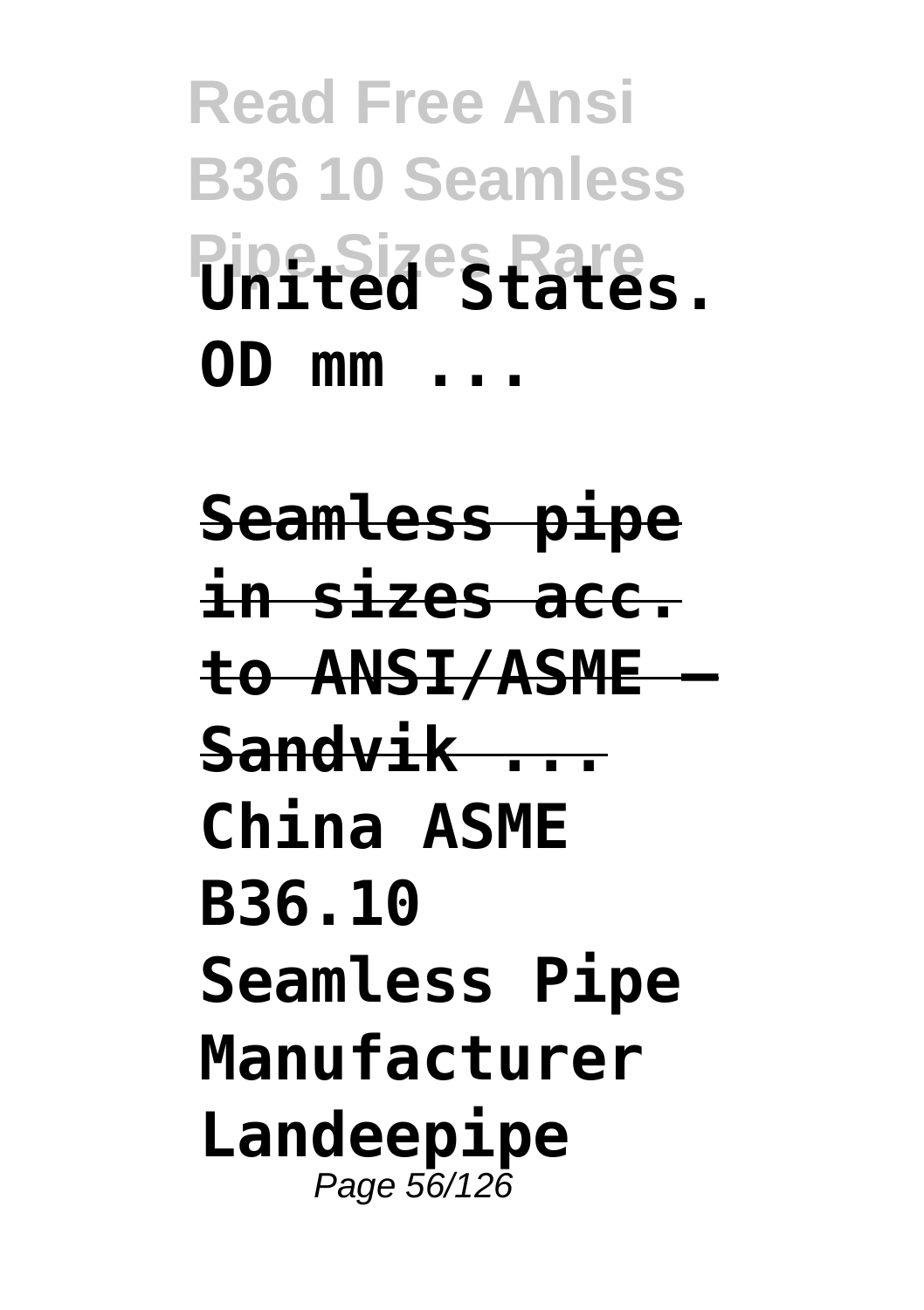**Read Free Ansi B36 10 Seamless Pipe Sizes Rare offers ASTM A106 Gr.B Seamless Pipe, ASTM A106 Gr.B, 6 Inch, 12 Meters, SCH STD, BE Ends.**

**ASME B36.10 Seamless Pipe, 12M, 6 Inch, SCH STD, BE -** Page 57/126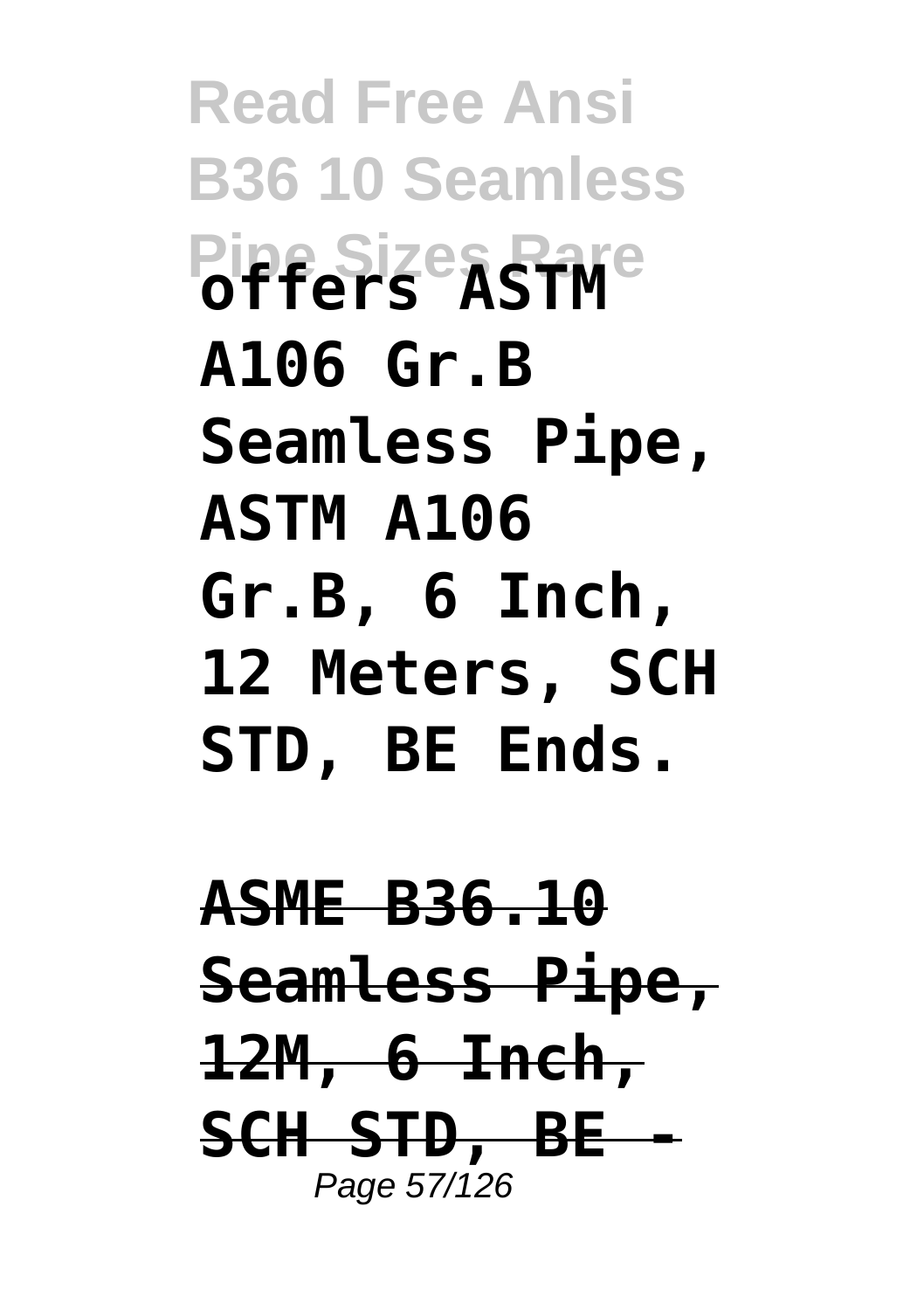**Read Free Ansi B36 10 Seamless Pipe Sizes Rare Landee DM Special Steel Ltd is a professional supplier, mainly engaging on manufacturing various ASME / ANSI B36.10 8 Inch Seamless Pipe. We are** Page 58/126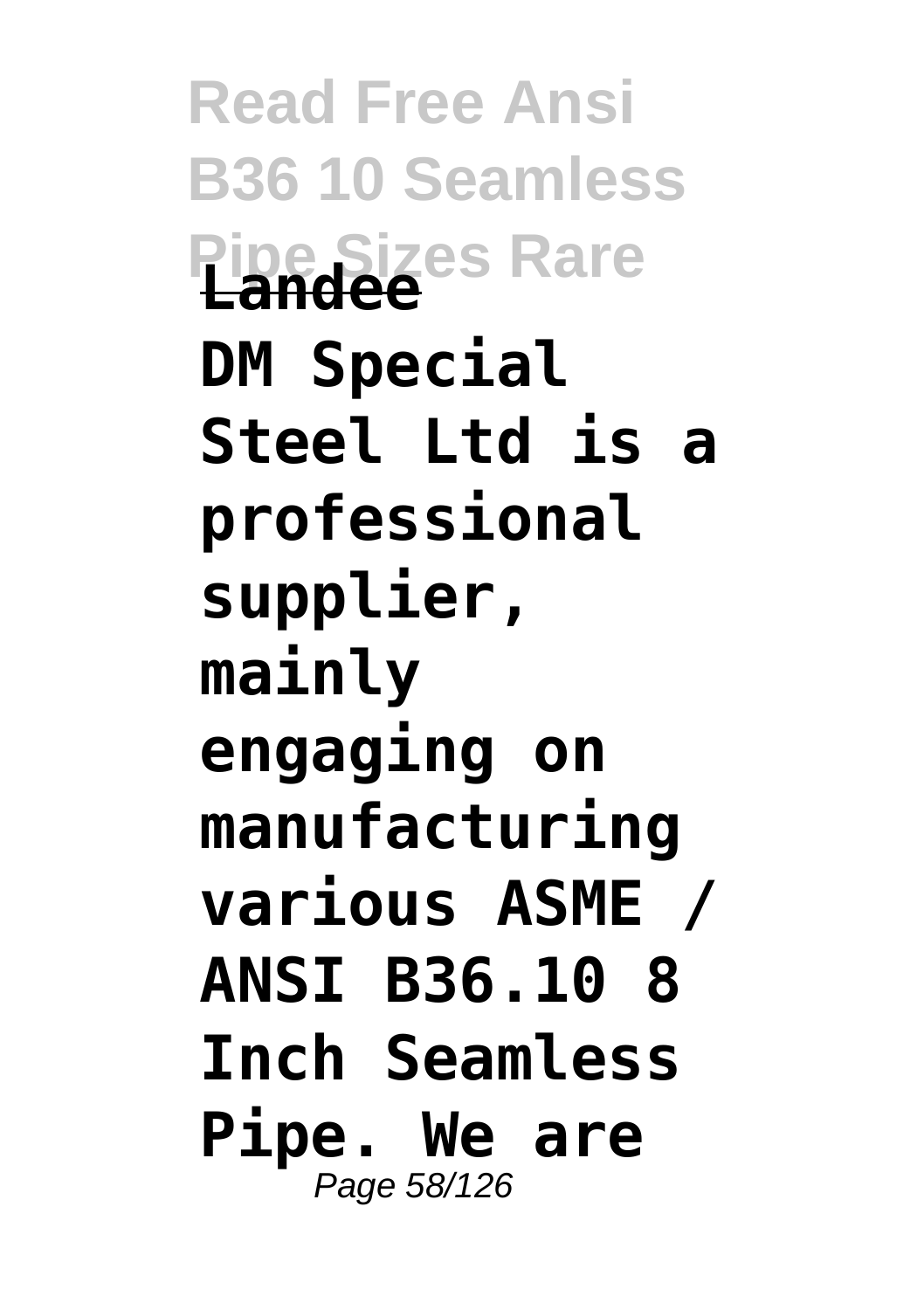**Read Free Ansi B36 10 Seamless Pipe Sizes Rare the proud member of MASSMA that depicts our sound networking in the market and ability to grow profusely. Our steel pipe is widely used in** Page 59/126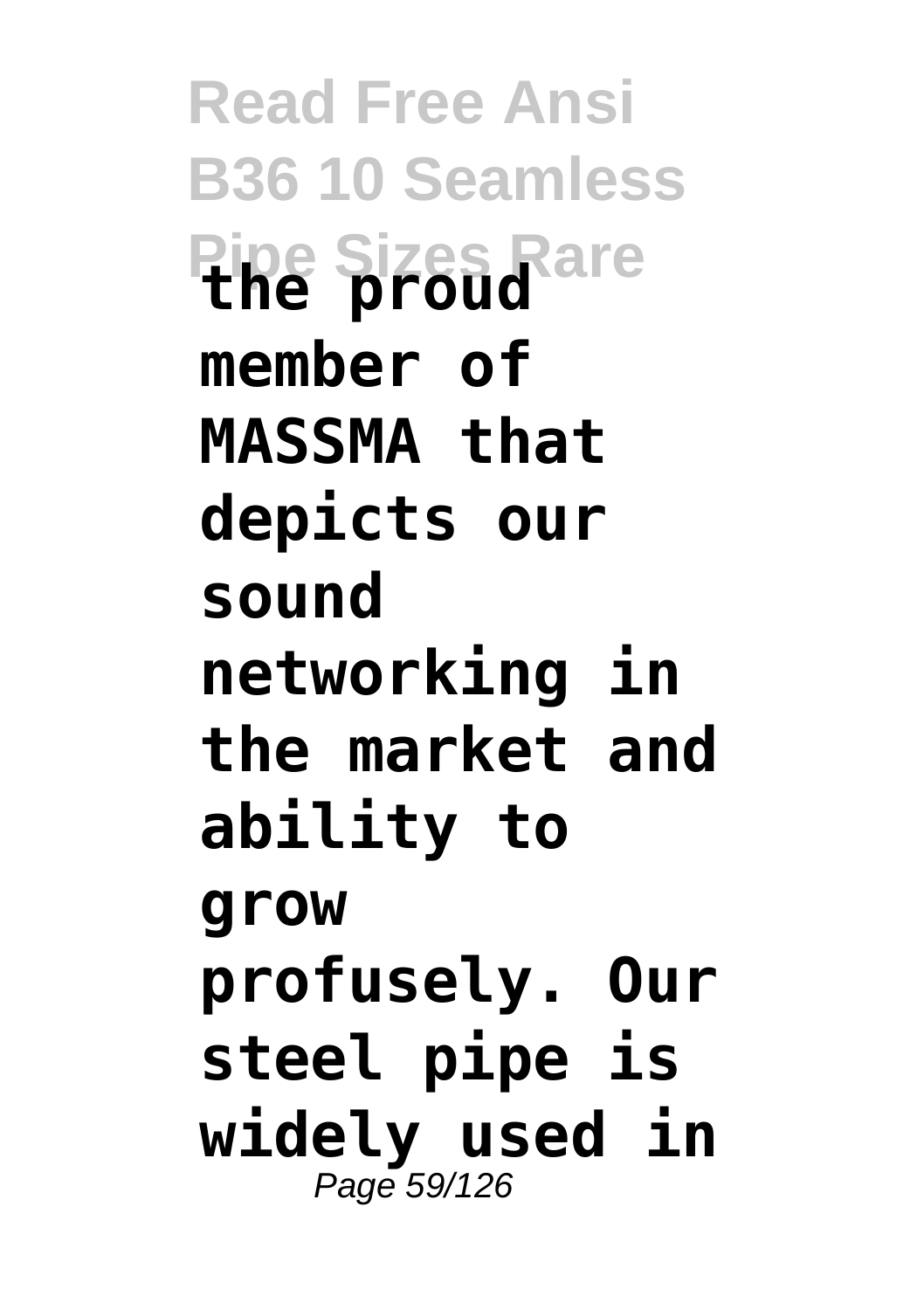**Read Free Ansi B36 10 Seamless Pipe Sizes Rare automotive, spinning machine, ship building, industrial boiler, hydralic system, lifting etc.**

## **ASME / ANSI B36.10 8 Inch** Page 60/126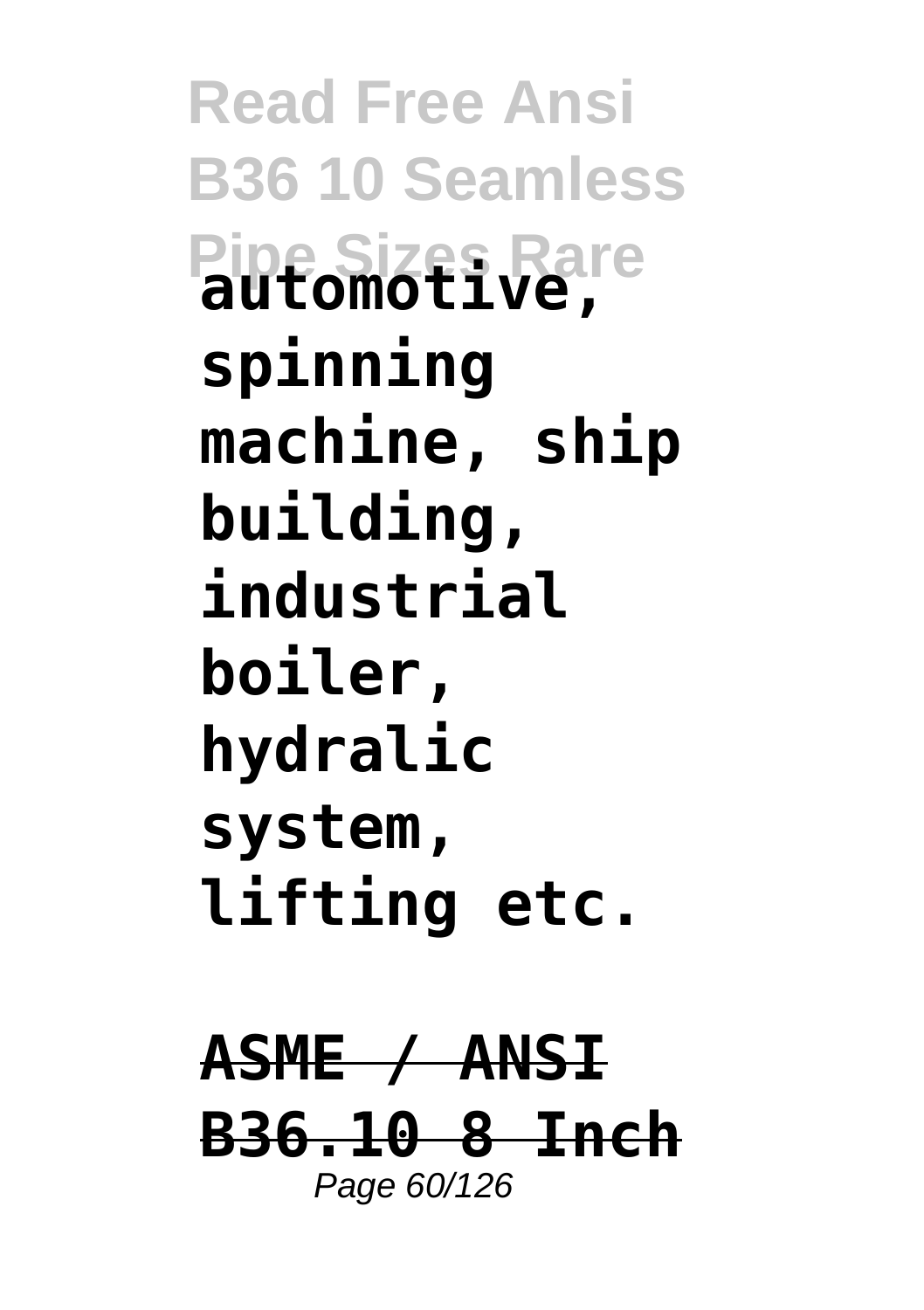**Read Free Ansi B36 10 Seamless Pipe Sizes Rare Seamless Pipe in Stock for**

**...**

**Asme B36.19 Stainless Steel Pipe information diagram beneath can be utilized to discover pipe sizes,** Page 61/126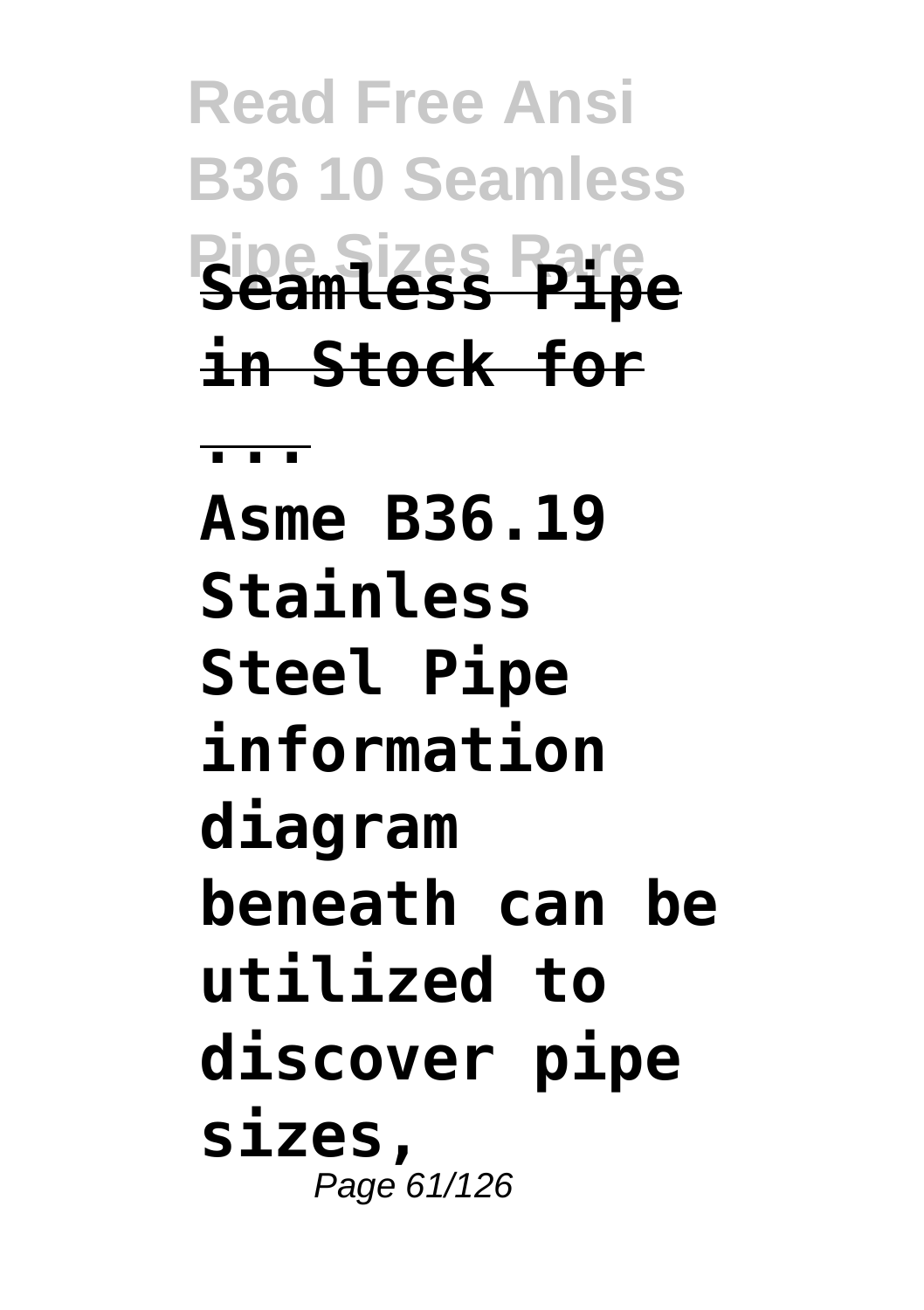**Read Free Ansi B36 10 Seamless Pipe Sizes Rare distances across, divider thickness, working weights and more The outline depends on ASME/ANSI B 36.10 Welded and Asme** Page 62/126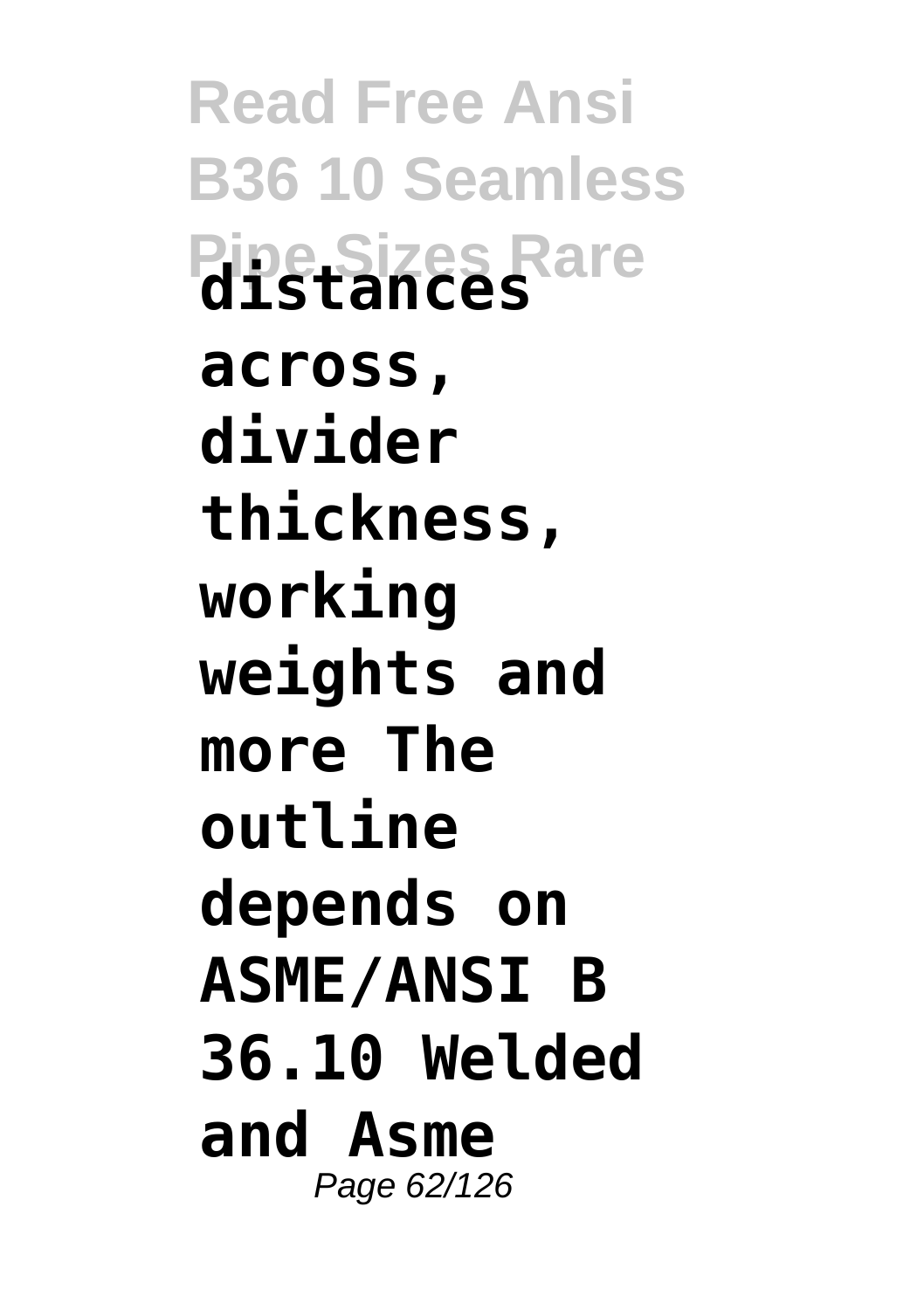**Read Free Ansi B36 10 Seamless Pipe Sizes Rare B36.10 Material Properties and Asme B36.10 Tolerance Wrought Steel Pipe and ASME/ANSI B36.19 Stainless Steel Pipe.**

Page 63/126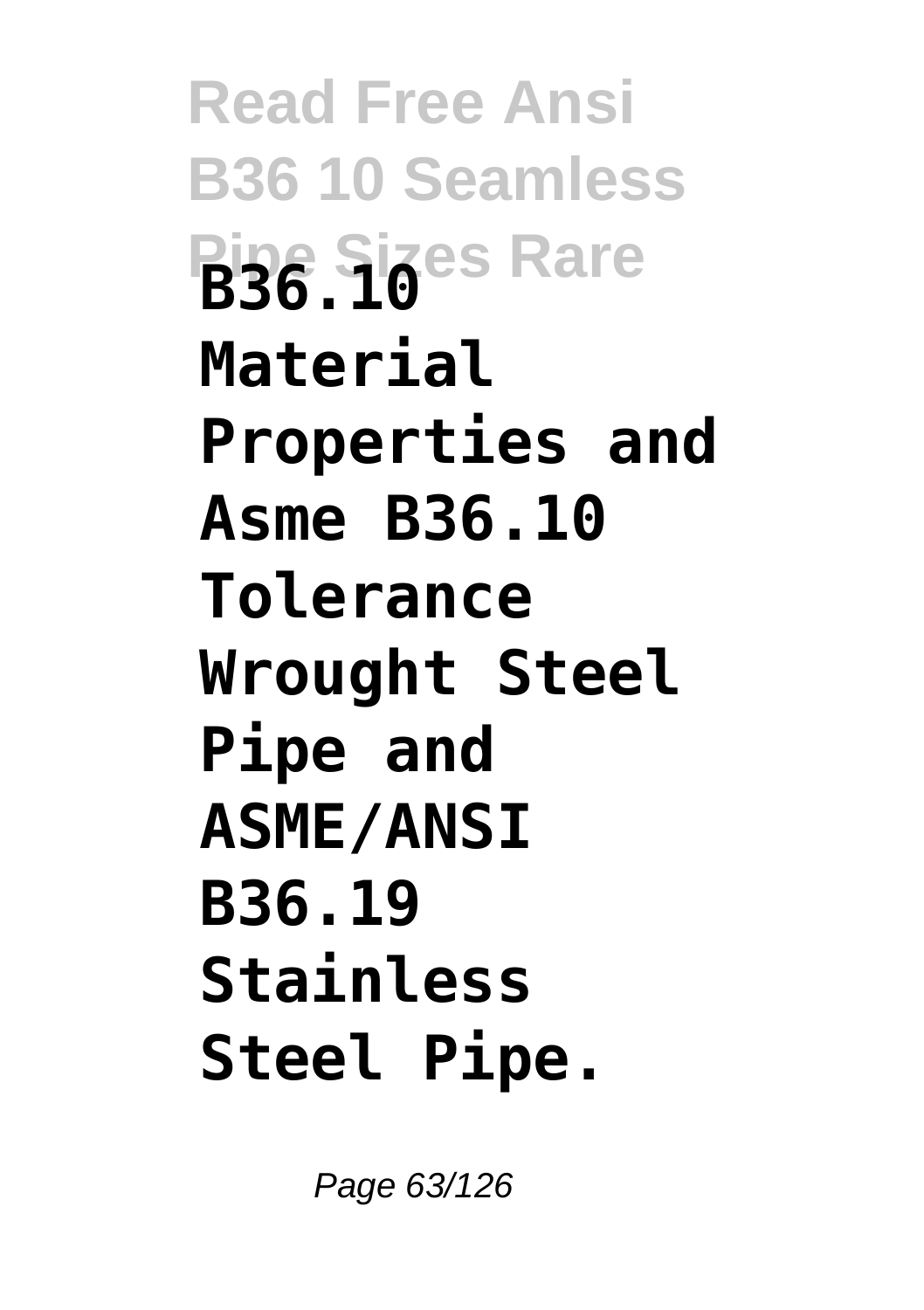**Read Free Ansi B36 10 Seamless Pipe Sizes Rare**

**asme b36 10 carbon steel seamless pipe api 5l gr b 3 different methods to determine pipe wall thickness with reference to ASME B36.10** Page 64/126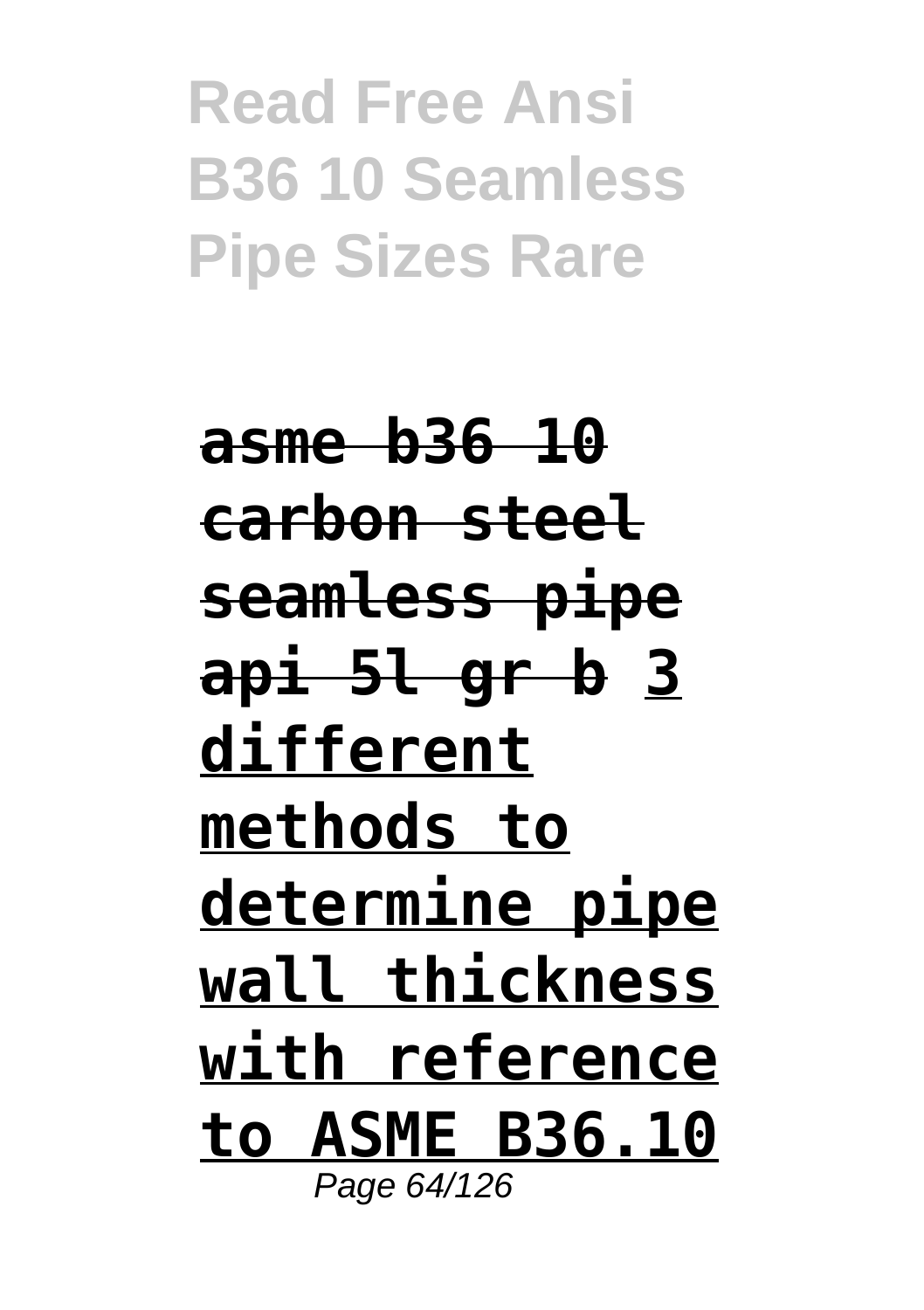**Read Free Ansi B36 10 Seamless Pipe Sizes Rare PIPING CODES \u0026 STANDARDS # ASME - OIL\u0026 GAS PROFESSIONAL** *seamless steel pipe Fundamental of Pipe (Pipeline) for Oil \u0026 Gas* Page 65/126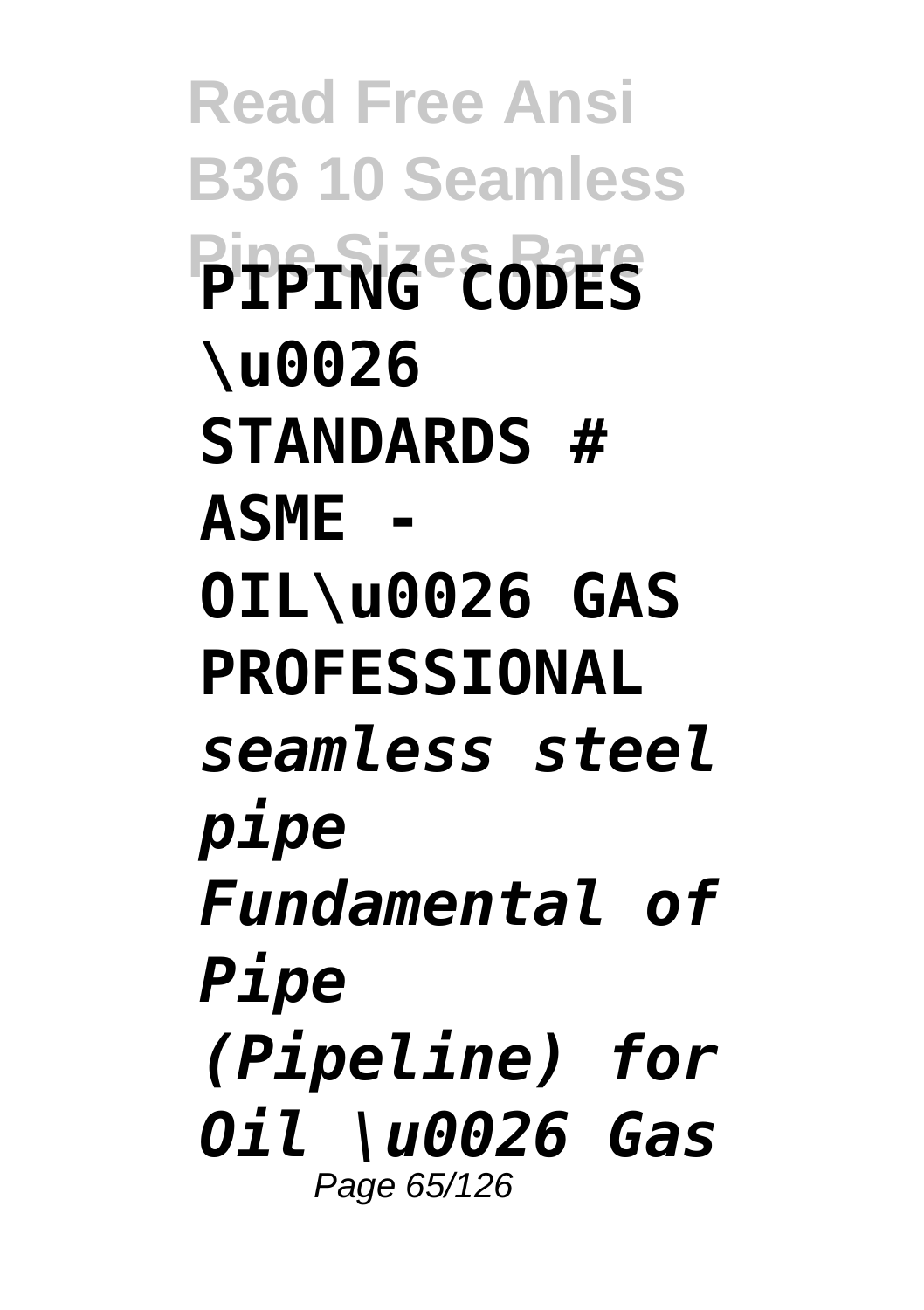**Read Free Ansi B36 10 Seamless Pipe Sizes Rare** *Engineer - Revised* **Pipe Wall thickness II PT Rating II ASME 31.3 II ASME 36.10 \u002619 II Allowable stress II Fluid List II**  *Allowable stress II ASME* Page 66/126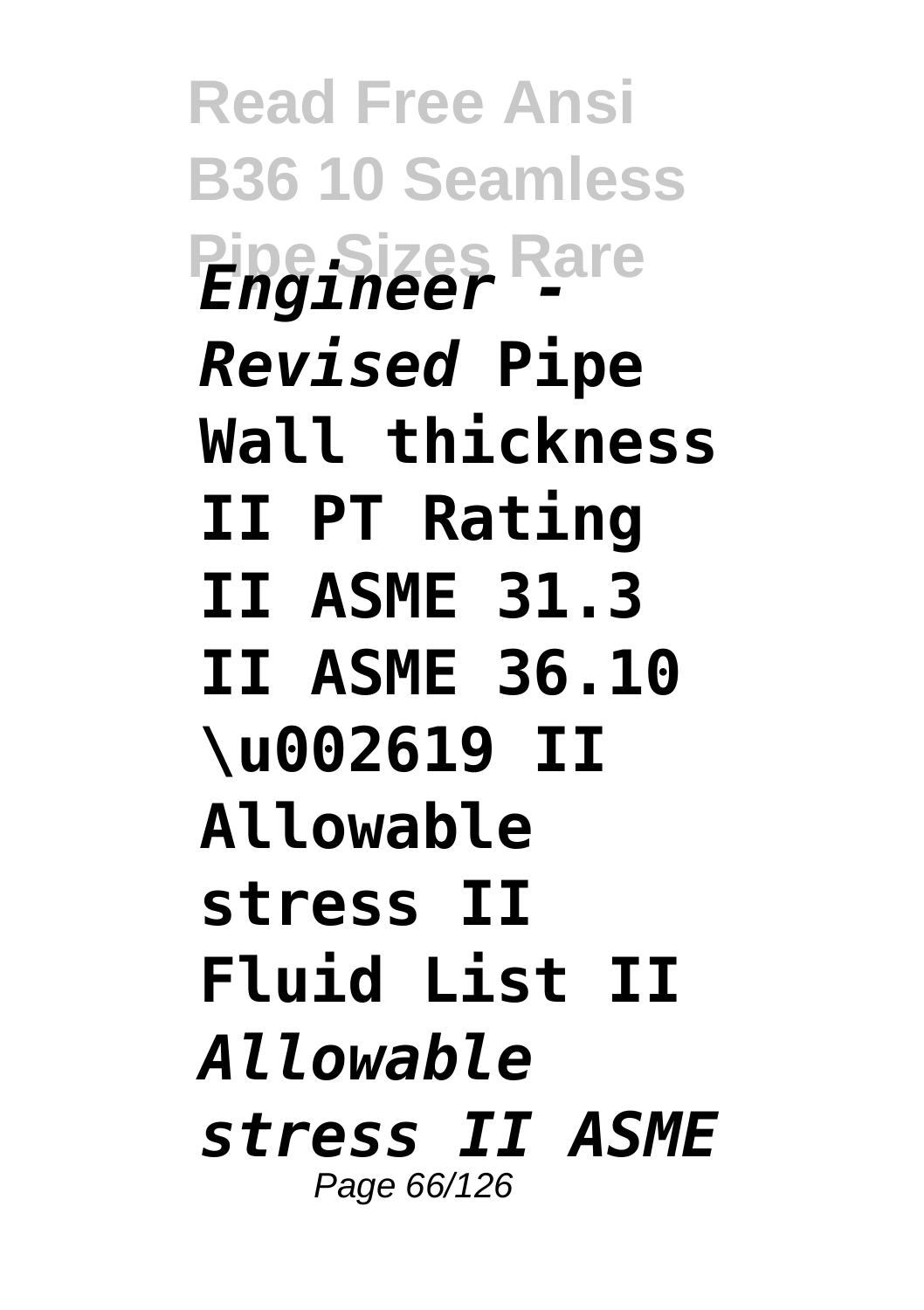**Read Free Ansi B36 10 Seamless Pipe Sizes Rare** *Stress Strain Curve II Tensile \u0026 Yield Stress II Factor of Safety* **what is the dimensional standard for pipe? Pipe Sizes and Pipe** Page 67/126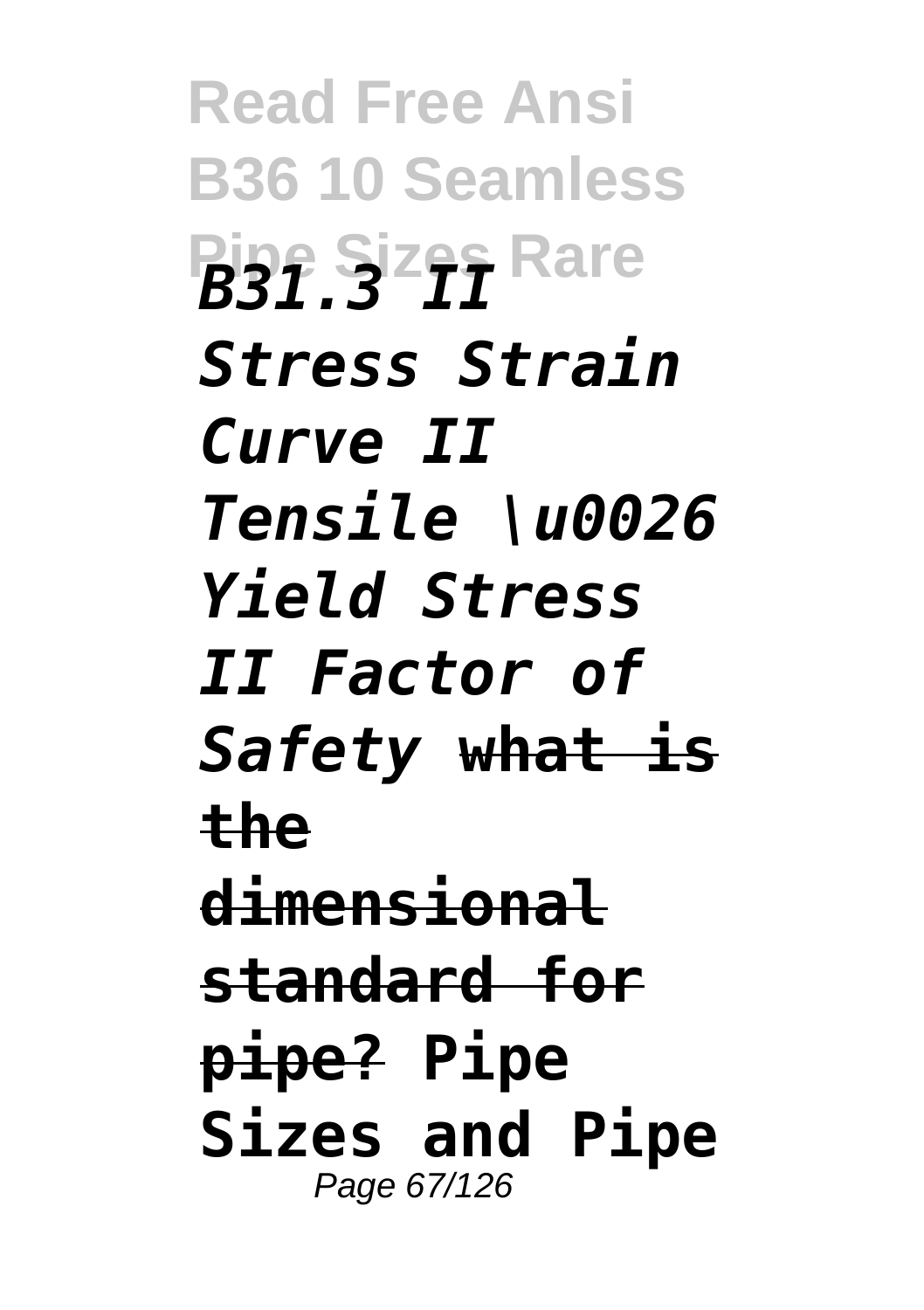**Read Free Ansi B36 10 Seamless Pipe Sizes Rare Schedule - A Complete Guide For Piping Professional TenarisBayCity seamless pipe manufacturing process PIPE WALL THICKNESS CALCULATION | ASME B 31.3 | EXAMPLE |** Page 68/126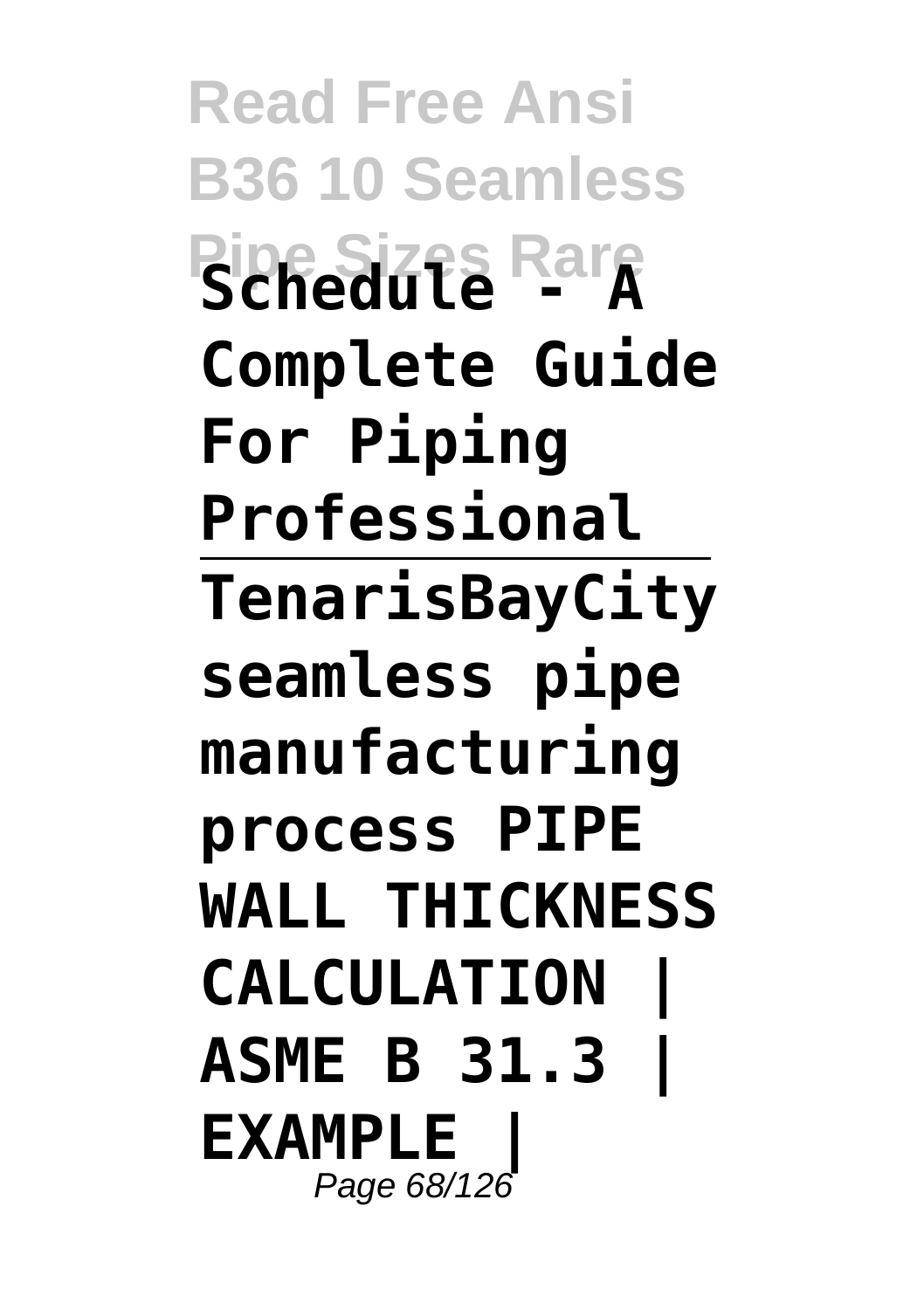**Read Free Ansi B36 10 Seamless Pipe Sizes Rare PIPING MANTRA | Pipe Standards | Size | Schedule | Ratings | Thickness | Piping Analysis Pipe schedule chart od \u0026 cf** Page 69/126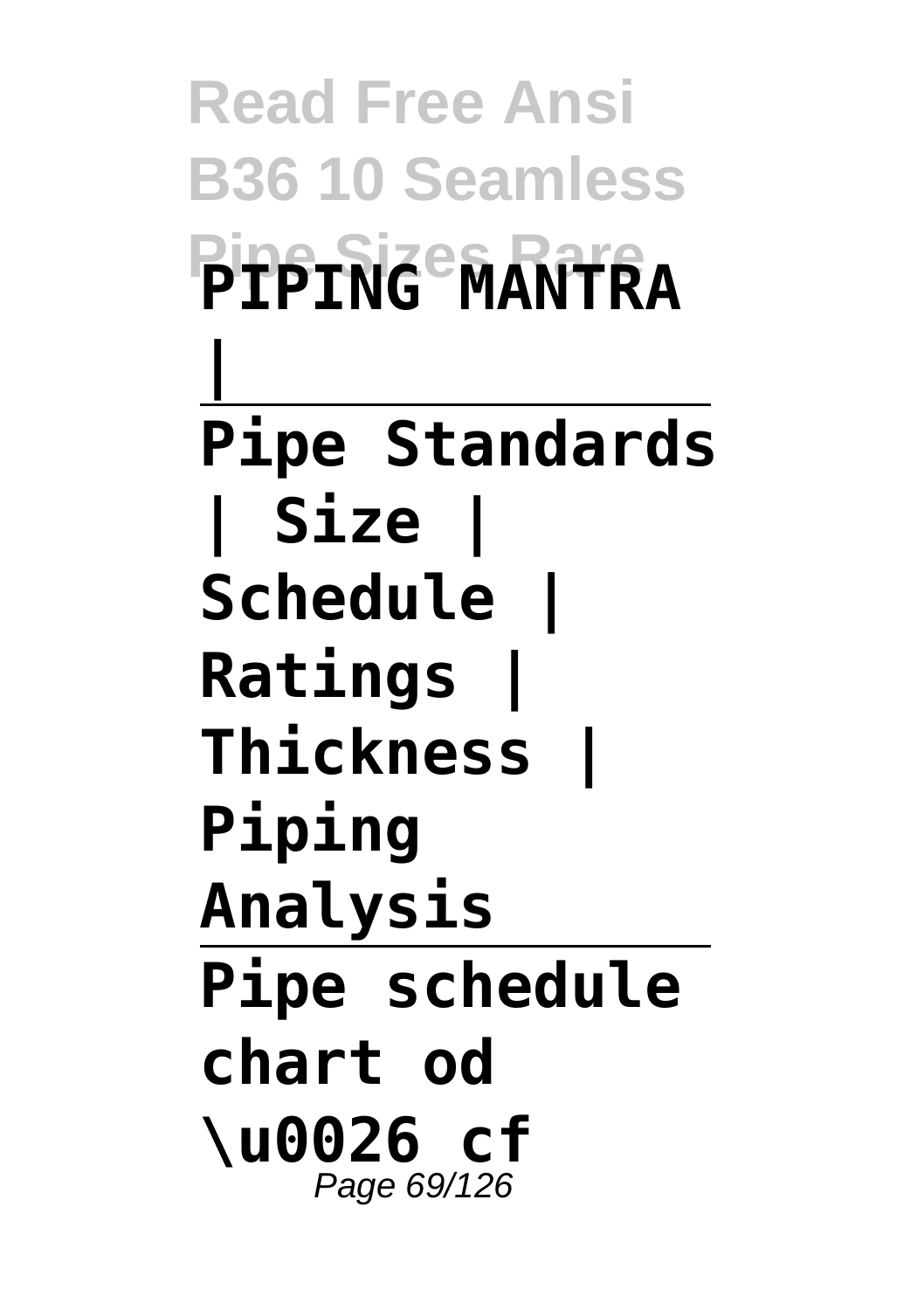**Read Free Ansi B36 10 Seamless Pipe Sizes Rare kaise nikale , pipe chart schedule pdf download 2019 Minimum Required Thickness Calculation \u0026 Determine Pipe Schedule on ASME B31.3 -** Page 70/126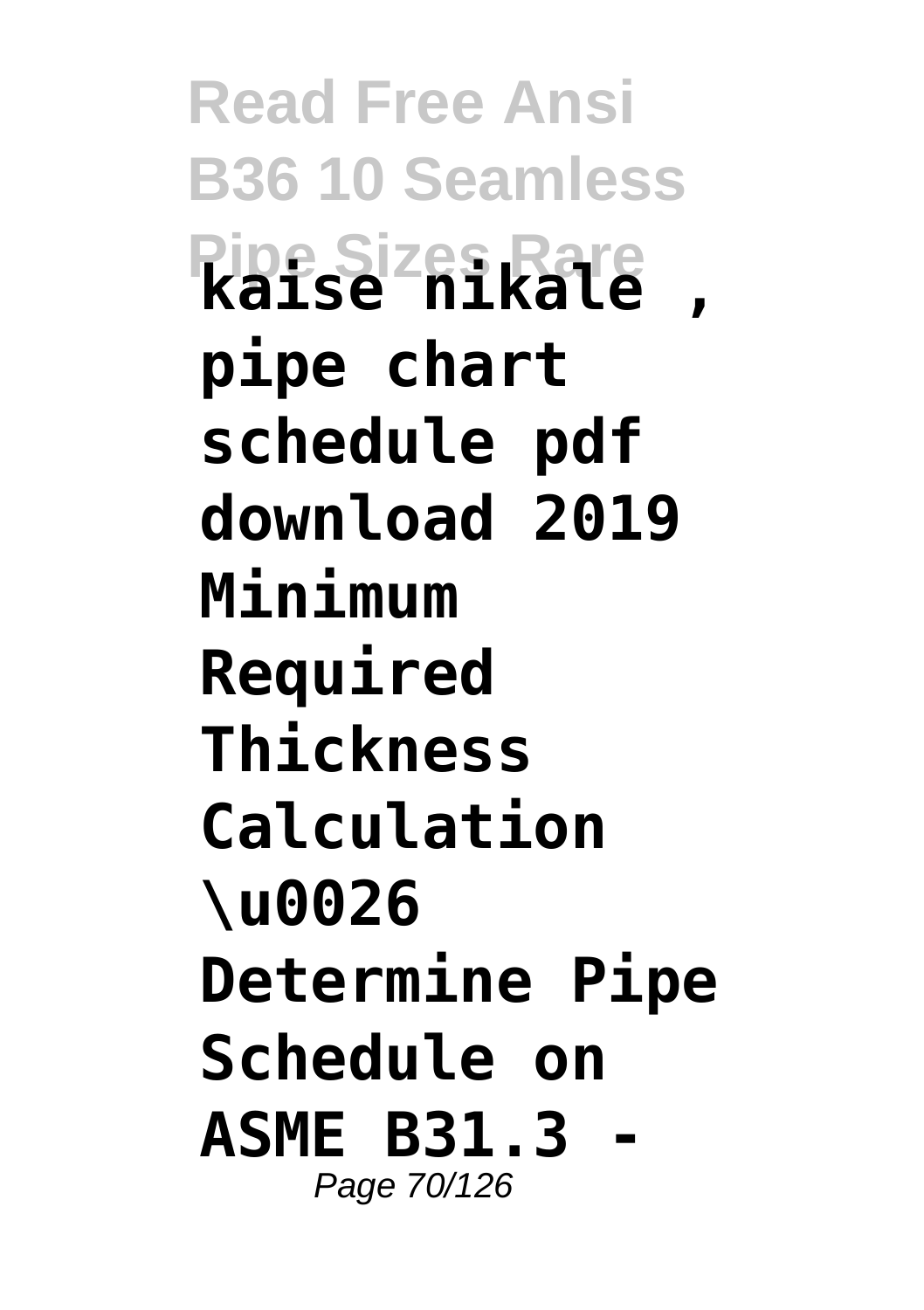**Read Free Ansi B36 10 Seamless Pipe Sizes Rare API 570 Exam Seamless Pipe Manufacturing** *Seamless steel pipe manufacturing process* **SEAMLESS STEEL PIPE MANUFACTURING PROCESS** *What is difference* Page 71/126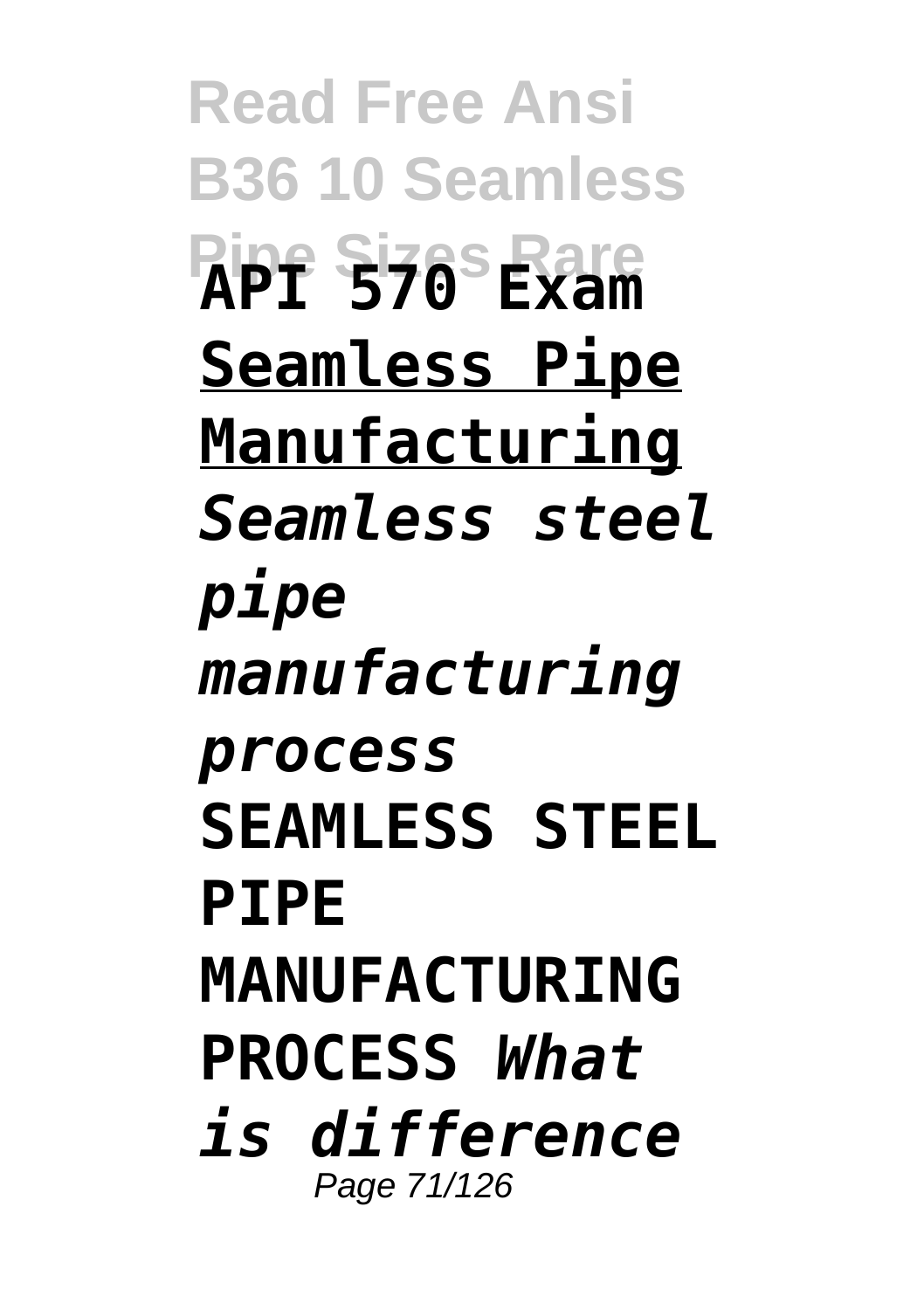**Read Free Ansi B36 10 Seamless Pipe Sizes Rare** *between Seamless Pipe and ERW pipe in Hindi / English* **How to read and understand flanges on welded pipe! What Do Pipe Schedules Mean? | Metal** Page 72/126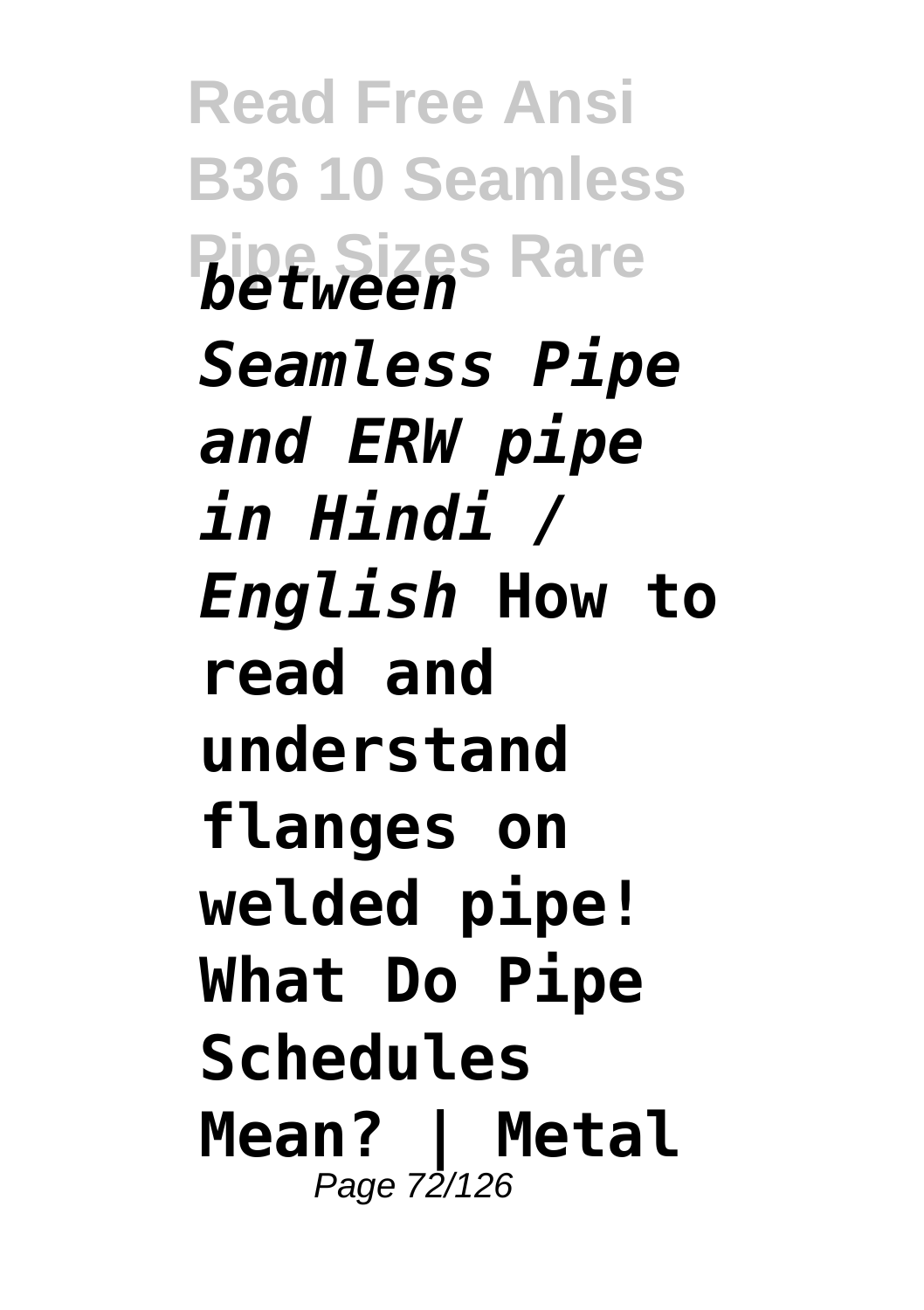**Read Free Ansi B36 10 Seamless Pipe Sizes Rare Supermarkets** *Seamless Pipe Mill.wmv Types of Pipes used in Oil \u0026 Gas - Seamless, ERW, LSAW, DSAW* **Steel Pipes Sizes ASME B36.10 and ASME B36.19** Page 73/126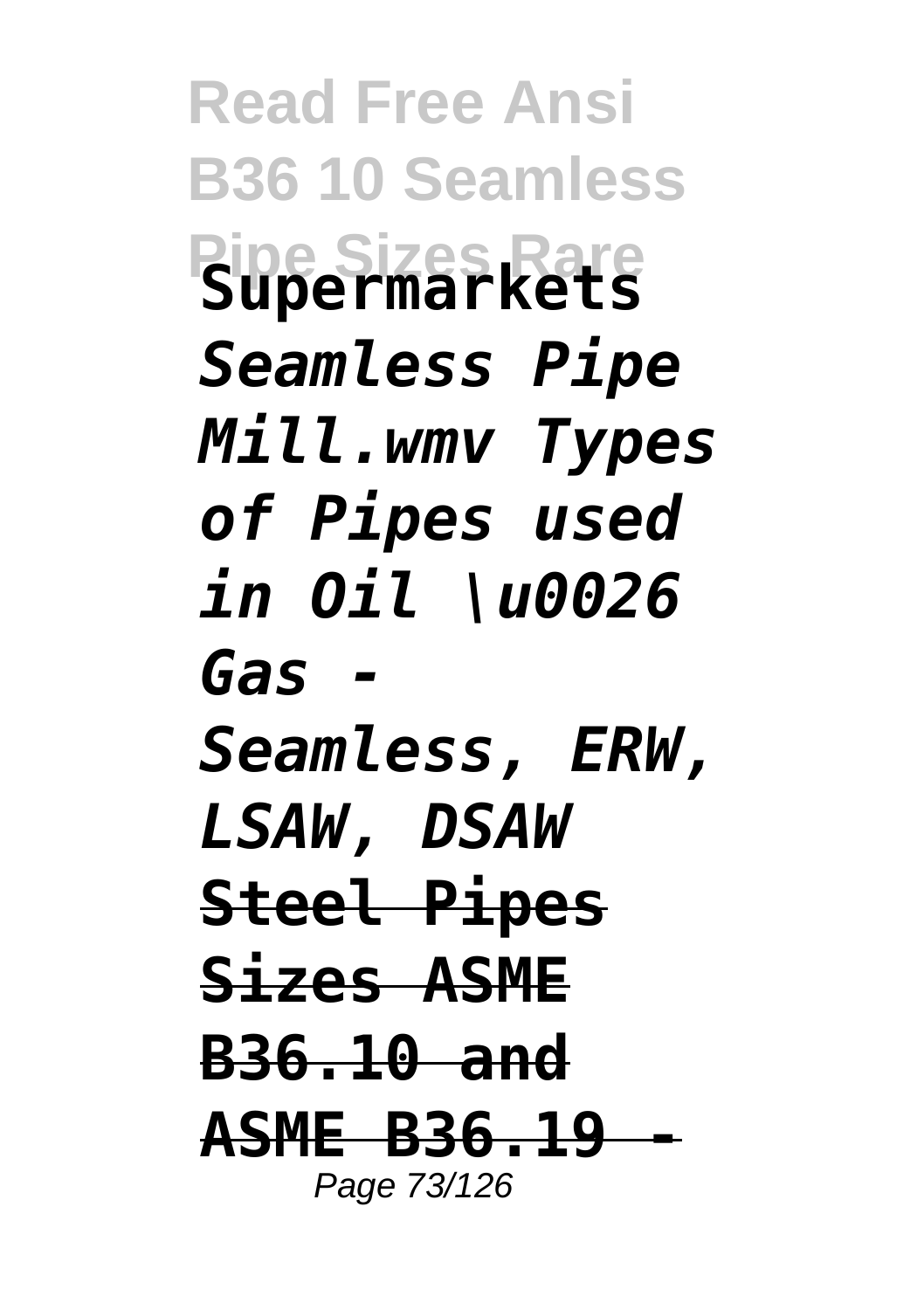**Read Free Ansi B36 10 Seamless Pipe Sizes Rare PIpe NPS (ID), Schedule, SRL vs. DRL Definisi Pipa (Pipe Definition) Part 2 Autodesk Plant 3D\_Tip 01 SS 904L Tubes Manufacturer in India** Page 74/126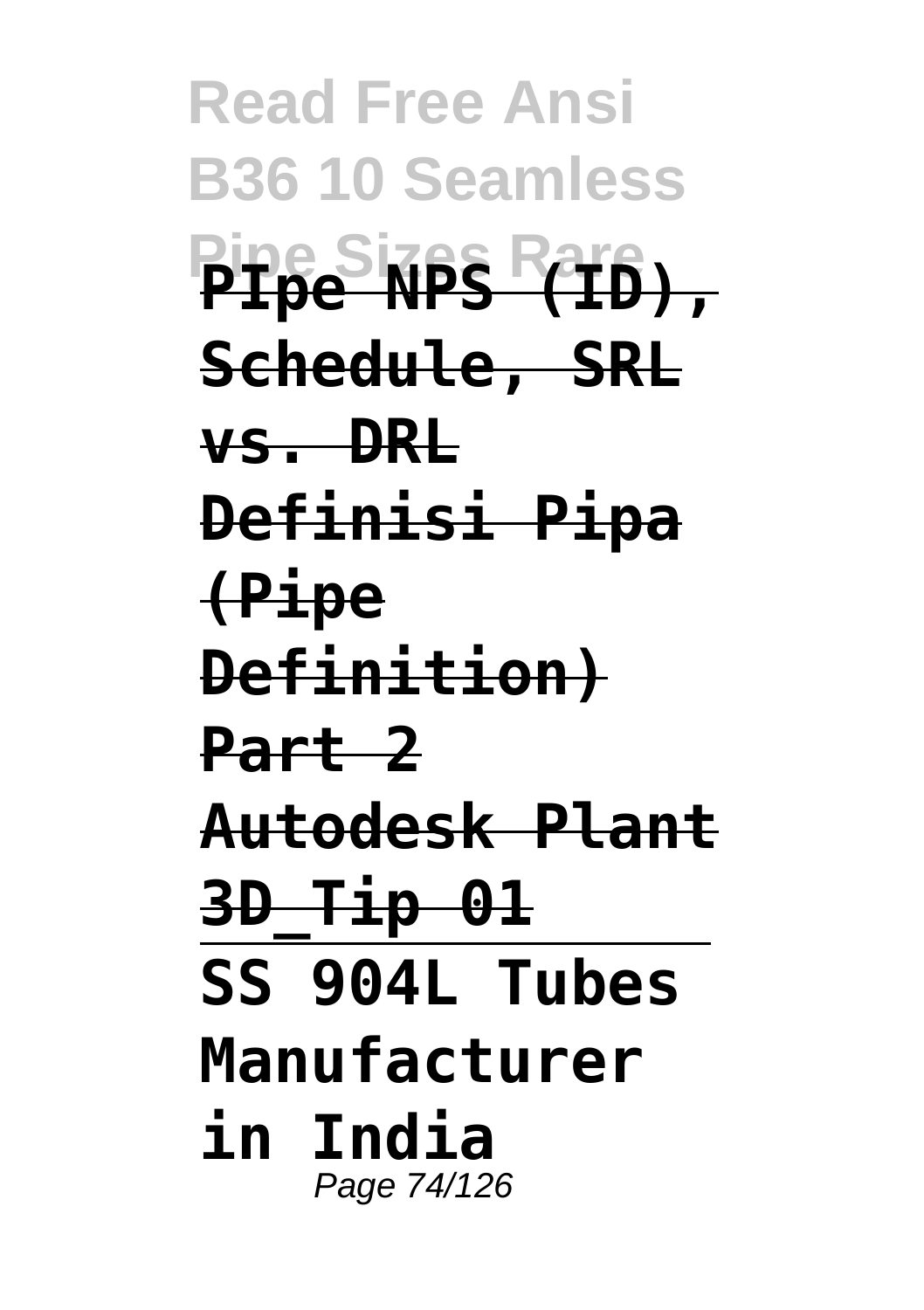**Read Free Ansi B36 10 Seamless Pipe Sizes Rare STEEL SEAMLESS PIPE 304,316,3 17,321,347,904 Ansi B36 10 Seamless Pipe ANSI B36.10 SEAMLESS PIPE SIZES. DELIVERY PROGRAMME. SABS/SANS 719** Page 75/126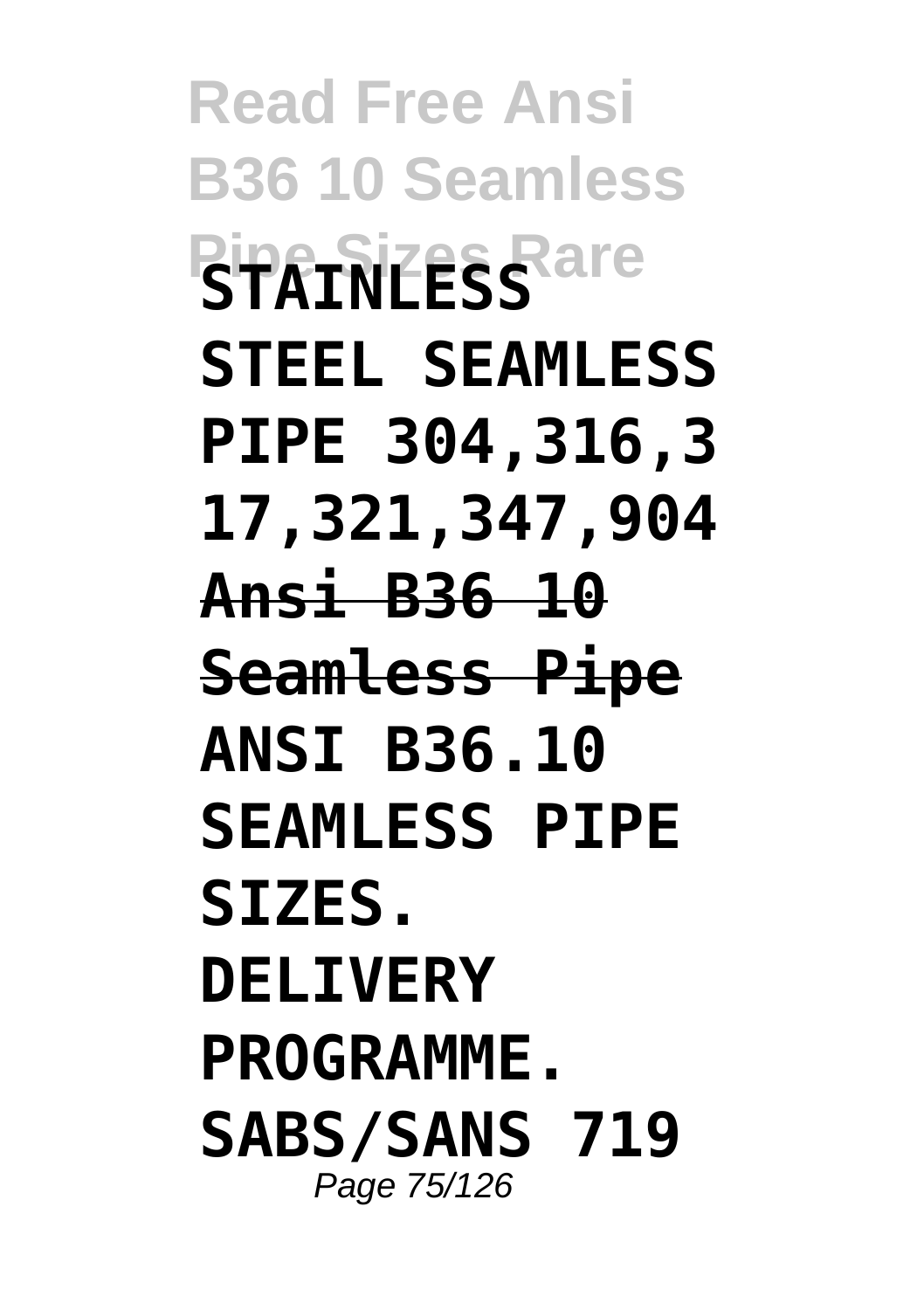**Read Free Ansi B36 10 Seamless Welded Power pressure application for Water & Mining Industries As per spec SABS/SANS 62 Welded Low pressure application for Water,** Page 76/126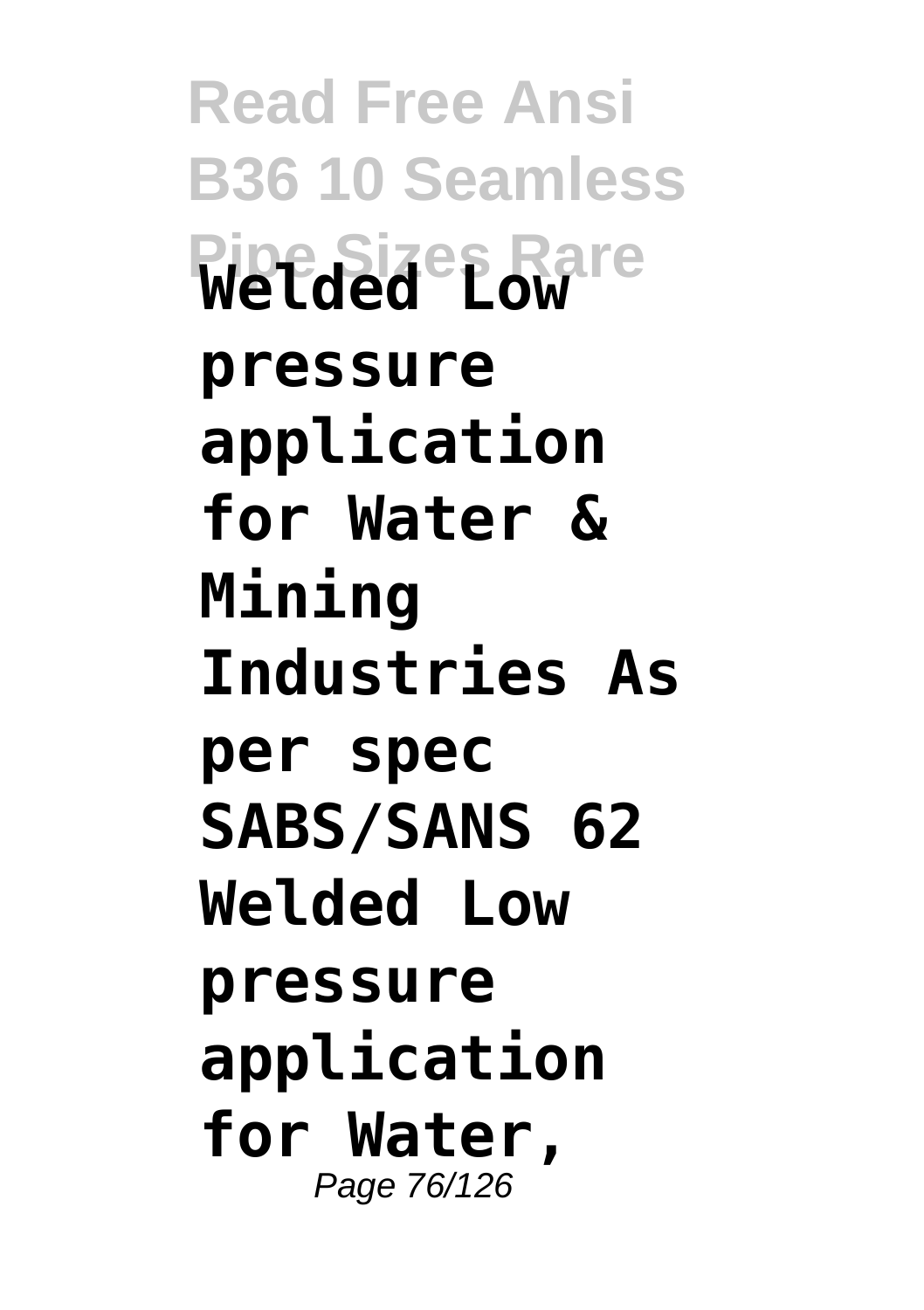**Read Free Ansi B36 10 Seamless Pipe Sizes Rare General & Irrigation As per spec API 5L Seamless or Welded For conveyance of Gas, Oil and Water in Mining & Petroleum Industries ASME/ANSI** Page 77/126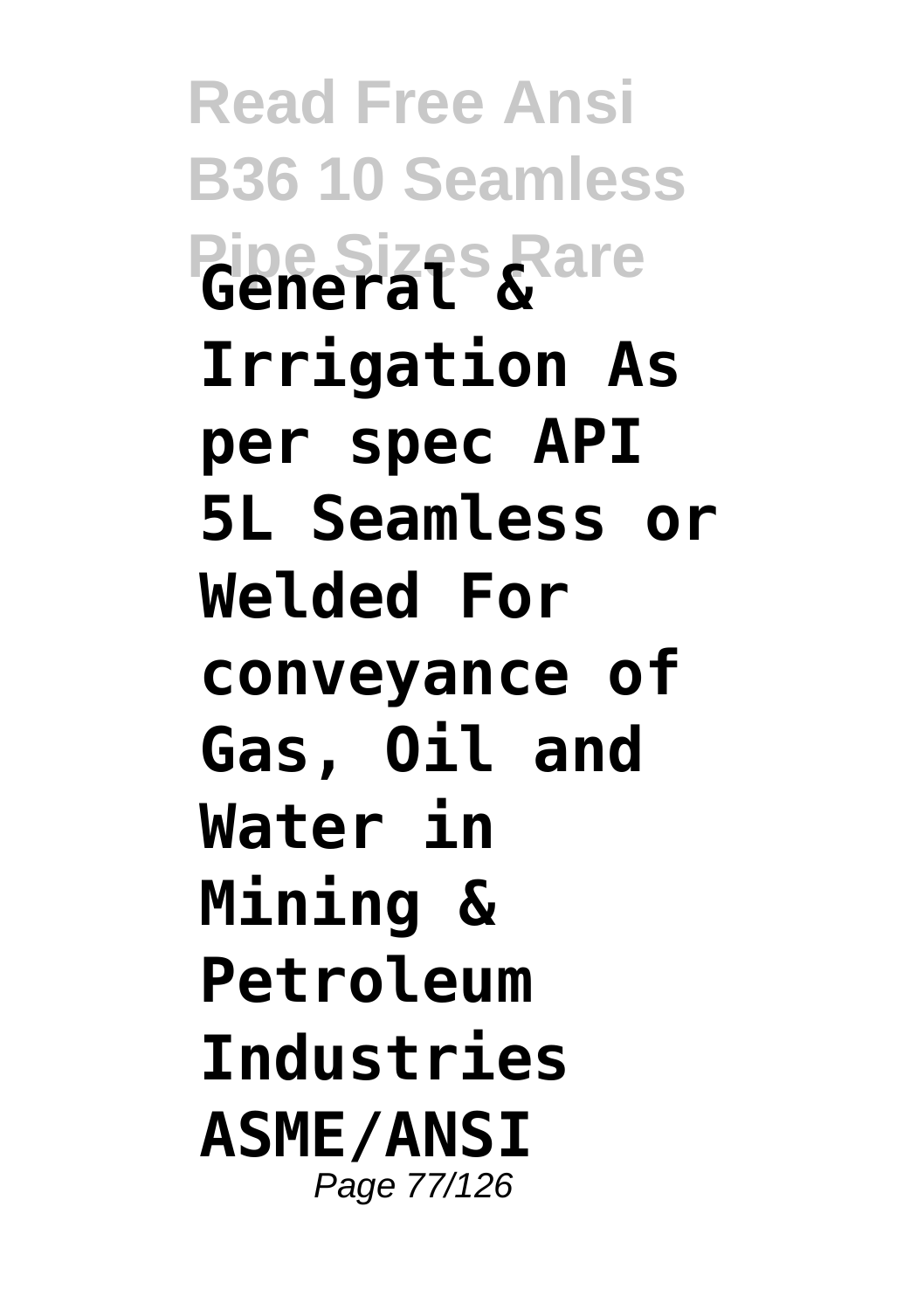**Read Free Ansi B36 10 Seamless Pipe Sizes Rare B36.10 ASTM/ASME A/SA 106 Seamless Used as Boiler & Fluid transportation in Mining, Petroleum & Natural Gas ASME/ANSI B36.10 ASTM/ASME A/SA** Page 78/126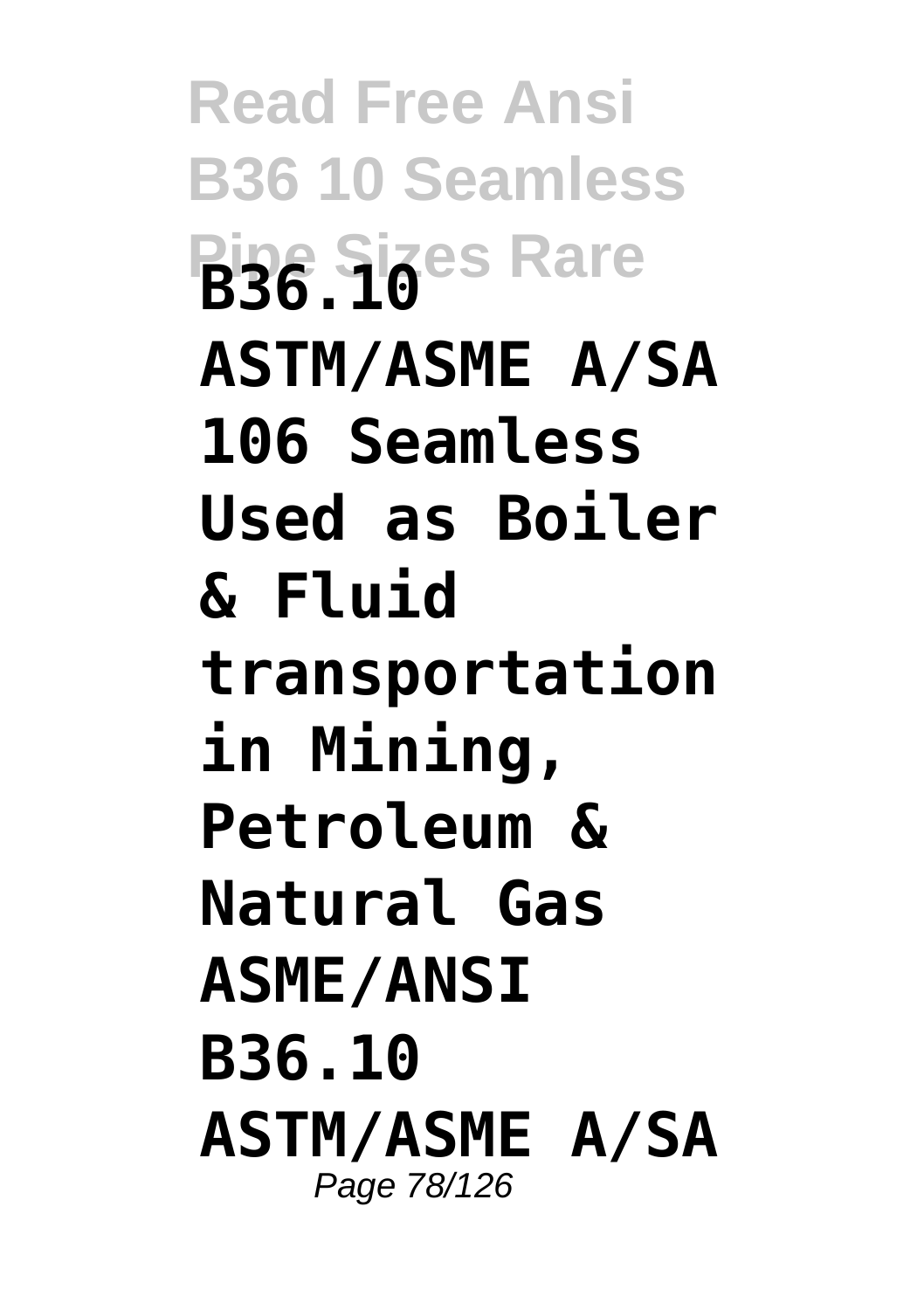**Read Free Ansi B36 10 Seamless Pipe Sizes Rare 333 Seamless Low ...**

**ANSI B36.10 SEAMLESS PIPE SIZES - RARE ASME B36.10M is the standard specification for welded and seamless** Page 79/126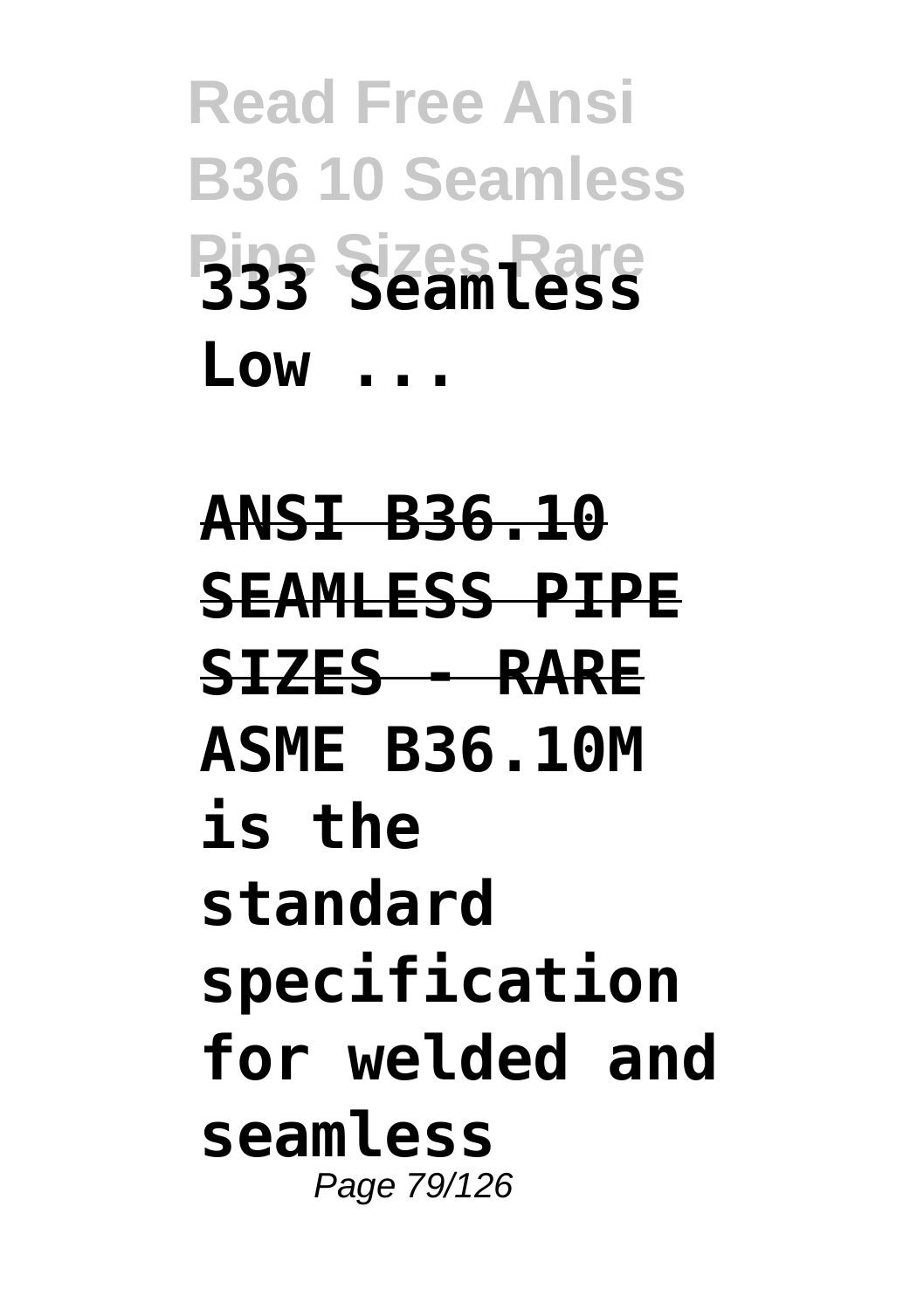**Read Free Ansi B36 10 Seamless Pipe Sizes Rare wrought steel pipes which are used for high or low temperatures and pressures. This standard is also extensively used for welded and seamless pipes** Page 80/126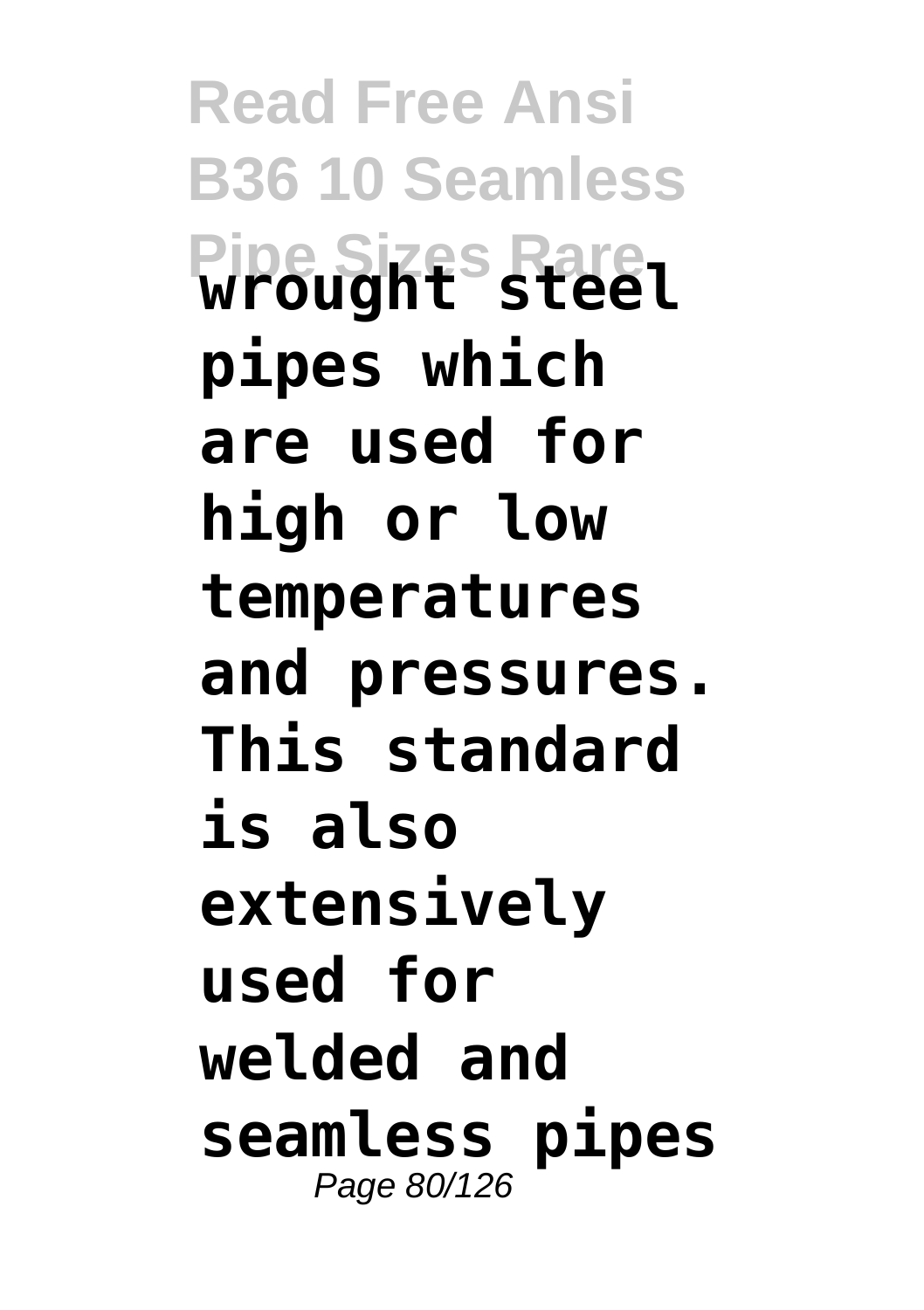**Read Free Ansi B36 10 Seamless Pipe Sizes Rare made from other ferrous and nonferrous alloys such as stainless steel, nickel, titanium zirco nium,tantalum, aluminum and copper, etc. All materials** Page 81/126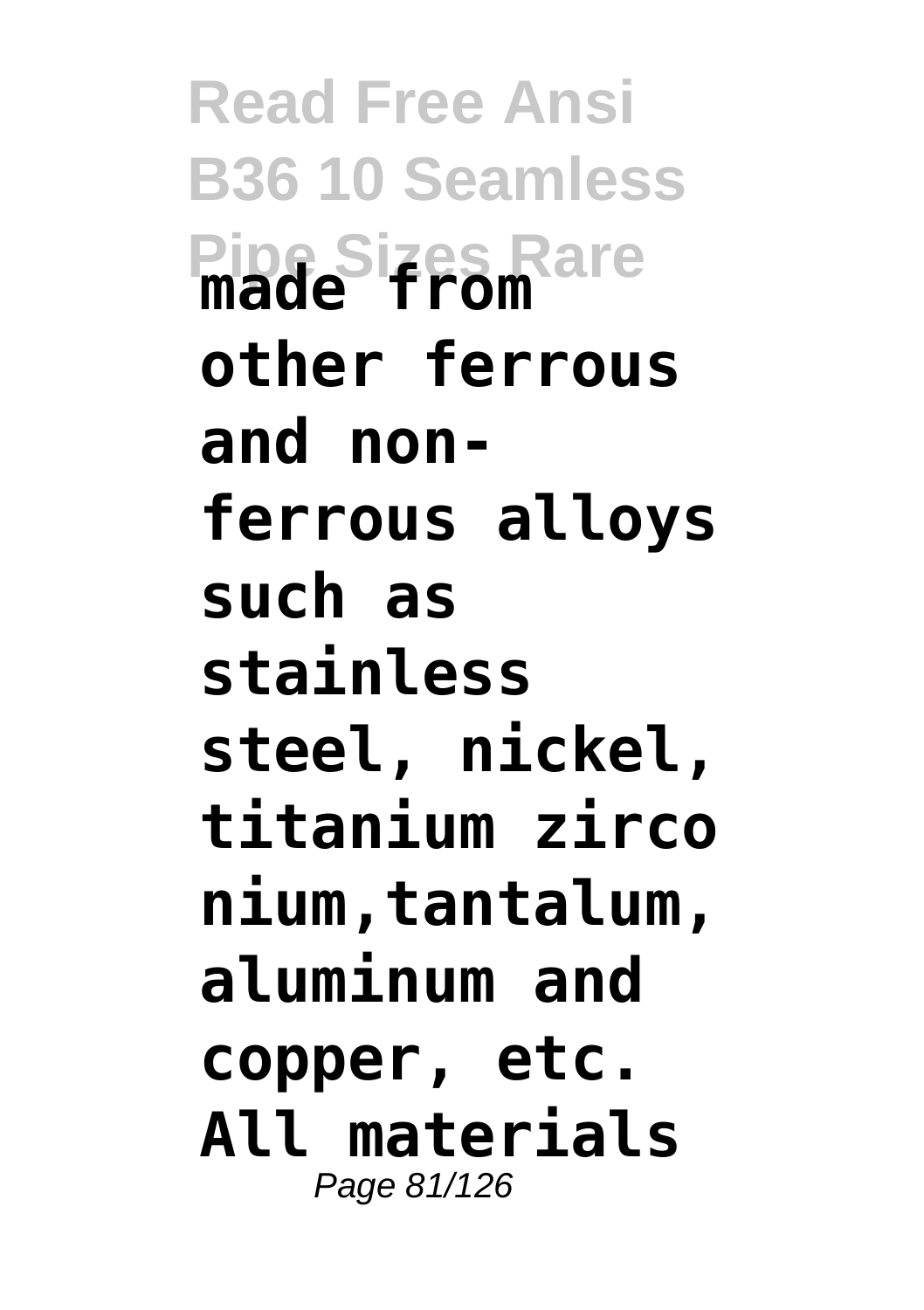**Read Free Ansi B36 10 Seamless Pipe Sizes Rare covered in corresponding ASTM or ASME s pecifications.**

**ASME B36.10M Welded and Seamless Steel Pipe Carbon Steel Seamless Pipe** Page 82/126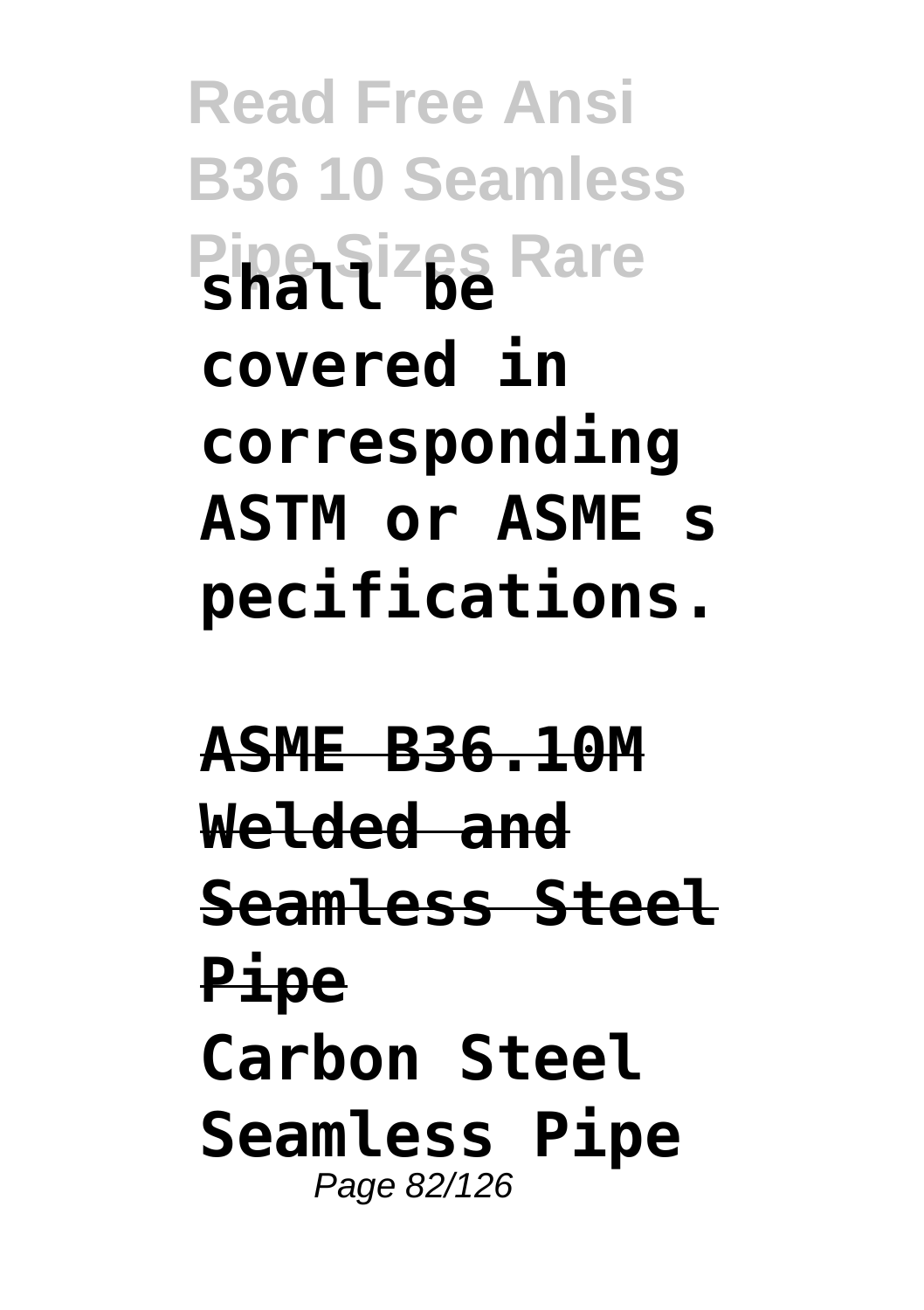**Read Free Ansi B36 10 Seamless Pipe Sizes Rare Dimensions, ANSI B36.10 pipesfactory 2 020-04-02T23:0 6:20+00:00 ANSI B36.10 Carbon Steel Seamless Pipes Weight in KG/MTR ASTM PIPE SCHEDULE – Wall = Wall** Page 83/126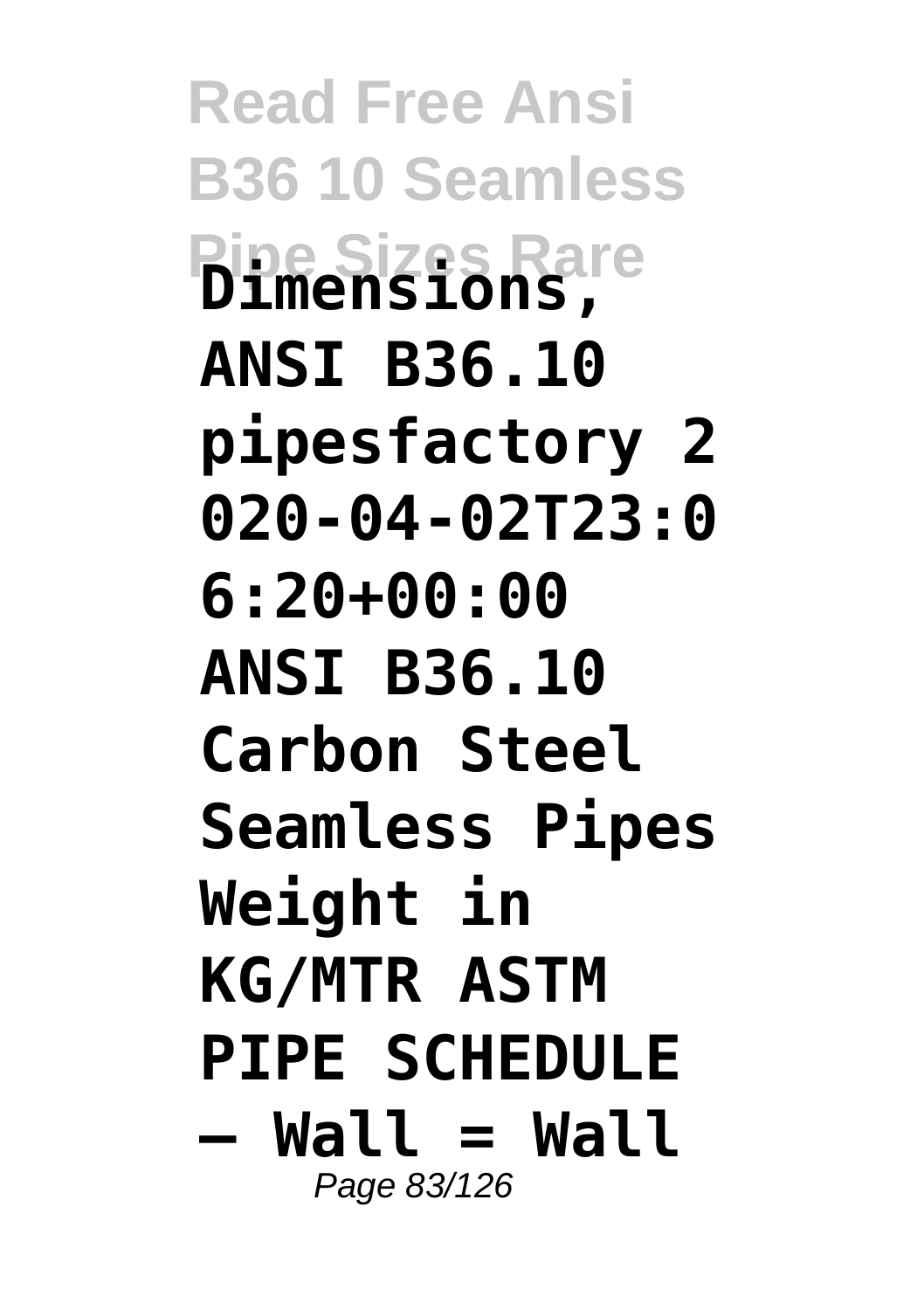**Read Free Ansi B36 10 Seamless Pipe Sizes Rare Thickness Millimeter – Weights in Kg.**

**ASME/ANSI B36.10 Carbon & Alloy Steel Pipe & Tube Dimension The ASME B36.10 and ASME B36.19** Page 84/126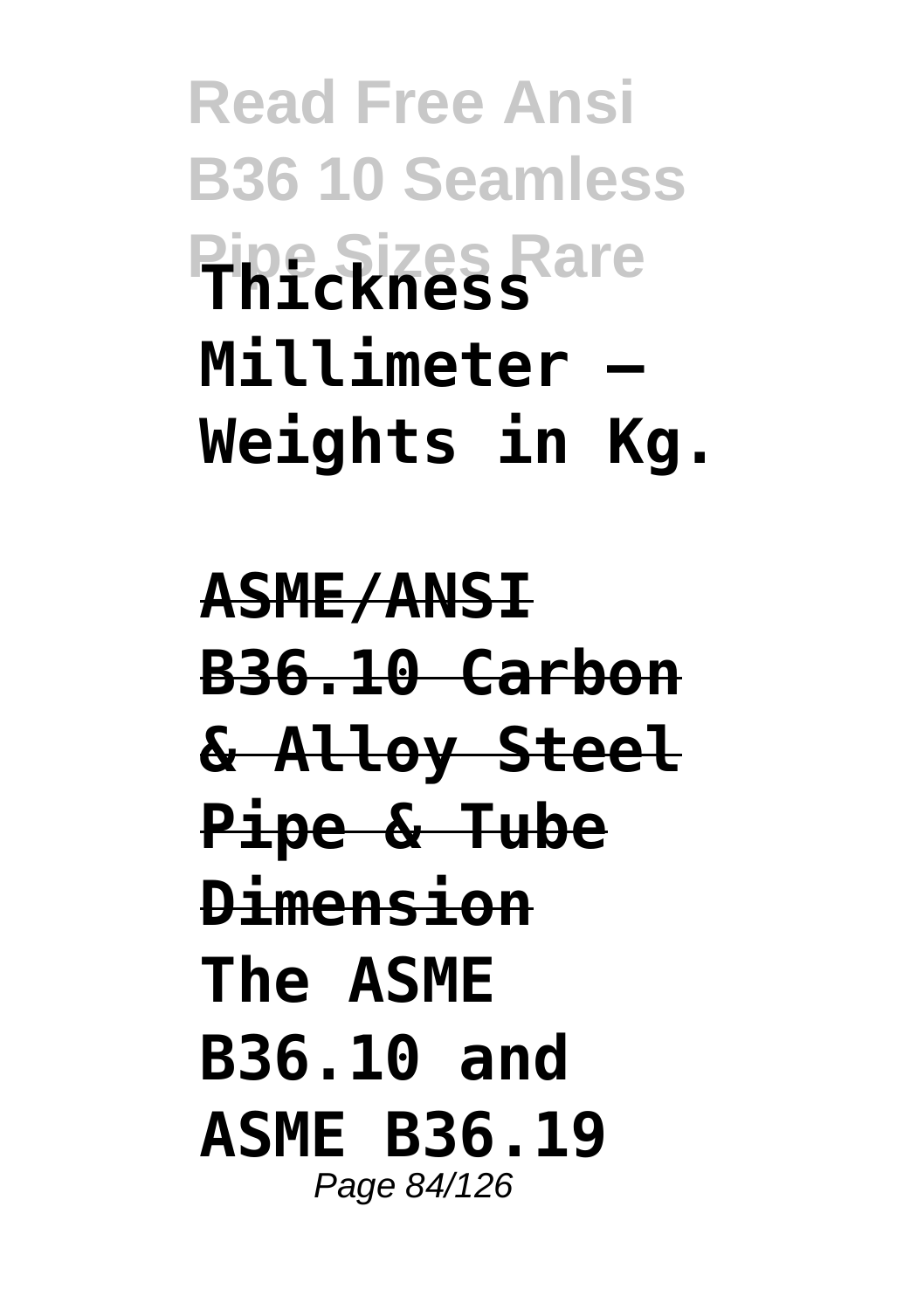**Read Free Ansi B36 10 Seamless Pipe Sizes Rare specifications cover the dimensions of seamless and welded steel pipes for high and lowtemperature service, providing combinations of pipe** Page 85/126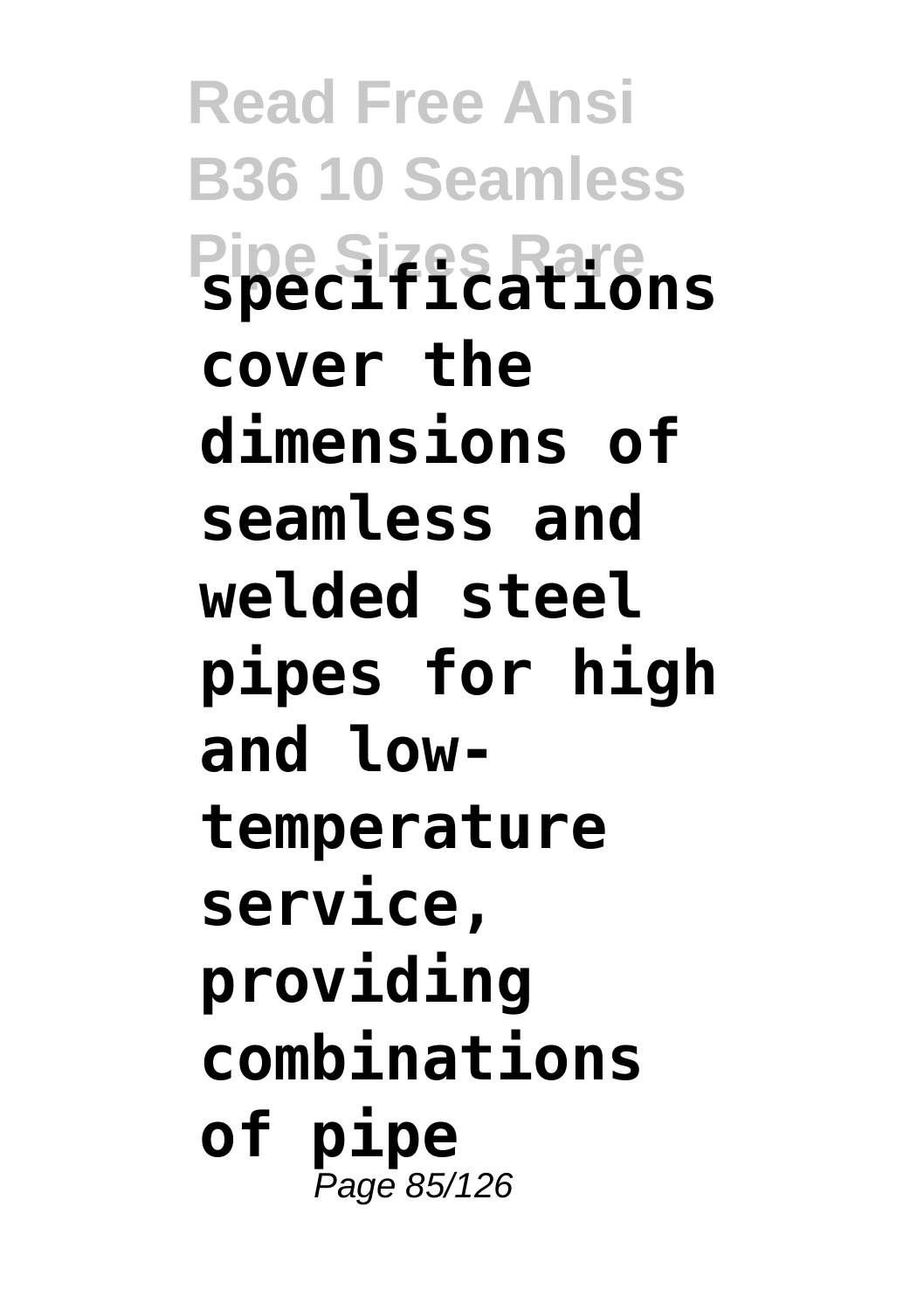**Read Free Ansi B36 10 Seamless Pipe Sizes Rare outside and inside diameter (OD, ID), pipe thickness (WT, designated in "schedule") and pipes theoretical weights (in pounds per foot and** Page 86/126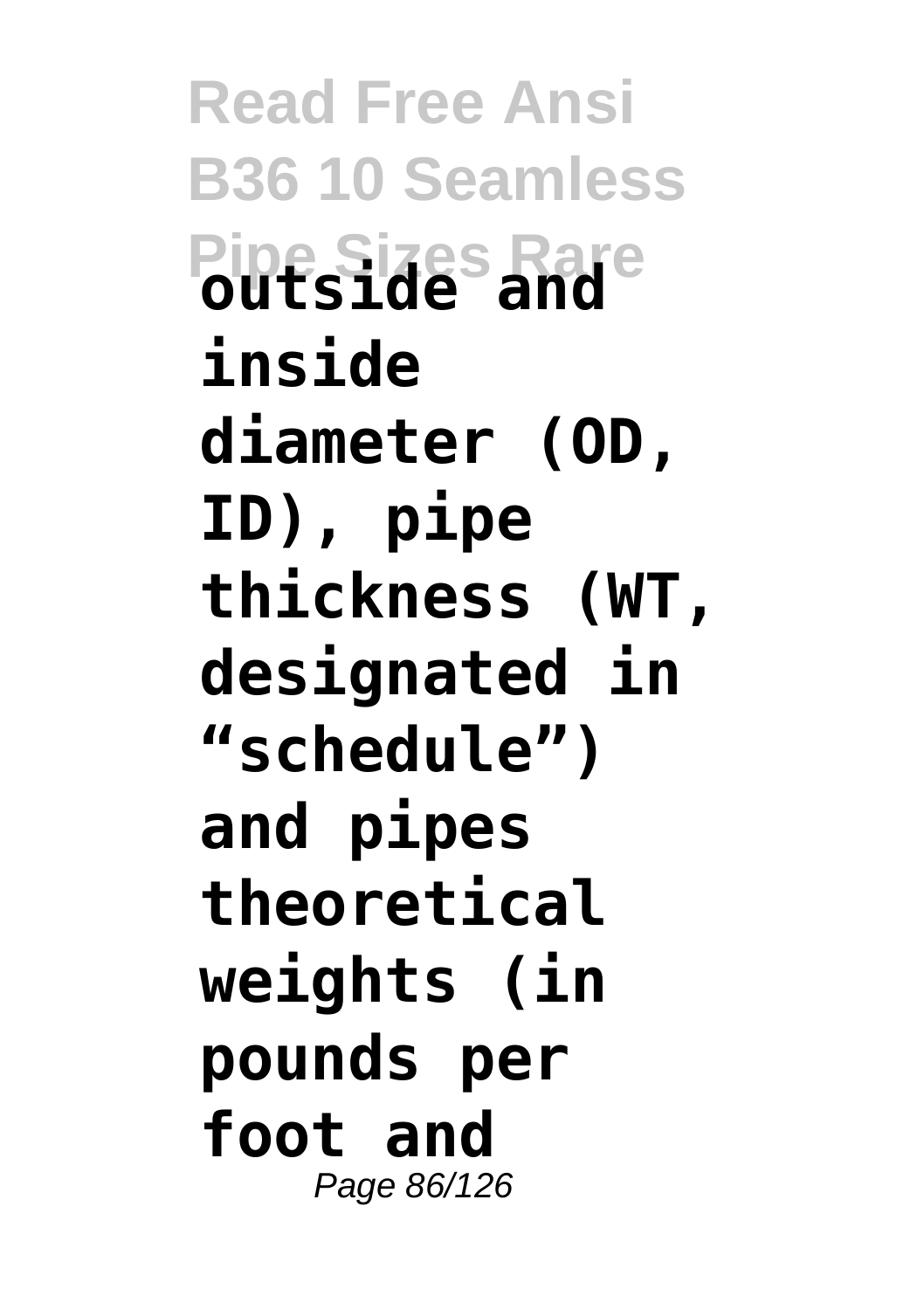**Read Free Ansi B36 10 Seamless Pipe Sizes Rare kilogram per meter). ASME B36.10 applies to carbon and alloy steel pipes (example A53, A106, A333, A335); ASME B36.19 applies to stainless steel, duplex,** Page 87/126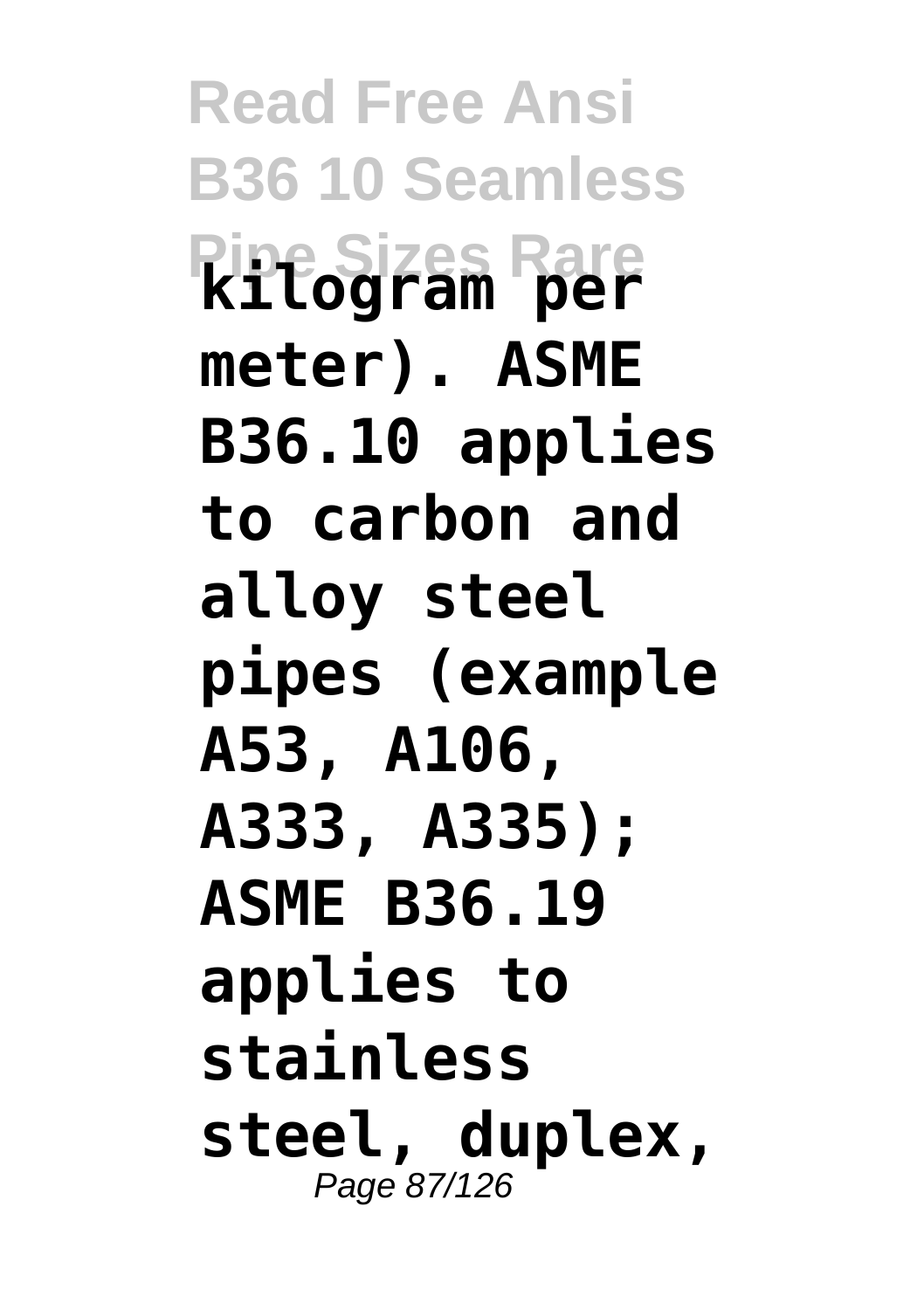**Read Free Ansi B36 10 Seamless Pipe Sizes Rare and nickel alloy pipes (like ...**

**ASME B36.10/36.19 Pipe Dimensions Charts - Proje ctmaterials The standardiz ation of** Page 88/126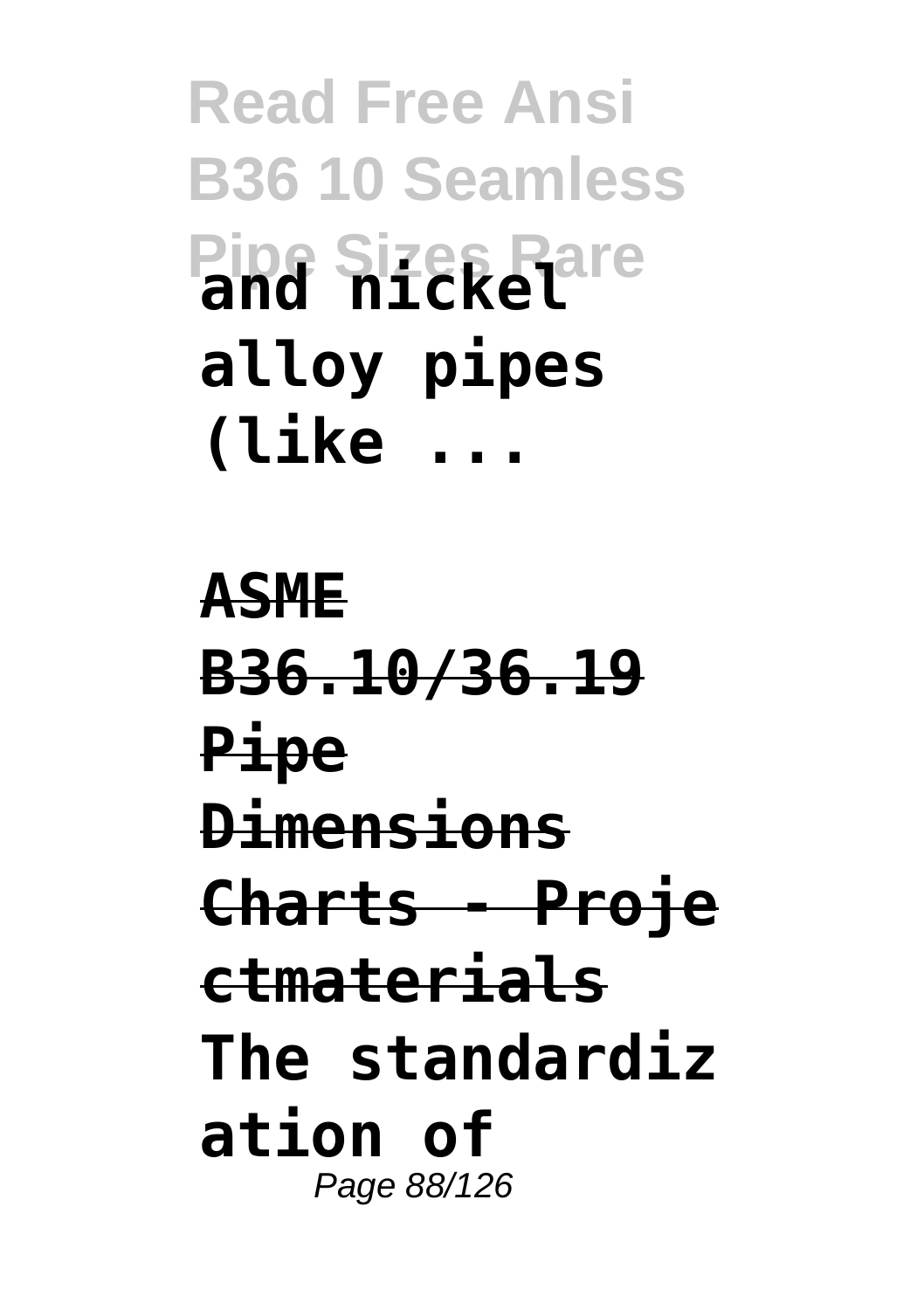**Read Free Ansi B36 10 Seamless Pipe Sizes Rare dimensions of welded and seamless wrought steel pipe for high or low temperatures & pressures are covered in B36.10M.**

**B36.10** Page 89/126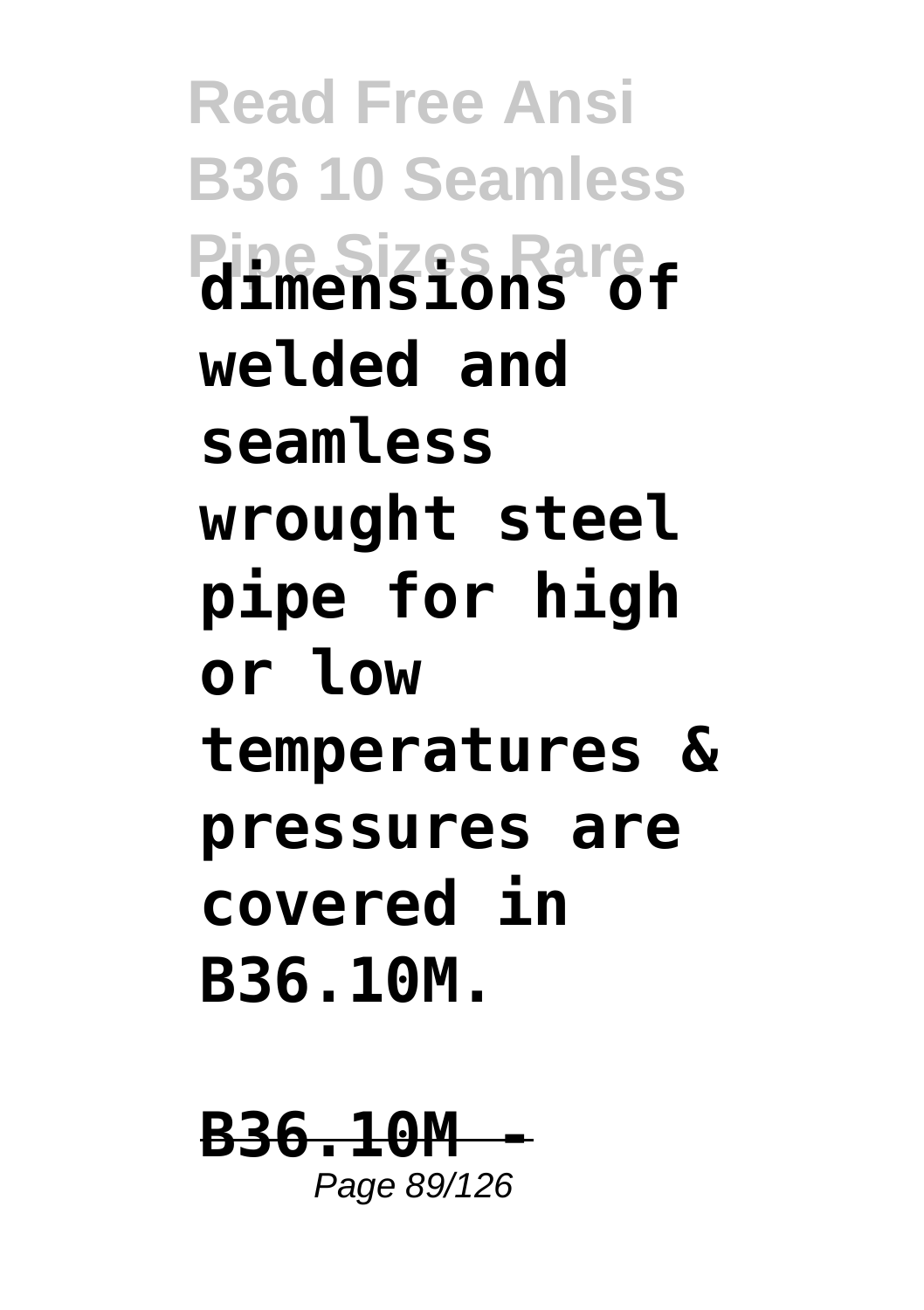**Read Free Ansi B36 10 Seamless Pipe Sizes Rare Welded & Seamless Wrought Steel Pipe - ASME The steel pipe data chart below can be used to find pipe sizes, diameters, wall thickness,** Page 90/126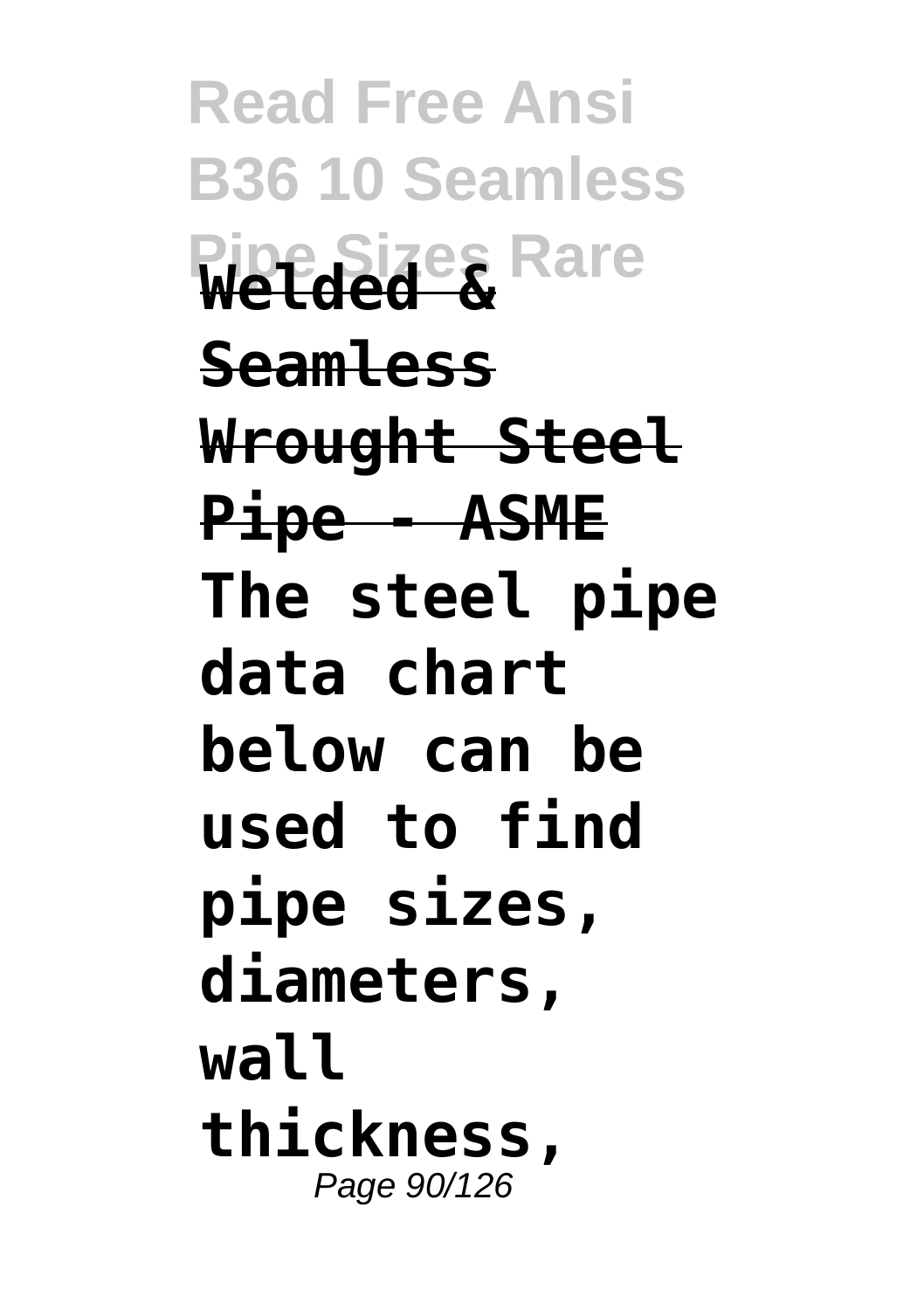**Read Free Ansi B36 10 Seamless Pipe Sizes Rare working pressures and more The chart is based on ASME/ANSI B 36.10 Welded and Seamless Wrought Steel Pipe and ASME/ANSI B36.19 Stainless** Page 91/126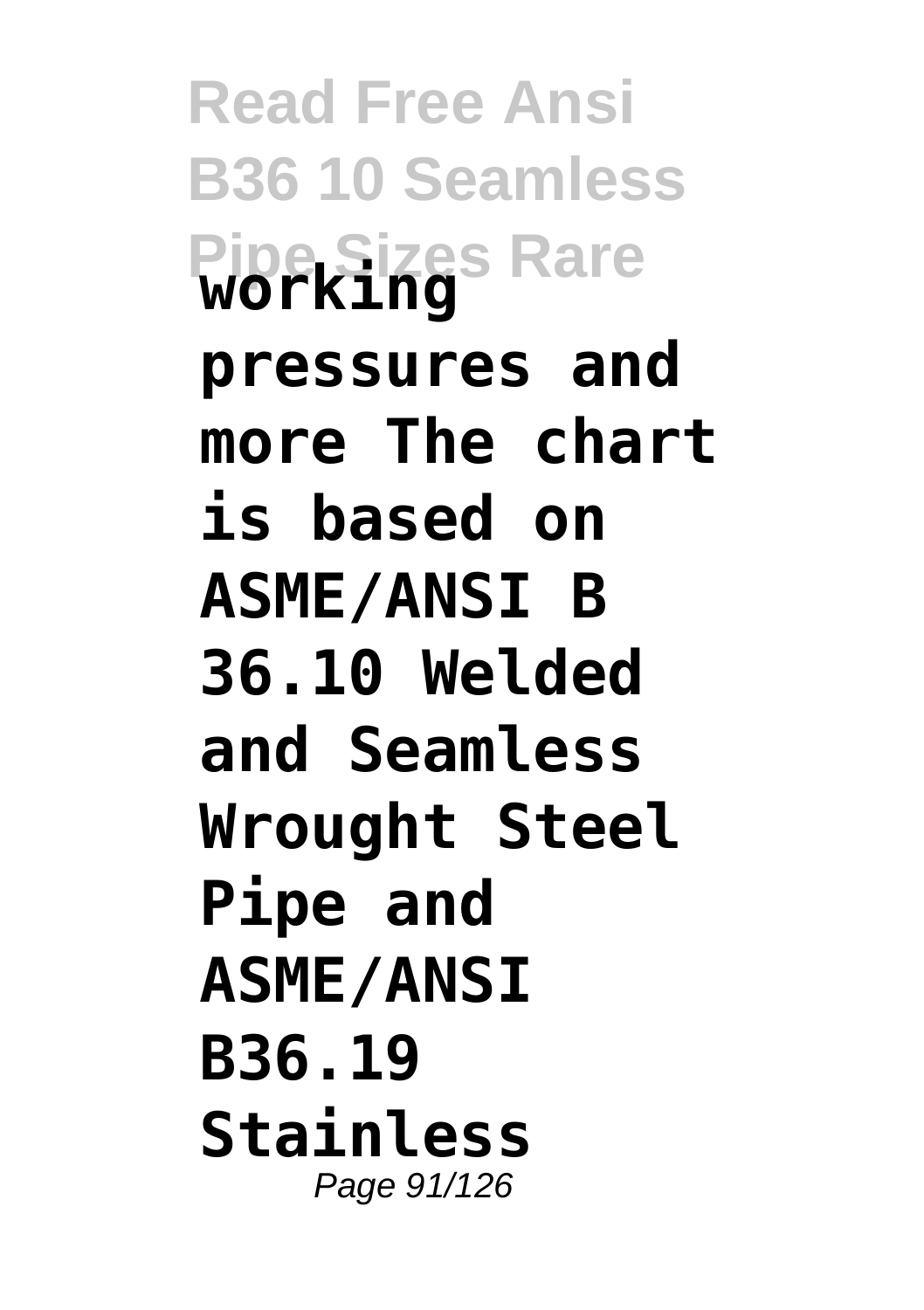**Read Free Ansi B36 10 Seamless Pipe Sizes Rare Steel Pipe. Regardless of schedule number, pipes of a particular size all have the same outside diameter (not withstanding manufacturing** Page 92/126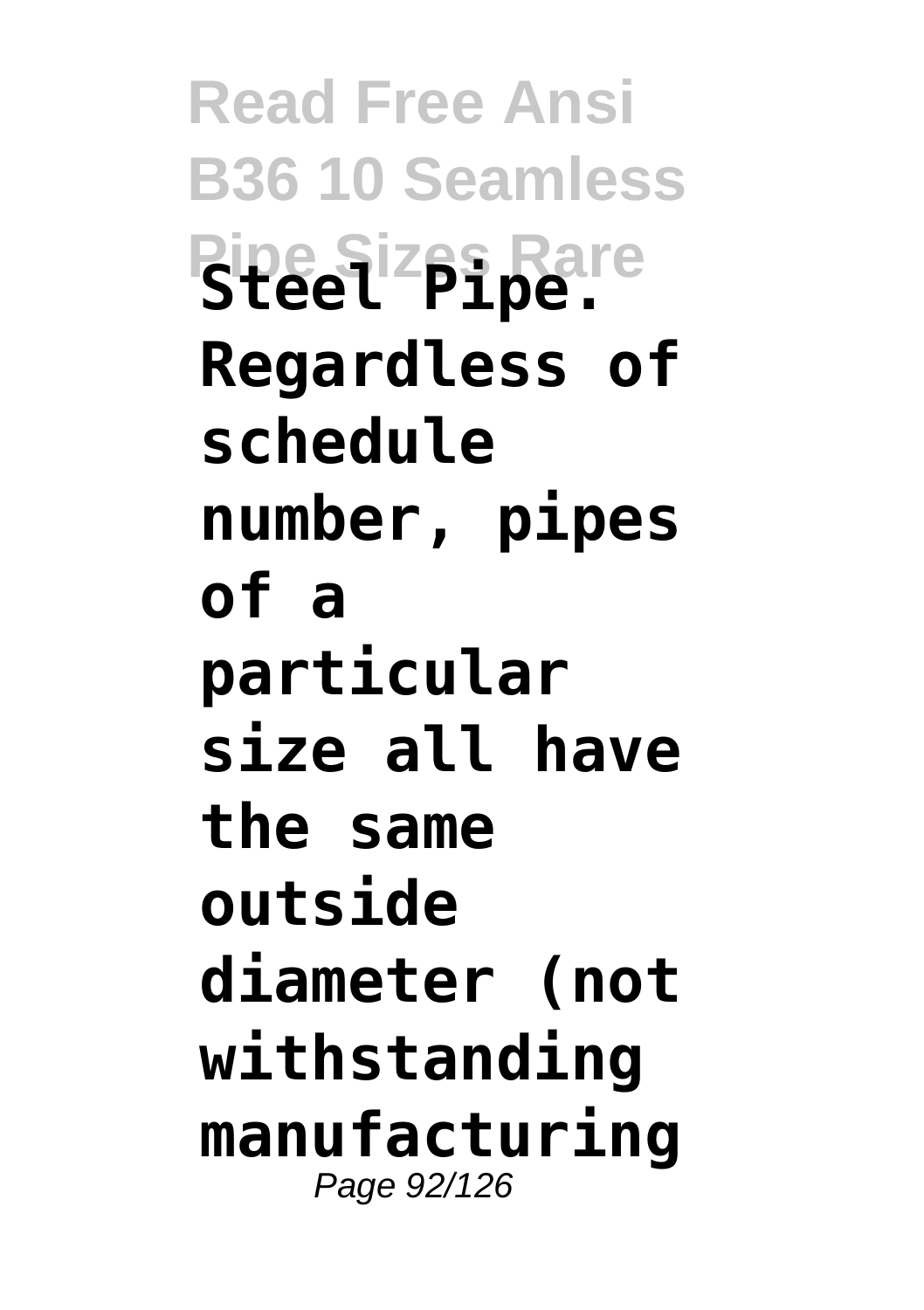**Read Free Ansi B36 10 Seamless Pipe Sizes Rare tolerances).**

**ASME/ANSI B36.10/19 - Carbon, Alloy and Stainless Steel ... ASME B36.10M-2015 [Revision of ASME B36.10M-2004** Page 93/126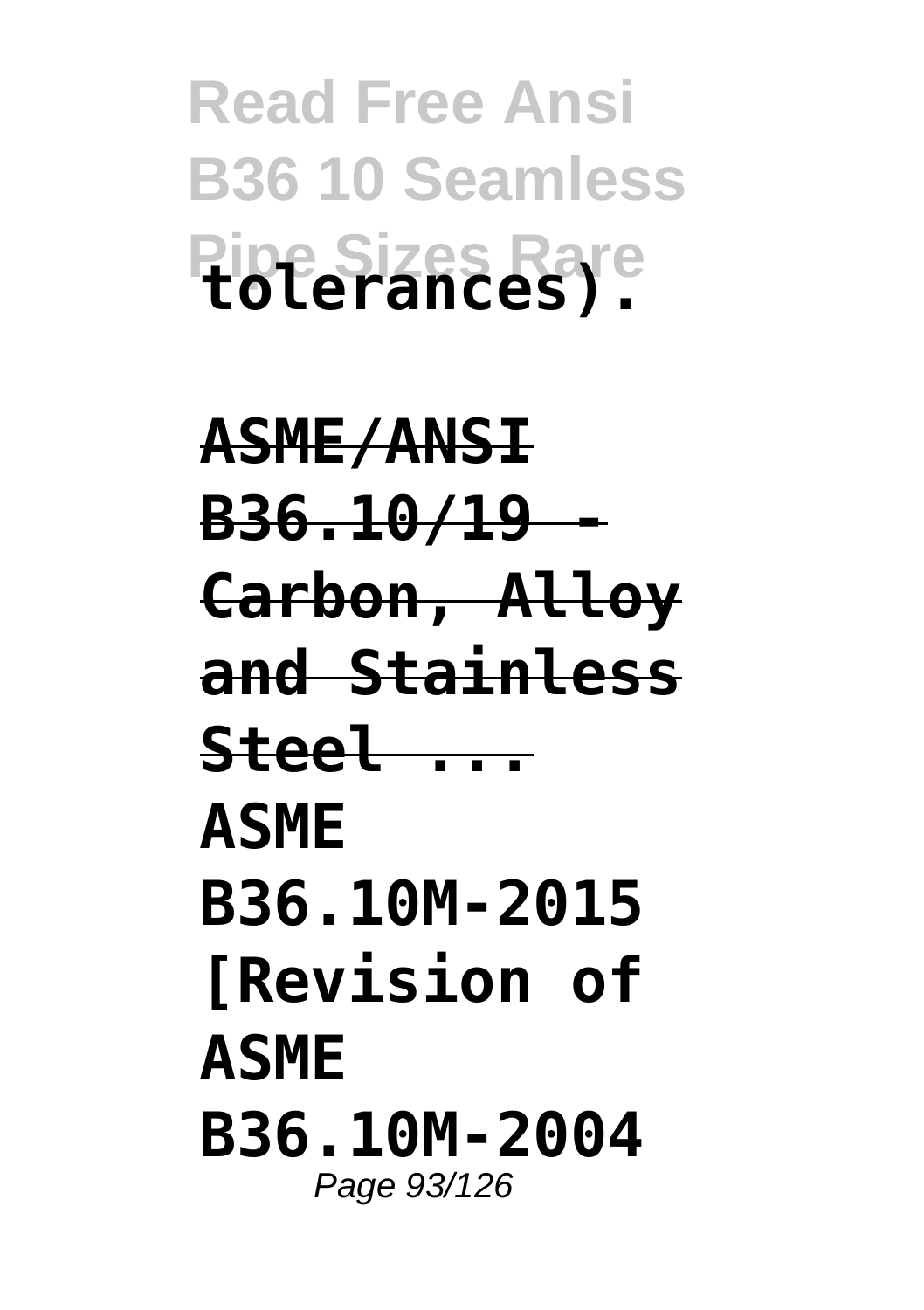**Read Free Ansi B36 10 Seamless Pipe Sizes Rare (R2010)] Weldedand Seamless WroughtSteel Pipe AN AMERICAN NATIONAL STANDARD Two Park Avenue • New York, NY • 10016 USA**

Page 94/126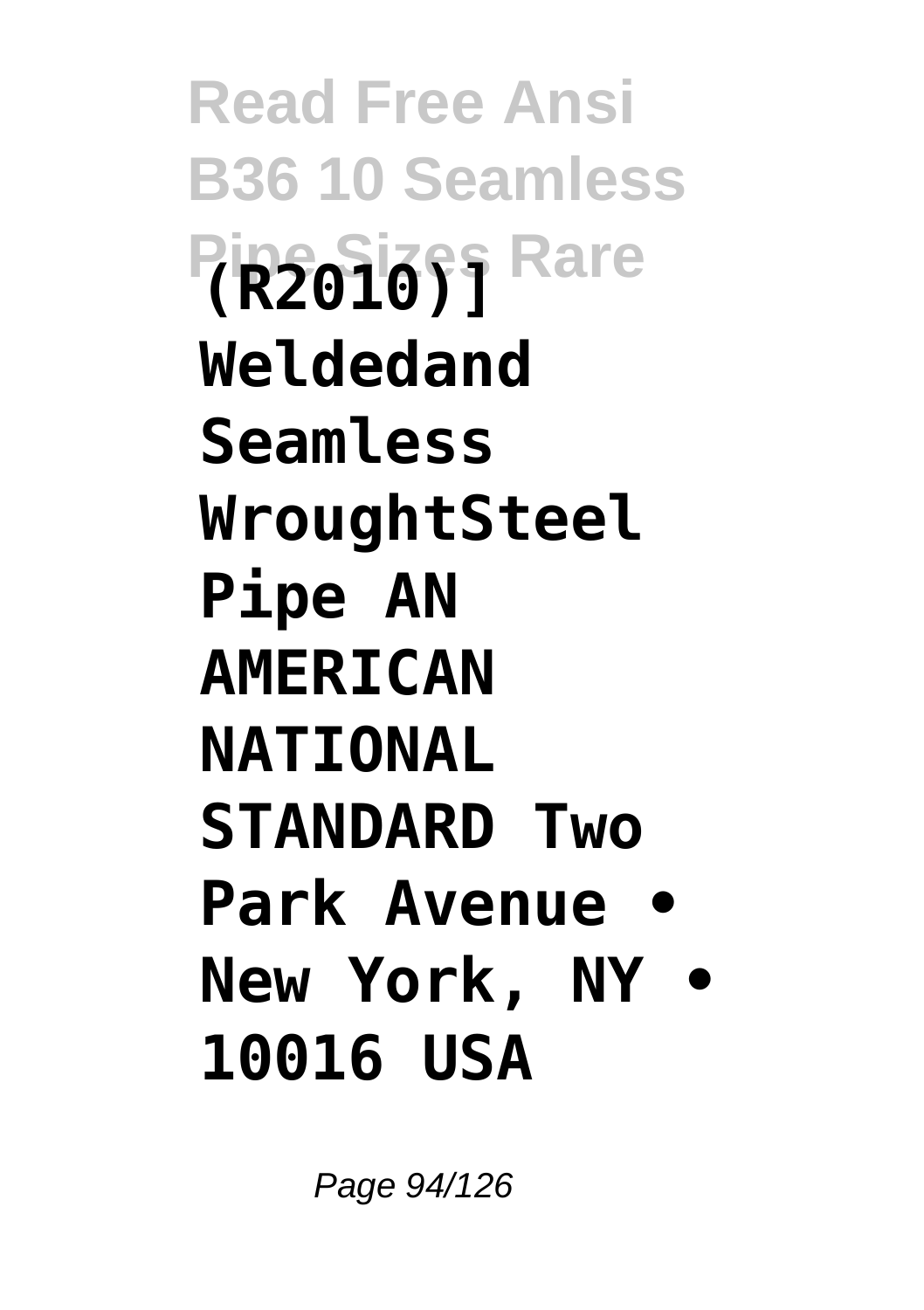**Read Free Ansi B36 10 Seamless Pipe Sizes Rare Welded and Seamless Wrought Steel Pipe ASME/ANSI B36.10/19. ASME/ANSI B36.10/19. The steel pipe data chart below can be used to find** Page 95/126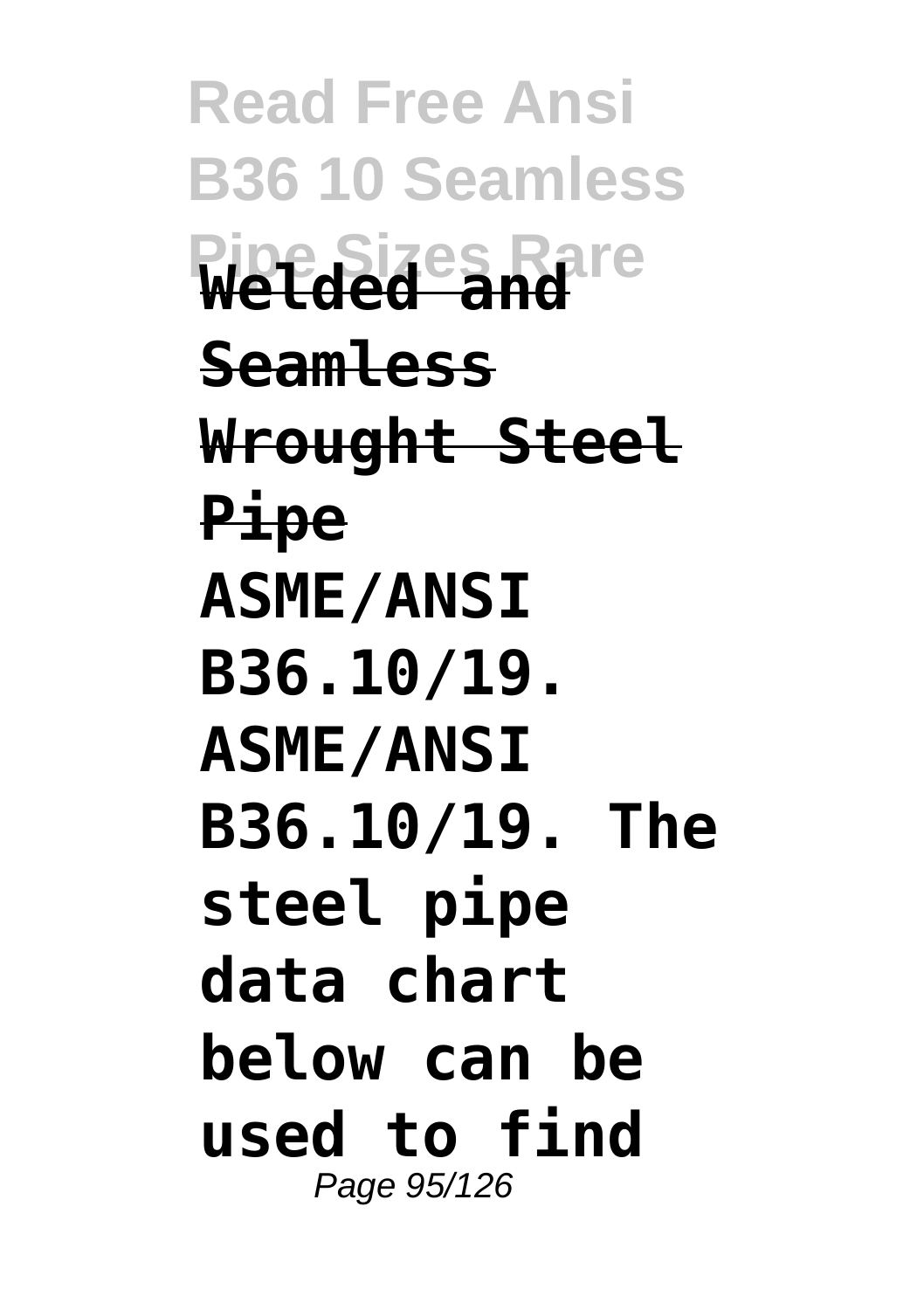**Read Free Ansi B36 10 Seamless Pipe Sizes Rare pipe sizes, diameters, wall thickness, working pressures and more. The chart is based on ASME/ANSI B 36.10 Welded and Seamless Wrought Steel** Page 96/126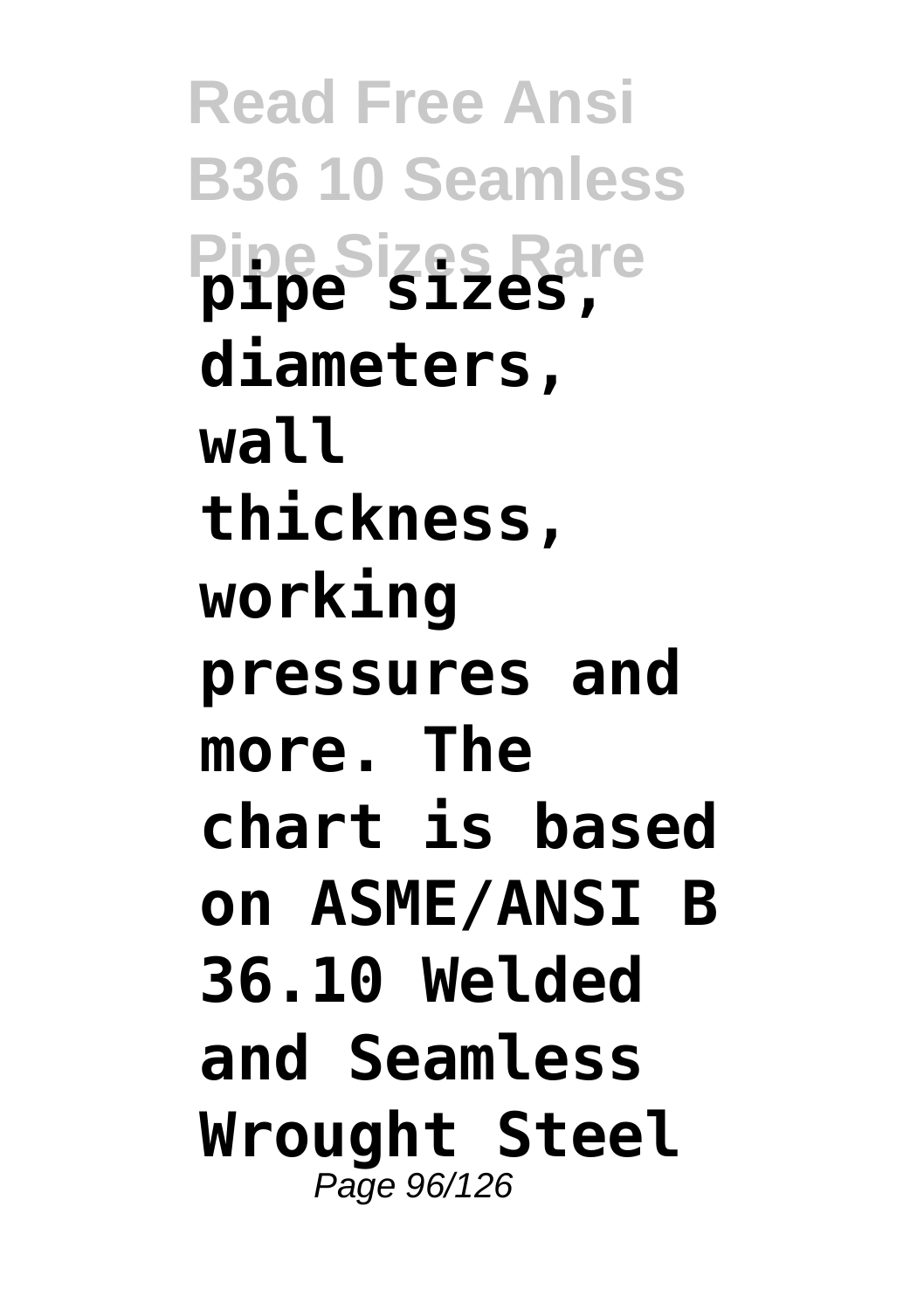**Read Free Ansi B36 10 Seamless Pipe Sizes Rare Pipe and ASME/ANSI B36.19 Stainless Steel Pipe. Regardless of schedule number, pipes of a particular size all have the same** Page 97/126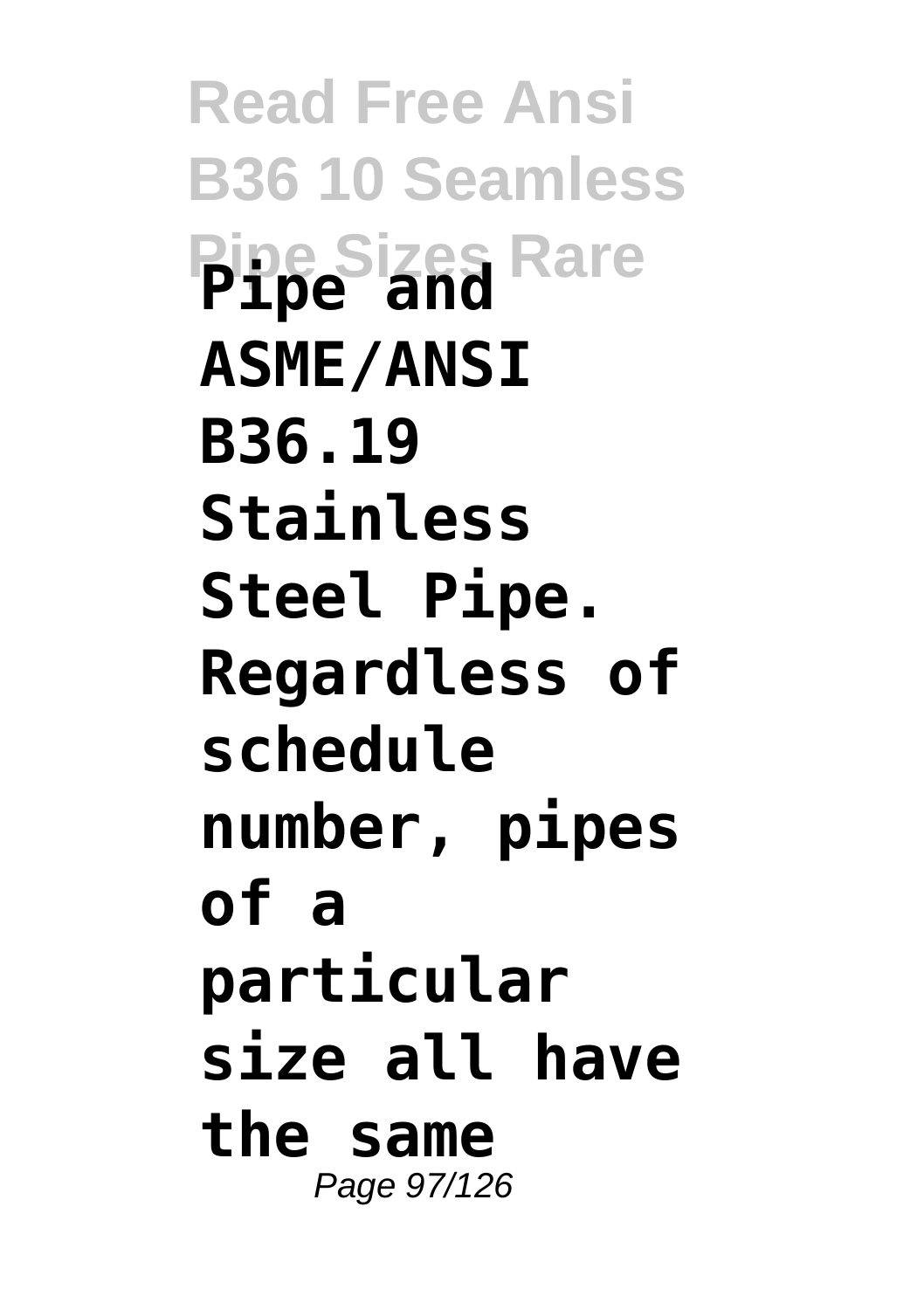**Read Free Ansi B36 10 Seamless Pipe Sizes Rare outside diameter (not withstanding manufacturing tolerances).**

**ASME/ANSI B36.10/19 - Lawrence Berkeley National Laboratory** Page 98/126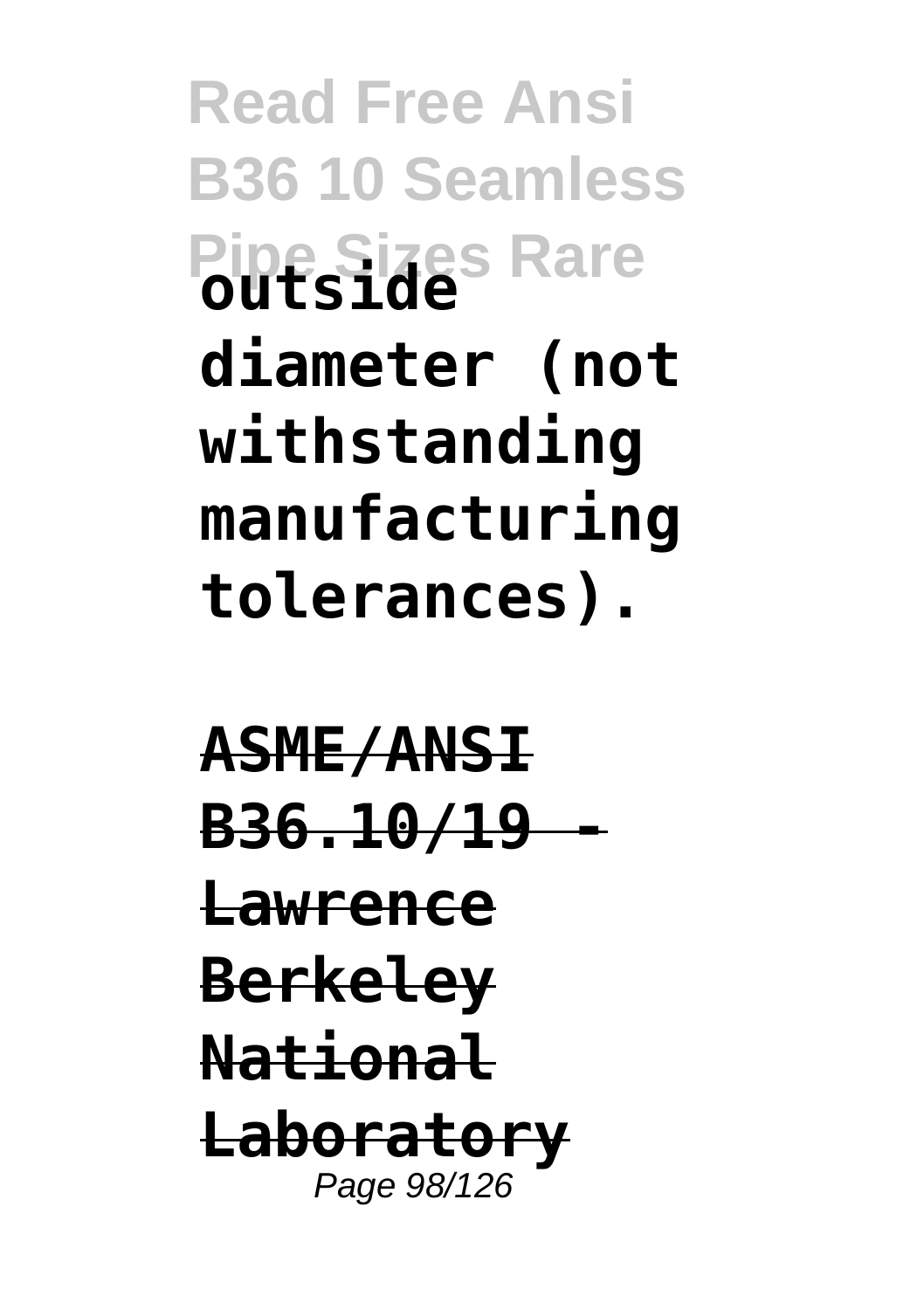**Read Free Ansi B36 10 Seamless Pipe Sizes Rare The steel pipe data chart below can be used to find pipe sizes, diameters, wall thickness, working pressures and more The chart is based on** Page 99/126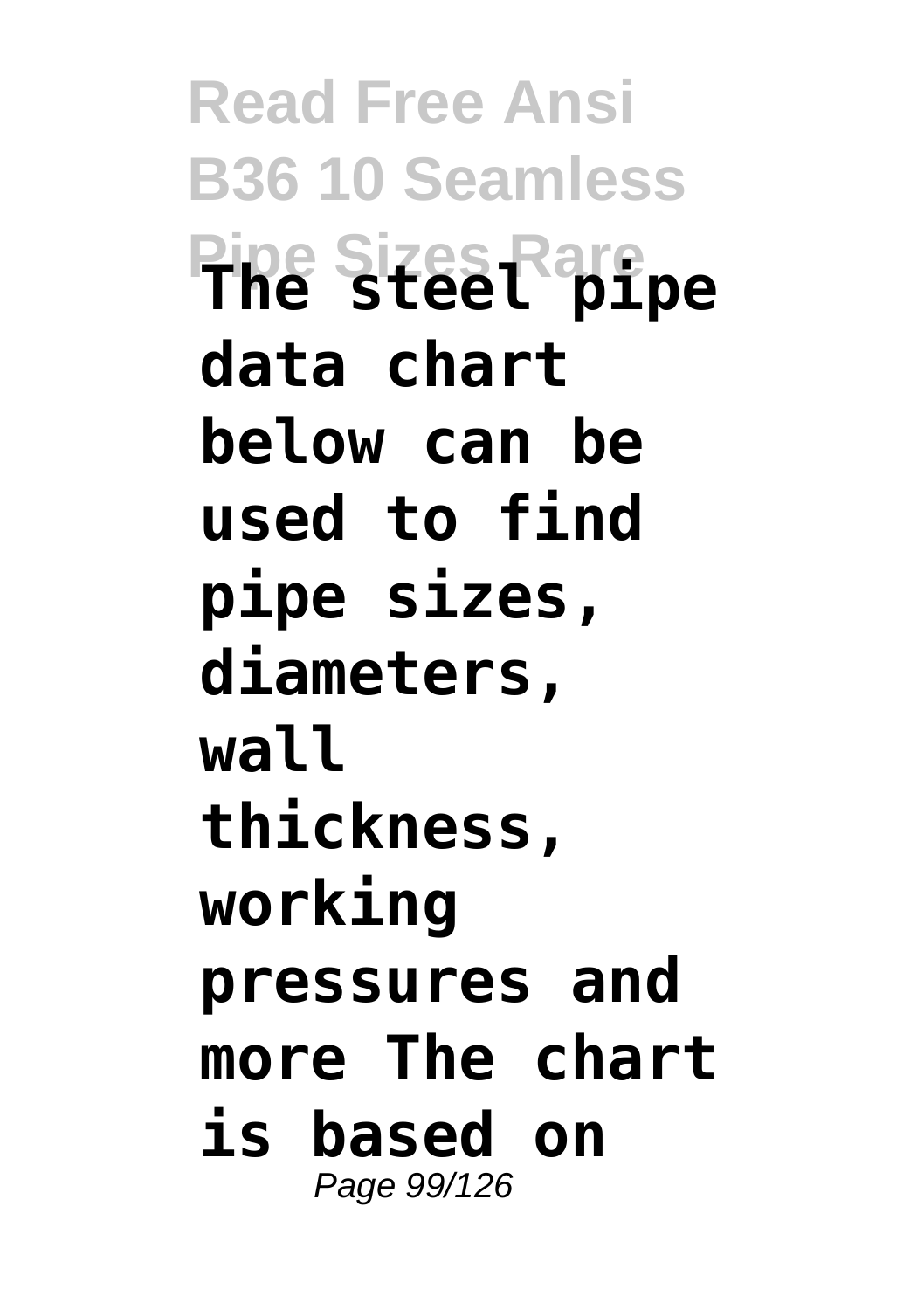**Read Free Ansi B36 10 Seamless Pipe Sizes Rare ASME/ANSI B 36.10 Welded and Seamless Wrought Steel Pipe and ASME/ANSI B36.19 Stainless Steel Pipe.**

**ASME/ANSI B36.10/19 -** Page 100/126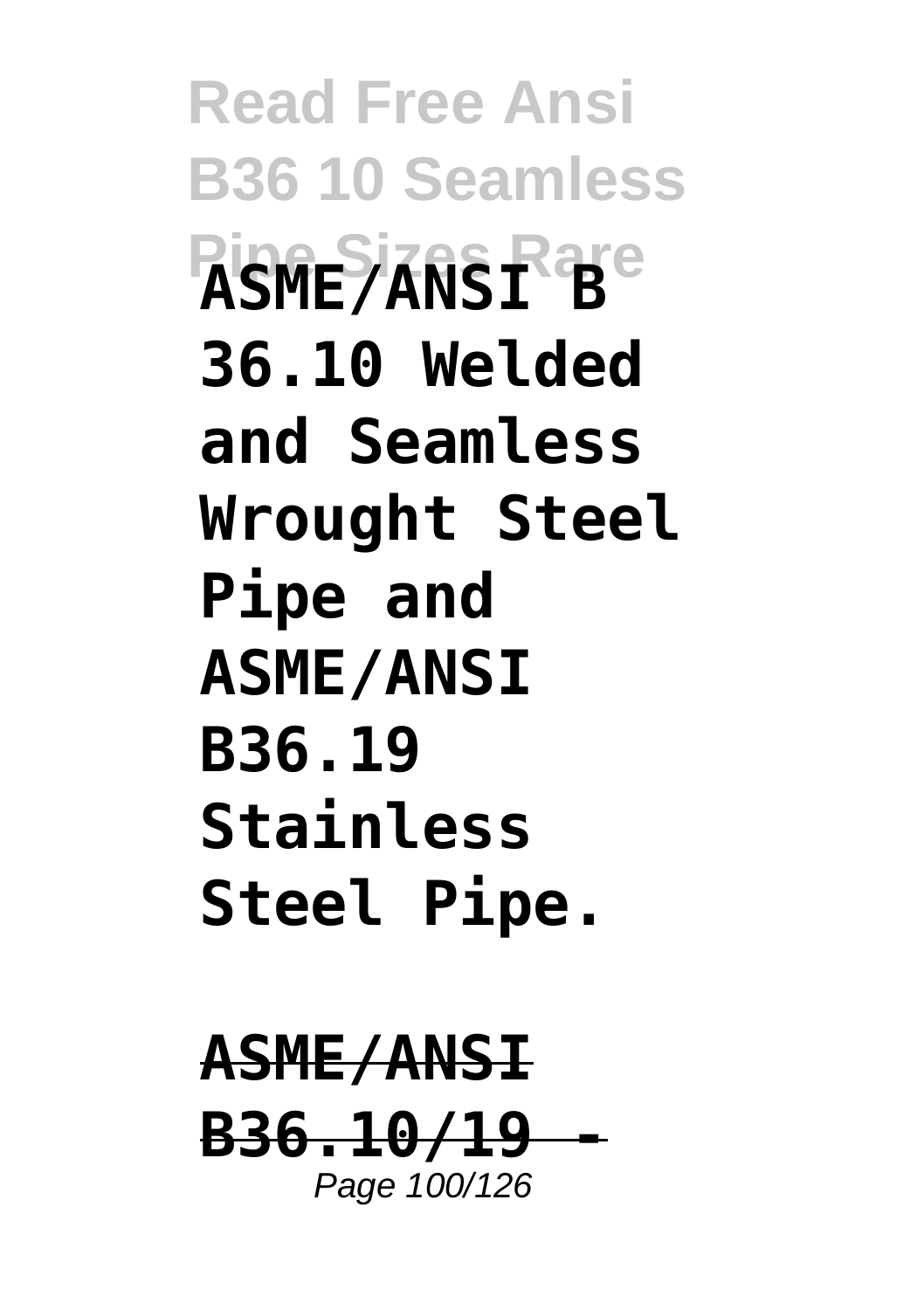**Read Free Ansi B36 10 Seamless Pipe Sizes Rare Carbon, Alloy and Stainless Steel ... Asme B36.10 And B36.19 Pipe Sizes, Schedule and Dimensions Asme B36.10 Tolerance, Asme B36.10 Material** Page 101/126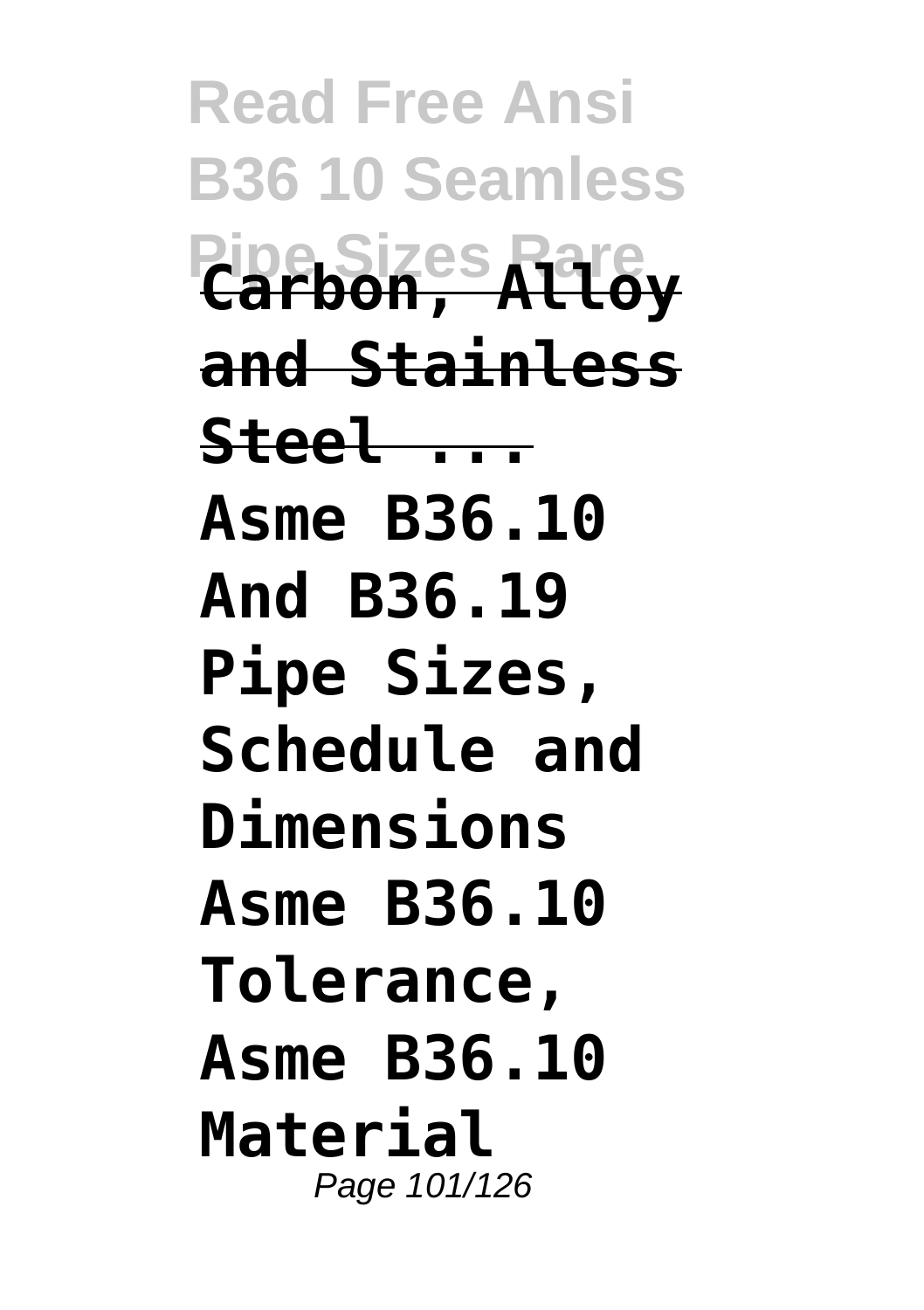**Read Free Ansi B36 10 Seamless Pipe Sizes Rare Properties, Asme B36 19m, Asme B36.19 Stainless Steel Pipe. We manufacture Asme B36.19 Stainless Steel Pipe & ASME B36.10 Carbon Steel Pipe in India** Page 102/126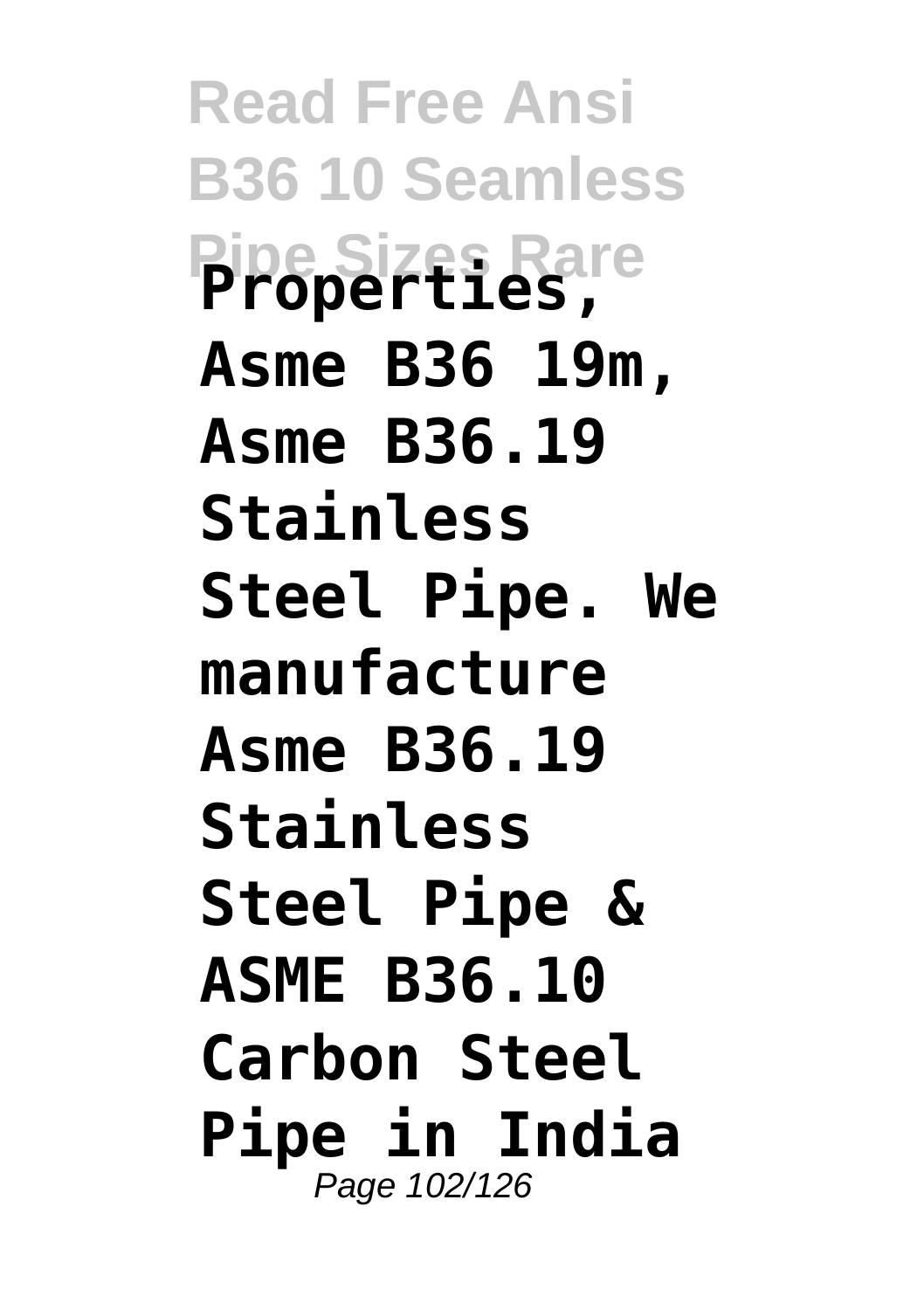**Read Free Ansi B36 10 Seamless Pipe Sizes Rare for export all around the world. Home Products Pipe ASME B36.10 Carbon Steel Pipes**

**ASME B36.10 Carbon Steel Pipes Dimensions and** Page 103/126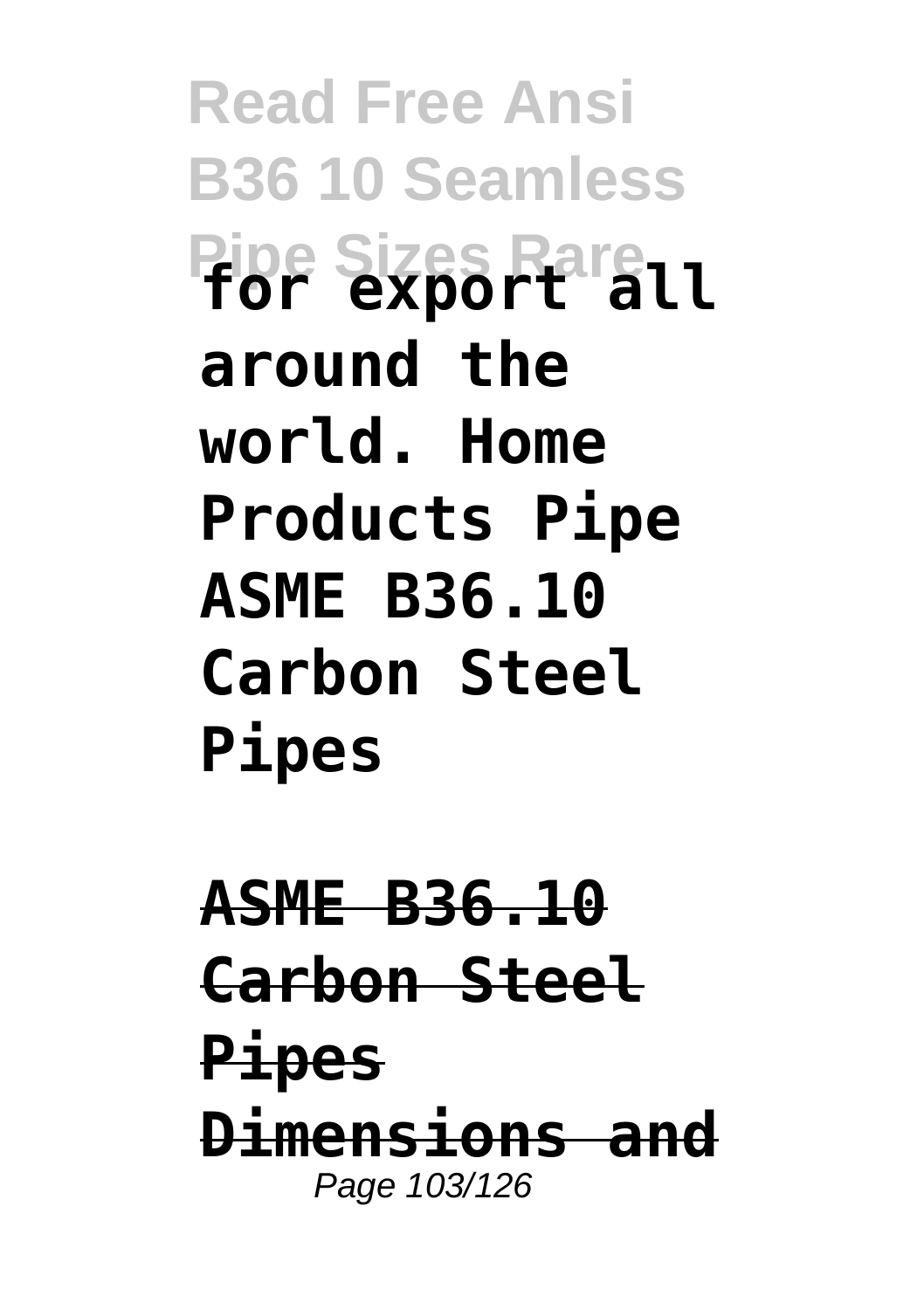**Read Free Ansi B36 10 Seamless Pipe Sizes Rare Weights ANSI/ASME B36.10M-2000 Welded and Seamless Wrought Steel Pipe. Covers the standardiz ation of dimensions of welded and seamless** Page 104/126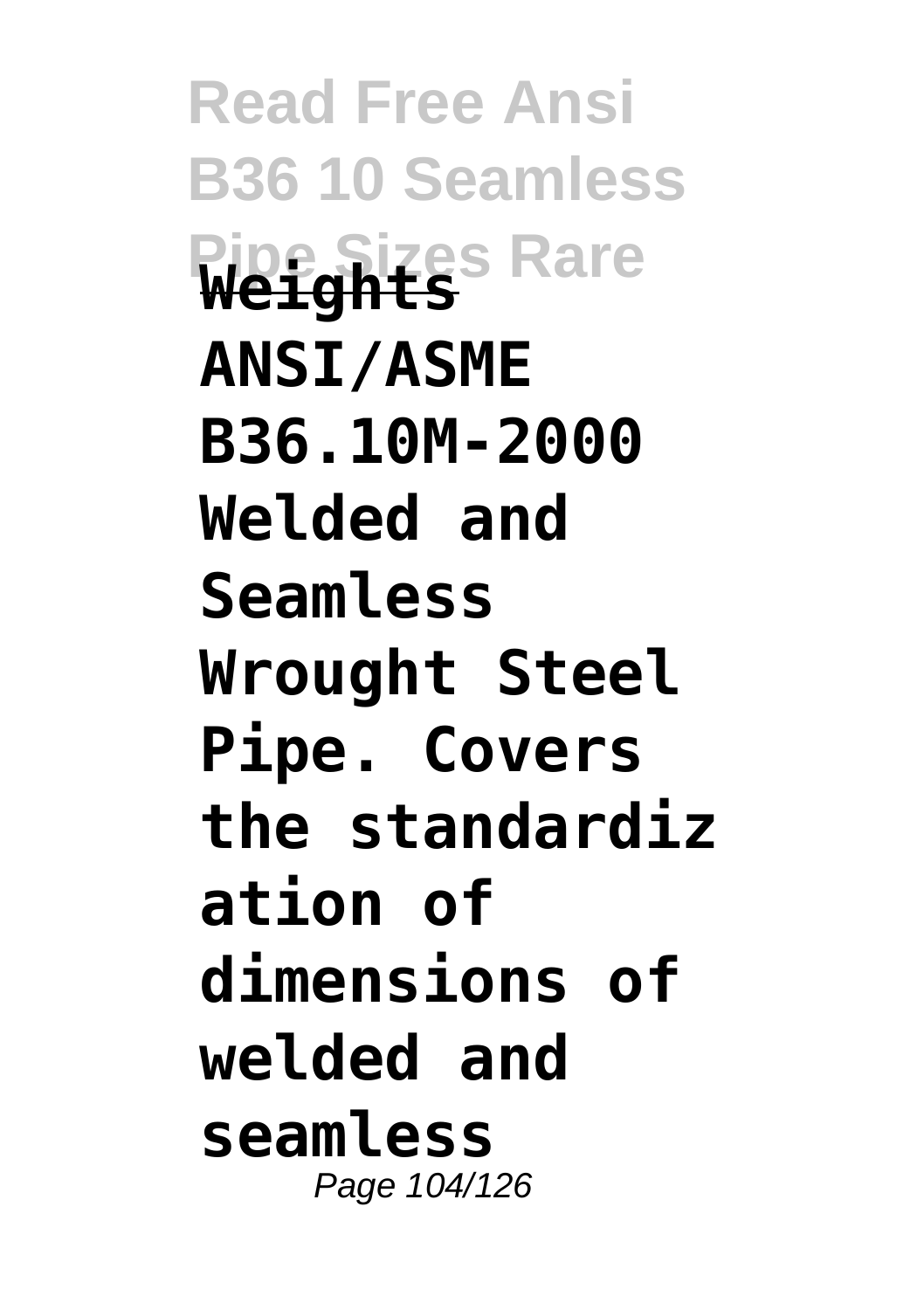**Read Free Ansi B36 10 Seamless Pipe Sizes Rare wrought steel pipe for high or low temperatures and pressures. Single copy price: \$10.00 Order from: Silvana Rodrig uez-Bhatti, ASME Send comments (with** Page 105/126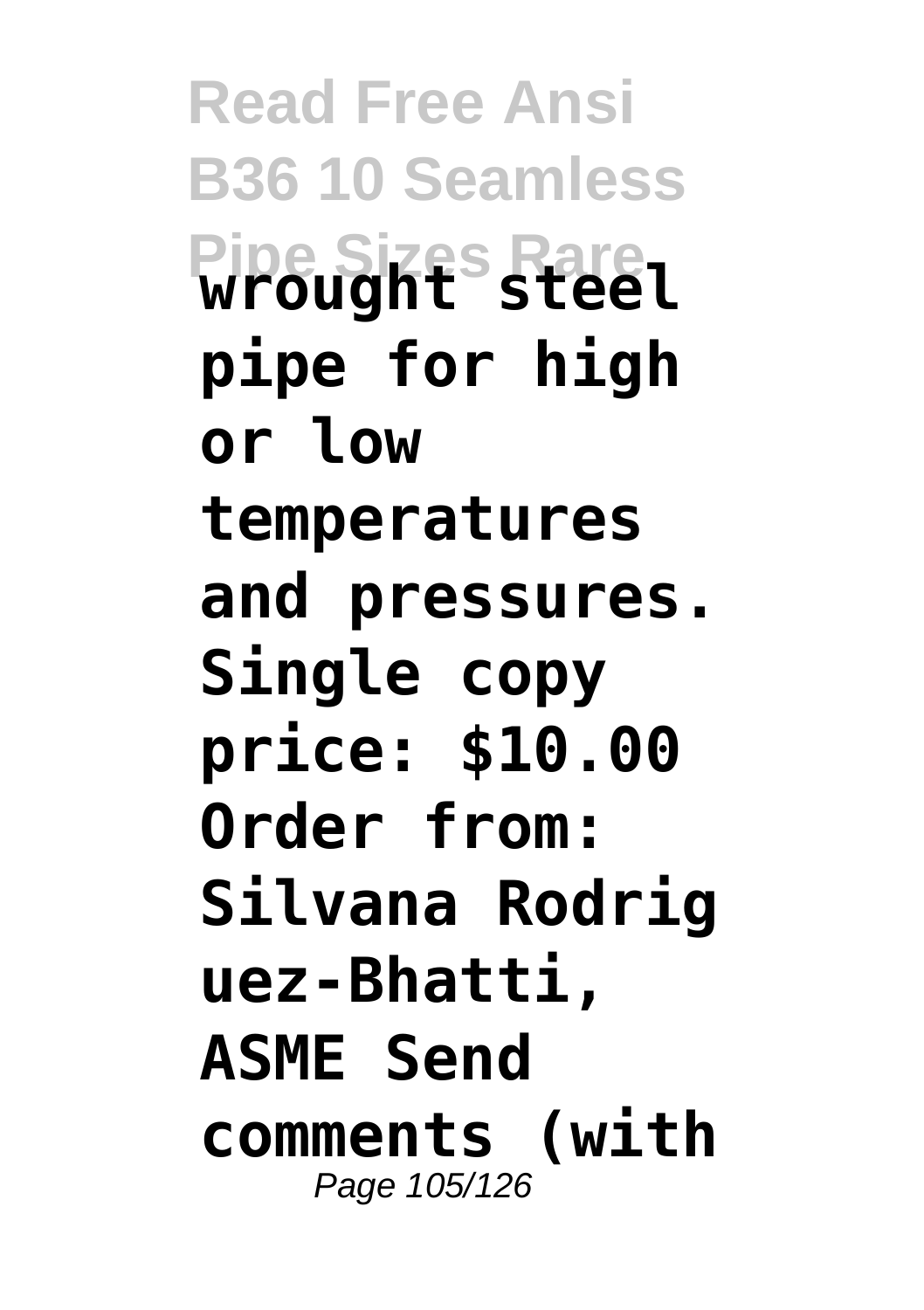**Read Free Ansi B36 10 Seamless Pipe Sizes Rare copy to BSR) to: James Bird, M/S 20S2, ASME**

## **ANSI/ASME B36.10M-2000 - Welded and Seamless Wrought Steel ...**

**A wide variety** Page 106/126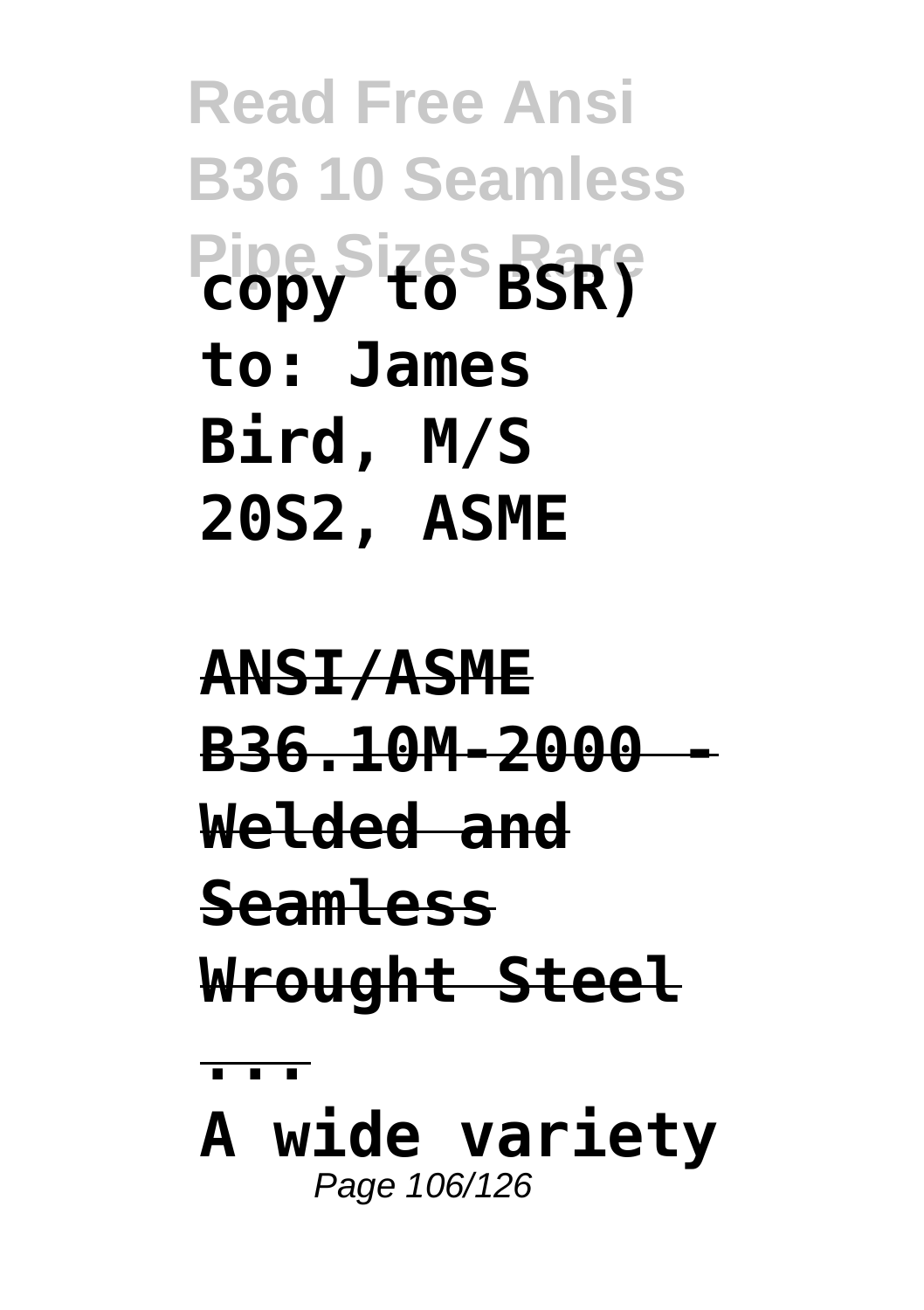**Read Free Ansi B36 10 Seamless Pipe Sizes Rare of ansi b36.10 seamless pipe options are available to you, such as astm, jis, and api. You can also choose from cr-mo alloy, 10#-45#, and a53-a369 ansi** Page 107/126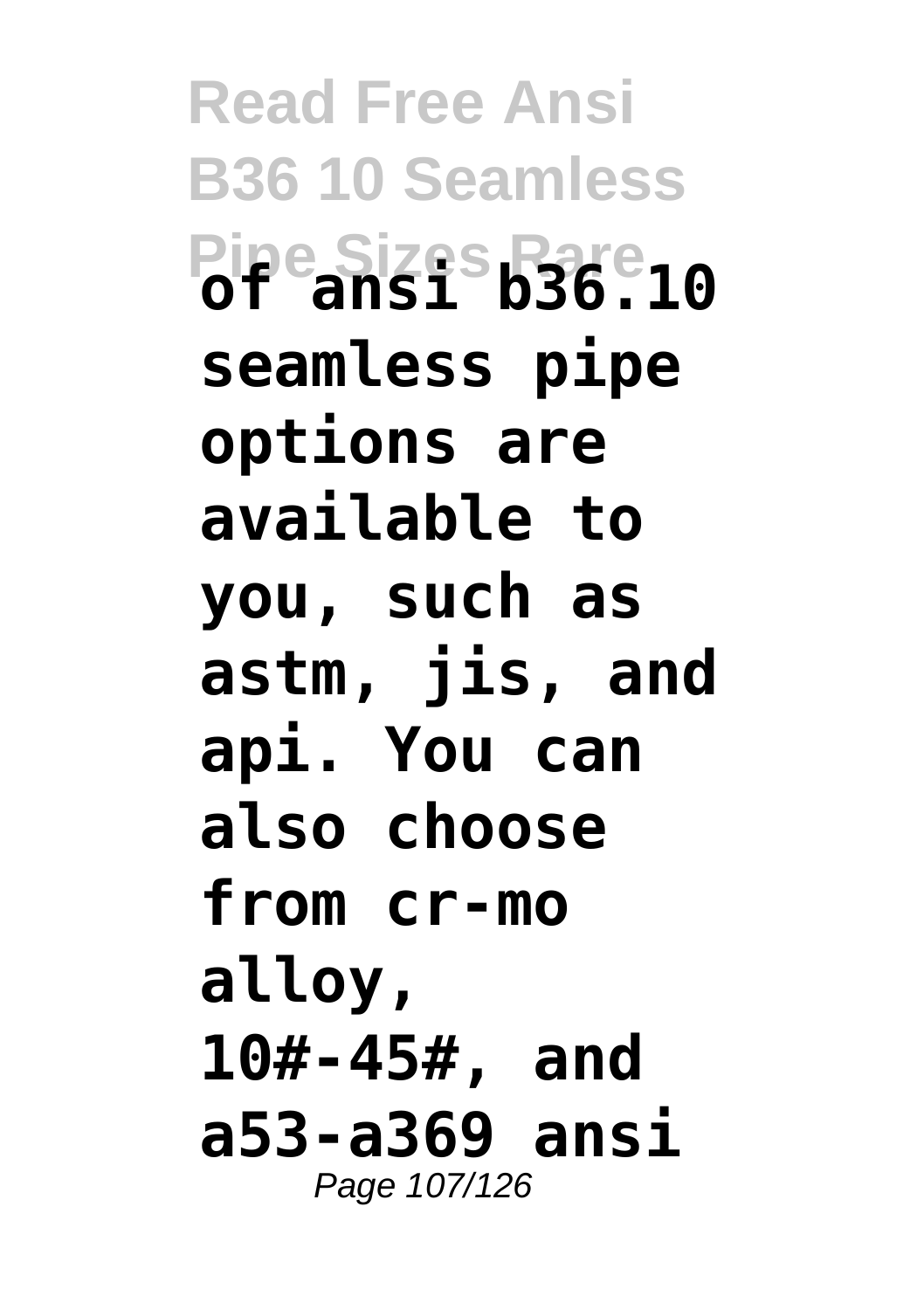**Read Free Ansi B36 10 Seamless Pipe Sizes Rare b36.10 seamless pipe, as well as from structure pipe, oil pipe, and boiler pipe ansi b36.10 seamless pipe, and whether ansi b36.10 seamless pipe** Page 108/126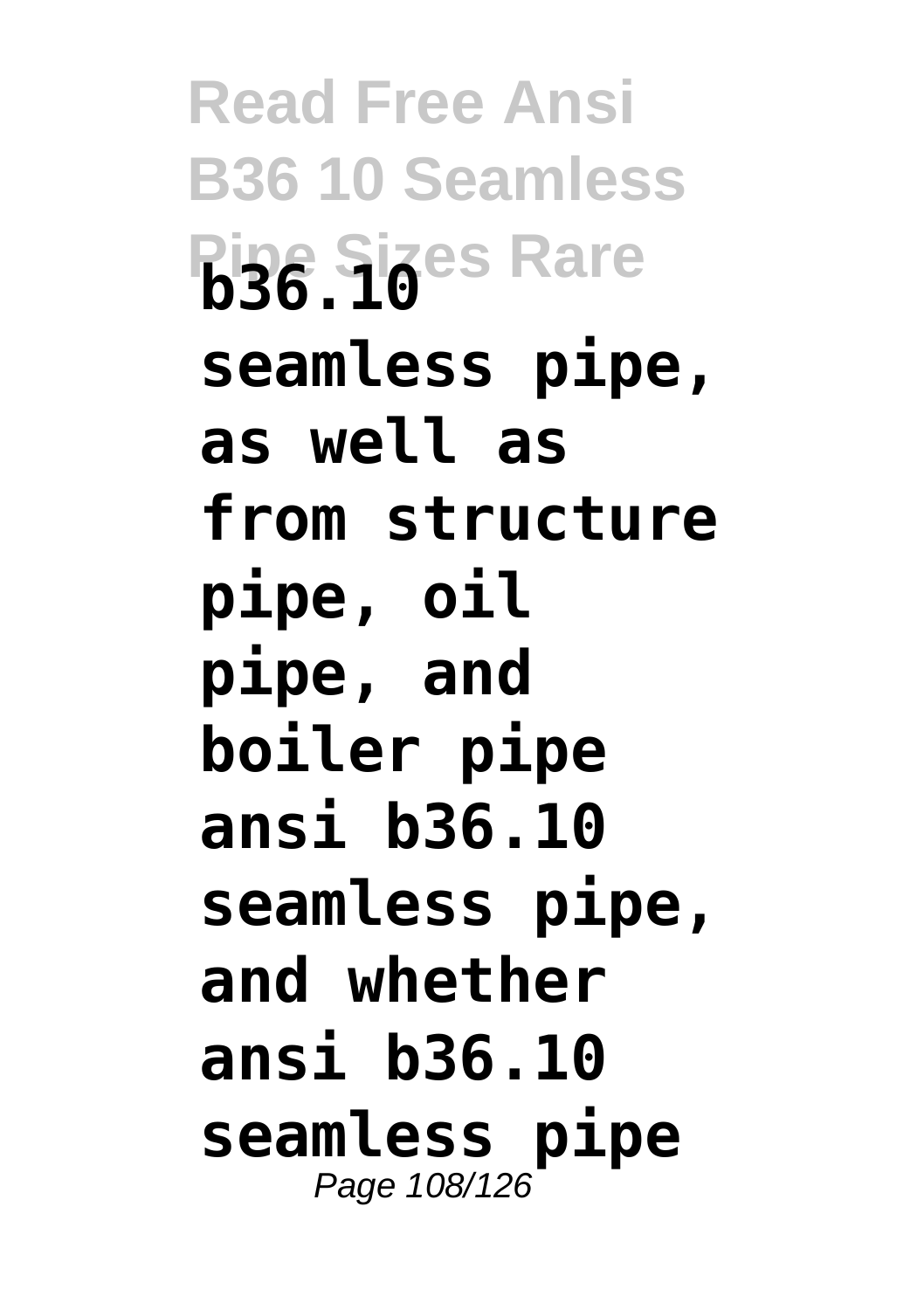## **Read Free Ansi B36 10 Seamless Pipe Sizes Rare is round, or square.**

**ansi b36.10 seamless pipe, ansi b36.10 seamless pipe**

**ASME B36.10M (edition 2018) Dimensions and Weights Welded** Page 109/126

**...**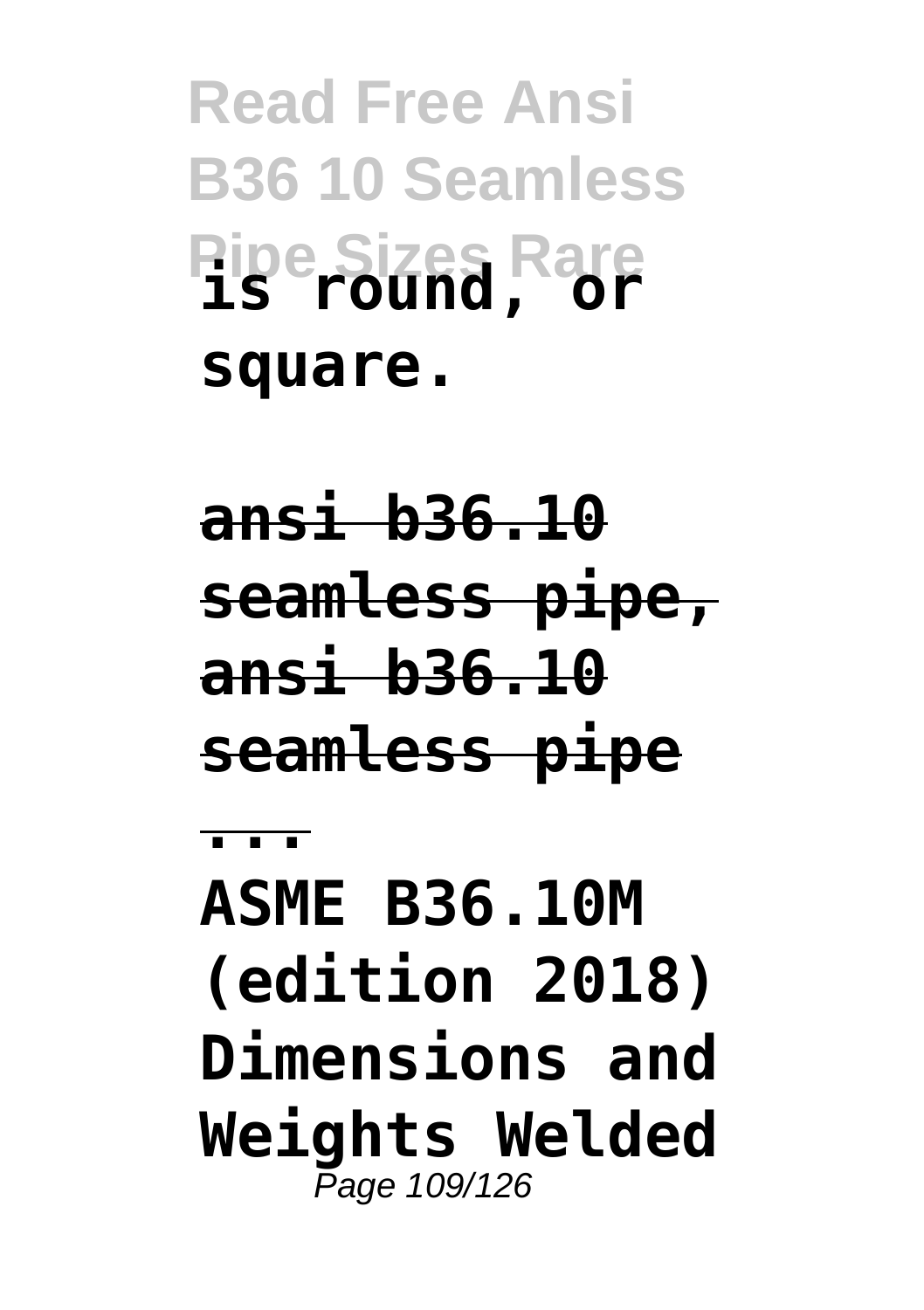**Read Free Ansi B36 10 Seamless Pipe Sizes Rare and Seamless Wrought Steel Pipe NPS 12-14 Dimensions and Weights Welded and Seamless Wrought Steel Pipe according to ASME B36.10 part D EXPLORE the WORLD of PIPING** Page 110/126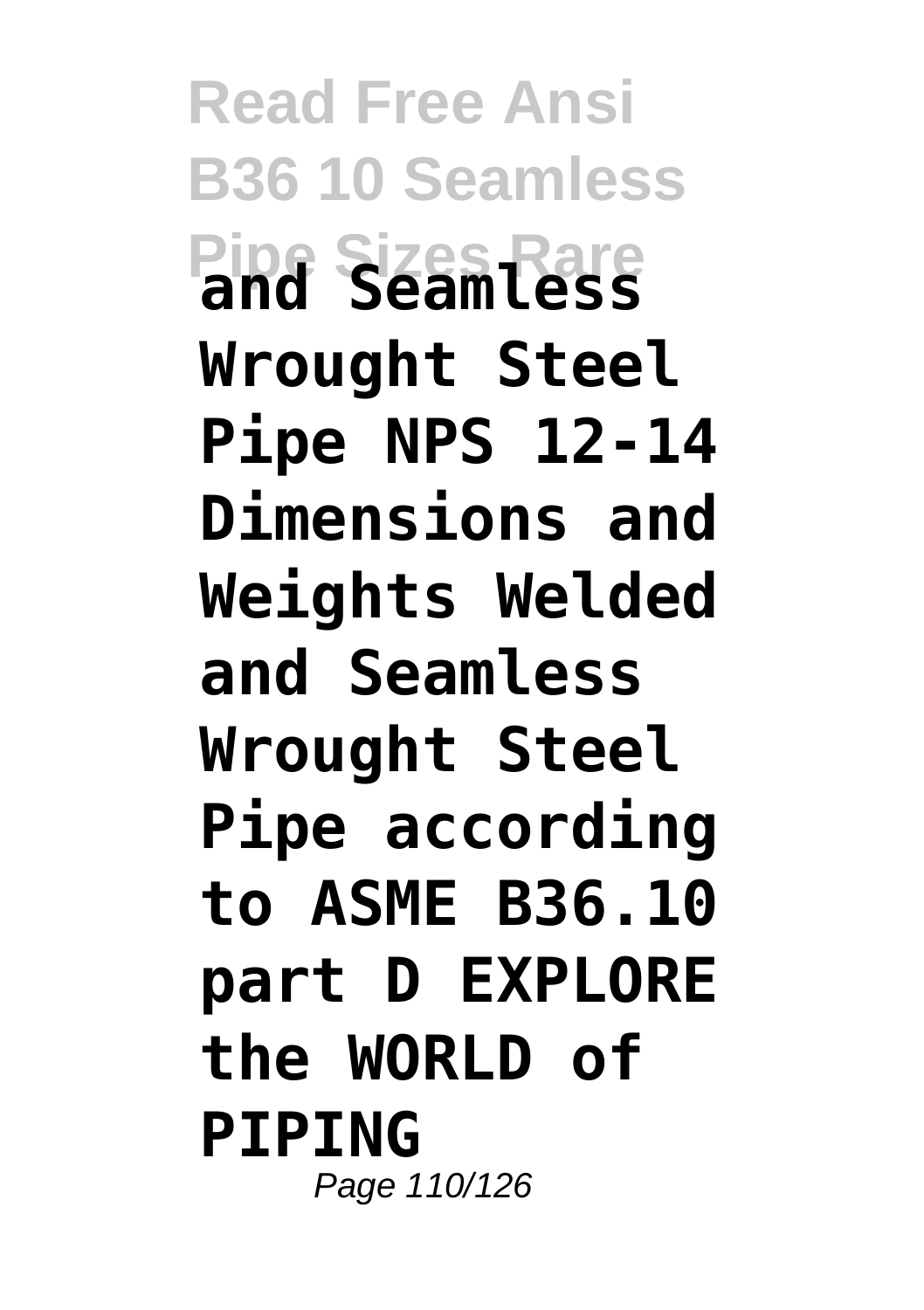**Read Free Ansi B36 10 Seamless Pipe Sizes Rare**

**Dimensions and Weights Welded and Seamless Wrought Steel**

**...**

**Dimensions and Weights (full) ASME B36.10 Pipes (11 pages) NPS 1/8 - NPS 80;** Page 111/126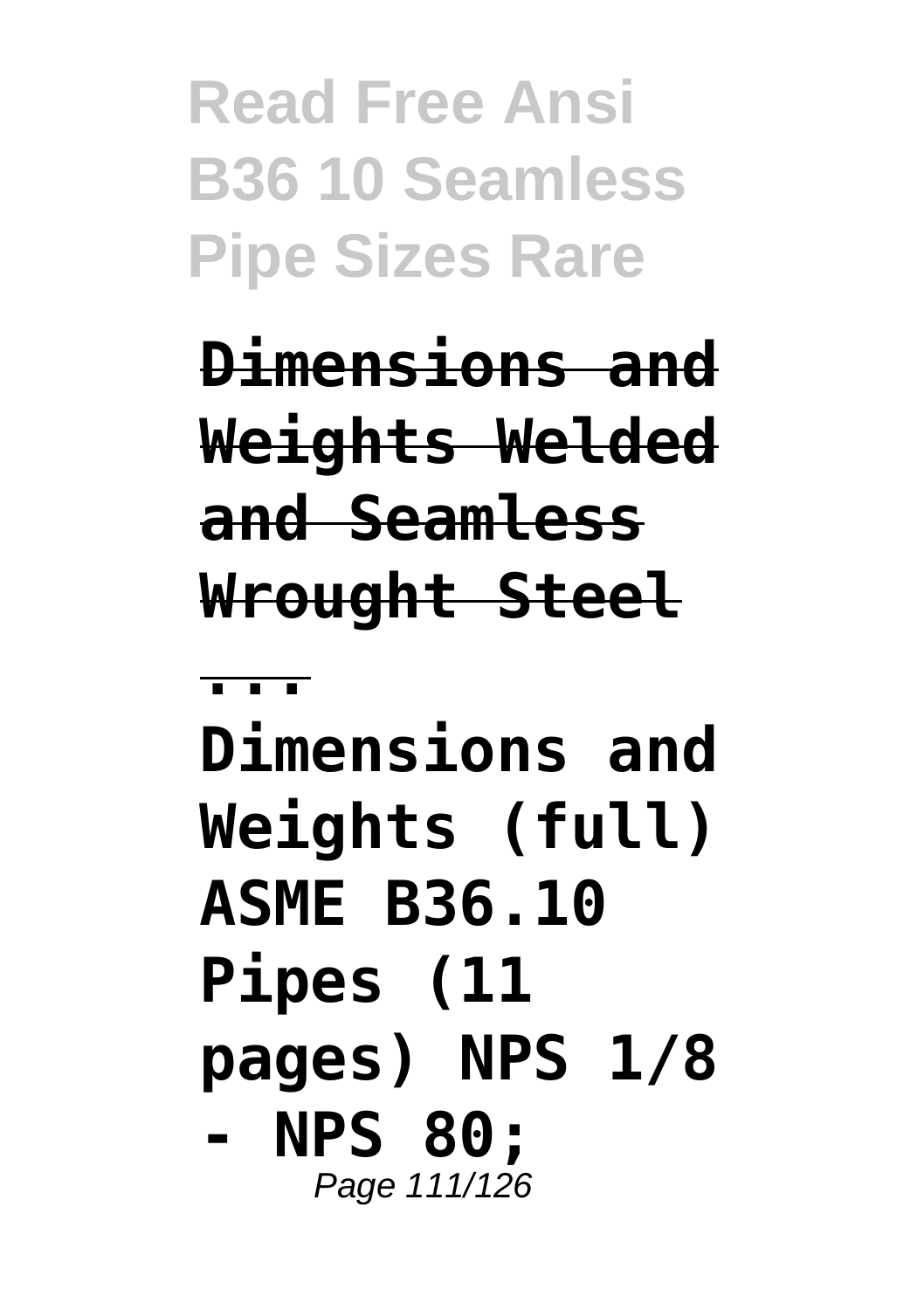**Read Free Ansi B36 10 Seamless Pipe Sizes Rare Dimensions and Weights (full) ASME B36.19 Pipes. NPS 1/8 - NPS 30; Dimensions and Weights of Pipes ASTM A53/A53M. NPS 1/8 - NPS 26**

**Dimensions of** Page 112/126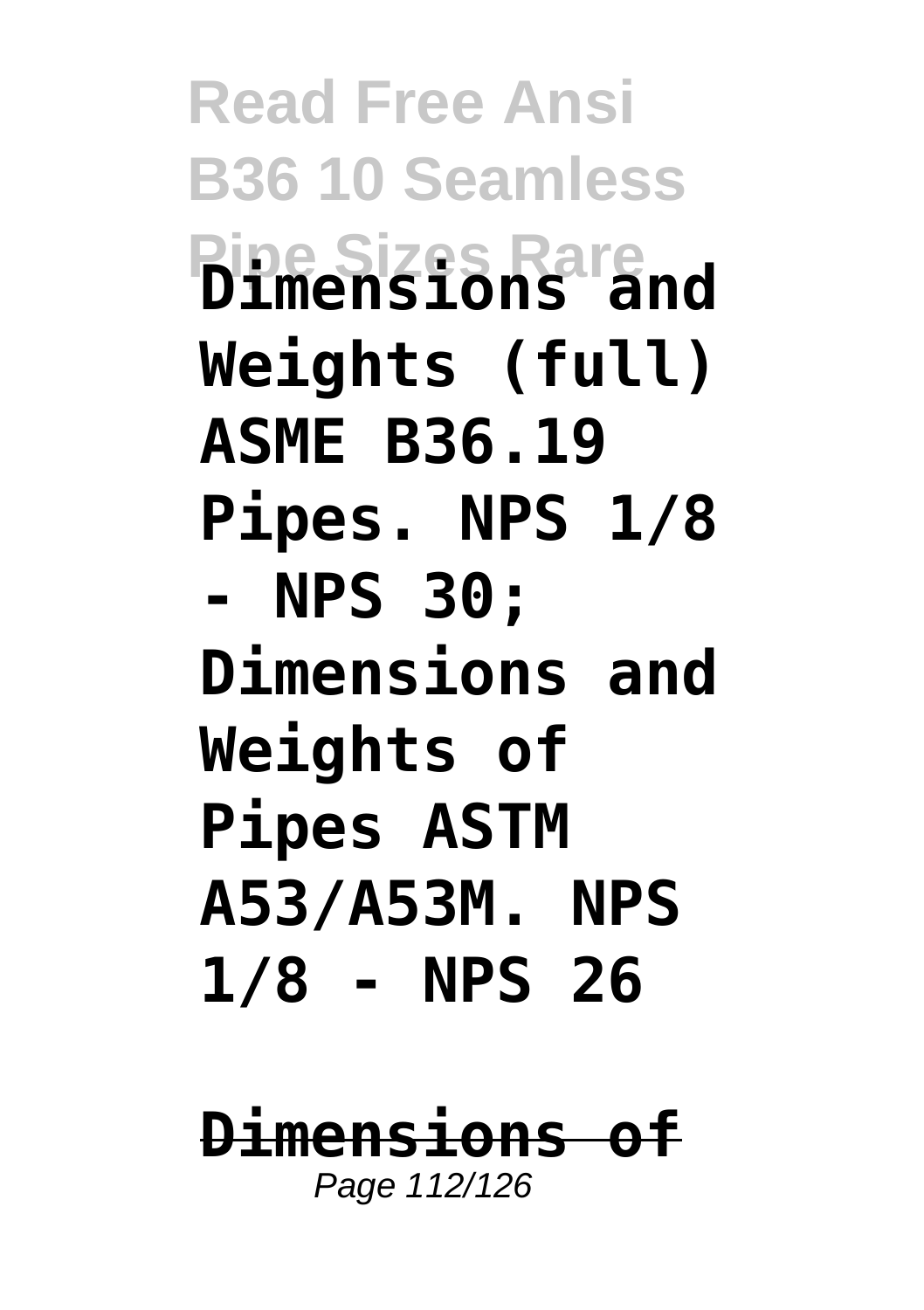**Read Free Ansi B36 10 Seamless Pipe Sizes Rare Welded and Seamless Stainless Steel Pipe ... 1,179 ansi b36.10 seamless steel pipe products are offered for sale by suppliers on Alibaba.com,** Page 113/126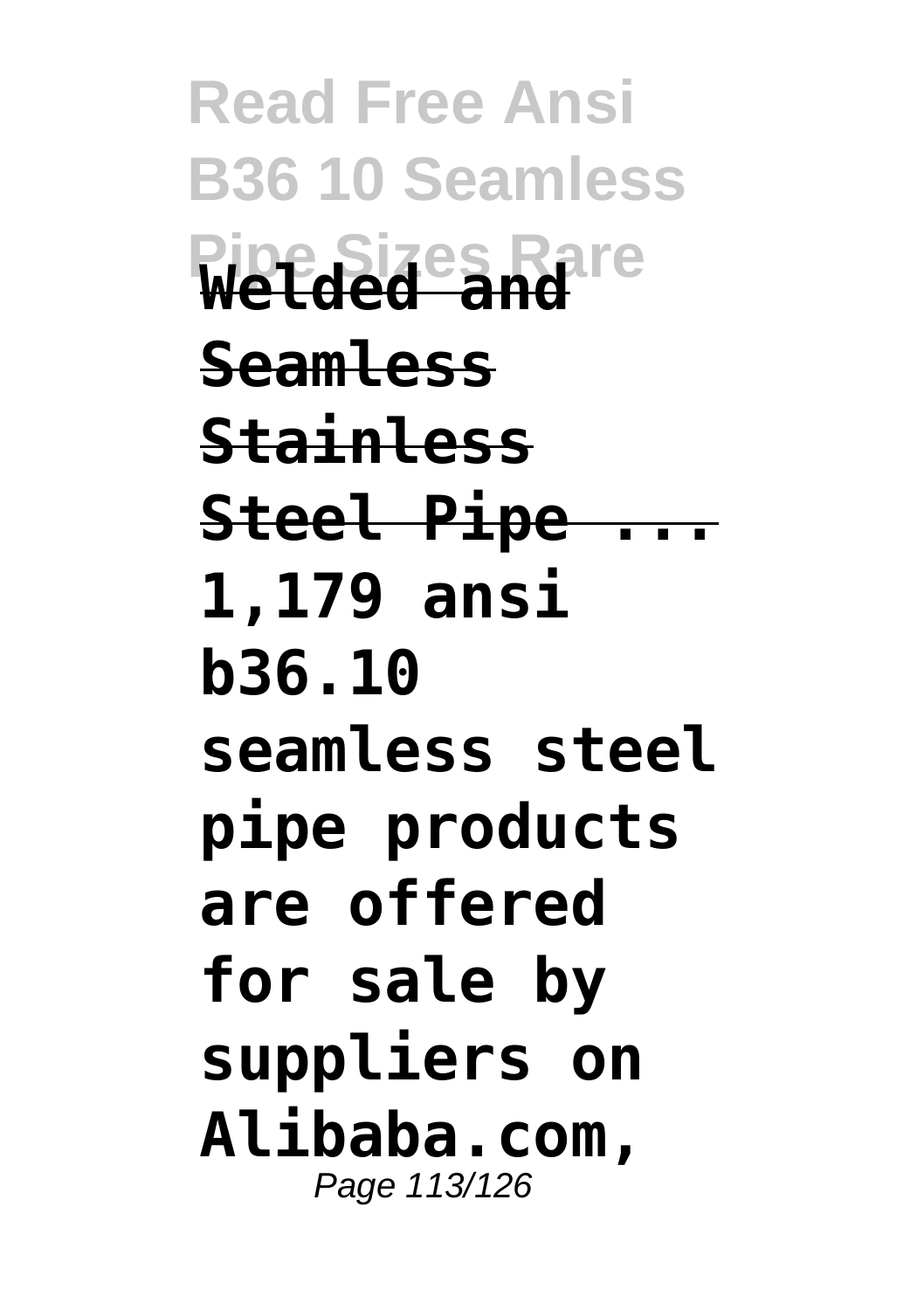**Read Free Ansi B36 10 Seamless Pipe Sizes Rare of which steel pipes accounts for 30%, stainless steel pipes accounts for 1%, and pipe fittings accounts for 1%. A wide variety of ansi b36.10** Page 114/126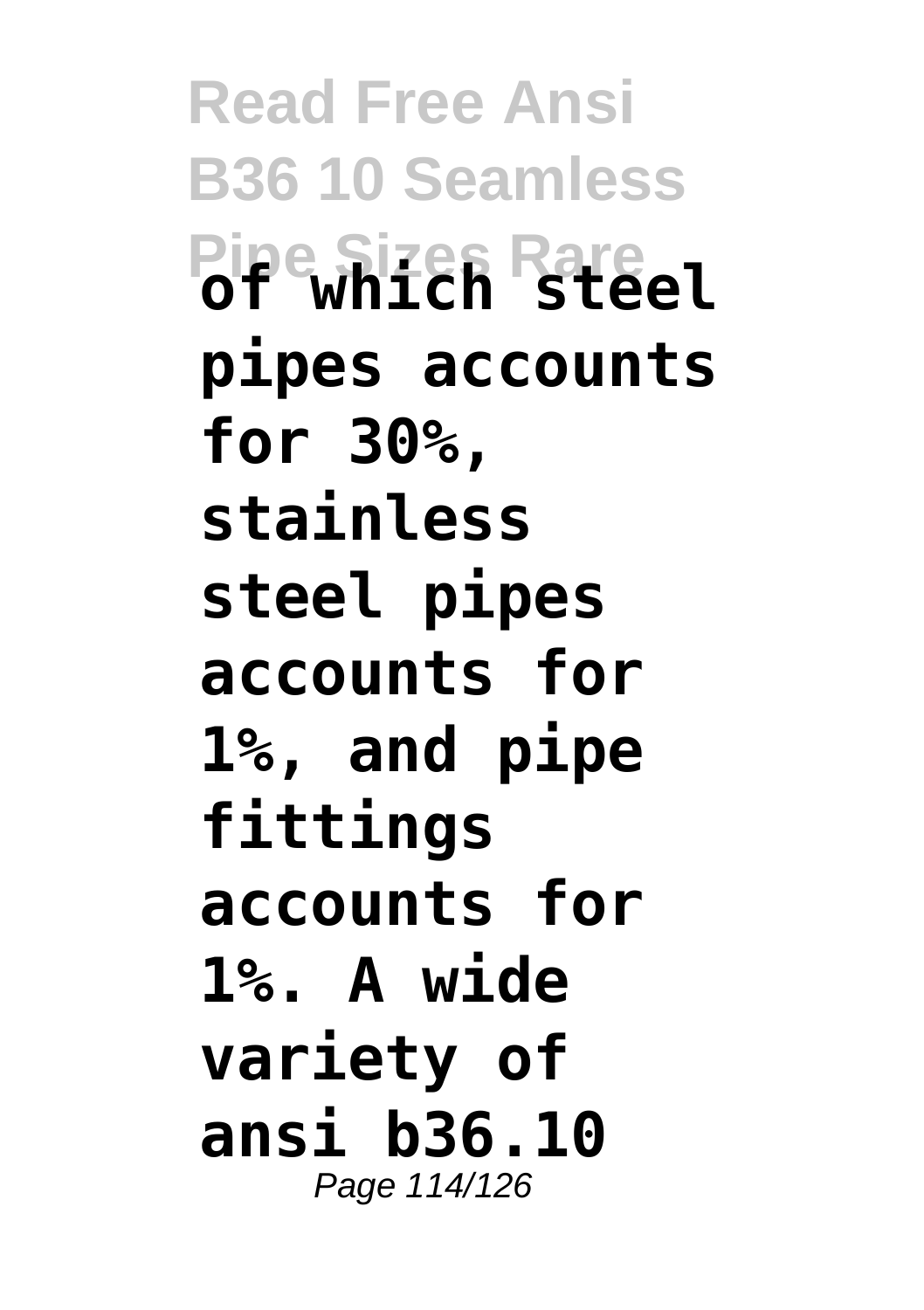**Read Free Ansi B36 10 Seamless Pipe Sizes Rare seamless steel pipe options are available to you, such as hot rolled, erw, and cold drawn.**

**ansi b36.10 seamless steel pipe, ansi b36.10** Page 115/126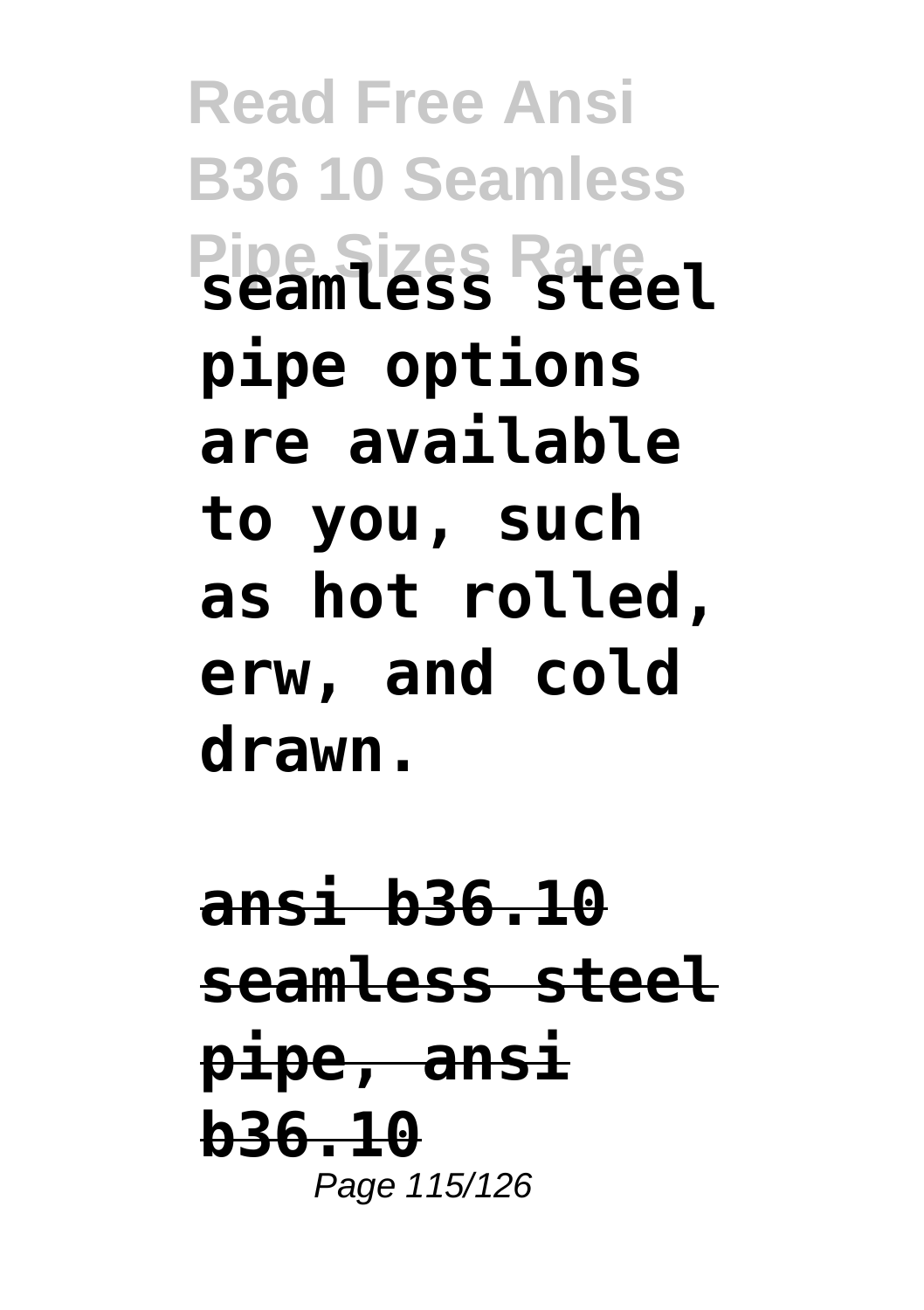**Read Free Ansi B36 10 Seamless Pipe Sizes Rare seamless ... The Sandvik program of ANSI/ASME seamless pipe includes austenitic stainless steels, duplex and superduplex stainless** Page 116/126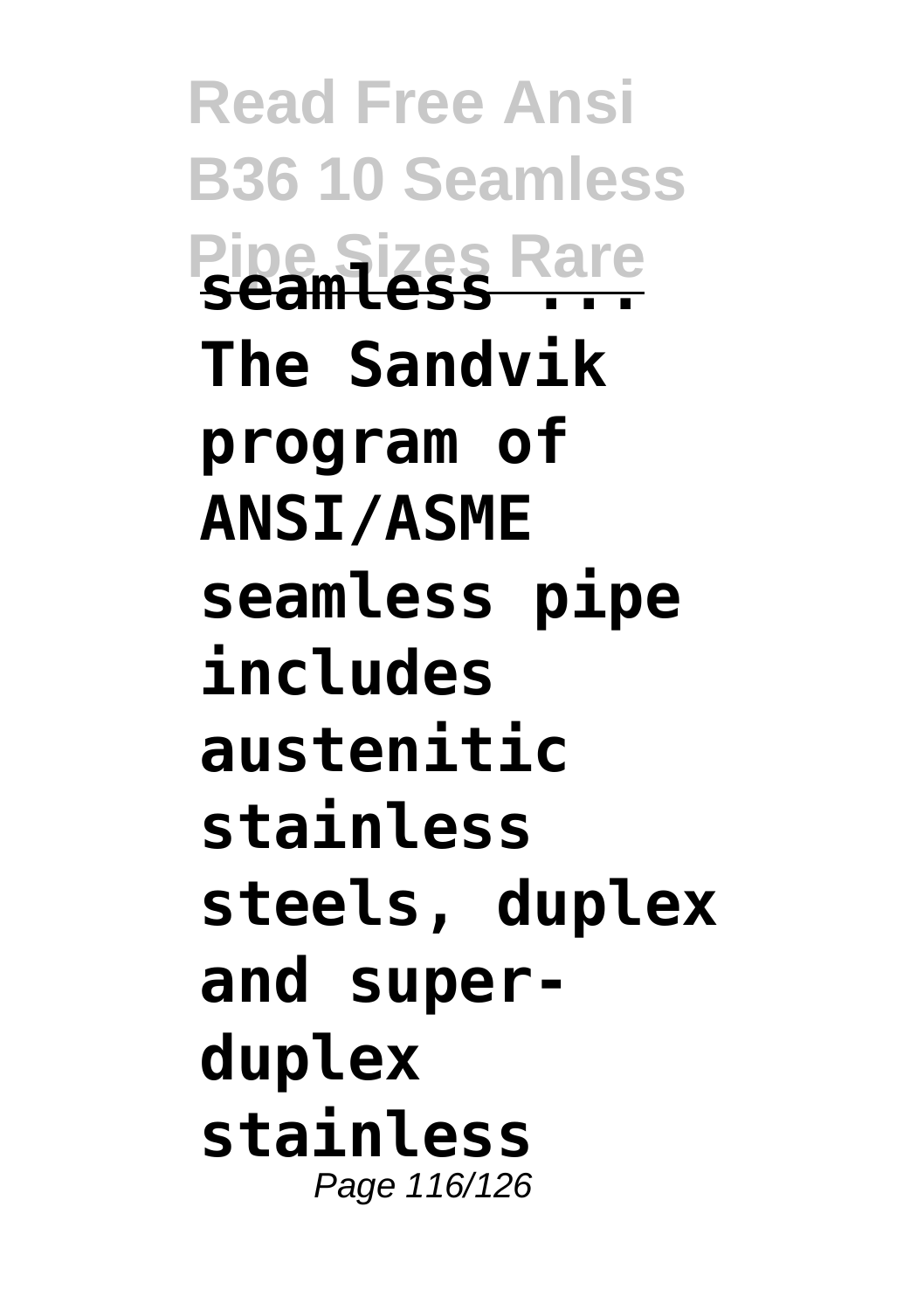**Read Free Ansi B36 10 Seamless Pipe Sizes Rare steels and a high-alloy austenitic stainless steel. ... Pipe is stocked according to ANSI/ASME B36.19. OD = outside diameter, WT =** Page 117/126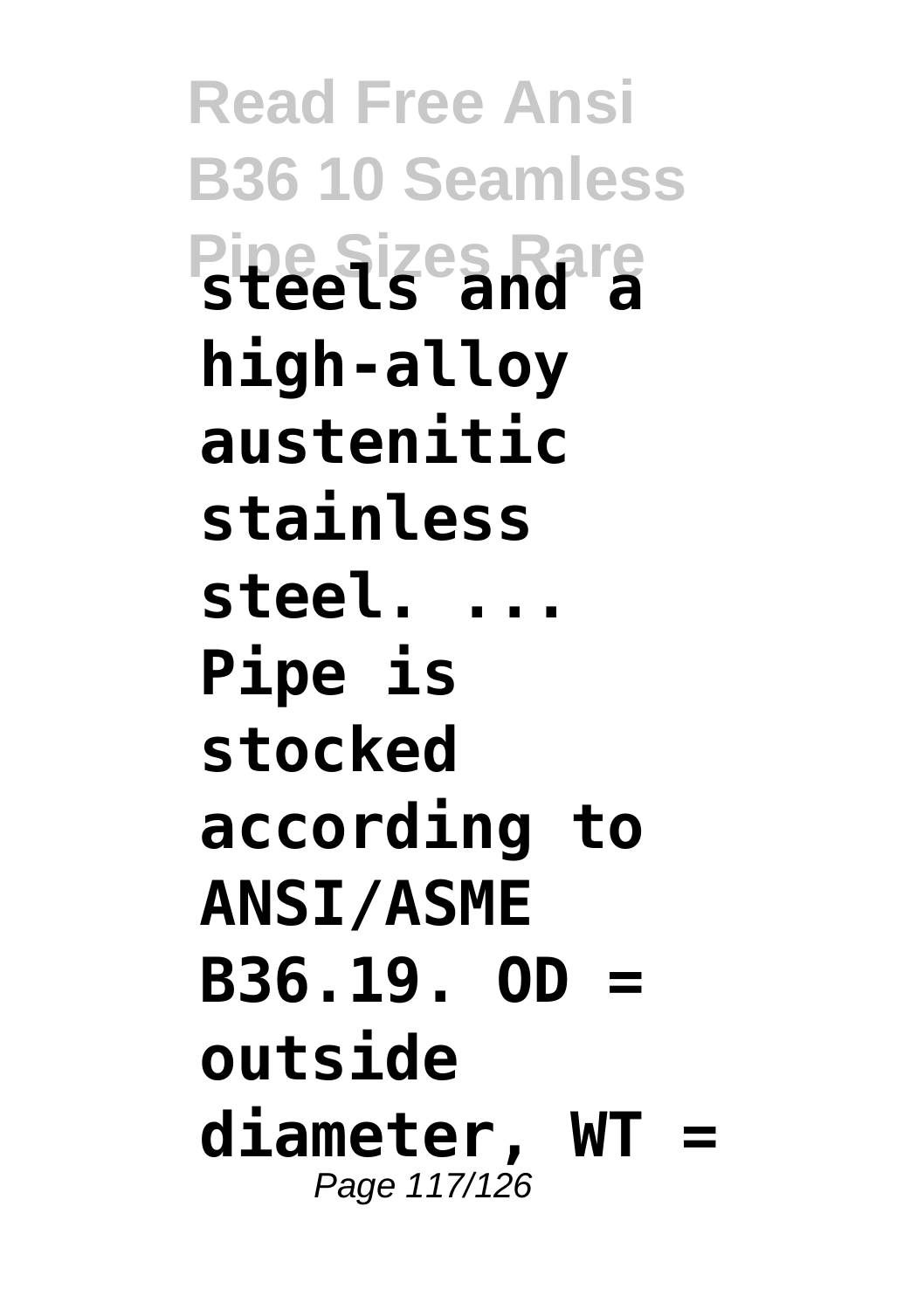**Read Free Ansi B36 10 Seamless Pipe Sizes Rare thickness. Stock standard items: C = Central warehouse (Europe), U = United States. OD mm ...**

**Seamless pipe in sizes acc.** Page 118/126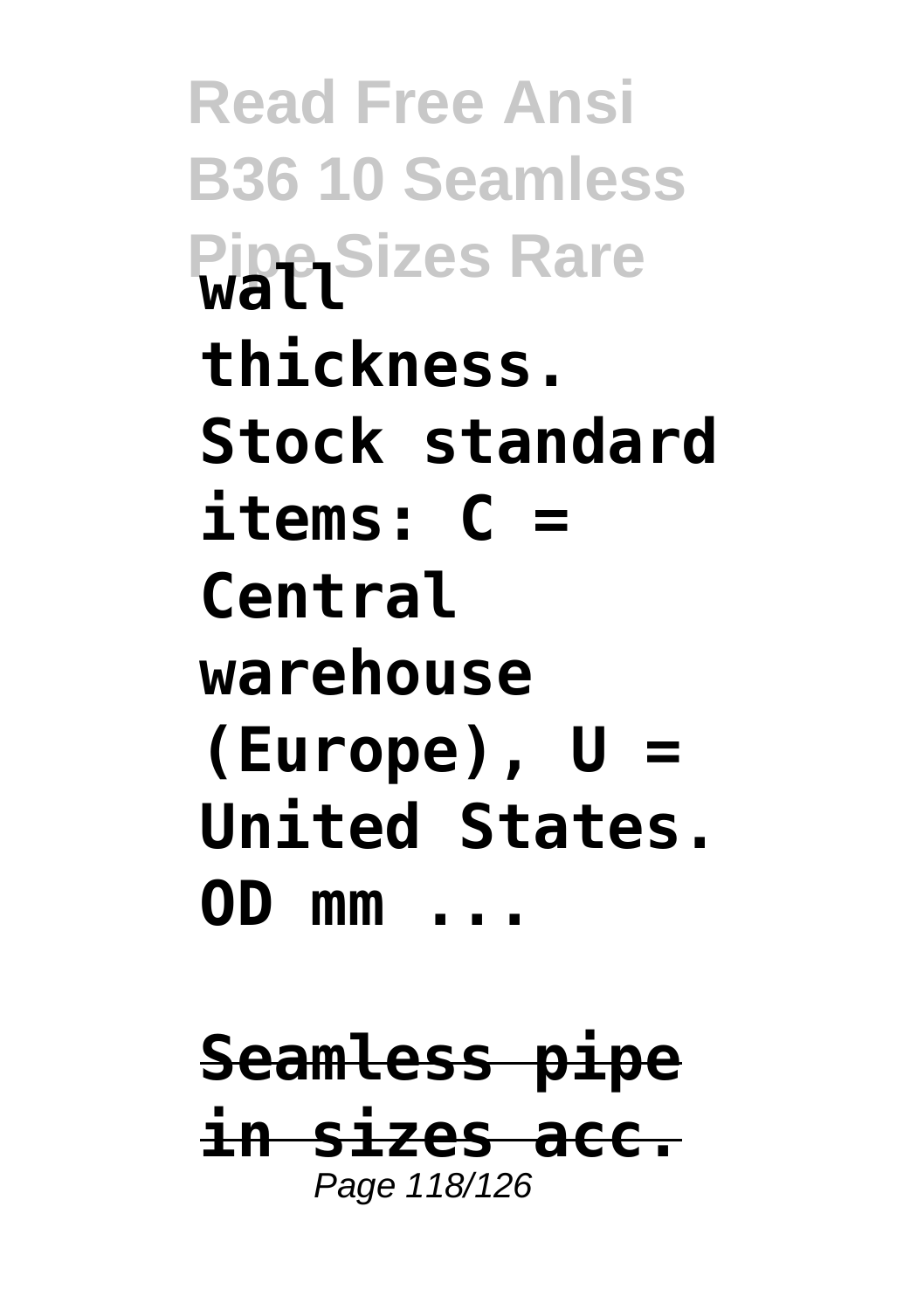**Read Free Ansi B36 10 Seamless Pipe Sizes Rare to ANSI/ASME — Sandvik ... China ASME B36.10 Seamless Pipe Manufacturer Landeepipe offers ASTM A106 Gr.B Seamless Pipe, ASTM A106 Gr.B, 6 Inch,** Page 119/126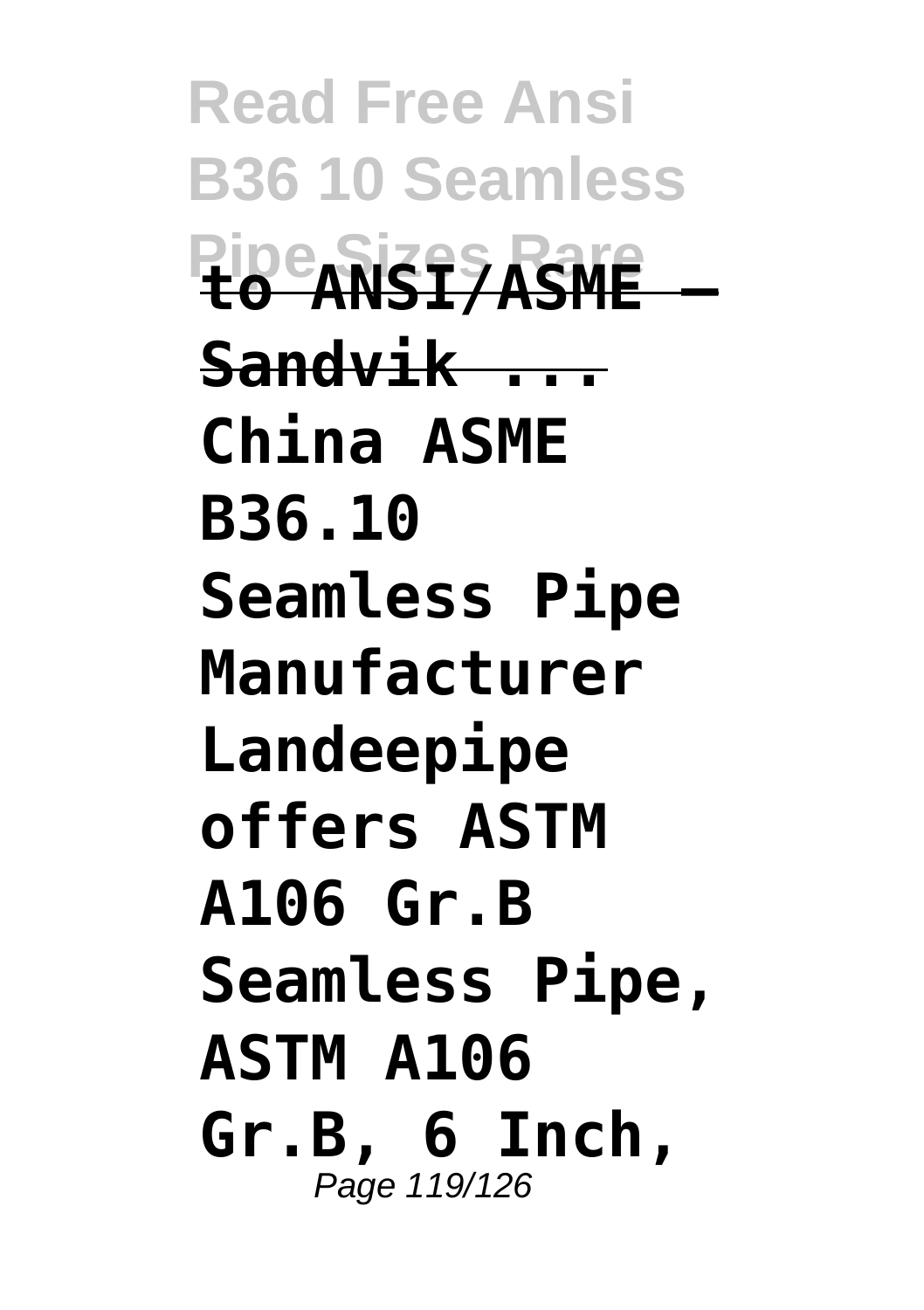## **Read Free Ansi B36 10 Seamless Pipe Sizes Rare 12 Meters, SCH STD, BE Ends.**

**ASME B36.10 Seamless Pipe, 12M, 6 Inch, SCH STD, BE - Landee DM Special Steel Ltd is a professional supplier,** Page 120/126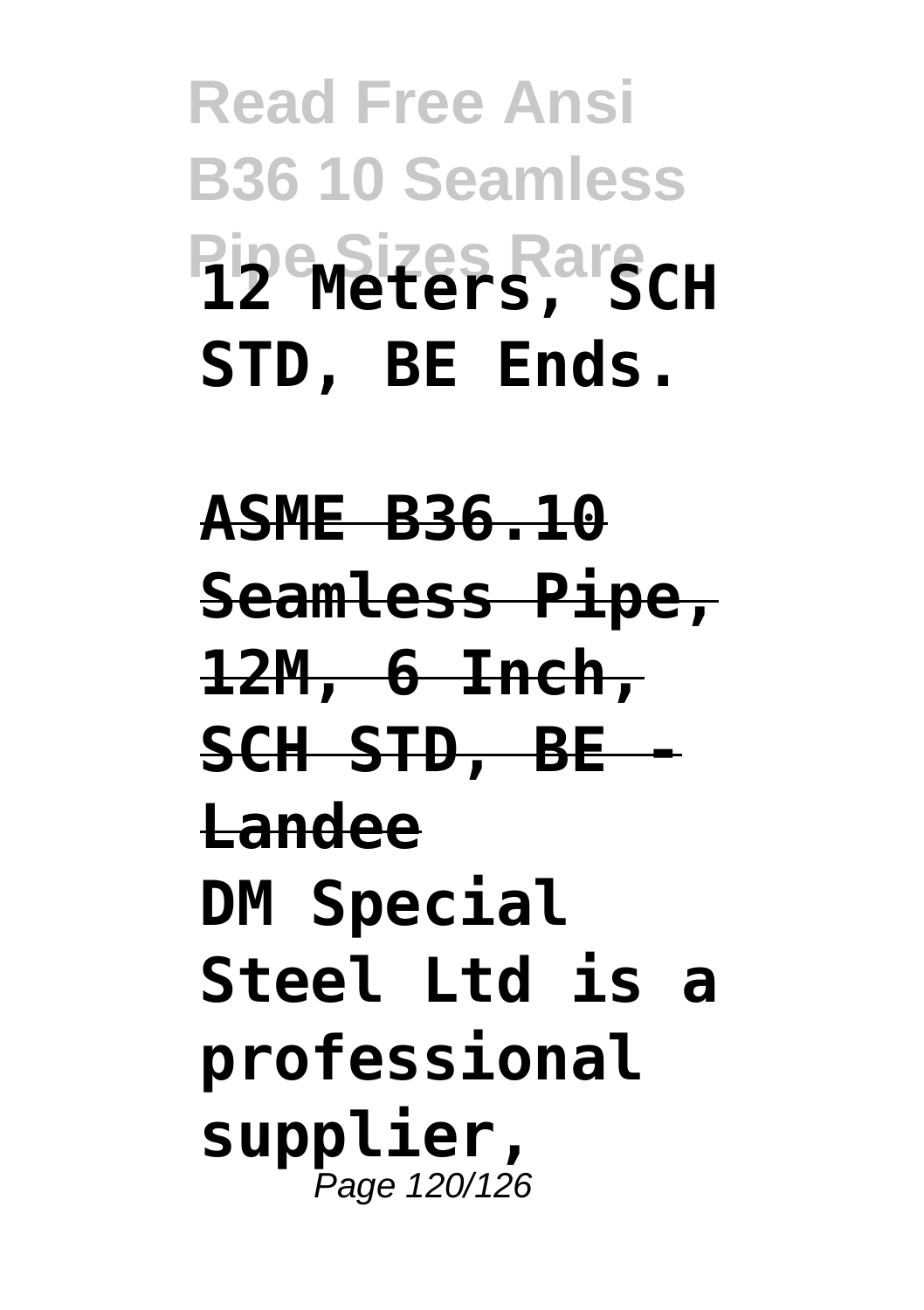**Read Free Ansi B36 10 Seamless Pipe Sizes Rare mainly engaging on manufacturing various ASME / ANSI B36.10 8 Inch Seamless Pipe. We are the proud member of MASSMA that depicts our sound** Page 121/126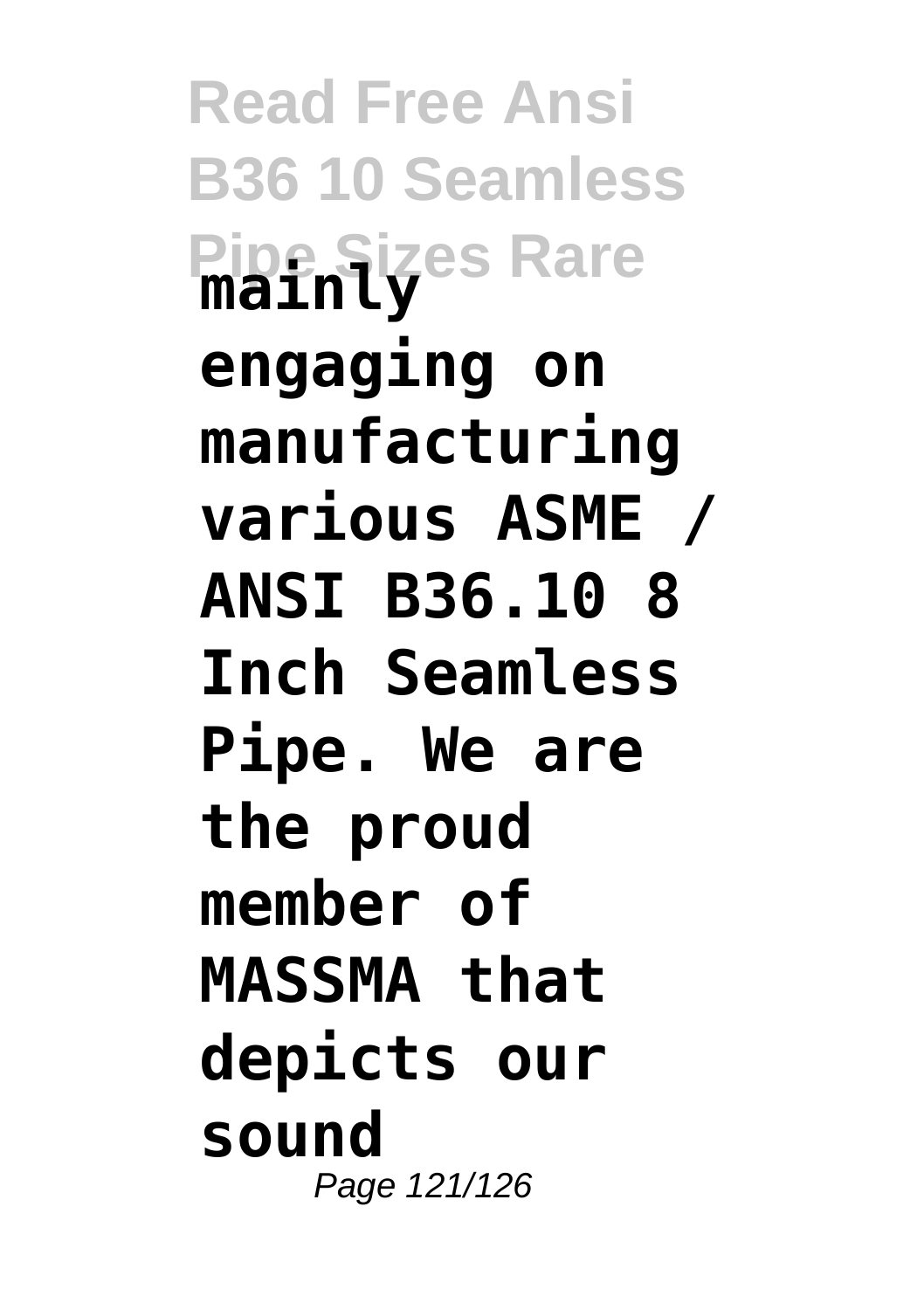**Read Free Ansi B36 10 Seamless Pipe Sizes Rare networking in the market and ability to grow profusely. Our steel pipe is widely used in automotive, spinning machine, ship building, industrial** Page 122/126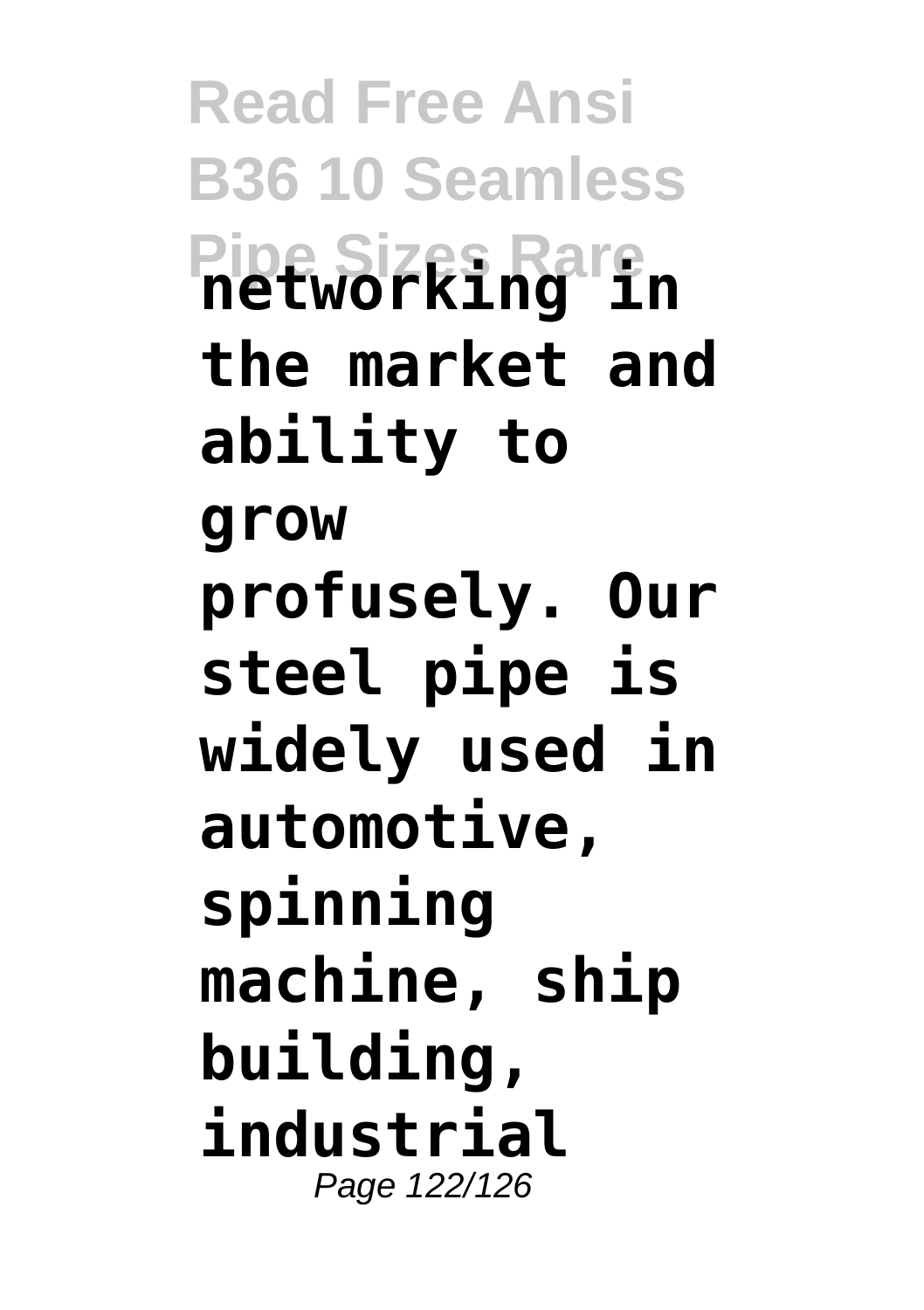**Read Free Ansi B36 10 Seamless Pipe Sizes Rare boiler, hydralic system, lifting etc.**

**ASME / ANSI B36.10 8 Inch Seamless Pipe in Stock for**

**...**

**Asme B36.19 Stainless** Page 123/126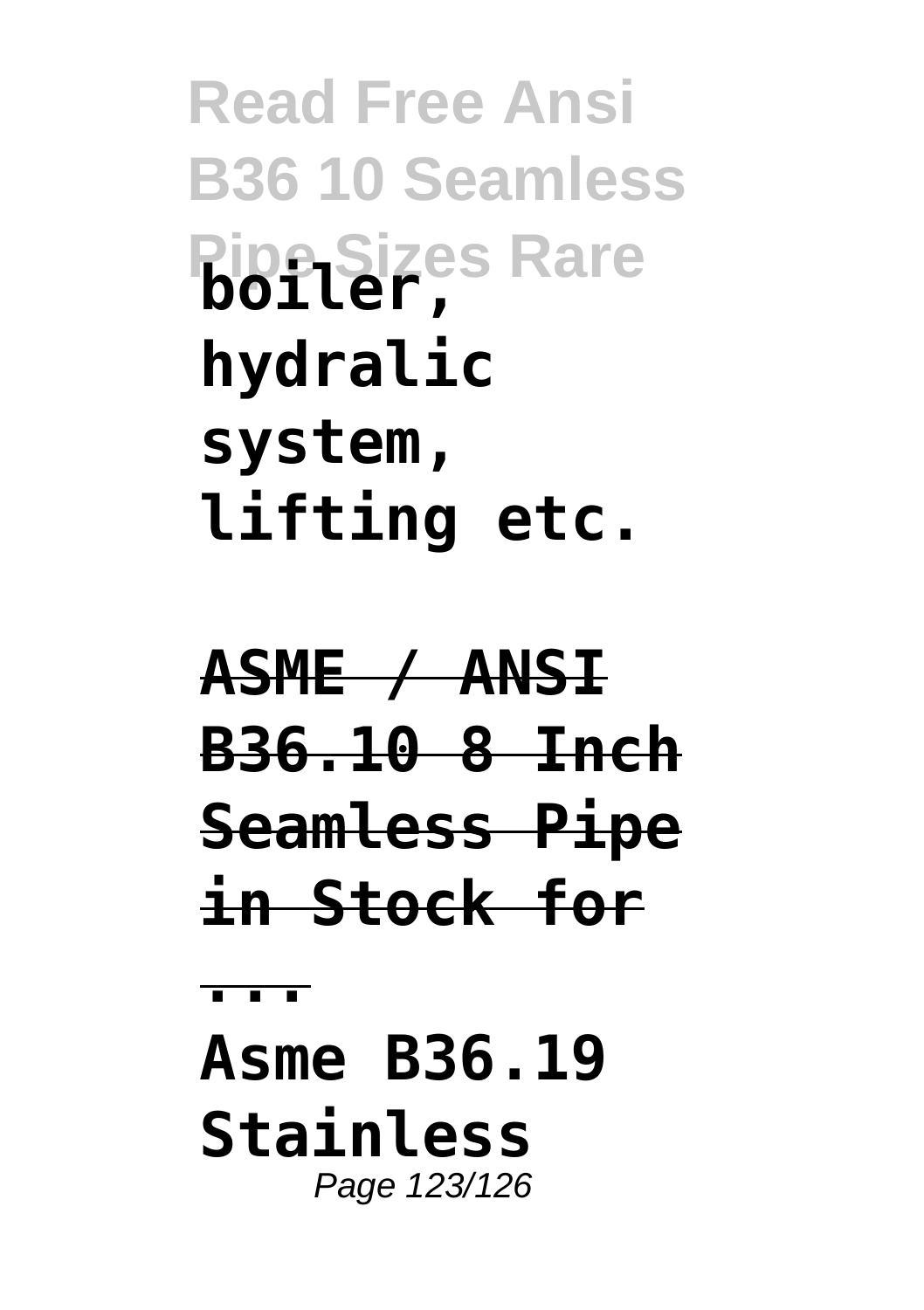**Read Free Ansi B36 10 Seamless Pipe Sizes Rare Steel Pipe information diagram beneath can be utilized to discover pipe sizes, distances across, divider thickness, working** Page 124/126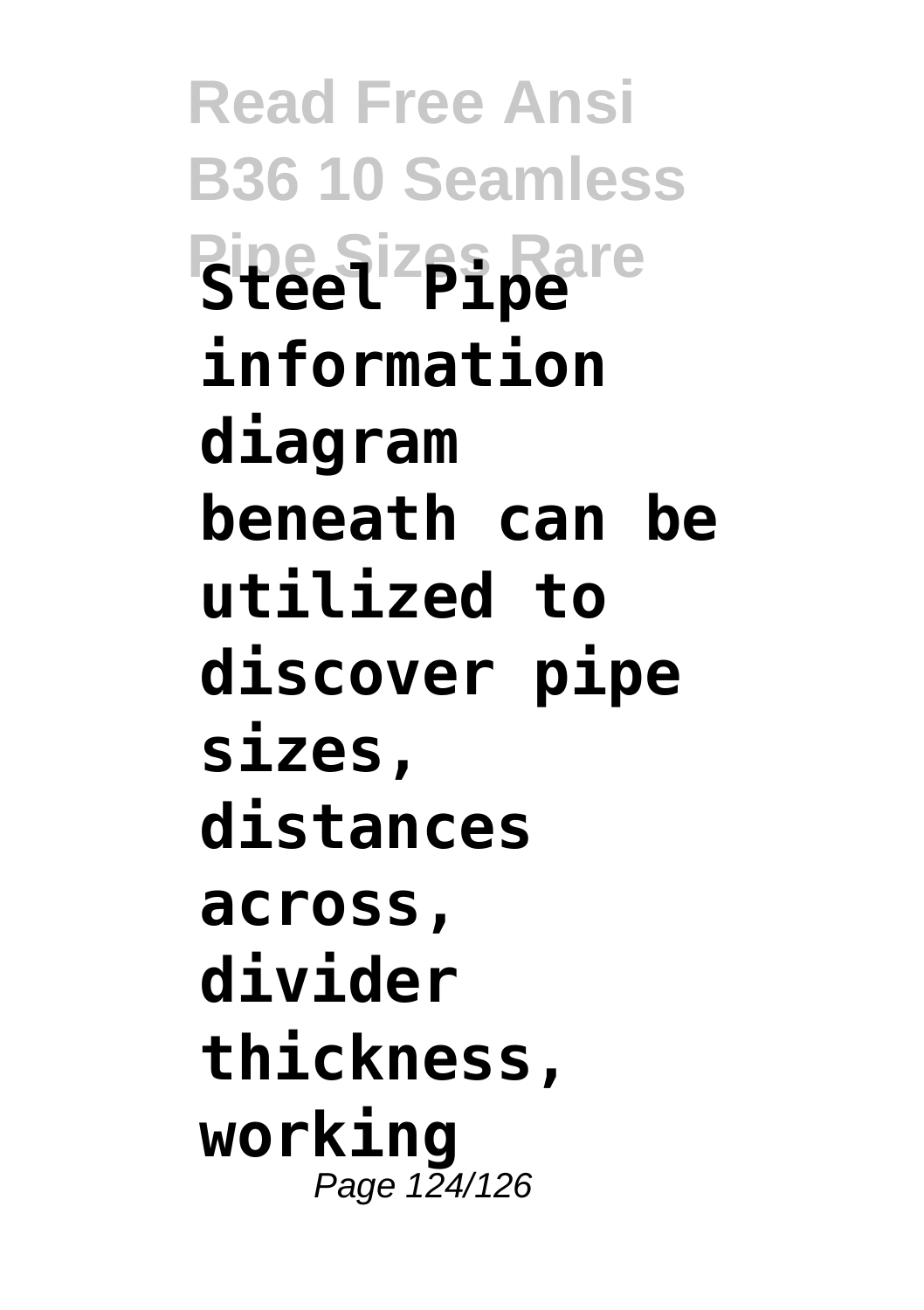**Read Free Ansi B36 10 Seamless Pipe Sizes Rare weights and more The outline depends on ASME/ANSI B 36.10 Welded and Asme B36.10 Material Properties and Asme B36.10 Tolerance** Page 125/126